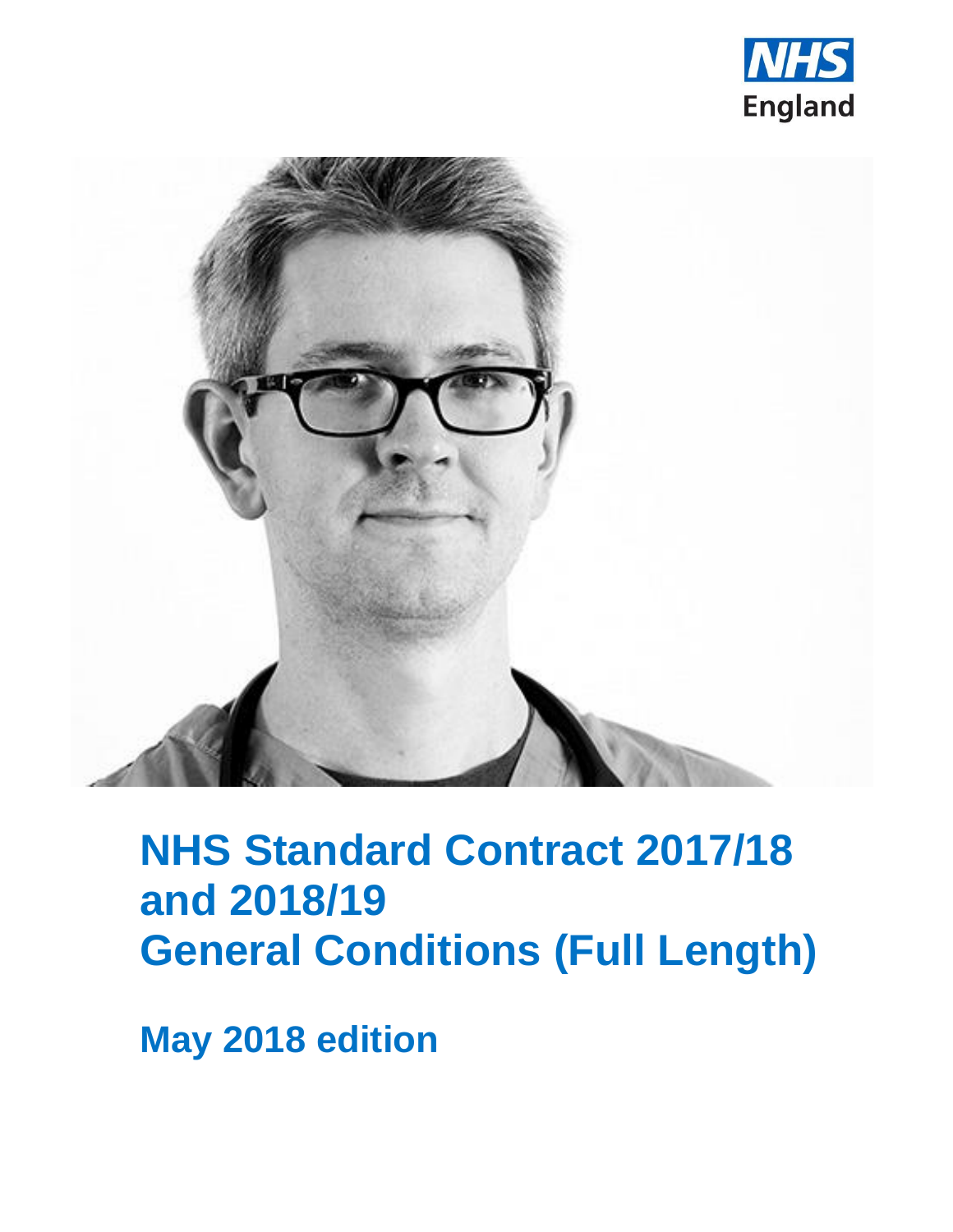### **NHS Standard Contract 2017/18 and 2018/19 General Conditions (Full length) May 2018 edition**

# First published: November 2016

| .            | .                                 |
|--------------|-----------------------------------|
| Republished: | January 2018                      |
| Republished: | May 2018                          |
| Prepared by: | <b>NHS Standard Contract Team</b> |

nhscb.contractshelp@nhs.net

Publications Gateway Reference: 07986

Document Classification: **Official**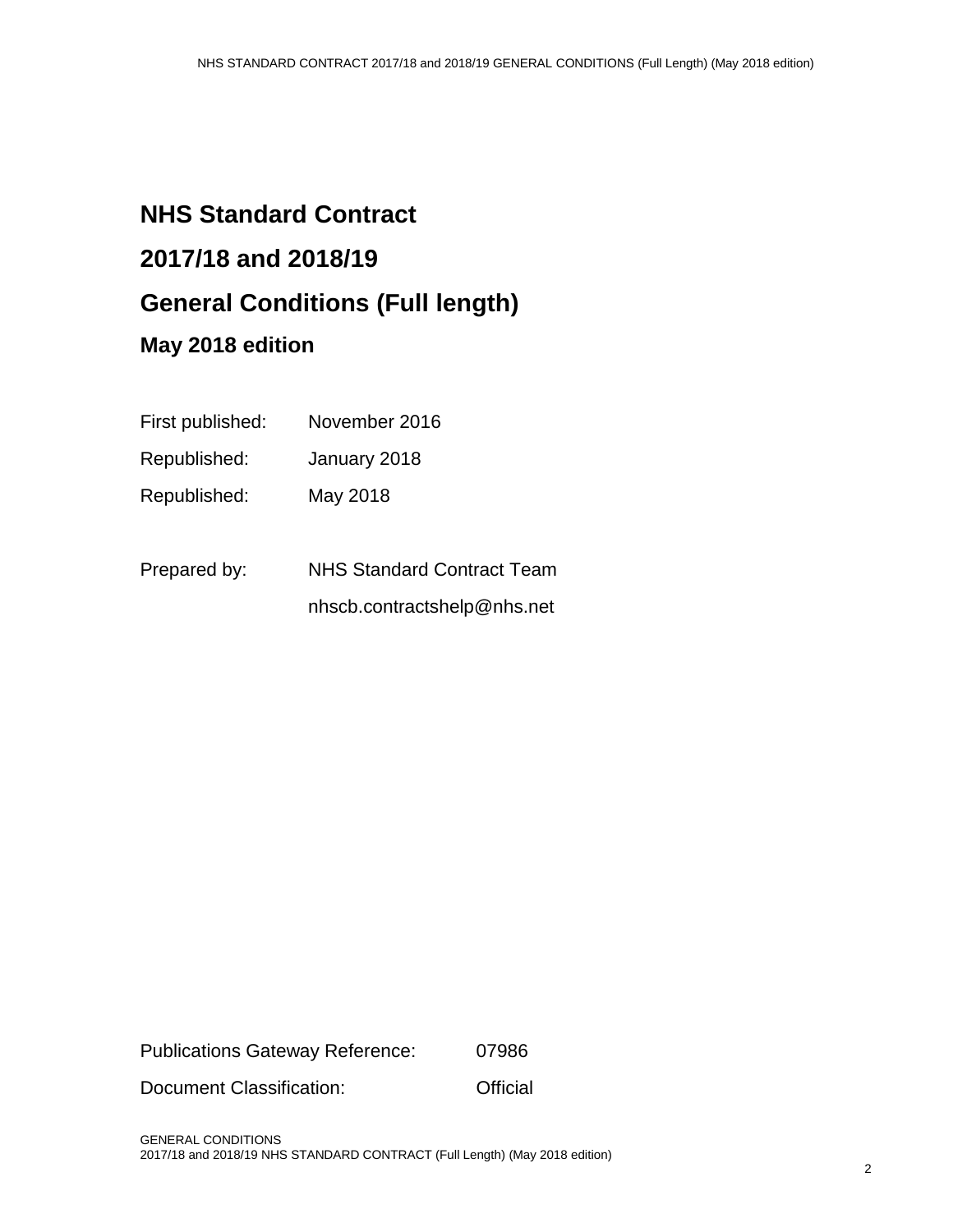#### **GC1 Definitions and Interpretation**

- 1.1 This Contract is to be interpreted in accordance with the Definitions and Interpretation, unless the context requires otherwise.
- 1.2 If there is any conflict or inconsistency between the provisions of this Contract, that conflict or inconsistency must be resolved according to the following order of priority:
	- 1.2.1 the General Conditions;
	- 1.2.2 the Service Conditions; and
	- 1.2.3 the Particulars,

unless this Contract expressly states otherwise.

1.3 If there is any conflict or inconsistency between the provisions of this Contract and any of the documents listed or referred to in Schedule 1B (*Commissioner Documents*), Schedule 2G (*Other Local Agreements, Policies and Procedures*) or Schedule 5A (*Documents Relied On*), the provisions of this Contract will prevail.

#### **GC2 Effective Date and Duration**

- 2.1 This Contract will take effect on the Effective Date.
- 2.2 This Contract expires on the Expiry Date, unless terminated earlier in accordance with GC17 (*Termination*).

#### **GC3 Service Commencement**

- 3.1 The Provider will begin delivery of the Services on the later of:
	- 3.1.1 the Expected Service Commencement Date; and
	- 3.1.2 the day after the date on which all Conditions Precedent are satisfied.

#### **GC4 Transition Period**

- 4.1 The Provider must satisfy each Condition Precedent before the Expected Service Commencement Date (or by any earlier Longstop Date specified in the Particulars in respect of that Condition Precedent).
- 4.2 The Co-ordinating Commissioner must deliver the Commissioner Documents to the Provider before the Expected Service Commencement Date.
- 4.3 The Parties must work together to facilitate the delivery of the Services with effect from the Expected Service Commencement Date.
- 4.4 The Parties must implement any Transition Arrangements set out in Schedule 2H (*Transition Arrangements*).
- 4.5 The Provider must notify the Co-ordinating Commissioner of any material change to any Conditions Precedent document it has delivered under GC4.1 within 5 Operational Days of becoming aware of that change.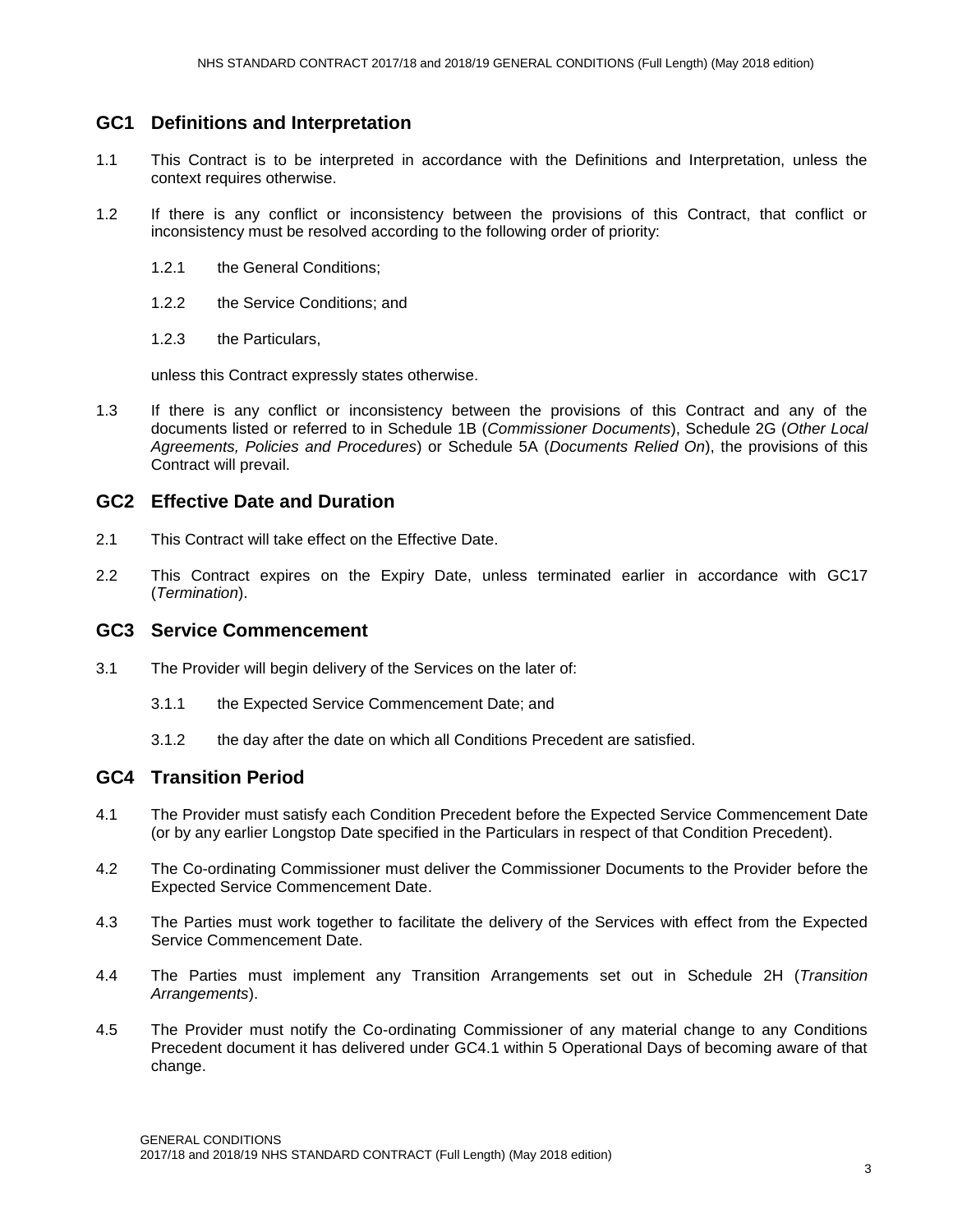#### **GC5 Staff**

#### **General**

- 5.1 The Provider must apply the Principles of Good Employment Practice (where applicable) and the staff pledges and responsibilities outlined in the NHS Constitution.
- 5.2 The Provider must comply with regulations 18 and 19 of the 2014 Regulations, and without prejudice to that obligation must:
	- 5.2.1 ensure that there are sufficient appropriately registered, qualified and experienced medical, nursing and other clinical and non-clinical Staff to enable the Services to be provided in all respects and at all times in accordance with this Contract;
	- 5.2.2 in determining planned Staff numbers and skill mix for Services, have regard to applicable Staffing Guidance;
	- 5.2.3 continually evaluate in respect of each Service individually and the Services as a whole:
		- 5.2.3.1 actual numbers and skill mix of clinical Staff on duty against planned numbers and skill mix of clinical Staff on a shift-by-shift basis; and
		- 5.2.3.2 the impact of variations in actual numbers and skill mix of clinical Staff on duty on Service User experience and outcomes, by reference to clinical audit data, NHS Safety Thermometer, data on complaints, Patient Safety Incidents and Never Events and the results of Service User and Staff involvement (including Surveys);
	- 5.2.4 undertake a detailed review of staffing requirements every 6 months to ensure that the Provider remains able to meet the requirements set out in GC5.2.1;
	- 5.2.5 report to the Co-ordinating Commissioner immediately any material concern in relation to the safety of Service Users and/or the quality or outcomes of any Service arising from those reviews and evaluations;
	- 5.2.6 report to the Co-ordinating Commissioner on the outcome of those reviews and evaluations at least once every 6 months, and in any event as soon as practicable and by no later than 20 Operational Days following receipt of written request;
	- 5.2.7 implement Lessons Learned from those reviews and evaluations, and demonstrate at Review Meetings the extent to which improvements to each affected Service have been made as a result; and
	- 5.2.8 make the outcome of those reviews and evaluations and Lessons Learned available to the public by disclosure at public board meetings, publication on the Provider's website or by other means, in each case as approved by the Co-ordinating Commissioner, and in each case at least once every 6 months.
- 5.3 The Provider must ensure that all Staff:
	- 5.3.1 if applicable, are registered with and where required have completed their revalidations by the appropriate professional regulatory body;
	- 5.3.2 have the appropriate qualifications, experience, skills and competencies to perform the duties required of them and are appropriately supervised (including where appropriate through preceptorship, clinical supervision and rotation arrangements), managerially and professionally;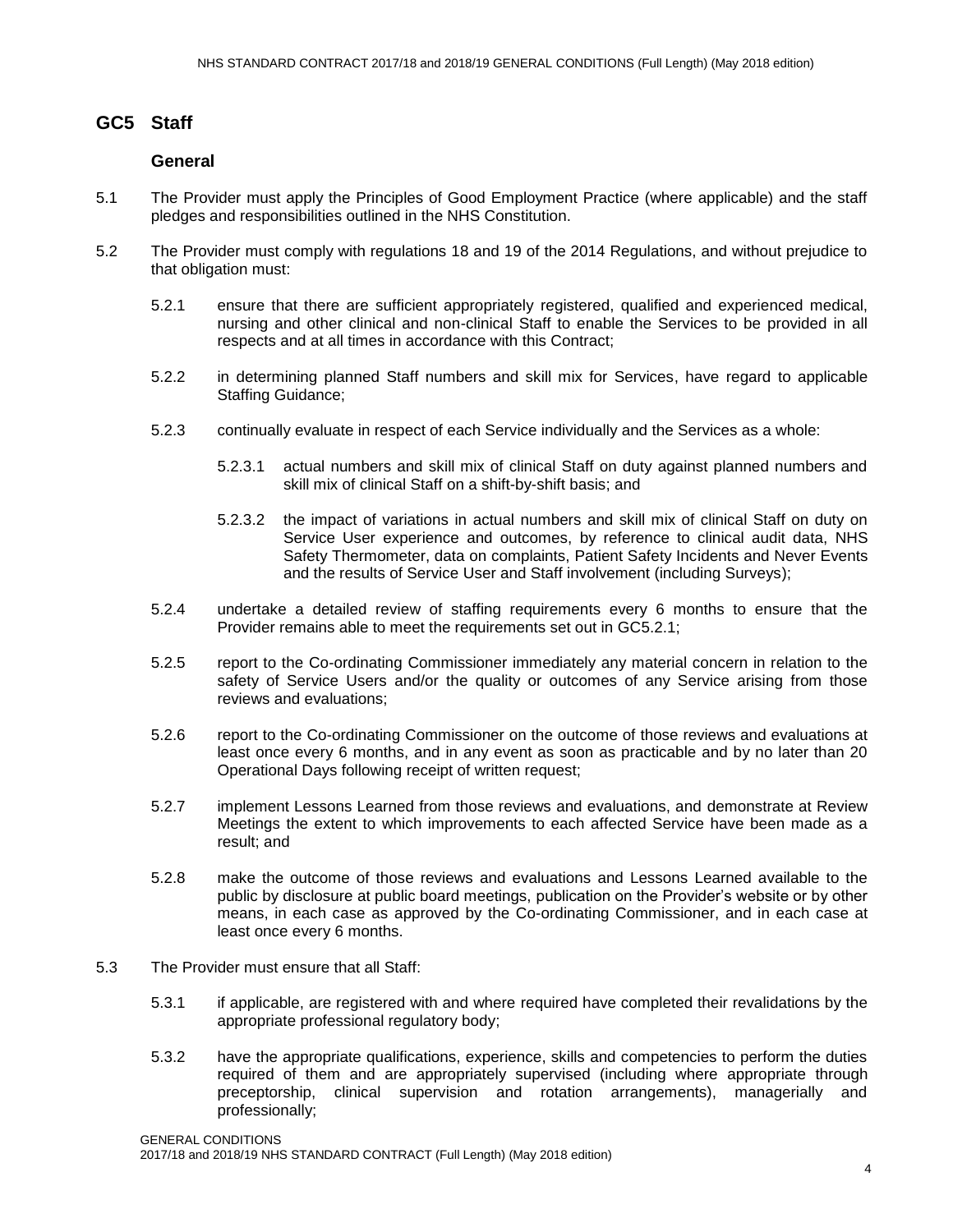- 5.3.3 are covered by the Provider's (and/or by the relevant Sub-Contractor's) Indemnity Arrangements for the provision of the Services;
- 5.3.4 carry, and where appropriate display, valid and appropriate identification; and
- 5.3.5 are aware of and respect equality and human rights of colleagues, Service Users, Carers and the public.
- 5.4 The Provider must have in place systems for seeking and recording specialist professional advice and must ensure that every member of Staff involved in the provision of the Services receives:
	- 5.4.1 proper and sufficient induction, continuous professional and personal development, clinical supervision, training and instruction;
	- 5.4.2 full and detailed appraisal (in terms of performance and on-going education and training) using where applicable the Knowledge and Skills Framework or a similar equivalent framework; and
	- 5.4.3 professional leadership appropriate to the Services,

each in accordance with Good Practice and the standards of their relevant professional body, if any, and, in relation to clinical supervision for midwives, A-EQUIP Guidance.

- 5.5 At the request of the Co-ordinating Commissioner, the Provider must provide details of its analysis of Staff training needs and a summary of Staff training provided and appraisals undertaken.
- 5.6 The Provider must cooperate with the LETB and Health Education England in the manner and to the extent they request in planning the provision of, and in providing, education and training for healthcare workers, and must provide them with whatever information they request for such purposes. The Provider must have regard to the HEE Quality Framework.
- 5.7 If any Staff are members of the NHS Pension Scheme the Provider must participate and must ensure that any Sub-Contractors participate in any applicable data collection exercise and must ensure that all data relating to Staff membership of the NHS Pension Scheme is up to date and is provided to the NHS Business Services Authority in accordance with Guidance.
- 5.8 The Provider must:
	- 5.8.1 appoint one or more Freedom To Speak Up Guardians to fulfil the role set out in and otherwise comply with the requirements of National Guardian's Office Guidance;
	- 5.8.2 ensure that the Co-ordinating Commissioner is kept informed at all times of the person or persons holding this position;
	- 5.8.3 have in place, promote and operate (and must ensure that all Sub-Contractors have in place, promote and operate) a policy and effective procedures, in accordance with Raising Concerns Policy for the NHS, to ensure that Staff have appropriate means through which they may raise any concerns they may have in relation to the Services; and
	- 5.8.4 ensure that nothing in any contract of employment or contract for services or any other agreement entered into by it or any Sub-Contractor with any member of Staff will prevent or inhibit, or purport to prevent or inhibit, the making of any protected disclosure (as defined in section 43A of the Employment Rights Act 1996) by that member of Staff nor affect the rights of that member of Staff under that Act in relation to protected disclosures.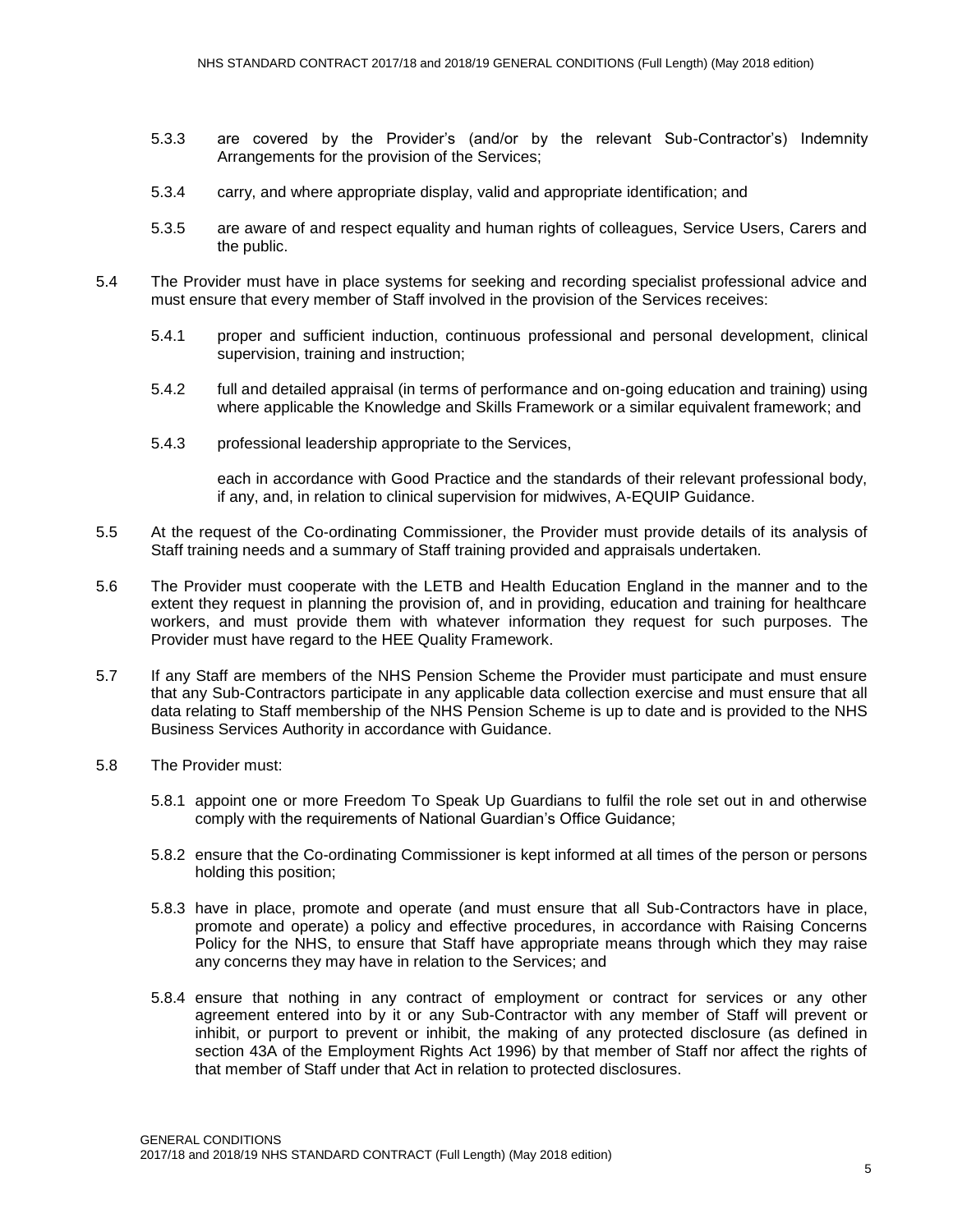#### **Pre-employment Checks**

- 5.9 Subject to GC5.10, before the Provider or any Sub-Contractor engages or employs any person in the provision of the Services, or in any activity related to or connected with, the provision of Services, the Provider must, and must ensure that any Sub-Contractor will, at its own cost, comply with:
	- 5.9.1 NHS Employment Check Standards; and
	- 5.9.2 other checks as required by the DBS or which are to be undertaken in accordance with current and future national guidelines and policies.
- 5.10 The Provider or any Sub-Contractor may engage a person in an Enhanced DBS Position or a Standard DBS Position (as applicable) pending the receipt of the Standard DBS Check or Enhanced DBS Check or Enhanced DBS & Barred List Check (as appropriate) with the agreement of the Co-ordinating Commissioner and subject to any additional requirement of the Co-ordinating Commissioner for that engagement.

#### **TUPE**

- 5.11 The Provider must comply and must ensure that any Sub-Contractor will comply with their respective obligations under TUPE and COSOP in relation to any persons who transfer to the employment of the Provider or that Sub-Contractor by operation of TUPE and/or COSOP as a result of this Contract or any Sub-Contract, and that the Provider or the relevant Sub-Contractor (as appropriate) will ensure a smooth transfer of those persons to its employment. The Provider must indemnify and keep indemnified the Commissioners and any previous provider of services equivalent to the Services or any of them before the Service Commencement Date against any Losses in respect of:
	- 5.11.1 any failure by the Provider and/or any Sub-Contractor to comply with its obligations under TUPE and/or COSOP in connection with any relevant transfer under TUPE and/or COSOP;
	- 5.11.2 any claim by any person that any proposed or actual substantial change by the Provider and/or any Sub-Contractor to that person's working conditions or any proposed measures on the part of the Provider and/or any Sub-Contractor are to that person's detriment, whether that claim arises before or after the date of any relevant transfer under TUPE and/or COSOP to the Provider and/or Sub-Contractor; and/or
	- 5.11.3 any claim by any person in relation to any breach of contract arising from any proposed measures on the part of the Provider and/or any Sub-Contractor, whether that claim arises before or after the date of any relevant transfer under TUPE and/or COSOP to the Provider and/or Sub-Contractor.
- 5.12 If the Co-ordinating Commissioner notifies the Provider that any Commissioner intends to tender or retender any Services, the Provider must within 20 Operational Days following written request (unless otherwise agreed in writing) provide the Co-ordinating Commissioner with anonymised details (as set out in Regulation 11(2) of TUPE) of Staff engaged in the provision of the relevant Services who may be subject to TUPE. The Provider must indemnify and keep indemnified the relevant Commissioner and, at the Co-ordinating Commissioner's request, any new provider who provides any services equivalent to the Services or any of them after expiry or termination of this Contract or termination of a Service, against any Losses in respect any inaccuracy in or omission from the information provided under this GC5.12.
- 5.13 During the 3 months immediately preceding the expiry of this Contract or at any time following a notice of termination of this Contract or of any Service being given, the Provider must not and must procure that its Sub-Contractors do not, without the prior written consent of the Co-ordinating Commissioner (that consent not to be unreasonably withheld or delayed), in relation to any persons engaged in the provision of the Services or the relevant Service: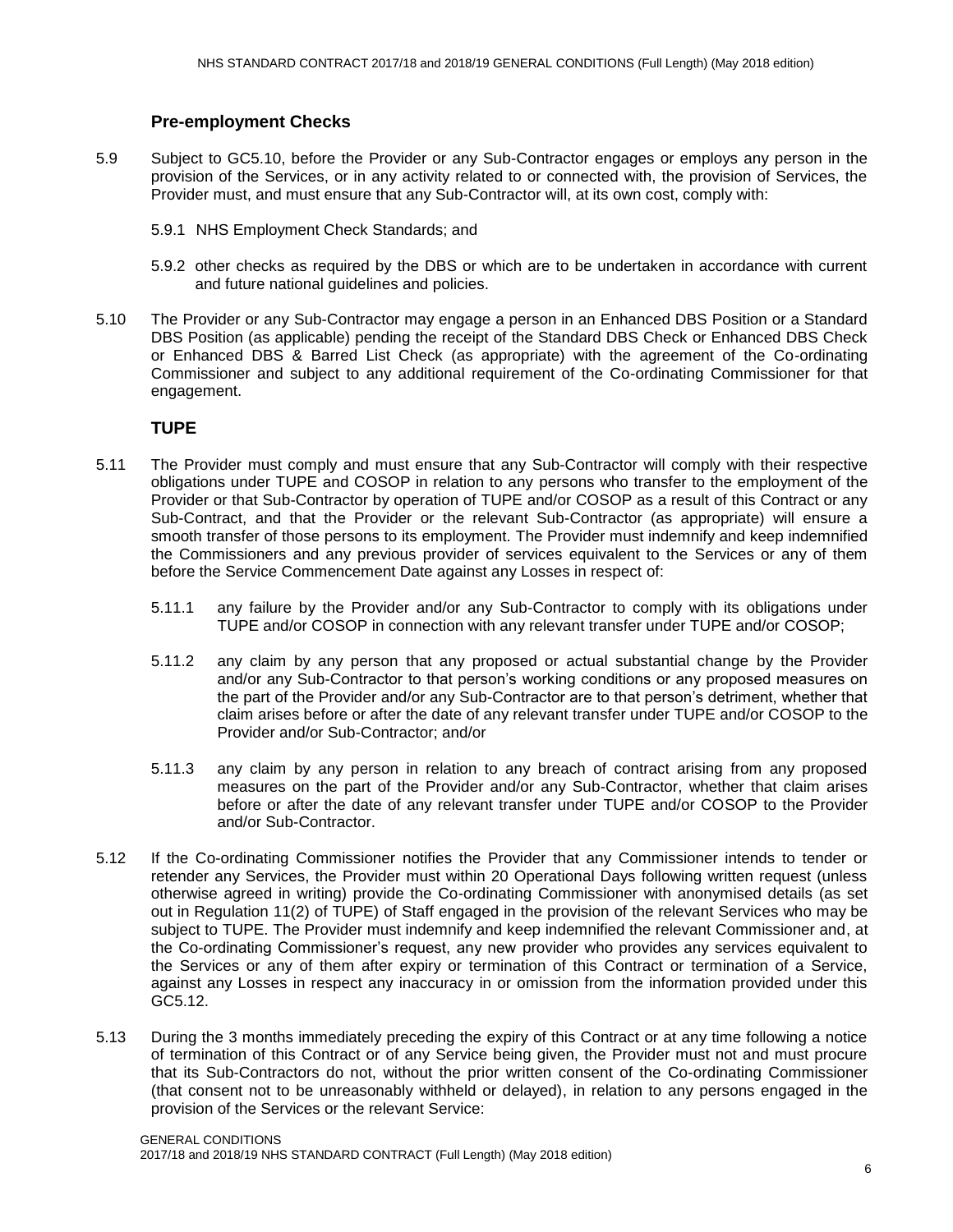- 5.13.1 terminate or give notice to terminate the employment of any person engaged in the provision of the Services or the relevant Service (other than for gross misconduct);
- 5.13.2 increase or reduce the total number of people employed or engaged in the provision of the Services or the relevant Service by the Provider and any Sub-Contractor by more than 5% (except in the ordinary course of business);
- 5.13.3 propose, make or promise to make any material change to the remuneration or other terms and conditions of employment of the individuals engaged in the provision of the Services or the relevant Service;
- 5.13.4 replace or relocate any persons engaged in the provision of the Services or the relevant Service or reassign any of them to duties unconnected with the Services or the relevant Service; and/or
- 5.13.5 assign or redeploy to the Services or the relevant Service any person who was not previously a member of Staff engaged in the provision of the Services or the relevant Service.
- 5.14 On termination or expiry of this Contract or of any Service for any reason, the Provider must indemnify and keep indemnified the relevant Commissioners and any new provider who provides any services equivalent to the Services or any of them after that expiry or termination against any Losses in respect of:
	- 5.14.1 the employment or termination of employment of any person employed or engaged in the delivery of the relevant Services by the Provider and/or any Sub-Contractor before the expiry or termination of this Contract or of any Service which arise from the acts or omissions of the Provider and/or any Sub-Contractor;
	- 5.14.2 claims brought by any other person employed or engaged by the Provider and/or any Sub-Contractor who is found to or is alleged to transfer to any Commissioner or new provider under TUPE and/or COSOP; and/or
	- 5.14.3 any failure by the Provider and/or any Sub-Contractor to comply with its obligations under TUPE and/or COSOP in connection with any transfer to any Commissioner or new provider.

#### **Employment or Engagement following NHS Redundancy**

- 5.15 If at any time during the term of this Contract the Provider or any Sub-Contractor intends to employ or engage an individual (unless for a period of 15 days or less in any rolling 90 day period), the Provider must (or must ensure that the Sub-Contractor will):
	- 5.15.1 require that individual to disclose whether, within the period of twelve months ending with the proposed commencement of their employment or engagement with the Provider or Sub-Contractor, they have received a contractual redundancy payment from an NHS Employer consequent on their redundancy from a post as a Very Senior Manager; and if so
	- 5.15.2 require the individual to identify that NHS Employer;
	- 5.15.3 require that individual to notify the NHS Employer of their conditional offer of employment or engagement with the Provider or Sub-Contractor;
	- 5.15.4 require that individual either (a) to make arrangements with that NHS Employer to pay to the NHS Employer the Redundancy Repayment (whether or not conditional on an appropriate restoration of reckonable service), or (b) to agree to the inclusion in their terms and conditions of employment or engagement with the Provider or Sub-Contractor the provisions set out in GC5.15.6 below;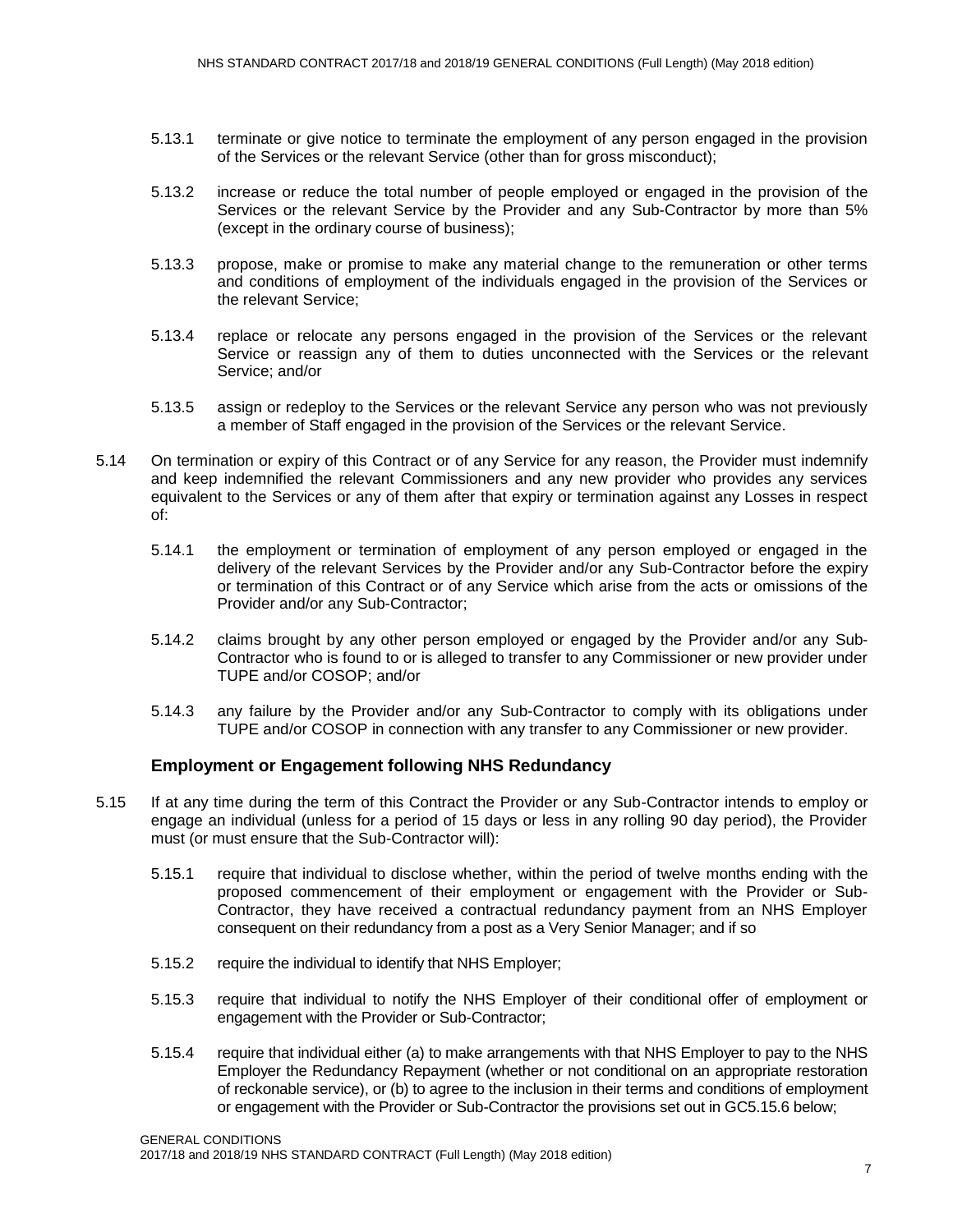- 5.15.5 not make any unconditional offer of employment or engagement to the individual without first having received either (a) confirmation from the NHS Employer that binding arrangements are in place with the individual for payment to the NHS Employer of the Redundancy Repayment, or (b) confirmation from the individual of their agreement to the inclusion in their terms and conditions of employment or engagement with the Provider or Sub-Contractor of the provisions set out in GC5.15.6; and
- 5.15.6 unless it has received confirmation from the NHS Employer in accordance with GC5.15.5(a), include (and throughout the term of that individual's employment or engagement retain) in that individual's terms and conditions of employment or engagement (as appropriate) the following provisions:

*You have confirmed that you have, within the period of twelve months ending with the commencement of your employment or engagement under this agreement, received a contractual redundancy payment under section 16 of the NHS Terms and Conditions of Service Handbook from an NHS Employer, as defined in Annex A of the Handbook, being [INSERT NAME OF NHS EMPLOYER] consequent on your redundancy from a post as a Very Senior Manager.* 

*As a condition of your employment or engagement under this agreement: you acknowledge and agree that you will repay to that NHS Employer a sum being a proportion of that contractual redundancy payment (£R), calculated as follows:*

 $\mathbf{E}R = (\mathbf{S} \times (\mathbf{A} - \mathbf{B})) - (\mathbf{C} + \mathbf{D})$ ,

*where:*

*S is the lesser of (a) the amount of a month's pay used to calculate your contractual redundancy payment, or (b) the amount of any maximum monthly sum for the purposes of that calculation applicable at the date of the redundancy, as determined by Agenda for Change;*

*A is the number of years used in the calculation of your contractual redundancy payment;* 

*B is the number of complete calendar months between the date of termination of your employment by the NHS Employer and the date of commencement of your employment or engagement under this agreement;* 

*C is the total statutory redundancy payment that you were entitled to receive on redundancy from that NHS Employer; and*

*D* is the amount of any income tax deducted by that NHS Employer from the contractual *redundancy payment,*

*But for the avoidance of doubt you will have no liability to repay any sum if <b>B is greater than or equal to A*

*You consent to our deducting from your net monthly pay or remuneration each month a sum equal to no more than [X% - for agreement with the individual and the NHS Employer] of your net monthly pay or remuneration and that we will pay each sum deducted to that NHS Employer as an instalment of the repayment of the sum £R, until the sum £R has been fully repaid.*

*In this provision:*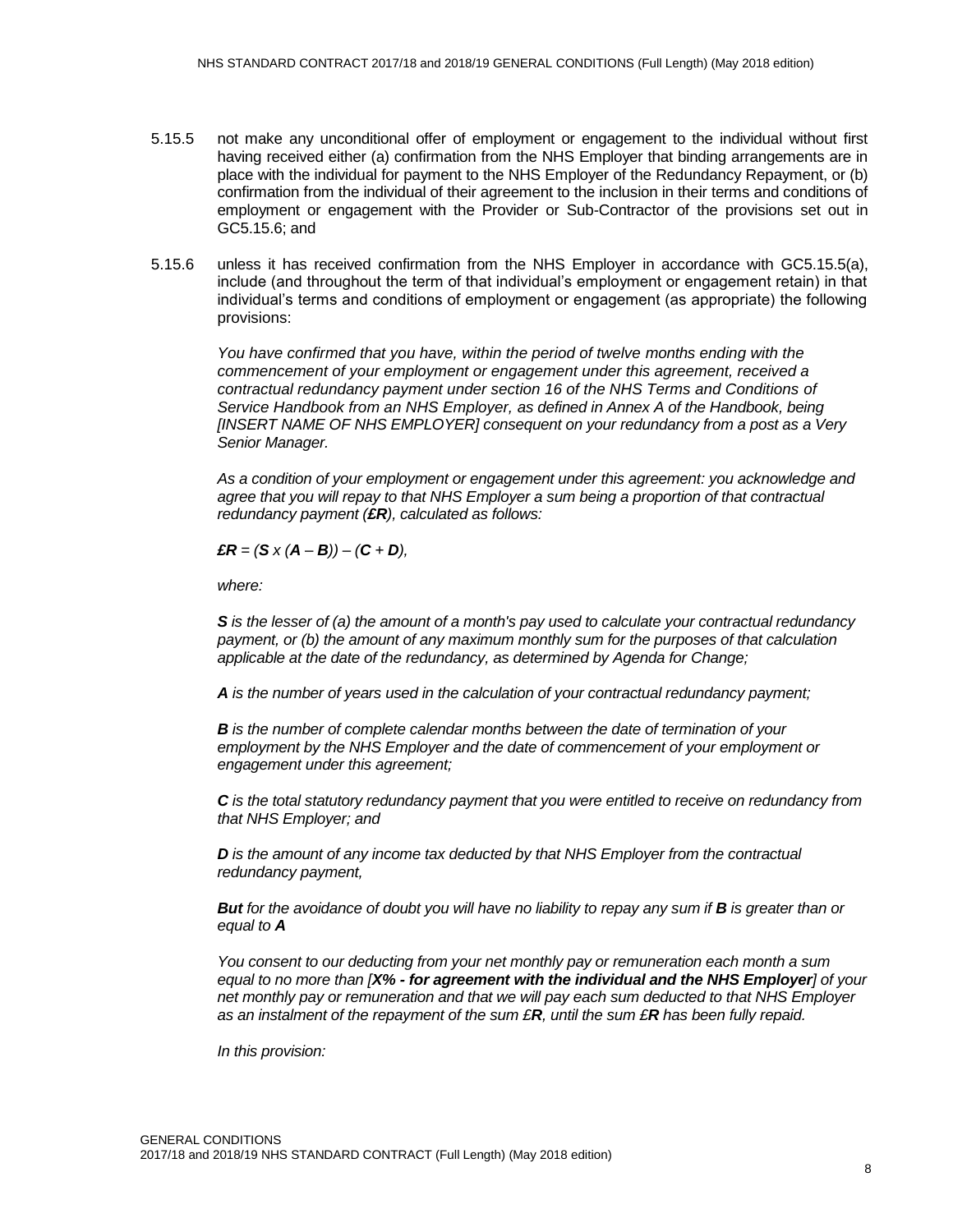*Agenda for Change means the single pay system in operation in the NHS, which applies to all directly employed NHS staff with the exception of doctors, dentists and some very senior managers*

*NHS Employer has the meaning given to it in Annex A to the NHS Terms and Conditions of Service Handbook*

*NHS Terms and Conditions of Service Handbook means the handbook of NHS terms and conditions of service published at: [http://www.nhsemployers.org/your-workforce/pay-and](http://www.nhsemployers.org/your-workforce/pay-and-reward/nhs-terms-and-conditions/nhs-terms-and-conditions-of-service-handbook)[reward/nhs-terms-and-conditions/nhs-terms-and-conditions-of-service-handbook](http://www.nhsemployers.org/your-workforce/pay-and-reward/nhs-terms-and-conditions/nhs-terms-and-conditions-of-service-handbook)*

*Very Senior Manager means, whether or not the relevant NHS Employer operates the Pay Framework for Very Senior Managers in Strategic and Special Health Authorities, Primary Care Trusts and Ambulance Trusts, an individual as described in paragraph 4 of that framework , whether that individual is engaged under a contract of employment or a contract for services*

- 5.16 The Provider must not, and must ensure that any Sub-contractor does not, enter into any arrangement with any individual the effect or intention of which is to circumvent the operation or intent of GC5.15.
- 5.17 If the Provider fails to comply with its obligations under GC5.15 or 5.16 in respect of any relevant individual, the Provider must pay to the relevant NHS Employer the Redundancy Repayment or the proportion of it which the individual would otherwise have been required to repay.

#### **GC6 Intentionally Omitted**

#### **GC7 Intentionally Omitted**

#### **GC8 Review**

- 8.1 At the intervals set out in the Particulars, the Co-ordinating Commissioner and the Provider must hold Review Meetings to review and discuss as necessary or appropriate:
	- 8.1.1 all Service Quality Performance Reports issued since the Service Commencement Date or the last Review Meeting (as appropriate);
	- 8.1.2 performance of the Parties under this Contract;
	- 8.1.3 performance of the Provider under any DQIP, SDIP, Remedial Action Plan or other Provider plan in place under or in connection with this Contract;
	- 8.1.4 levels of Activity, Referrals and Utilisation under this Contract;
	- 8.1.5 any Variation (including any National Variation) proposed in relation to this Contract;
	- 8.1.6 the Prices; and
	- 8.1.7 any other matters that either considers necessary in relation to this Contract.
- 8.2 Following each Review Meeting the Co-ordinating Commissioner must prepare and both the Coordinating Commissioner and the Provider must sign a Review Record recording (without limitation) all the matters raised during the Review, actions taken, agreements reached, Disputes referred to Dispute Resolution, and any Variations agreed.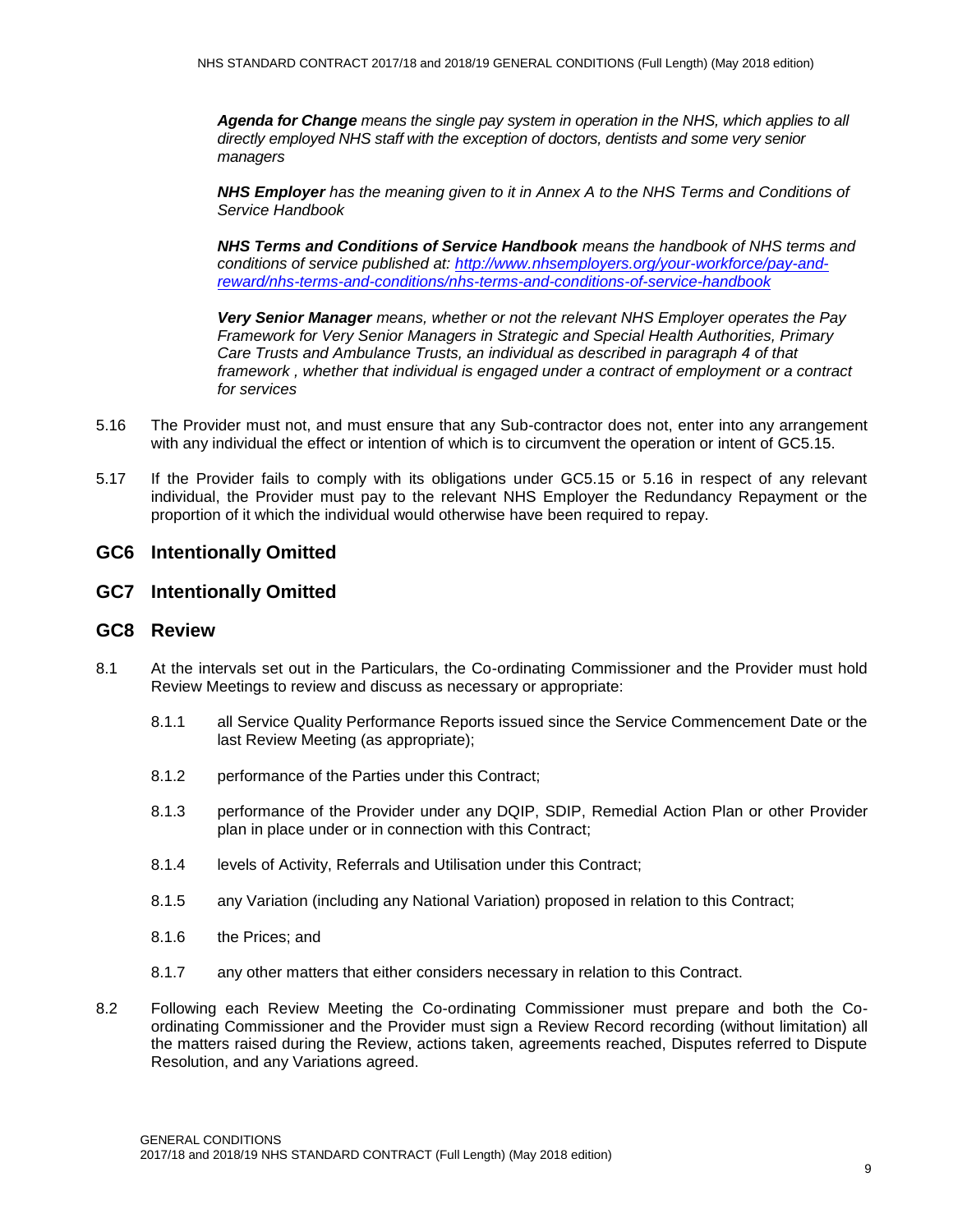- 8.3 If any Dispute which has arisen during the Review is not shown in the Review Record or is not referred to Dispute Resolution within 10 Operational Days after signature of that Review Record it will be deemed withdrawn.
- 8.4 Notwithstanding GC8.1, if either the Co-ordinating Commissioner or the Provider:
	- 8.4.1 reasonably considers that a circumstance constitutes an emergency or otherwise requires immediate resolution; or
	- 8.4.2 considers that a JI Report requires consideration sooner than the next scheduled Review Meeting,

that Party may by notice require that a Review Meeting be held as soon as practicable and in any event within 5 Operational Days following that notice.

#### **GC9 Contract Management**

- 9.1 If the Parties have agreed a consequence in relation to the Provider failing to meet a Quality Requirement and the Provider fails to meet the Quality Requirement, the Co-ordinating Commissioner will be entitled to exercise the agreed consequence immediately and without issuing a Contract Performance Notice, irrespective of any other rights the Co-ordinating Commissioner may have under this GC9.
- 9.2 The provisions of this GC9 do not affect any other rights and obligations the Parties may have under this Contract.
- 9.3 GC9.16, 9.20, 9.21, 9.22 and 9.24 will not apply if the Provider's failure to agree or comply with a Remedial Action Plan (as the case may be) is as a result of an act or omission or the unreasonableness of the Co-ordinating Commissioner or the relevant Commissioner.

#### **Contract Performance Notice**

- 9.4 If the Co-ordinating Commissioner believes that the Provider has failed or is failing to comply with any obligation on its part under this Contract it may issue a Contract Performance Notice to the Provider.
- 9.5 If the Provider believes that any Commissioner has failed or is failing to comply with any obligation on its part under this Contract it may issue a Contract Performance Notice to the Co-ordinating Commissioner.

#### **Contract Management Meeting**

- 9.6 Unless the Contract Performance Notice has been withdrawn, the Co-ordinating Commissioner and the Provider must meet to discuss the Contract Performance Notice and any related issues within 10 Operational Days following the date of the Contract Performance Notice.
- 9.7 At the Contract Management Meeting the Co-ordinating Commissioner and the Provider must agree either:
	- 9.7.1 that the Contract Performance Notice is withdrawn; or
	- 9.7.2 to implement an appropriate Immediate Action Plan and/or Remedial Action Plan.

If the Co-ordinating Commissioner and the Provider cannot agree on either course of action, they must undertake a Joint Investigation.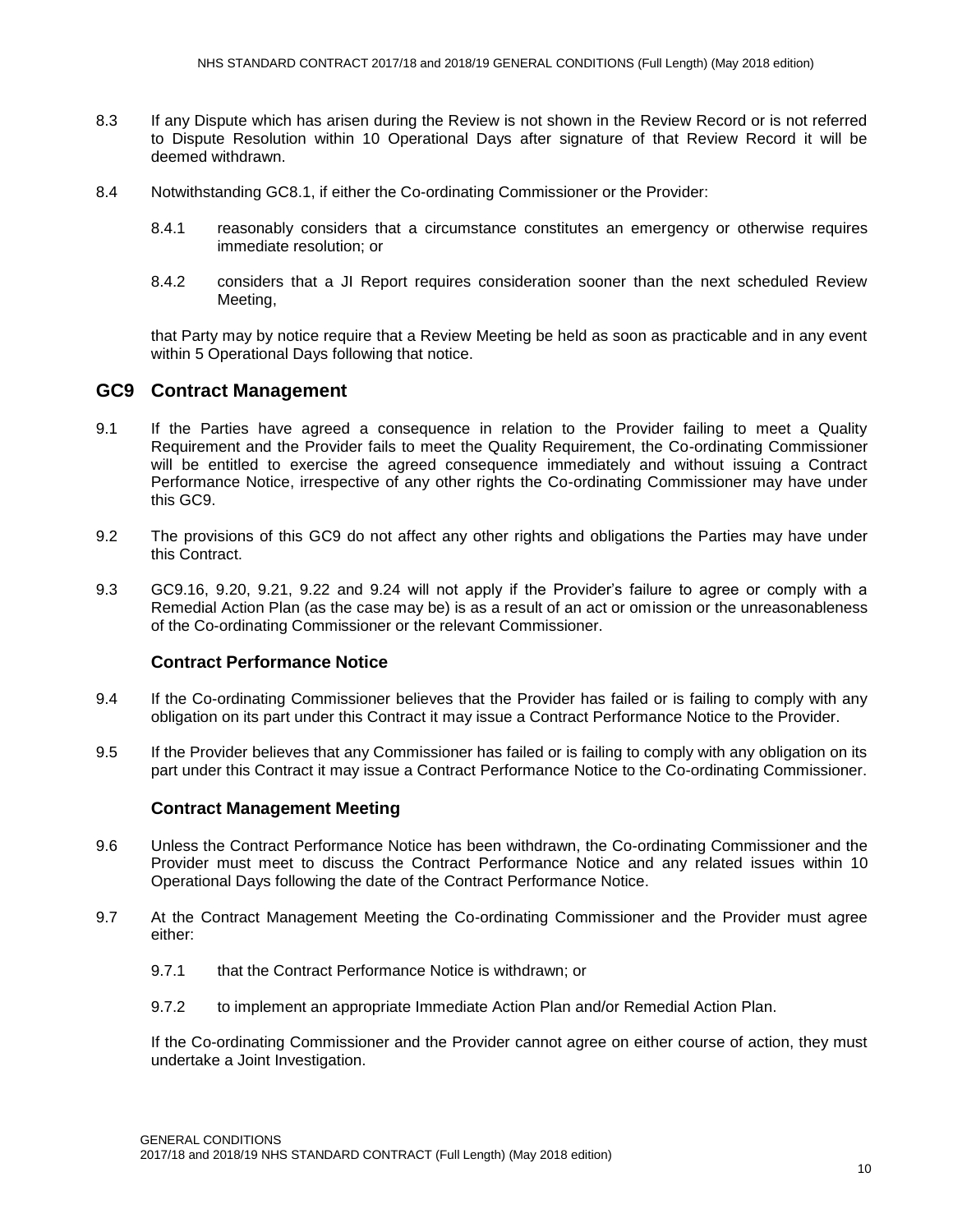#### **Joint Investigation**

- 9.8 If a Joint Investigation is to be undertaken:
	- 9.8.1 the Co-ordinating Commissioner and the Provider must agree the terms of reference and timescale for the Joint Investigation (being no longer than 2 months) and the appropriate clinical and/or non-clinical representatives from each relevant Party to participate in the Joint Investigation; and
	- 9.8.2 the Co-ordinating Commissioner and the Provider may agree an Immediate Action Plan to be implemented concurrently with the Joint Investigation.
- 9.9 On completion of a Joint Investigation, the Co-ordinating Commissioner and the Provider must produce and agree a JI Report. The JI Report must include a recommendation to be considered at the next Review Meeting that either:
	- 9.9.1 the Contract Performance Notice be withdrawn: or
	- 9.9.2 a Remedial Action Plan be agreed and implemented.
- 9.10 Either the Co-ordinating Commissioner or the Provider may require a Review Meeting to be held at short notice in accordance with GC8.4 to consider a JI Report.

#### **Remedial Action Plan**

- 9.11 If a Remedial Action Plan is to be implemented, the Co-ordinating Commissioner and the Provider must agree the contents of the Remedial Action Plan within:
	- 9.11.1 5 Operational Days following the Contract Management Meeting; or
	- 9.11.2 5 Operational Days following the Review Meeting in the case of a Remedial Action Plan recommended under GC9.9.

as appropriate.

- 9.12 The Remedial Action Plan must set out:
	- 9.12.1 actions required and which Party is responsible for completion of each action to remedy the failure in question and the date by which each action must be completed;
	- 9.12.2 the improvements in outcomes and/or other key indicators required, the date by which each improvement must be achieved and for how long it must be maintained;
	- 9.12.3 any agreed reasonable and proportionate financial sanctions or other consequences for any Party for failing to complete any agreed action and/or to achieve and maintain any agreed improvement (any financial sanctions applying to the Provider not to exceed in aggregate 10% of the Actual Monthly Value in any month in respect of any Remedial Action Plan).

If a Remedial Action Plan is agreed during the final Contract Year, that Remedial Action Plan may specify a date by which an action is to be completed or an improvement is to be achieved or a period for which an improvement is to be maintained falling or extending after the Expiry Date, with a view to that Remedial Action Plan being incorporated in an SDIP under a subsequent contract between one or more of the Commissioners and the Provider for delivery of services the same or substantially the same as the Services.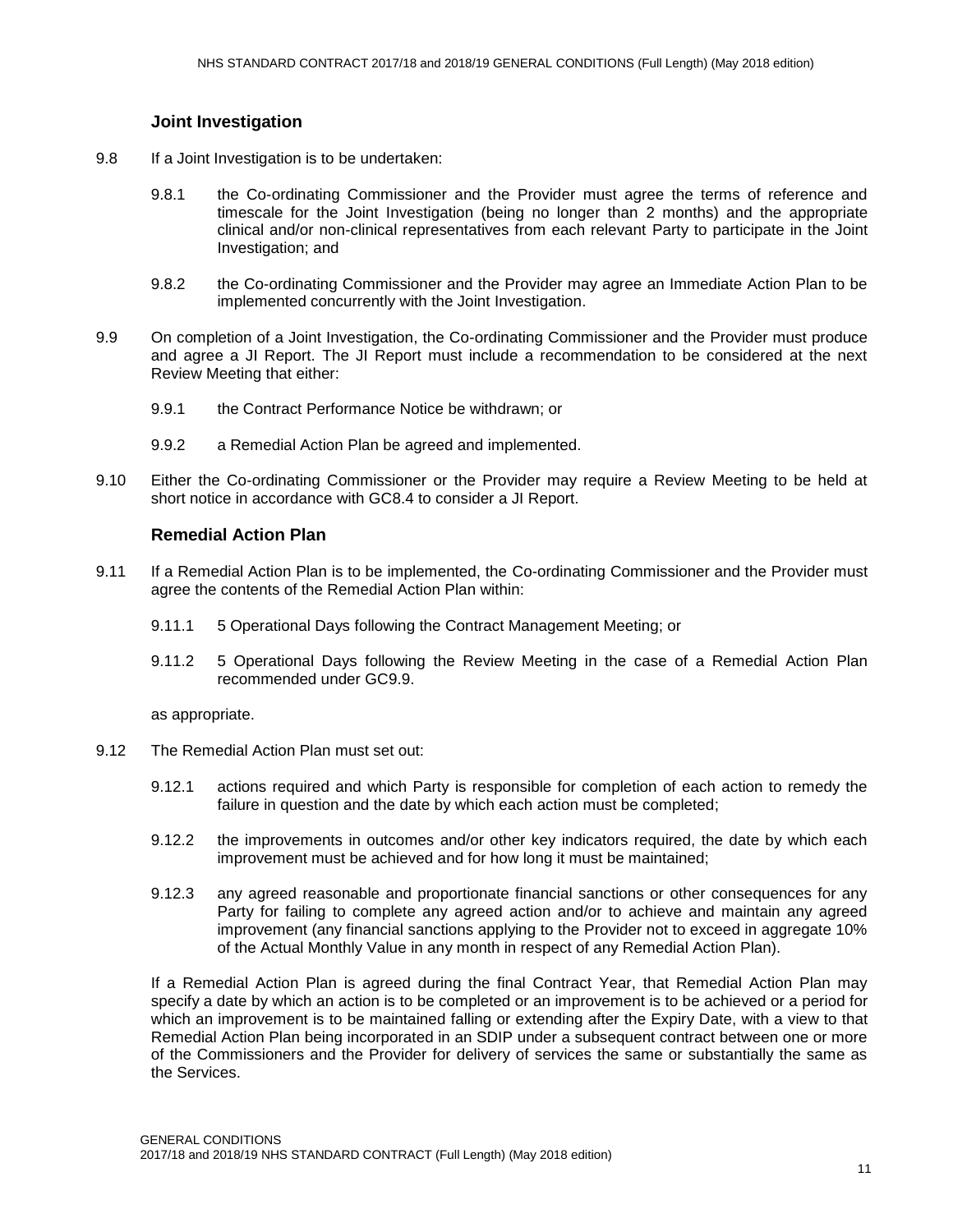- 9.13 The Provider and each relevant Commissioner must implement the actions and achieve and maintain the improvements applicable to it within the timescales set out in, and otherwise in accordance with, the Remedial Action Plan.
- 9.14 The Co-ordinating Commissioner and the Provider must record progress made or developments under the Remedial Action Plan in accordance with its terms. The Co-ordinating Commissioner and the Provider must review and consider that progress on an ongoing basis and in any event at the next Review Meeting.

#### **Withholding Payment for Failure to Agree Remedial Action Plan**

- 9.15 If:
	- 9.15.1 either Co-ordinating Commissioner or the Provider fails to attend a Contract Management Meeting within 20 Operational Days following the date of the Contract Performance Notice to which it relates; or
	- 9.15.2 the Co-ordinating Commissioner and the Provider have not agreed a Remedial Action Plan within the relevant period specified in GC9.11,

then, unless the Contract Performance Notice has been withdrawn, they must immediately and jointly notify the Governing Body of both the Provider and the relevant Commissioners accordingly.

- 9.16 If, 10 Operational Days after notifying the Governing Bodies, the Co-ordinating Commissioner and the Provider still cannot agree a Remedial Action Plan due to any unreasonableness or failure to engage on the part of the Provider, the Co-ordinating Commissioner may recommend the Commissioners to withhold, or itself withhold (on behalf of all Commissioners), up to 2% of the Actual Monthly Value for each further month a Remedial Action Plan is not agreed.
- 9.17 The Commissioners or the Co-ordinating Commissioner (as appropriate) must pay the Provider any sums withheld under GC9.16 within 10 Operational Days of receiving the Provider's agreement to a Remedial Action Plan. Unless GC9.23 applies, those sums are to be paid without interest.

#### **Implementation and Breach of Remedial Action Plan**

- 9.18 If, following implementation of a Remedial Action Plan, the agreed actions have been completed and the agreed improvements achieved and maintained, it must be noted in the next Review that the Remedial Action Plan has been completed.
- 9.19 If either the Provider or any Commissioner fails to complete an action required of it, or to deliver or maintain the improvement required, by a Remedial Action Plan in accordance with that Remedial Action Plan, then the Co-ordinating Commissioner or the Provider (as appropriate) may, at its discretion, apply any financial or other sanction agreed in relation to that failure.

#### **Exception Report**

- 9.20 If a Party fails to complete an action required of it, or to deliver or maintain the improvement required, by a Remedial Action Plan in accordance with that Remedial Action Plan and does not remedy that failure within 5 Operational Days following its occurrence, the Provider or the Co-ordinating Commissioner (as the case may be) may issue an Exception Report:
	- 9.20.1 to the relevant Party's chief executive and/or Governing Body; and/or
	- 9.20.2 (if it reasonably believes it is appropriate to do so) to any appropriate Regulatory or Supervisory Body,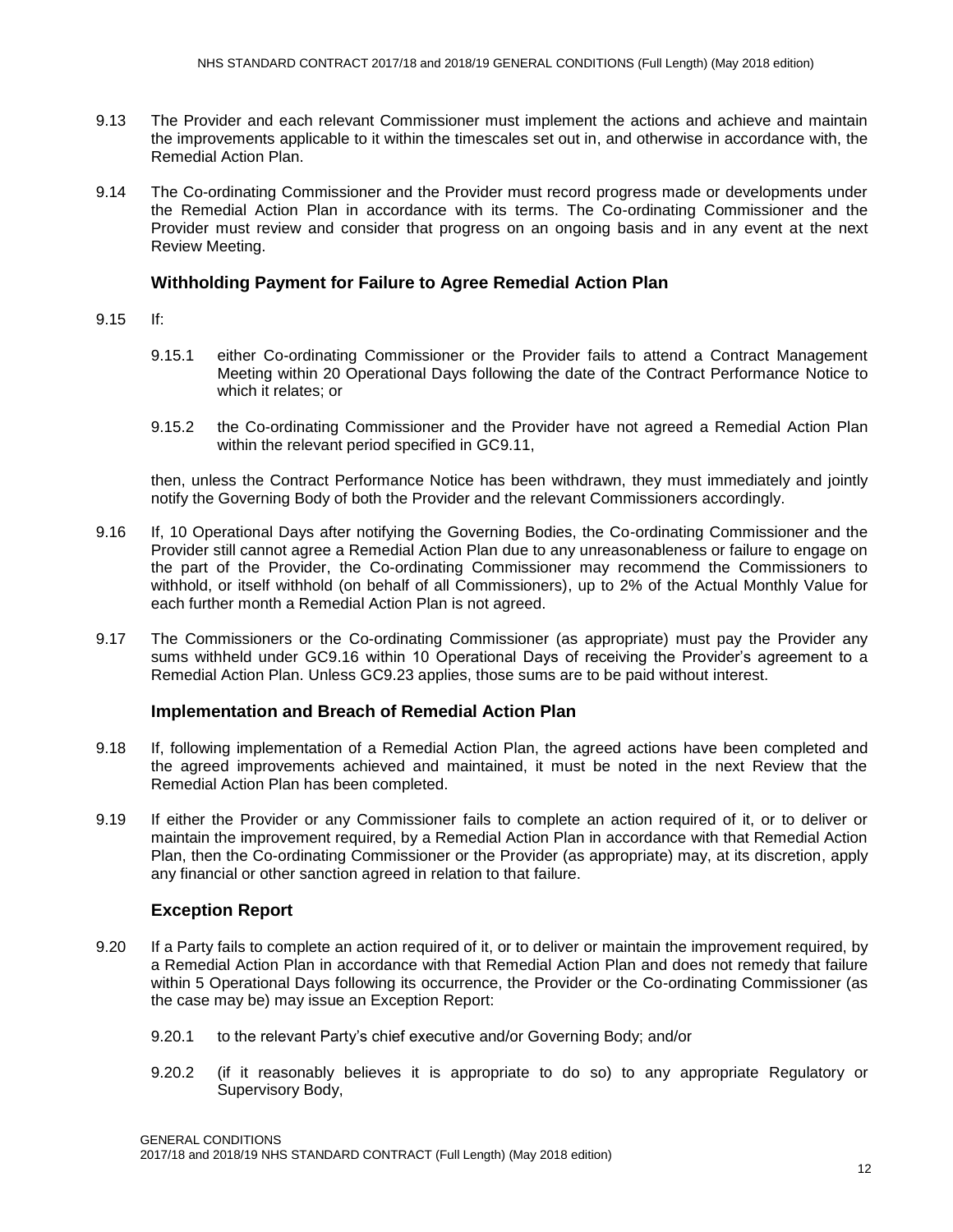in order that each of them may take whatever steps they think appropriate.

#### **Withholding of Payment at Exception Report for Breach of Remedial Action Plan**

- 9.21 If the Provider fails to complete an action required of it, or to deliver the improvement required, by a Remedial Action Plan in accordance with that Remedial Action Plan:
	- 9.21.1 (if the Remedial Action Plan does not itself provide for a withholding or other financial sanction in relation to that failure) the Co-ordinating Commissioner may, when issuing an Exception Report, instruct the Commissioners to withhold, or itself withhold (on behalf of all Commissioners), in respect of each action not completed or improvement not met, a reasonable and proportionate sum of up to 2% of the Actual Monthly Value, from the date of issuing the Exception Report and for each month the Provider's breach continues and/or the required improvement has not been achieved and maintained, subject to a maximum monthly withholding in relation to each Remedial Action Plan of 10% of the Actual Monthly Value; and
	- 9.21.2 the Commissioners or the Co-ordinating Commissioner (as appropriate) must pay the Provider any sums withheld under GC9.19 or GC9.21.1 within 10 Operational Days following the Coordinating Commissioner's confirmation that the breach of the Remedial Action Plan has been rectified and/or the required improvement has been achieved and maintained. Subject to GC9.23, no interest will be payable on those sums.

#### **Retention of Sums Withheld for Breach of Remedial Action Plan**

9.22 If, 20 Operational Days after an Exception Report has been issued under GC9.20, the Provider remains in breach of a Remedial Action Plan, the Co-ordinating Commissioner may notify the Provider that any sums withheld under GC9.19 or GC9.21.1 are to be retained permanently. If it does so having withheld those sums itself on behalf of all Commissioners, the Co-ordinating Commissioner must distribute the sums withheld between the Commissioners in proportion to their respective shares of the Actual Monthly Value for each month in respect of which those sums were withheld.

#### **Unjustified Withholding or Retention of Payment**

9.23 If the Commissioners withhold, or the Co-ordinating Commissioner withholds on behalf of all Commissioners, sums under GC9.16, GC9.19 or GC9.21.1 or the Commissioners retain sums under GC9.22, and within 20 Operational Days of the date of that withholding or retention the Provider produces evidence satisfactory to the Co-ordinating Commissioner that the relevant sums were withheld or retained unjustifiably, the Co-ordinating Commissioner or the Commissioners (as appropriate) must pay those sums to the Provider within 10 Operational Days following the date of the Co-ordinating Commissioner's acceptance of that evidence, together with interest for the period for which the sums were withheld or retained. If the Co-ordinating Commissioner does not accept the Provider's evidence the Provider may refer the matter to Dispute Resolution.

#### **Retention of Sums Withheld on Expiry or Termination of this Contract**

- 9.24 If the Provider does not agree a Remedial Action Plan:
	- 9.24.1 within 6 months following the expiry of the relevant time period set out in GC9.11; or
	- 9.24.2 before the Expiry Date or earlier termination of this Contract,

whichever is the earlier, the Co-ordinating Commissioner may notify the Provider that any sums withheld under GC9.16 are to be retained permanently. If it does so having withheld those sums itself on behalf of all Commissioners, the Co-ordinating Commissioner must distribute the sums withheld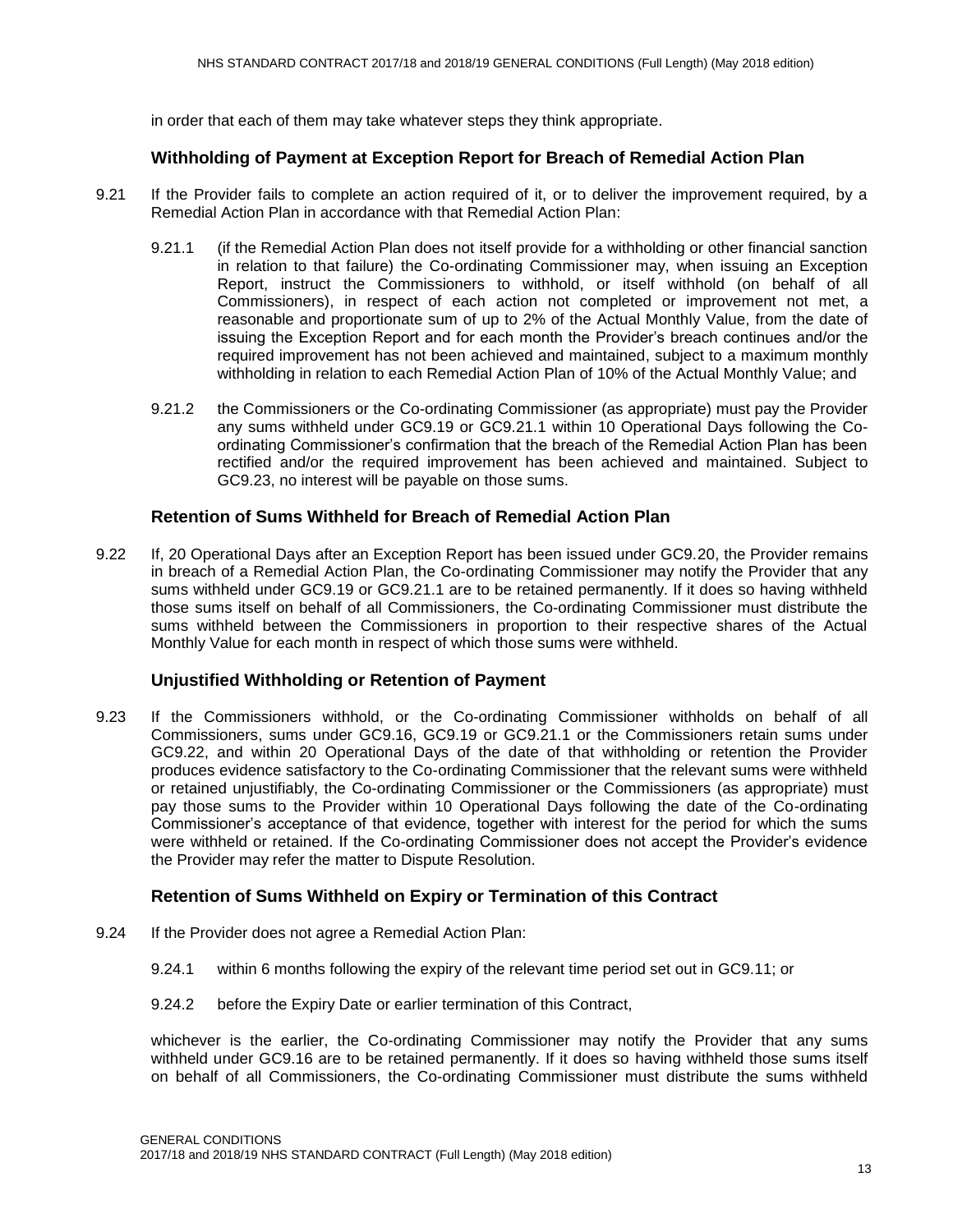between the Commissioners in proportion to their respective shares of the Actual Monthly Value for each month in respect of which those sums were withheld.

9.25 If the Provider does not rectify a breach of a Remedial Action Plan before the Expiry Date or earlier termination of this Contract, the Co-ordinating Commissioner may notify the Provider that any sums withheld under GC9.19 or GC9.21.1 are to be retained permanently. If it does so having withheld those sums itself on behalf of all Commissioners, the Co-ordinating Commissioner must distribute the sums withheld between the Commissioners in proportion to their respective shares of the Actual Monthly Value for each month in respect of which those sums were withheld.

#### **Provider Sustainability Fund**

- 9.26 If the Provider has been granted access to the general element of the Provider Sustainability Fund, and has, as a condition of access:
	- 9.26.1 agreed with the national teams of NHS Improvement and NHS England an overall financial control total and other associated conditions for the Contract Year 1 April 2018 to 31 March 2019; and
	- 9.26.2 (where required by those bodies):
		- 9.26.2.1 agreed with those bodies and with the Commissioners specific performance trajectories to be achieved during the Contract Year 1 April 2018 to 31 March 2019 (as set out in an SDIP contained or referred to in Schedule 6D (*Service Development and Improvement Plans*)); and/or
		- 9.26.2.2 submitted to those bodies assurance statements setting out commitments on performance against specific Operational Standards and National Quality Requirements to be achieved during the Contract Year 1 April 2018 to 31 March 2019 which have been accepted by those bodies (as set out in an SDIP contained or referred to in Schedule 6D (*Service Development and Improvement Plans*)),

no Commissioner may withhold or retain payment under this GC9 (*Contract Management*) or otherwise in respect of any failure to agree a RAP, or to comply with any RAP, in relation to any breach of any threshold which occurs during that Contract Year for which such financial control totals and specific performance trajectories have been agreed and/or such assurance statements have been submitted and accepted in respect of any Operational Standard shown in bold italics in Schedule 4A (*Operational Standards*) or any National Quality Requirement shown in bold italics in Schedule 4B (*National Quality Requirements*), and/or any failure to comply with specific performance trajectories or assurances as referred to above.

#### **GC10 Co-ordinating Commissioner and Representatives**

- 10.1 The Commissioners have appointed the Co-ordinating Commissioner to exercise certain functions in relation to this Contract as set out in Schedule 5C (*Commissioner Roles and Responsibilities*).
- 10.2 In relation to those functions and this Contract generally the Co-ordinating Commissioner will act for itself and as agent for the Commissioners (who are separate principals) but sums payable to the Provider are to be severally attributed to the relevant Commissioner as appropriate.
- 10.3 The Commissioner Representatives and the Provider Representative will be the relevant Party's respective key points of contact for day-to-day communications.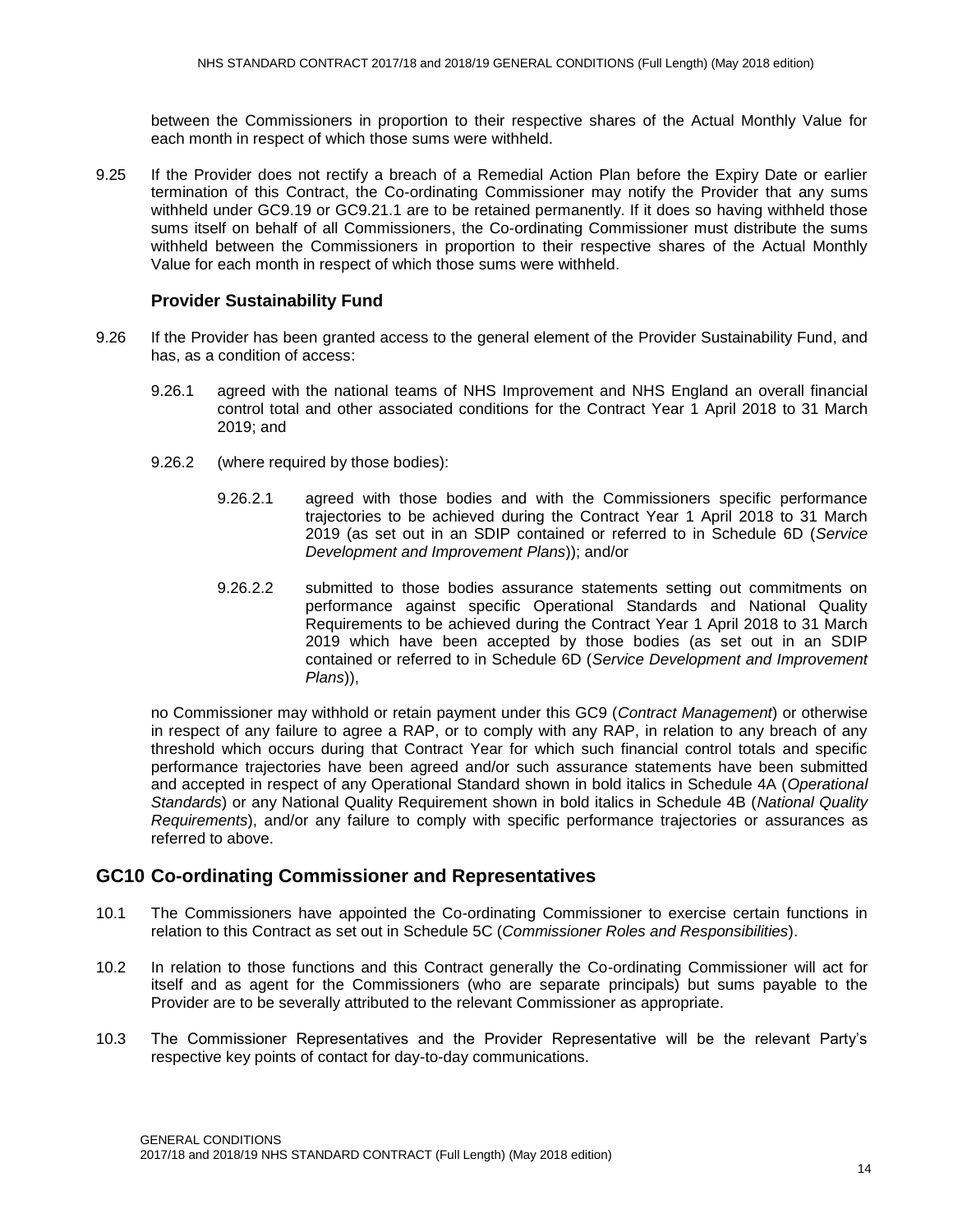#### **GC11 Liability and Indemnity**

- 11.1 Without affecting its liability for breach of any of its obligations under this Contract, each Commissioner will be severally liable to the Provider for, and must indemnify and keep the Provider indemnified against:
	- 11.1.1 any loss, damages, costs, expenses, liabilities, claims, actions and/or proceedings (including the cost of legal and/or professional services) whatsoever in respect of:
		- 11.1.1.1 any loss of or damage to property (whether real or personal); and
		- 11.1.1.2 any injury to any person, including injury resulting in death; and
	- 11.1.2 any Losses of the Provider,

that result from or arise out of the Commissioner's negligence or breach of contract in connection with the performance of this Contract except insofar as that loss, damage or injury has been caused by any act or omission by or on the part of, or in accordance with the instructions of, the Provider, any Sub-Contractor, their Staff or agents.

- 11.2 Without affecting its liability for breach of any of its obligations under this Contract, the Provider will be liable to each Commissioner for, and must indemnify and keep each Commissioner indemnified against:
	- 11.2.1 any loss, damages, costs, expenses, liabilities, claims, actions and/or proceedings (including the cost of legal and/or professional services) whatsoever in respect of:
		- 11.2.1.1 any loss of or damage to property (whether real or personal); and
		- 11.2.1.2 any injury to any person, including injury resulting in death; and
	- 11.2.2 any Losses of the Commissioner.

that result from or arise out of the Provider's or any Sub-Contractor's negligence or breach of contract in connection with the performance of this Contract or the provision of the Services (including its use of Equipment or other materials or products, and the actions or omissions of Staff or any Sub-Contractor in the provision of the Services), except insofar as that loss, damage or injury has been caused by any act or omission by or on the part of, or in accordance with the instructions of, the Commissioner, its employees or agents.

- 11.3 The Provider must put in place and maintain in force (and procure that its Sub-Contractors put in place and maintain in force) at its (or their) own cost (and not that of any employee) appropriate Indemnity Arrangements in respect of:
	- 11.3.1 employers' liability;
	- 11.3.2 clinical negligence, where the provision or non-provision of any part of the Services (or any other services under this Contract) may result in a clinical negligence claim;
	- 11.3.3 public liability; and
	- 11.3.4 professional negligence.
- 11.4 Within 5 Operational Days following written request from the Co-ordinating Commissioner, the Provider must provide documentary evidence that Indemnity Arrangements required under GC11.3 are fully maintained and that any premiums on them and/or contributions in respect of them (if any) are fully paid.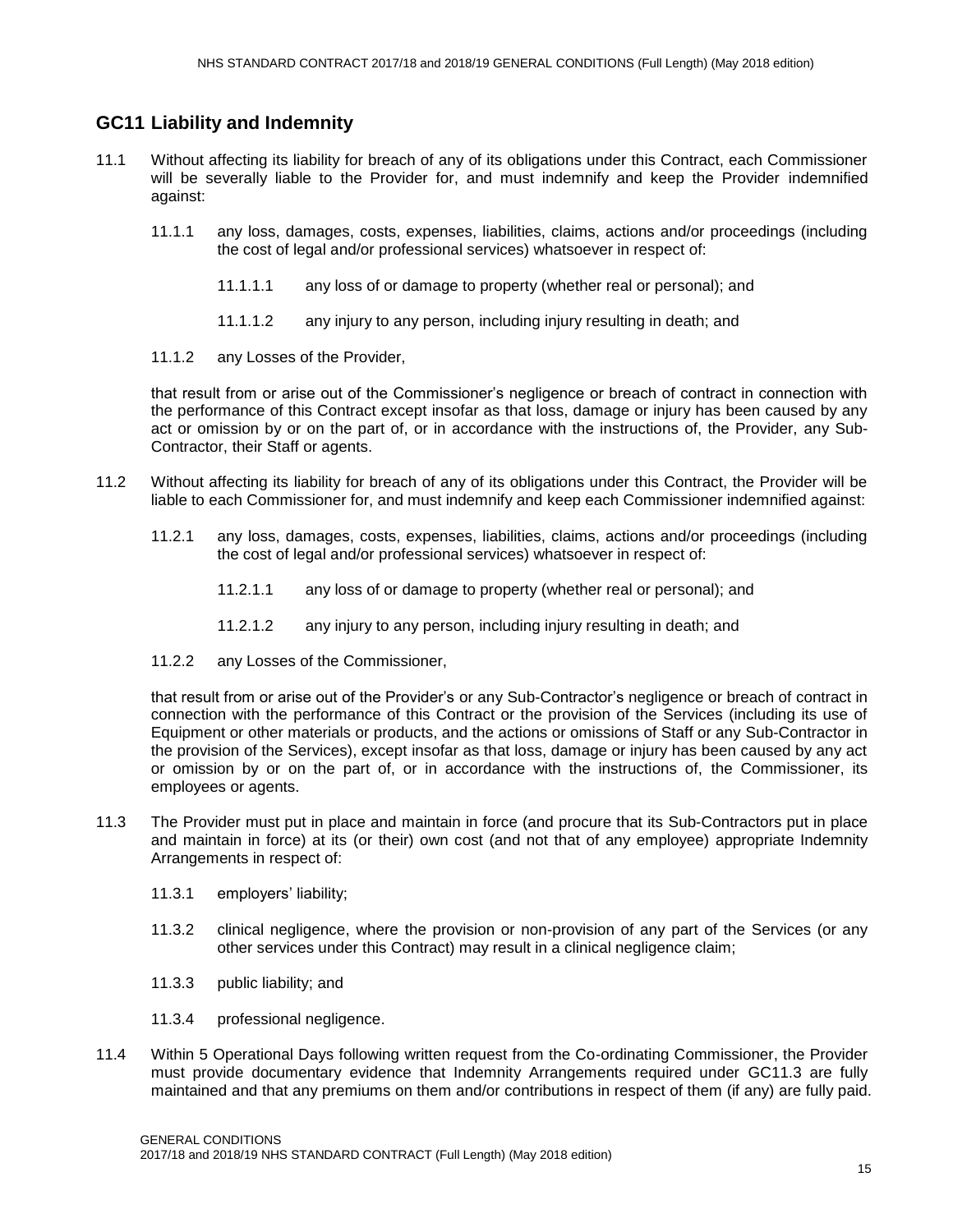- 11.5 If the proceeds of any Indemnity Arrangements are insufficient to cover the settlement of any claim relating to this Contract the Provider must make good any deficiency.
- 11.6 The Provider must not take any action or fail to take any reasonable action nor (in so far as it is reasonable and within its power) allow others to take action or fail to take any reasonable action, as a result of which any Indemnity Arrangements put in place in accordance with GC11.3 may be rendered wholly or partly void, voidable, unenforceable, or be suspended or impaired, or which may otherwise render any sum paid out under those Indemnity Arrangements wholly or partly repayable.
- 11.7 On and following expiry or termination of this Contract, the Provider must (and must use its reasonable endeavours to procure that each of its Sub-Contractors must) procure that any ongoing liability it has or may have in negligence to any Service User or Commissioner arising out of a Service User's care and treatment under this Contract will continue to be the subject of appropriate Indemnity Arrangements for 21 years following termination or expiry of this Contract or (if earlier) until that liability may reasonably be considered to have ceased.
- 11.8 No later than 3 months prior to the expiry of this Contract, or within 10 Operational Days following the date of service of notice to terminate or of agreement to terminate this Contract (as appropriate), the Provider must provide to the Co-ordinating Commissioner satisfactory evidence in writing of its (and its Sub-Contractors') arrangements to satisfy the requirements of GC11.7. If the Provider fails to do so the Commissioners may themselves procure appropriate Indemnity Arrangements in respect of such ongoing liabilities and the Provider must indemnify and keep the Commissioners indemnified against the costs incurred by them in doing so.
- 11.9 Unless the Co-ordinating Commissioner and the Provider otherwise agree in writing, the Provider will not require, and must ensure that no other person will require, any Service User to sign any document whatsoever containing any waiver of the Provider's liability (other than a waiver in reasonable terms relating to personal property) to that Service User in relation to the Services, unless required by medical research procedures approved by the local research ethics committee and the Service User has given consent in accordance with the Provider's Service User consent policy.
- 11.10 Nothing in this Contract will exclude or limit the liability of either Party for death or personal injury caused by negligence or for fraud or fraudulent misrepresentation.
- 11.11 Except where expressly stated to the contrary, an indemnity under this Contract will not apply and there will be no right to claim damages for breach of this Contract, in tort or on any other basis whatsoever, to the extent that any loss claimed by any Party under that indemnity or on that basis is for Indirect Losses.
- 11.12 Each Party will at all times take all reasonable steps to minimise and mitigate any Losses or other matters for which one Party is entitled to be indemnified by or to bring a claim against the other under this Contract.

#### **GC12 Assignment and Sub-contracting**

#### **Obligations relating to the Provider**

- 12.1 Subject to GC12.2 to 12.5 the Provider must not assign, delegate, sub-contract, transfer, charge or otherwise dispose of all or any of its rights or obligations or duties under this Contract without the prior written approval of the Co-ordinating Commissioner. The approval of any sub-contracting arrangement may include approval of the terms of the proposed Sub-Contract.
- 12.2 The Co-ordinating Commissioner may (at its discretion but acting reasonably) designate any subcontracting arrangement approved by it as a Mandatory Material Sub-Contract or a Permitted Material Sub-Contract.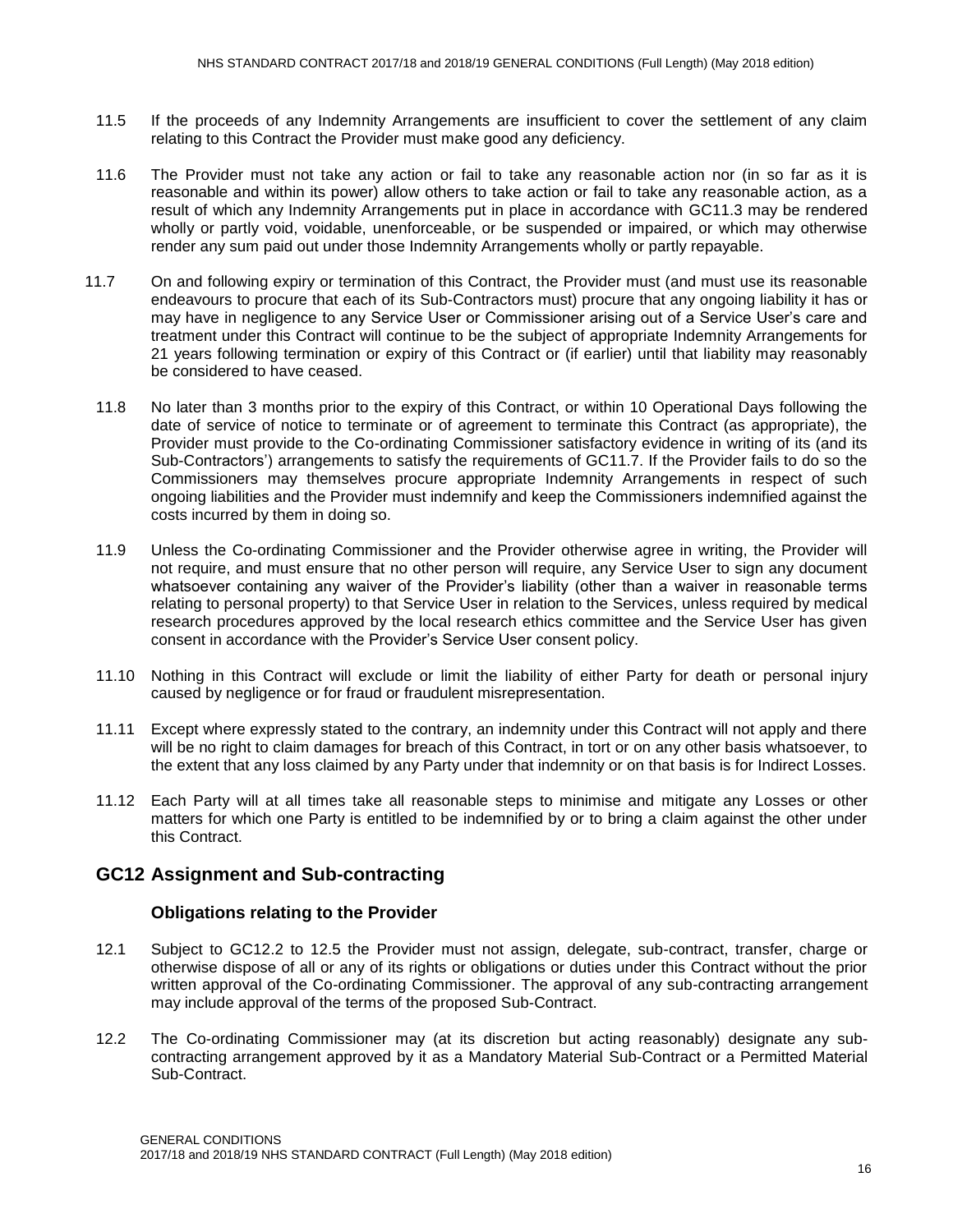- 12.3 The Provider must enter into each Mandatory Material Sub-Contract with the relevant Mandatory Material Sub-Contractor.
- 12.4 The Provider may enter into a Permitted Material Sub-Contract with the relevant Permitted Material Sub-Contractor.
- 12.5 The Provider must not:
	- 12.5.1 terminate a Mandatory Material Sub-Contract or a Permitted Material Sub-Contract; or
	- 12.5.2 make any material changes to the terms of a Mandatory Material Sub-Contract or a Permitted Material Sub-Contract; or
	- 12.5.3 replace a Mandatory Material Sub-Contractor under a Mandatory Material Sub-Contract or a Permitted Material Sub-Contractor under a Permitted Material Sub-Contract (and must ensure that a replacement does not otherwise occur); or
	- 12.5.4 enter into a new Mandatory Material Sub-Contract or a new Permitted Material Sub-Contract with an existing Mandatory Material Sub-Contractor or an existing Permitted Material Sub-Contractor,

without the prior written approval of the Co-ordinating Commissioner. Schedule 5B1 (*Provider's Mandatory Material Sub-Contractors*) and 5B2 (*Provider's Permitted Material Sub-Contractors*) must be updated as appropriate to reflect any designation made, or termination, change or replacement approved, by the Co-ordinating Commissioner.

- 12.6 If the Provider enters into a Sub-Contract it must:
	- 12.6.1 ensure that a provision is included in that Sub-Contract which requires payment to be made of all sums due by the Provider to the Sub-Contractor within a specified period not exceeding 30 days from the receipt of a valid invoice;
	- 12.6.2 not vary any such provision referred to in GC12.6.1 above;
	- 12.6.3 ensure that the Sub-Contractor does not further sub-contract its obligations under the Subcontract without the approval of the Co-ordinating Commissioner (such approval not to be unreasonably withheld or delayed).
- 12.7 Sub-contracting any part of this Contract will not relieve the Provider of any of its obligations or duties under this Contract. The Provider will be responsible for the performance of and will be liable to the Commissioners for the acts and/or omissions of all Sub-Contractors as though they were its own.
- 12.8 Any positive obligation or duty on the part of the Provider under this Contract includes an obligation or duty to ensure that all Sub-Contractors comply with that positive obligation or duty. Any negative duty or obligation on the part of the Provider under this Contract includes an obligation or duty to ensure that all Sub-Contractors comply with that negative obligation or duty.
- 12.9 The Provider will remain responsible for the performance and will be liable to the Commissioners for the acts and omissions of any third party to which the Provider assigns or transfers any obligation or duty under this Contract, unless and until:
	- 12.9.1 the Provider has obtained the prior written approval of the Co-ordinating Commissioner in accordance with this GC12; and
	- 12.9.2 the terms of that assignment, transfer or disposal have been accepted by the third party so that the third party is liable to the Commissioners for its acts and omissions.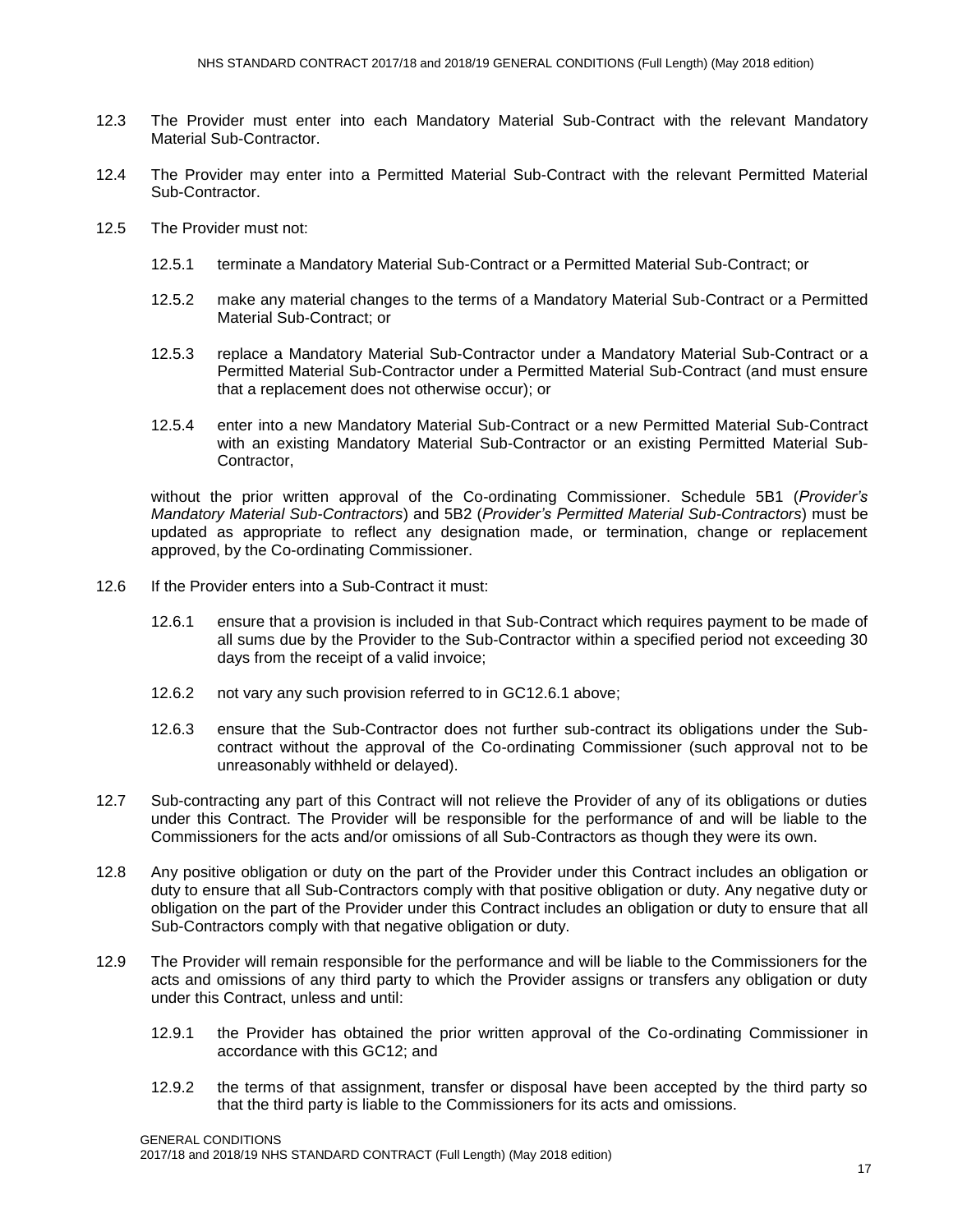#### **Obligations relating to the Commissioner**

- 12.10 The Commissioners may not transfer or assign all or any of their rights or obligations under this Contract except:
	- 12.10.1 to NHS England, or
	- 12.10.2 to a CCG; or
	- 12.10.3 to a Local Authority pursuant to a Partnership Agreement or to arrangements pursuant to regulations made under the Cities and Local Government Devolution Act 2016 or to an order under section 105A of the Local Democracy, Economic Development and Construction Act 2009; or
	- 12.10.4 otherwise with the prior written approval of the Provider.
- 12.11 The Commissioners may delegate or sub-contract or (subject to GC12.10 above) otherwise dispose of all or any of their rights or obligations under this Contract without the approval of the Provider.
- 12.12 Sub-contracting any part of the Contract will not relieve the Commissioners of any of their obligations or duties under this Contract. Commissioners will be responsible for the performance of and will be liable to the Provider for the acts and/or omissions of their sub-contractors as though they were their own.

#### **Replacement of Sub-Contractors**

- 12.13 If any Suspension Event occurs, or if the Co-ordinating Commissioner is entitled to terminate this Contract in accordance with GC17.10, wholly or partly as a result of any act or omission on the part of a Sub-Contractor, the Co-ordinating Commissioner may (without prejudice to any other rights the Coordinating Commissioner may have in relation to that event) by serving written notice upon the Provider, require the Provider to remove or replace the relevant Sub-Contractor within:
	- 12.13.1 5 Operational Days; or
	- 12.13.2 whatever period may be reasonably specified by the Co-ordinating Commissioner (taking into account any factors which the Co-ordinating Commissioner considers relevant in its absolute discretion, including the interests of Service Users and the need for the continuity of Services),

and the Provider must remove or replace the relevant Sub-Contractor (as required) within the period specified in that notice.

12.14 Notwithstanding GC20 (*Confidential Information of the Parties*), a Commissioner which assigns, transfers, delegates or sub-contracts all or any of its rights or obligations under this Contract to any person may disclose to such person any information in its possession that relates to this Contract or its subject matter, the negotiations relating to it, or the Provider, provided always that this is in accordance with Data Protection Legislation and Data Guidance.

#### **Tender Documentation, Publication of Contracts and E-Procurement**

- 12.15 The Provider must comply with Transparency Guidance if and when applicable.
- 12.16 The Provider must comply with e-Procurement Guidance if and when applicable.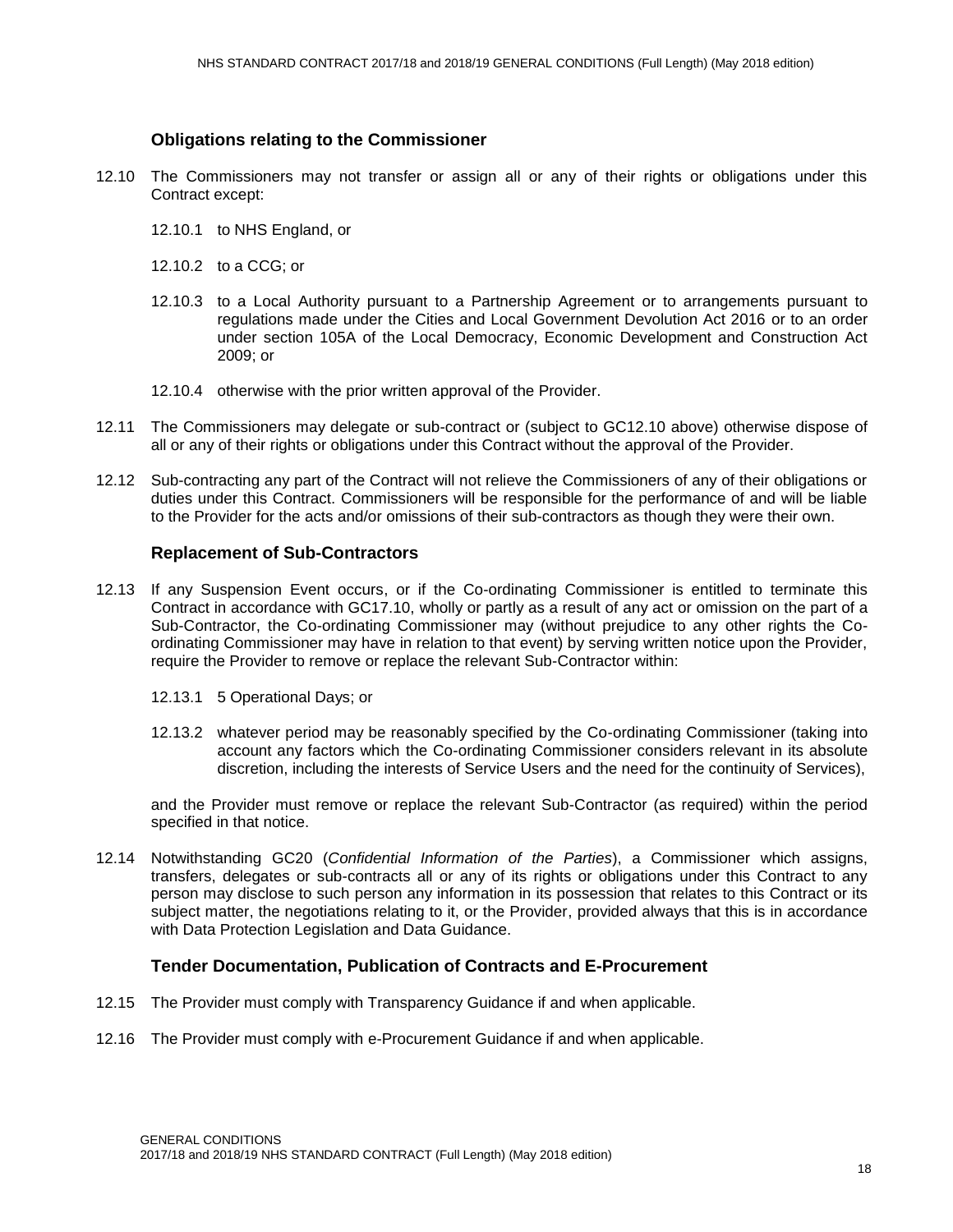#### **General Provisions**

12.17 This Contract will be binding on and will be to the benefit of the Provider and each Commissioner and their respective successors and permitted transferees and assigns.

#### **GC13 Variations**

- 13.1 This Contract may not be amended or varied except in accordance with this GC13.
- 13.2 The Parties:
	- 13.2.1 may agree to vary any of the Variable Elements; and
	- 13.2.2 may not vary any provision of this Contract that is not a Variable Element except in order to implement a National Variation.
- 13.3 Subject to GC13.2, the provisions of this Contract may be varied at any time by a Variation Agreement signed by the Co-ordinating Commissioner on behalf of the Commissioners and by the authorised signatory of the Provider.
- 13.4 If a Party wishes to propose a Variation, the Co-ordinating Commissioner must serve on the Provider, or the Provider must serve on the Co-ordinating Commissioner, (as appropriate) a draft Variation Agreement.
- 13.5 The Parties acknowledge that any National Variation may be mandated by NHS England, in which case the Provider will be deemed to have received a draft Variation Agreement from the Co-ordinating Commissioner requesting the National Variation on the date that NHS England mandates the National Variation.
- 13.6 The Proposer must have regard to the impact of the proposed Variation on other Services, and in particular any CRS or Essential Services.
- 13.7 Any draft Variation Agreement must set out the Variation proposed and the date on which the Proposer (or, in the case of a National Variation, NHS England) requires it to take effect.
- 13.8 The Recipient must respond to a draft Variation Agreement in writing within 10 Operational Days following receipt, setting out whether:
	- 13.8.1 it accepts the Variation; and/or
	- 13.8.2 it has any concerns with the contents of the draft Variation Agreement.
- 13.9 If necessary, the Parties must meet within 10 Operational Days following the date of the Recipient's response (or as otherwise agreed in writing) to discuss the draft Variation Agreement and the Recipient's response and must use reasonable endeavours to agree the Variation.
- 13.10 As soon as reasonably practicable and in any event within 10 Operational Days following the meeting which takes place pursuant to GC13.9, the Recipient must serve a written notice on the Proposer confirming either:
	- 13.10.1 that it accepts the draft Variation Agreement (and whether or not that acceptance is subject to any amendments to the draft Variation Agreement agreed between the Parties in writing); or
	- 13.10.2 that it refuses to accept the draft Variation Agreement, and setting out its reasonable grounds for that refusal.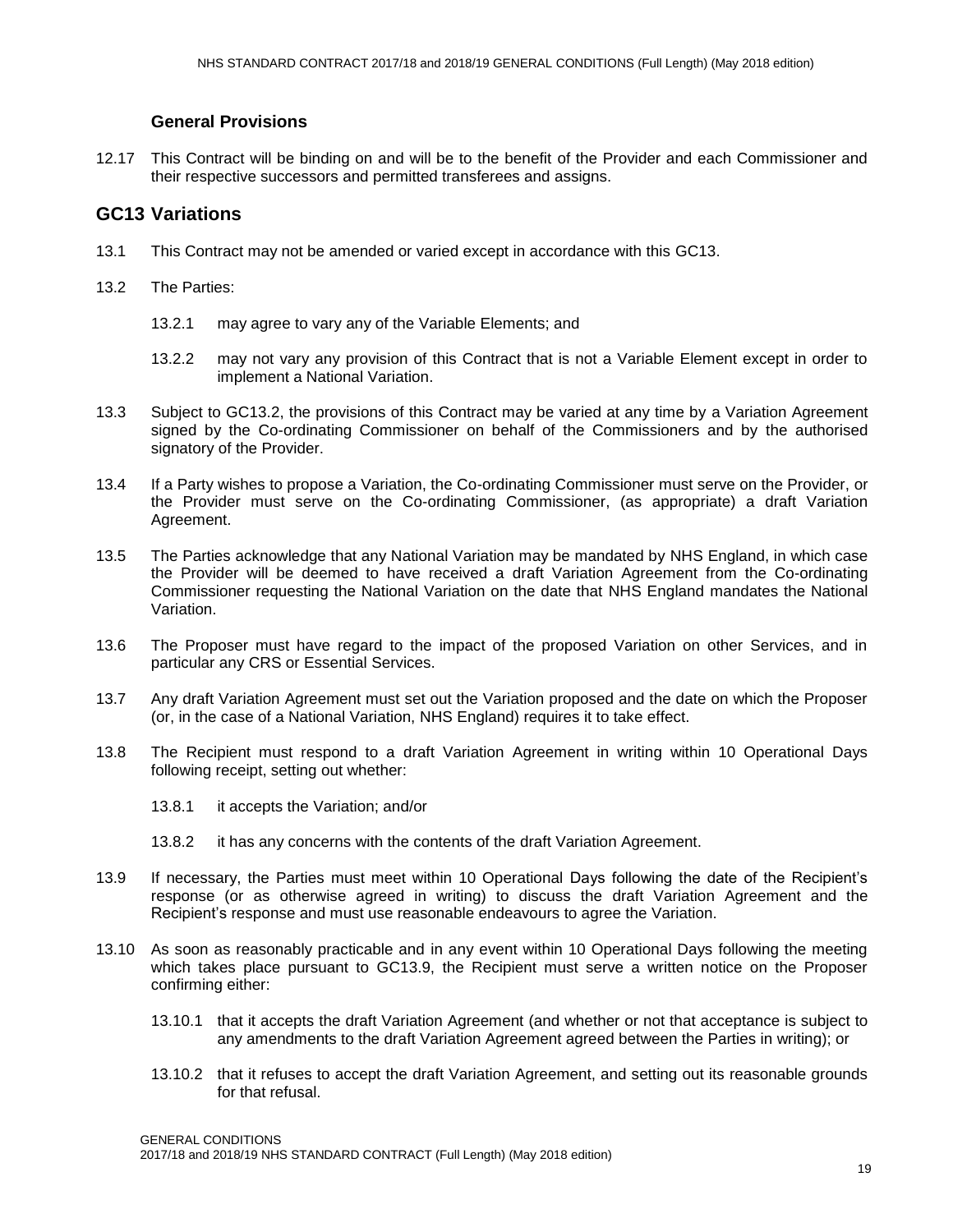- 13.11 If a proposed Variation would or might have the effect of changing the Expected Annual Contract Value and/or any Price, the Co-ordinating Commissioner and the Provider must seek to agree that change in accordance with the National Tariff.
- 13.12 If a proposed Variation would or might have a cost implication for any Commissioner, including additional activity, new treatments, drugs or technologies:
	- 13.12.1 (in respect of any Variation proposed by the Provider) the Provider must provide a full and detailed cost and benefit analysis of the proposed Variation; and
	- 13.12.2 subject to Law and Guidance, the Co-ordinating Commissioner will have absolute discretion to refuse or withdraw the proposed Variation; and
	- 13.12.3 the Commissioners will have no liability to the Provider for any costs arising from the proposed Variation if the Provider implements it other than in accordance with this Contract.
- 13.13 If, the Parties having followed the procedure in GC13.2 to 13.12, the Provider refuses to accept a National Variation, the Co-ordinating Commissioner may terminate this Contract by giving the Provider not less than 3 months' written notice following the issue of a notice that that National Variation is refused.
- 13.14 If, the Parties having followed the procedure in GC13.2 to 13.12, the Provider refuses to accept a Service Variation, the Co-ordinating Commissioner may terminate the Service affected by the proposed Service Variation by giving the Provider not less than 3 months' written notice (or 6 months' written notice where such termination is likely to have a material adverse effect on Staff) following the issue of a notice that the proposed Service Variation is refused or not accepted.
- 13.15 The right of the Co-ordinating Commissioner to terminate a Service under GC13.14 will not apply if:
	- 13.15.1 the proposed Service Variation is substantially a proposal that a Service should be performed for a different price to that agreed under this Contract and without material change to the delivery of that Service justifying that proposed change in price; or
	- 13.15.2 the proposal does not meet the requirements of a Service Variation.
- 13.16 If the Parties fail to agree a proposed Variation which is neither a National Variation nor a Service Variation the Proposer must withdraw the draft Variation Agreement.

#### **GC14 Dispute Resolution**

14.1 The provisions of GC14.2 to 14.21 will not apply when any Party in Dispute seeks an injunction relating to a matter arising out of GC20 *(Confidential Information of the Parties)*.

#### **Escalated Negotiation**

- 14.2 If any Dispute arises, the Parties in Dispute must first attempt to settle it by any of them making a written offer to negotiate to the others. During the Negotiation Period each of the Parties in Dispute must negotiate and be represented:
	- 14.2.1 for the first 10 Operational Days, by a senior person who where practicable has not had any direct day-to-day involvement in the matter and has authority to settle the Dispute; and
	- 14.2.2 for the last 5 Operational Days, by their chief executive, director, or member of its Governing Body who has authority to settle the Dispute.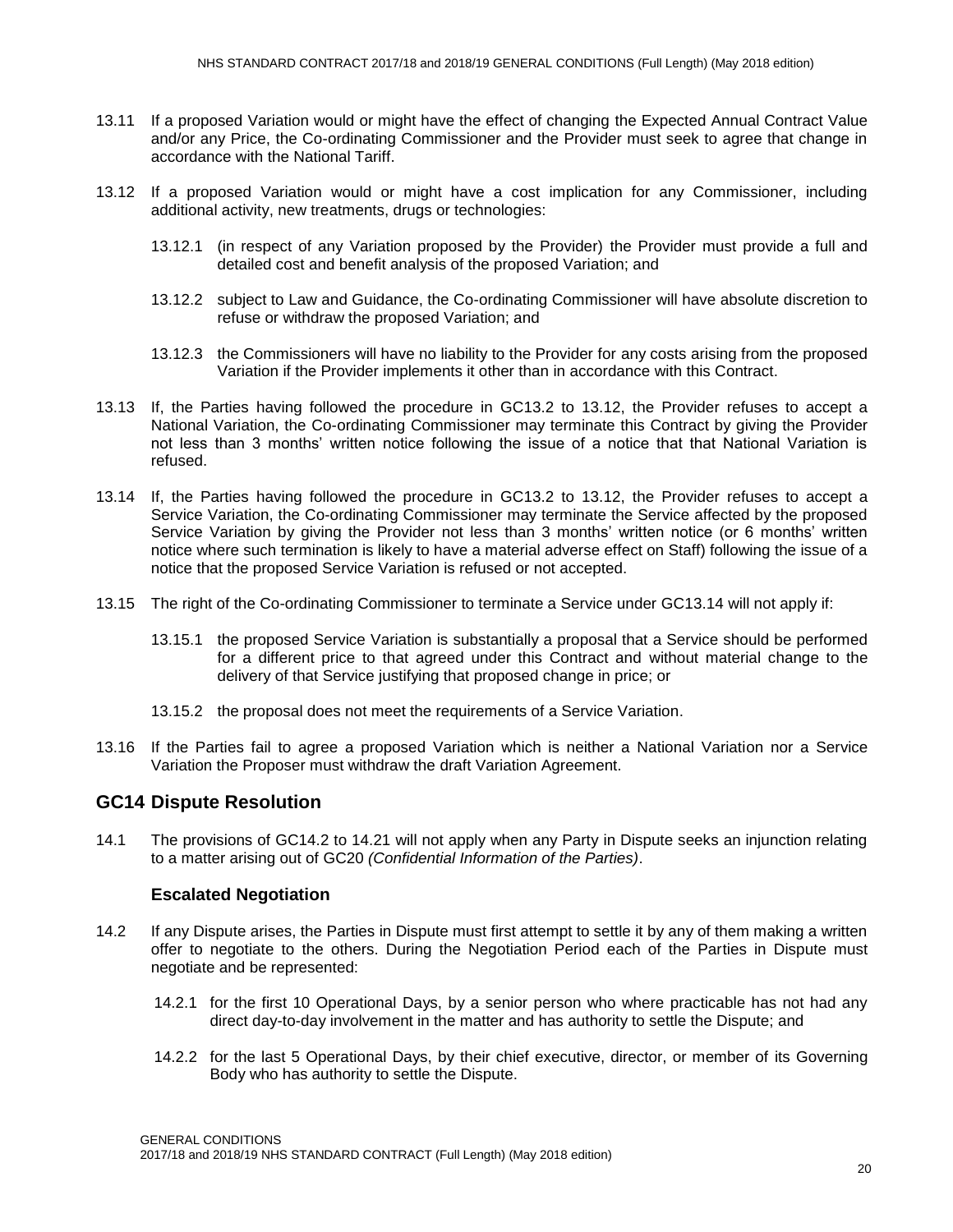14.3 Where practicable, no Party in Dispute should be represented by the same individual under GC14.2.1 and 14.2.2.

#### **Mediation**

- 14.4 If the Parties in Dispute are unable to settle the Dispute by negotiation, they must, within 5 Operational Days after the end of the Negotiation Period, submit the Dispute:
	- 14.4.1 to mediation arranged jointly by NHS Improvement and NHS England, where the Commissioners are CCGs and/or NHS England and the Provider is an NHS Trust; or
	- 14.4.2 to mediation by CEDR or other independent body or organisation agreed between the Parties and set out in the Particulars, in all other cases.
- 14.5 Mediations under GC14.4.1 will follow the mediation process agreed between NHS Improvement and NHS England from time to time.
- 14.6 Mediations under GC14.4.2 will follow the mediation process of CEDR or other independent body or organisation named in the Particulars.

#### **Expert Determination**

- 14.7 If the Parties in Dispute are unable to settle the Dispute through mediation, the Dispute must be referred to expert determination, by one Party in Dispute giving written notice to that effect to the other Parties in Dispute following closure of the failed mediation. The Expert Determination Notice must include a brief statement of the issue or issues which it is desired to refer, the expertise required in the expert, and the solution sought.
- 14.8 If the Parties in Dispute have agreed upon the identity of an expert and the expert has confirmed in writing their readiness and willingness to embark upon the expert determination, then that person will be appointed as the Expert.
- 14.9 Where the Parties in Dispute have not agreed upon an expert, or where that person has not confirmed their willingness to act, then any Party in Dispute may apply to CEDR for the appointment of an expert. The request must be in writing, accompanied by a copy of the Expert Determination Notice and the appropriate fee and must be copied simultaneously to the other Parties in Dispute. The other Parties in Dispute may make representations to CEDR regarding the expertise required in the expert. The person nominated by CEDR will be appointed as the Expert.
- 14.10 The Party in Dispute serving the Expert Determination Notice must send to the Expert and to the other Parties in Dispute within 5 Operational Days of the appointment of the Expert a statement of its case, including a copy of the Expert Determination Notice, the Contract, details of the circumstances giving rise to the Dispute, the reasons why it is entitled to the solution sought, and the evidence upon which it relies. The statement of case must be confined to the issues raised in the Expert Determination Notice.
- 14.11 The Parties in Dispute not serving the Expert Determination Notice must reply to the Expert and to the other Parties in Dispute within 5 Operational Days of receiving the statement of case, giving details of what is agreed and what is disputed in the statement of case and the reasons why.
- 14.12 The Expert must produce a written decision with reasons within 30 Operational Days of receipt of the statement of case referred to in GC14.11, or any longer period as is agreed by the Parties in Dispute after the Dispute has been referred.
- 14.13 The Expert will have complete discretion as to how to conduct the expert determination, and will establish the procedure and timetable.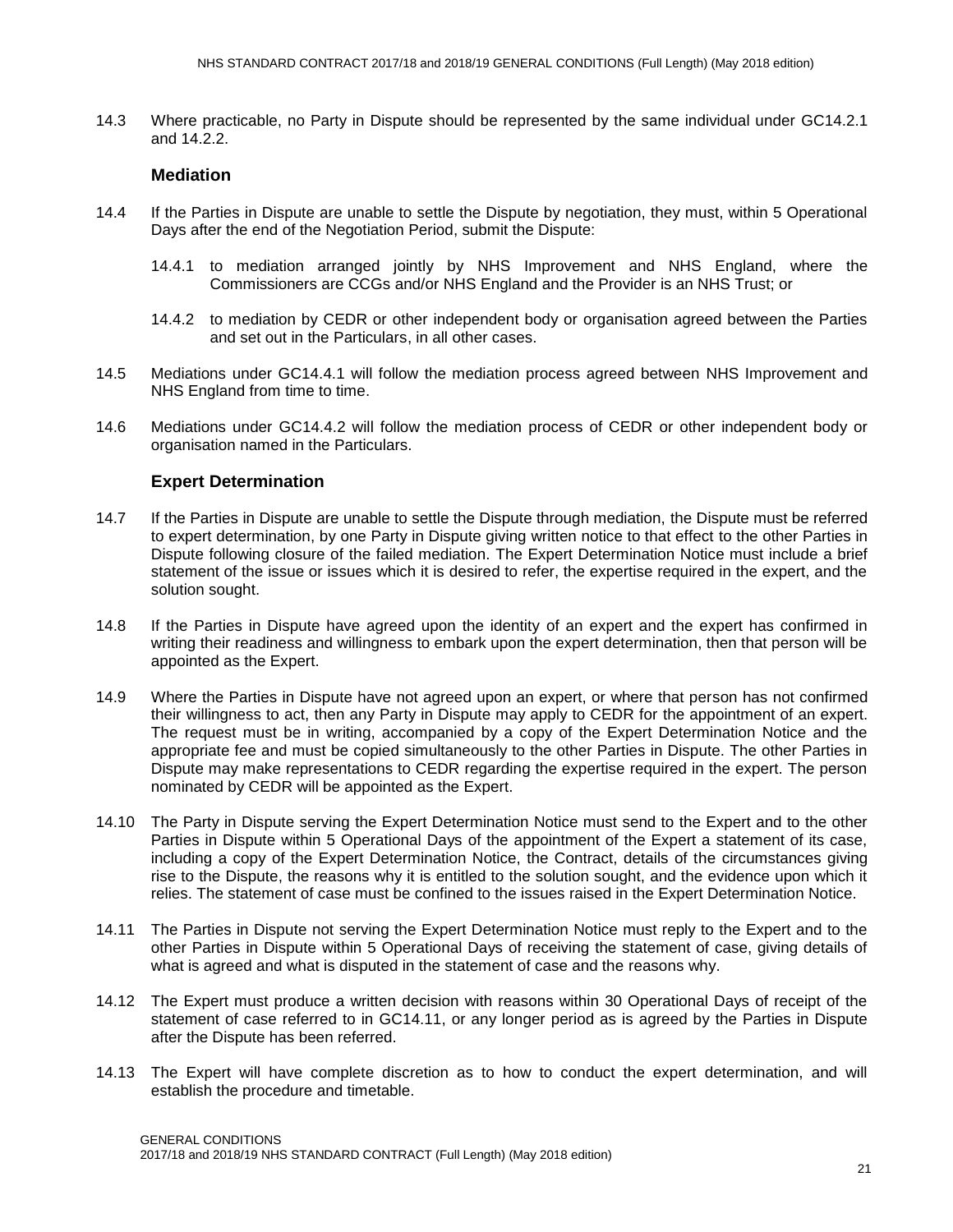- 14.14 The Parties in Dispute must comply with any request or direction of the Expert in relation to the expert determination.
- 14.15 The Expert must decide the matters set out in the Expert Determination Notice, together with any other matters which the Parties in Dispute and the Expert agree are within the scope of the expert determination.
- 14.16 The Parties in Dispute must bear their own costs and expenses incurred in the expert determination and are jointly liable for the costs of the Expert.
- 14.17 The decision of the Expert is final and binding, except in the case of fraud, collusion, bias, manifest error or material breach of instructions on the part of the Expert, in which case a Party will be permitted to apply to Court for an Order that:

14.17.1 the Expert reconsider his decision (either all of it or part of it); or

14.17.2 the Expert's decision be set aside (either all of it or part of it).

- 14.18 If a Party in Dispute does not abide by the Expert's decision the other Parties in Dispute may apply to Court to enforce it.
- 14.19 All information, whether oral, in writing or otherwise, arising out of or in connection with the expert determination will be inadmissible as evidence in any current or subsequent litigation or other proceedings whatsoever, with the exception of any information which would in any event have been admissible or disclosable in any such proceedings.
- 14.20 The Expert is not liable for anything done or omitted in the discharge or purported discharge of their functions, except in the case of fraud or bad faith, collusion, bias, or material breach of instructions on the part of the Expert.
- 14.21 The Expert is appointed to determine the Dispute or Disputes between the Parties in Dispute and the Expert's decision may not be relied upon by third parties, to whom the Expert will have no duty of care.

#### **GC15 Governance, Transaction Records and Audit**

- 15.1 The Provider must comply with regulation 17 of the 2014 Regulations.
- 15.2 The Provider must comply with all reasonable written requests made by any relevant Regulatory or Supervisory Body (or its authorised representatives), a Local Auditor or any Authorised Person for entry to the Provider's Premises and/or the Services Environment and/or the premises of any Sub-Contractor for the purposes of auditing, viewing, observing or inspecting those premises and/or the provision of the Services, and for information relating to the provision of the Services.
- 15.3 Subject to Law, an Authorised Person may enter the Provider's Premises and/or the Services Environment and/or the premises of any Sub-Contractor without notice for the purposes of auditing, viewing, observing or inspecting those premises and/or the provision of the Services, and for information relating to the provision of the Services. During those visits, subject to Law and Good Practice (also taking into consideration the nature of the Services and the effect of the visit on Services Users), the Provider must not restrict access and will give all reasonable assistance and provide all reasonable facilities.
- 15.4 Within 10 Operational Days following the Co-ordinating Commissioner's reasonable request, the Provider must send the Co-ordinating Commissioner the results of any audit, evaluation, inspection, investigation or research in relation to the Services, the Services Environment or services of a similar nature to the Services delivered by the Provider, to which the Provider has access and which it can disclose in accordance with the Law.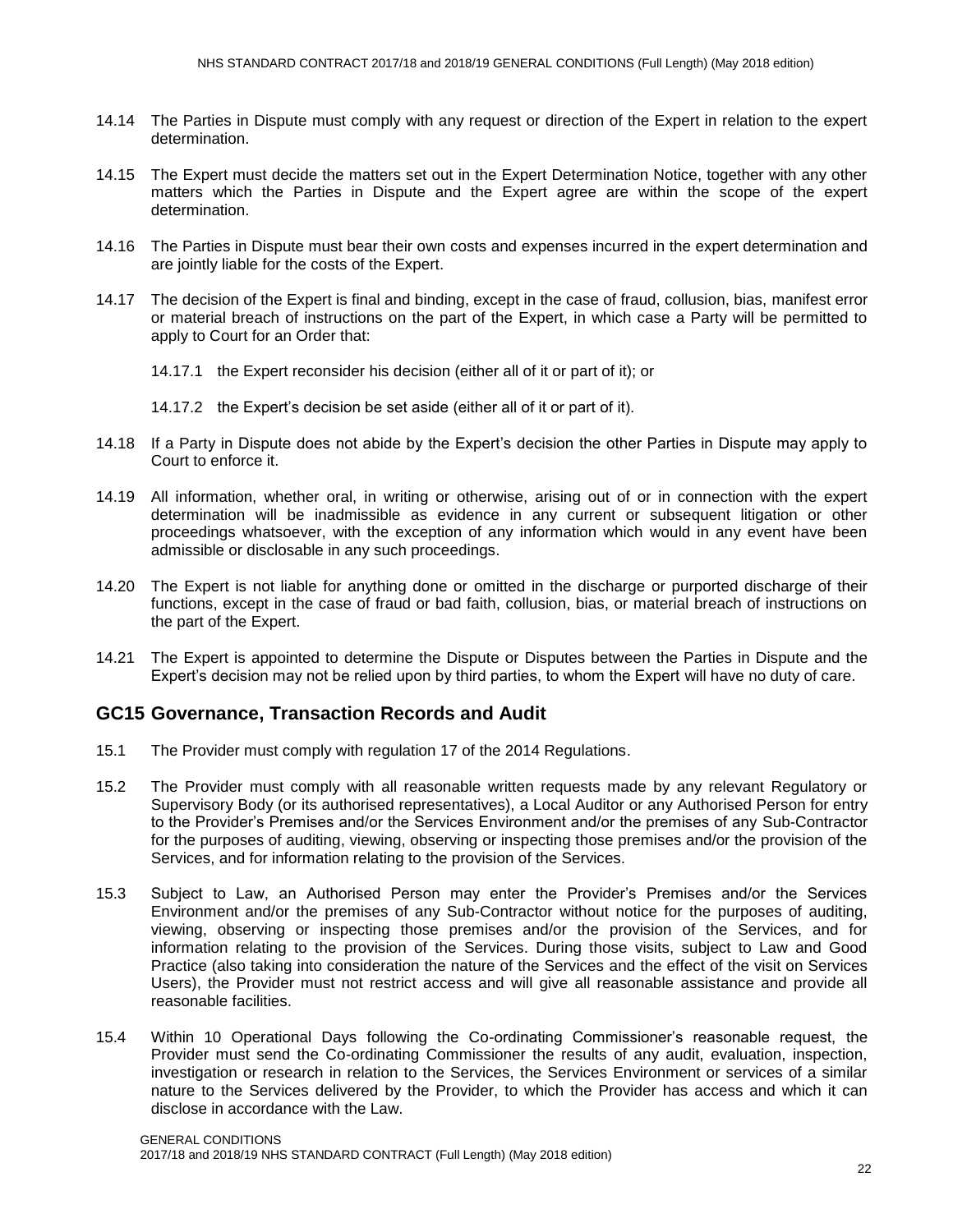- 15.5 Subject to compliance with the Law and Good Practice the Parties must implement and/or respond to all relevant recommendations:
	- 15.5.1 made in any report by a relevant Regulatory or Supervisory Body; or
	- 15.5.2 agreed with the National Audit Office or a Local Auditor following any audit; or
	- 15.5.3 of any appropriate clinical audit; or
	- 15.5.4 that are otherwise agreed by the Provider and the Co-ordinating Commissioner to be implemented.
- 15.6 The Parties must maintain complete and accurate Transaction Records.
- 15.7 The Provider must, at its own expense, in line with applicable Law and Guidance:
	- 15.7.1 implement an ongoing, proportionate programme of clinical audit of the Services in accordance with Good Practice;
	- 15.7.2 implement an ongoing, proportionate audit of the accuracy of its recording and coding of clinical activity relating to the Services; and
	- 15.7.3 provide to the Co-ordinating Commissioner on request the findings of any audits carried out under GC15.7.1 and/or 15.7.2.
- 15.8 The Co-ordinating Commissioner may at any time appoint an Auditor to conduct an objective and impartial audit of:
	- 15.8.1 the quality and outcomes of any Service; and/or
	- 15.8.2 the Provider's recording and coding of clinical activity; and/or
	- 15.8.3 the Provider's calculation of reconciliation accounts under SC36 (*Payment Terms*); and/or
	- 15.8.4 the Provider's recording of performance and calculation of reconciliation accounts in relation to Quality Incentive Scheme Indicators; and/or
	- 15.8.5 the Provider's recording of performance in respect of the Quality Requirements; and/or
	- 15.8.6 the Provider's compliance with Other Local Agreements, Policies and Procedures and/or any Prior Approval Scheme and/or the Service Specifications; and/or
	- 15.8.7 the basis of any Local Prices, taking into account the actual costs incurred by the Provider in providing the Services to which those Local Prices apply; and/or
	- 15.8.8 pass-through costs on high cost drugs, devices and procedures; and/or
	- 15.8.9 the identification of Chargeable Overseas Visitors and collection of charges from them or other persons liable to pay charges in respect of them under the Overseas Visitor Charging Regulations,

and subject to any applicable Service User consent requirements, the Provider must allow the Auditor reasonable access to (and the right to take copies of) the Transaction Records, books of account and other sources of relevant information, and any Confidential Information so disclosed will be treated in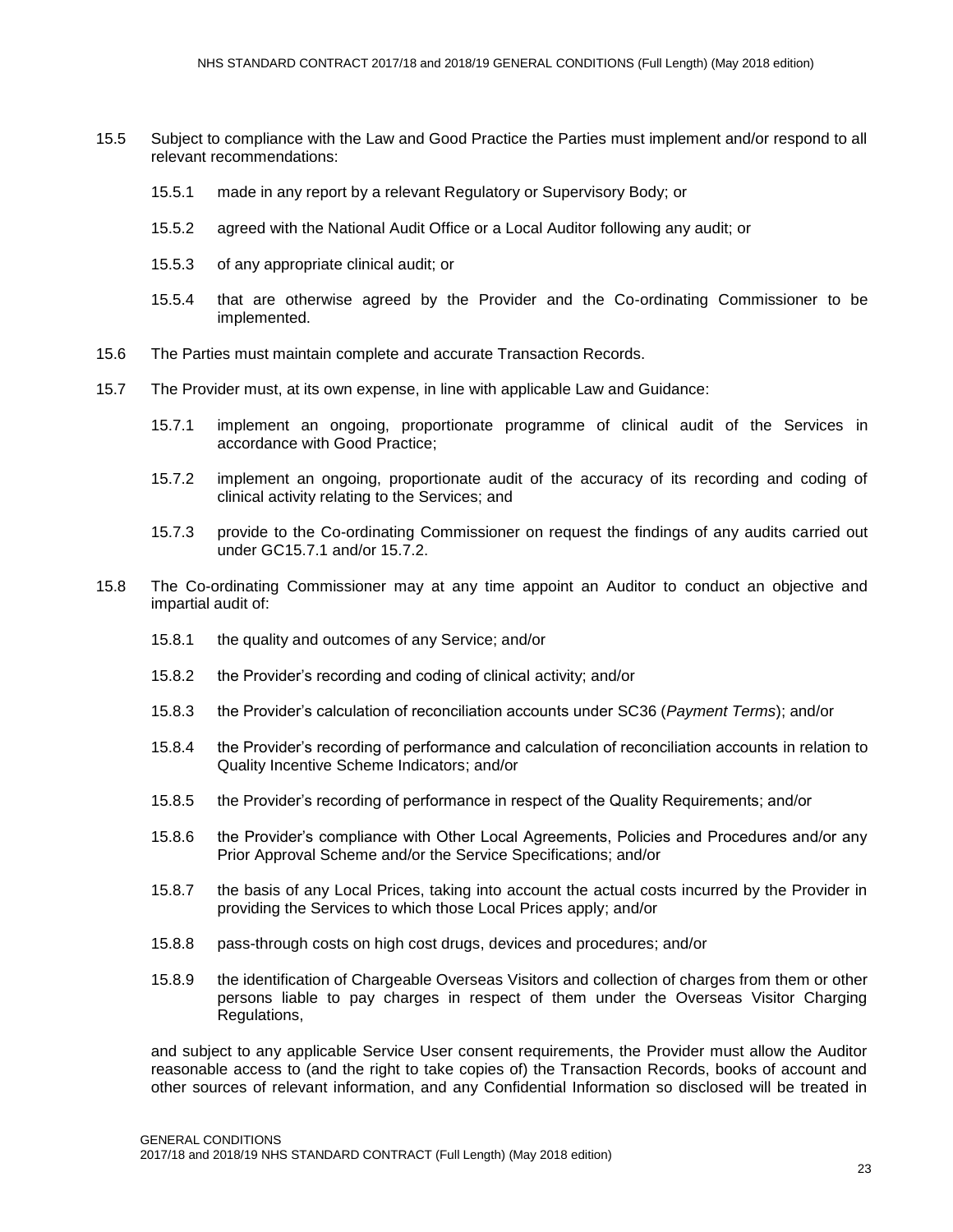accordance with GC20 (*Confidential Information of the Parties*). Except as provided in GC15.11 and 15.12, the cost of any audit carried out under this GC15.8 will be borne by the Commissioners.

- 15.9 In respect of any audit carried out under GC15.8, the Co-ordinating Commissioner must share the Auditor's draft report with the Provider, to allow discussion of the findings and the correction of any inaccuracies or misinterpretations before the production by the Auditor of a final report.
- 15.10 In respect of any audit carried out under GC15.8.1 or 15.8.6, if the Auditor's final report identifies any deficiencies in the Services, the Provider must take appropriate action to address those deficiencies without delay.
- 15.11 In respect of any audit carried out under GC15.8.2, 15.8.3, 15.8.4, 15.8.5, 15.8.6, 15.8.8 or 15.8.9 as a result of a Commissioner contesting a payment in accordance with SC36.45 (*Payment Terms – Contested Payments*):
	- 15.11.1 if the Auditor's final report identifies a net overcharging of any Commissioner by the Provider, and/or that any Commissioner is entitled to the refund of any sums paid, the Provider must immediately issue a credit note and must pay to the overcharged Commissioner the amount of the net overcharge and/or refundable sum and to the Co-ordinating Commissioner the reasonable costs of the Auditor, within 10 Operational Days after receiving written notice of the Auditor's final report;
	- 15.11.2 if the Auditor's final report identifies that, as a result of actual clinical practice on the part of the Provider which is not in accordance with Other Local Agreements, Policies and Procedures, or with any Prior Approval Scheme, or with the Service Specifications, any charges by the Provider to any Commissioner are higher than would otherwise have been the case, the Provider must immediately issue a credit note and must pay to that Commissioner the amount of the excess charges and to the Co-ordinating Commissioner the reasonable costs of the Auditor, within 10 Operational Days after receiving written notice of the Auditor's final report;
	- 15.11.3 if the Auditor's final report identifies a net undercharging of any Commissioner by the Provider for completed Activity, the Provider must immediately provide an invoice and the undercharged Commissioner must pay to the Provider the amount of the net undercharge, within 10 Operational Days after receiving the invoice from the Provider.
- 15.12 In respect of any audit carried out under GC15.8.2, 15.8.3, 15.8.4, 15.8.5, 15.8.6, 15.8.8 or 15.8.9 other than as a result of a Commissioner contesting a payment in accordance with SC36.45 (*Payment Terms – Contested Payments*), where the Auditor's final report concludes that there have been material inaccuracies in the Provider's recording, coding or calculations:
	- 15.12.1 the Parties must agree, and the Provider must implement with immediate effect, an action plan so that these inaccuracies do not recur in future;
	- 15.12.2 (except in the case of fraud or negligence or breach of contract on the part of the Provider, in respect of which the Co-ordinating Commissioner may take whatever action under this Contract or otherwise as it sees fit) there will be no retrospective adjustment to payments already made between the Parties; and
	- 15.12.3 the Provider must pay to the Co-ordinating Commissioner the reasonable costs of the Auditor within 10 Operational Days after receiving written notice of the Auditor's final report.
- 15.13 In respect of any audit carried out under GC15.8.7:
	- 15.13.1 the Provider must provide the Auditor with particulars of its costs (including the costs of Sub-Contractors and suppliers) and permit those costs to be verified by inspection of accounts and other documents and records;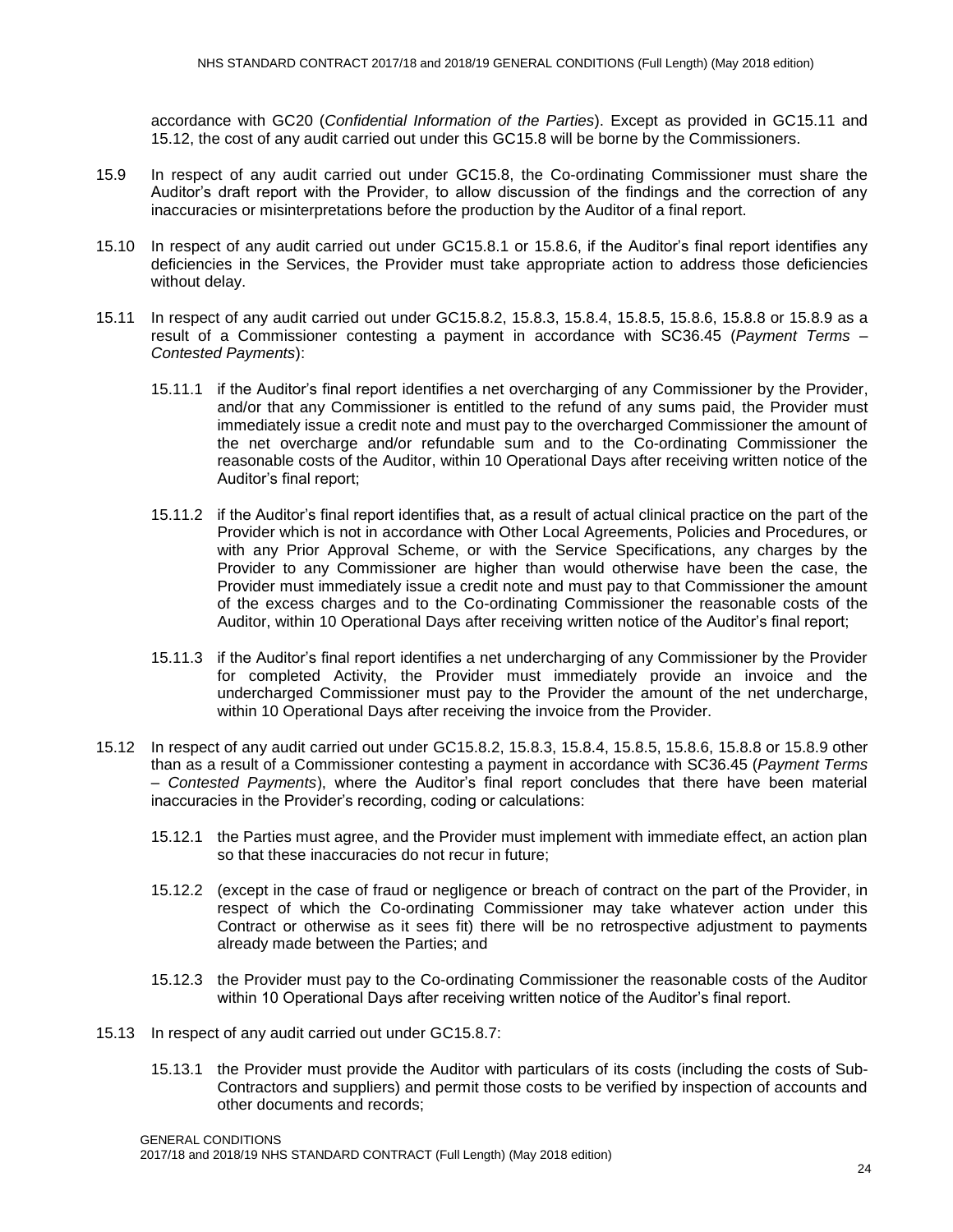15.13.2 that audit will not lead to any adjustment to any Local Price for the relevant Contract Year, but the Parties may have regard to the Auditor's final report in agreeing Local Prices for future Contract Years.

#### **GC16 Suspension**

- 16.1 If a Suspension Event occurs the Co-ordinating Commissioner:
	- 16.1.1 may by written notice to the Provider require the Provider with immediate effect to suspend the provision of any affected Service, or the provision of any affected Service from any part of the Services Environment, until the Provider demonstrates to the reasonable satisfaction of the Co-ordinating Commissioner that it is able to and will provide the suspended Service to the required standard; and
	- 16.1.2 must promptly notify any appropriate Regulatory or Supervisory Body of that suspension.
- 16.2 If and when the Co-ordinating Commissioner is reasonably satisfied that the Provider is able to and will provide the suspended Service to the required standard, it must by written notice require the Provider to restore the provision of the suspended Service.
- 16.3 The Provider must continue to comply with any steps that the Co-ordinating Commissioner may reasonably specify in order to remedy a Suspension Event, even if the matter has been referred to Dispute Resolution

#### **Consequence of Suspension**

- 16.4 During the suspension of any Service under GC16.1, the Provider will not be entitled to claim or receive any payment for the suspended Service except in respect of:
	- 16.4.1 all or part of the suspended Service the delivery of which took place before the date on which the relevant suspension took effect in accordance with GC16.1.1; and/or
	- 16.4.2 all or part of the suspended Service which the Provider continues to deliver during the period of suspension in accordance with the notice served under GC16.1.1.
- 16.5 Unless suspension occurs as a result of an Event of Force Majeure, the Provider will indemnify the Commissioners in respect of any Losses reasonably incurred by them in respect of a suspension (including for the avoidance of doubt Losses incurred in commissioning the suspended Service from an alternative provider).
- 16.6 The Parties must use all reasonable endeavours to minimise any inconvenience to Service Users as a result of the suspension of the Service.
- 16.7 While any Service is suspended the Commissioners must use reasonable efforts to ensure that no further Service Users are referred to the Provider for that Service.
- 16.8 While any Service is suspended the Provider must:
	- 16.8.1 not accept any further Referrals of Service Users for that Service;
	- 16.8.2 at its own cost co-operate fully with the Co-ordinating Commissioners and any interim or successor provider of that Service in order to ensure continuity and smooth transfer of the suspended Service and to avoid any inconvenience to or risk to the health and safety of Service Users, employees of the Commissioners or members of the public including: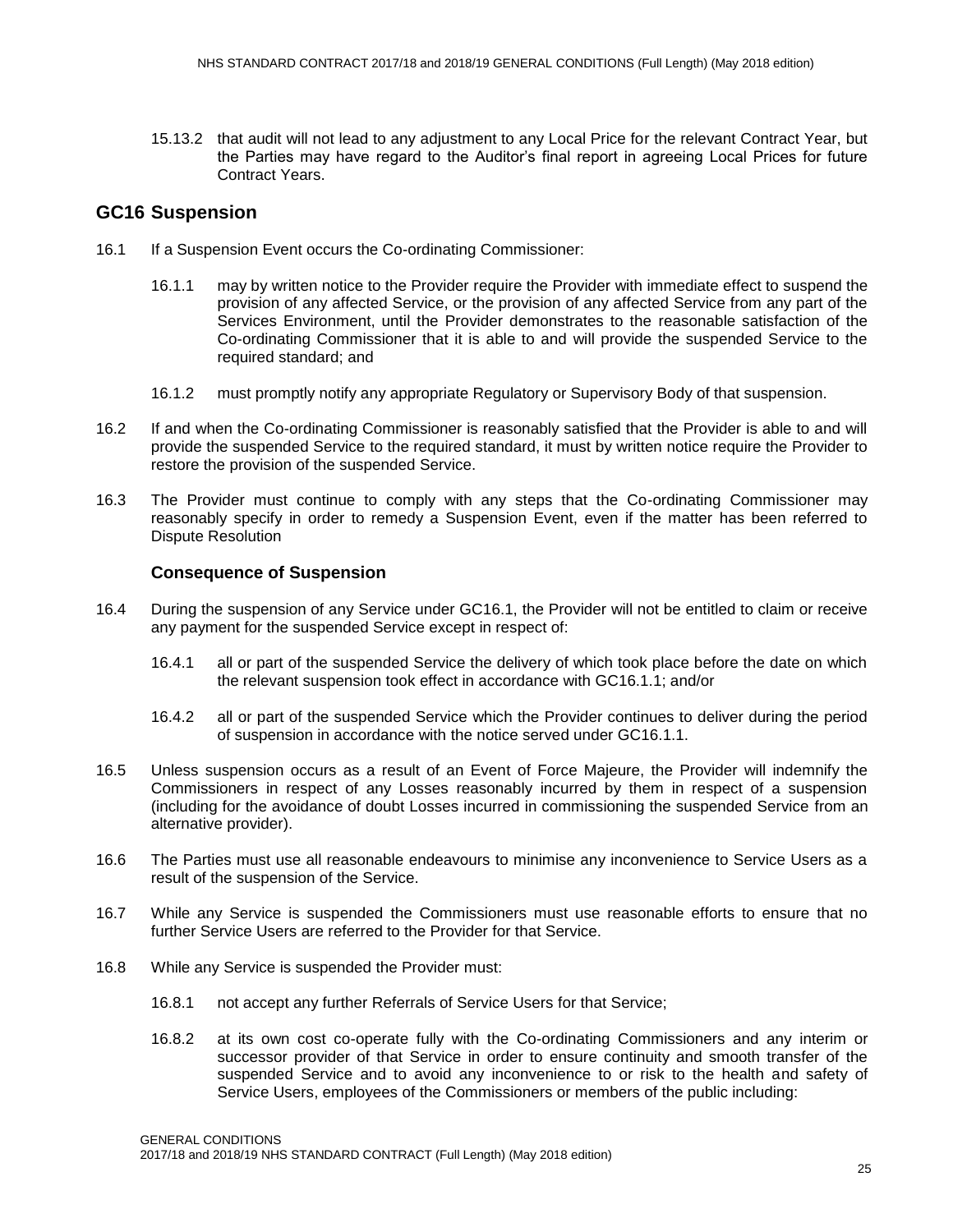- 16.8.2.1 promptly providing all reasonable assistance and all information necessary to effect an orderly assumption of that Service by any interim or successor provider; and
- 16.8.2.2 delivering to the Co-ordinating Commissioner all materials, papers, documents and operating manuals owned by the Commissioners and used by the Provider in the provision of that Service;
- 16.8.3 ensure there is no interruption in the availability of CRS or Essential Services including, where appropriate, implementing any Essential Services Continuity Plan.
- 16.9 As part of its compliance with GC16.8 the Provider may be required by the Co-ordinating Commissioner to agree a transition plan with the Co-ordinating Commissioner and any interim or successor provider.

#### **GC17 Termination**

#### **Termination: No Fault**

- 17.1 The Co-ordinating Commissioner and the Provider may terminate this Contract or any Service at any time by mutual agreement.
- 17.2 The Co-ordinating Commissioner may terminate this Contract or any Service by giving to the Provider written notice of not less than the Commissioner Notice Period, expiring no earlier than the Commissioner Earliest Termination Date.
- 17.3 The Provider may terminate this Contract or any Service by giving to the Co-ordinating Commissioner written notice of not less than the Provider Notice Period, expiring no earlier than the Provider Earliest Termination Date.
- 17.4 The Co-ordinating Commissioner may by not less than 3 months' written notice to the Provider terminate this Contract where the Provider has refused to accept a National Variation as provided for in GC13.13 (*Variations*).
- 17.5 The Co-ordinating Commissioner may by written notice to the Provider terminate the Service affected where the Provider has refused to accept a Service Variation as provided for in GC13.14 (*Variations*).
- 17.6 Either the Co-ordinating Commissioner or the Provider may by written notice to the other terminate the Service affected where the Co-ordinating Commissioner and the Provider cannot agree the Local Price for that Service for the following Contract Year as provided for in SC36.8 (*Payment Terms*).
- 17.7 Either the Co-ordinating Commissioner or the Provider may terminate this Contract or any affected Service by written notice, with immediate effect, if and to the extent that the Commissioners or the Provider suffer an Event of Force Majeure and that Event of Force Majeure persists for more than 20 Operational Days without the Parties agreeing alternative arrangements.
- 17.8 The Co-ordinating Commissioner may by not less than 3 months' written notice to the Provider terminate this Contract if it reasonably believes that any of the circumstances set out in regulation 73(1)(a) or 73(1)(c) of the Public Contract Regulations 2015 applies

#### **Termination: Commissioner Default**

- 17.9 The Provider may terminate this Contract, in whole or in respect of the relevant Commissioners, with immediate effect, by written notice to the Co-ordinating Commissioner:
	- 17.9.1 if at any time the aggregate undisputed amount due to the Provider from the Co-ordinating Commissioner and/or any Commissioner exceeds: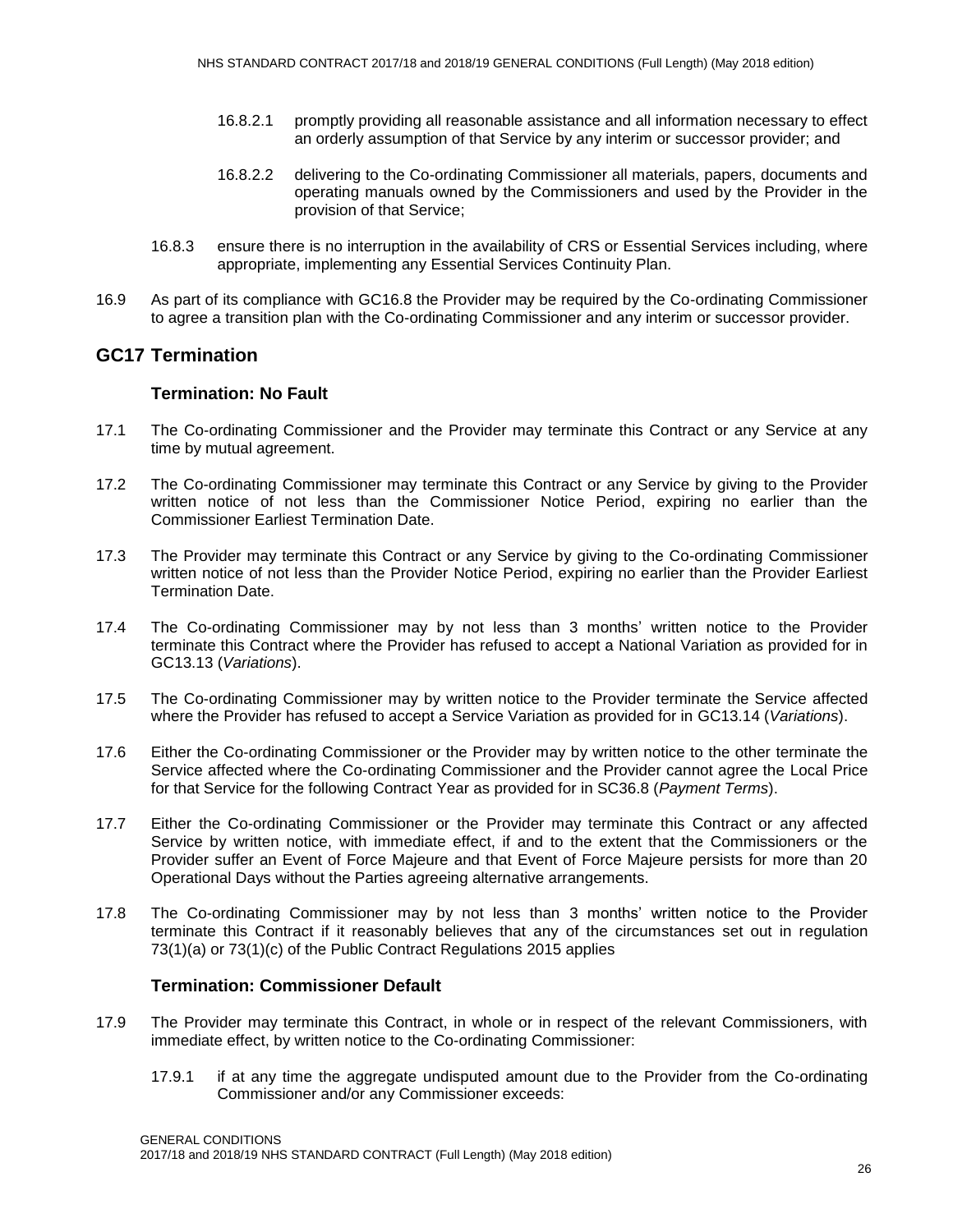- 17.9.1.1 25% of the Expected Annual Contract Value; or
- 17.9.1.2 if there is no applicable Expected Annual Contract Value or the Expected Annual Contract Value is zero, the equivalent of 3 times the average monthly income to the Provider under this Contract,

and full payment is not made within 20 Operational Days of receipt of written notice from the Provider referring to this GC17.9 and requiring payment to be made; or

- 17.9.2 if any Commissioner is in persistent material breach of any of its obligations under this Contract so as to have a material and adverse effect on the ability of the Provider to provide the Services, and the Commissioner fails to remedy that breach within 40 Operational Days of the Co-ordinating Commissioner's receipt of the Provider's written notice identifying the breach; or
- 17.9.3 if any Commissioner breaches the terms of GC12.10 (*Assignment and Sub-Contracting*); or
- 17.9.4 any warranty given by any Commissioner under GC25.2 (*Warranties*) is found to be materially untrue or misleading.

#### **Termination: Provider Default**

- 17.10 The Co-ordinating Commissioner may terminate this Contract or any affected Service, with immediate effect, by written notice to the Provider if:
	- 17.10.1 any Condition Precedent is not met by the relevant Longstop Date; or
	- 17.10.2 the Provider ceases to carry on its business or substantially all of its business; or
	- 17.10.3 a Provider Insolvency Event occurs; or
	- 17.10.4 the Provider is in persistent or repetitive breach of the Quality Requirements; or
	- 17.10.5 the Provider is in material breach of any regulatory compliance standards issued by any Regulatory or Supervisory Body or has been issued any warning notice under section 29 or 29A of the 2008 Act, or termination is otherwise required by any Regulatory or Supervisory Body; or
	- 17.10.6 the Provider has been issued with any enforcement or penalty notice under the DPA 2018, or the Provider or any member of Staff is found guilty or admits guilt in respect of an offence under the DPA 2018, in relation to any matter connected with this Contract or the Services; or
	- 17.10.7 two or more Exception Reports are issued to the Provider under GC9.20 (*Contract Management*) within any rolling 6 month period which are not disputed by the Provider, or if disputed, are upheld under Dispute Resolution; or
	- 17.10.8 the Provider does not comply with GC24.2 (*Change in Control*) or GC24.5 (*Change in Control*) and fails to remedy that breach within 20 Operational Days following receipt of a notice from the Co-ordinating Commissioner identifying the breach; or
	- 17.10.9 there is:
		- 17.10.9.1 a Provider Change in Control and, within 30 Operational Days after having received the Change in Control Notification, the Co-ordinating Commissioner reasonably determines that, as a result of that Provider Change in Control, there is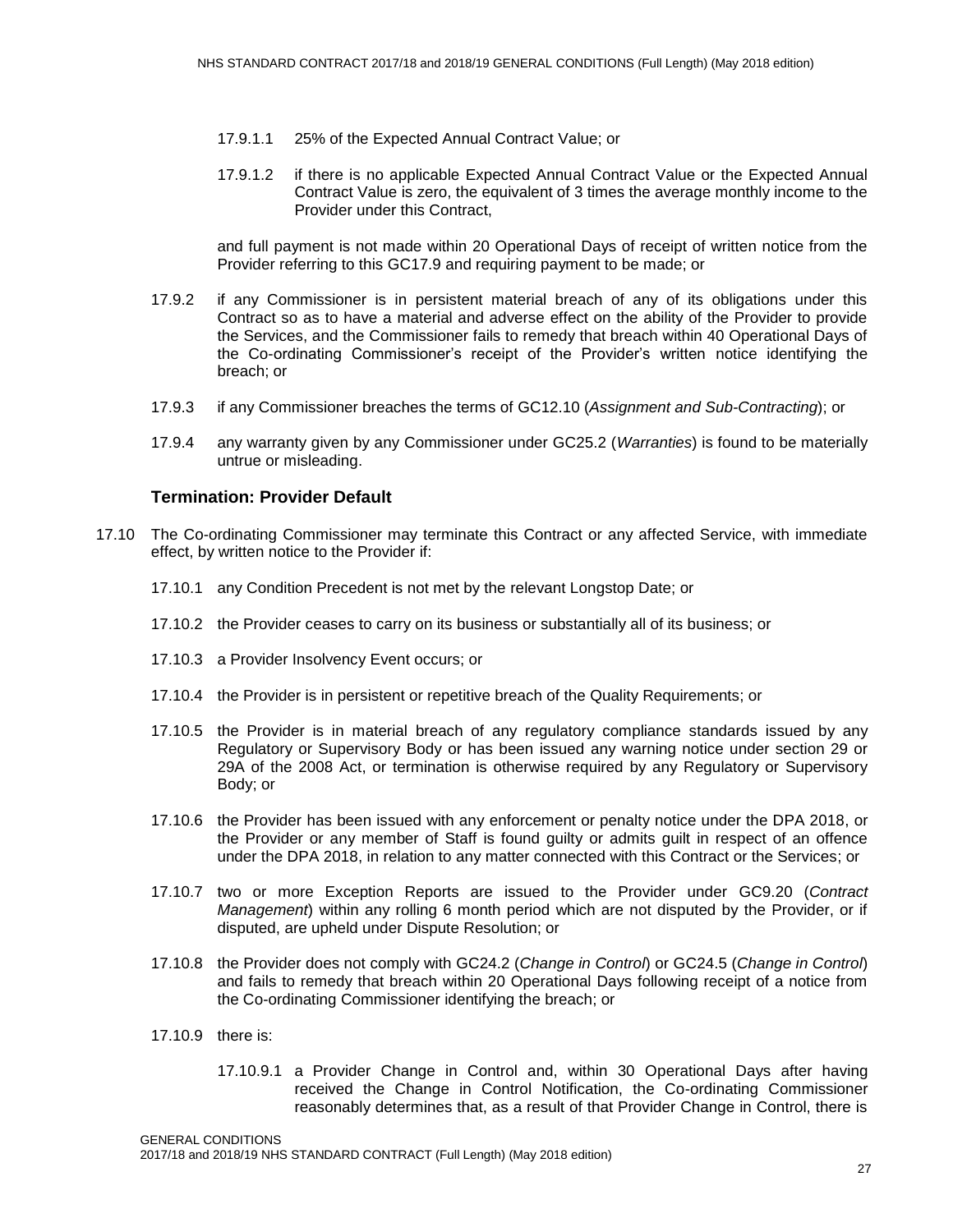(or is likely to be) an adverse effect on the ability of the Provider to provide the Services in accordance with this Contract; or

- 17.10.9.2 a breach of GC24.9.1 (*Change in Control*); or
- 17.10.9.3 a breach of GC24.9.2 (*Change in Control*) and the Provider has not replaced the Material Sub-Contractor within the relevant period specified in the notice served upon the Provider under GC24.10 (*Change in Control*); or
- 17.10.9.4 a Material Sub-Contractor Change in Control and the Provider has not replaced the Material Sub-Contractor within the relevant period specified in the notice served on the Provider under GC24.8.3 (*Change in Control*); or
- 17.10.10 the Provider:
	- 17.10.10.1 fails to obtain any Consent; or
	- 17.10.10.2 loses any Consent; or
	- 17.10.10.3 has any Consent varied or restricted,

and that is reasonably considered by the Co-ordinating Commissioner to have a material adverse effect on the provision of the Services; or

- 17.10.11 the Provider fails materially to comply with the requirements of GC23 (*NHS Identity, Marketing and Promotion*); or
- 17.10.12 the Provider has breached any of its obligations under SC1 (*Compliance with the Law and the NHS Constitution*) in any material respect, and the Provider has not remedied that breach within 40 Operational Days following receipt of notice from the Co-ordinating Commissioner identifying the breach; or
- 17.10.13 the Provider has breached the terms of GC26 (*Prohibited Acts*); or
- 17.10.14 Monitor's Licence for the Provider or any Material Sub-Contractor is revoked, varied or restricted; or
- 17.10.15 the Provider breaches the terms of GC12 (*Assignment and Sub-Contracting*); or
- 17.10.16 the NHS Business Services Authority has notified the Commissioners that the Provider or any Sub-Contractor has, in the opinion of the NHS Business Services Authority, failed in any material respect to comply with its obligations in relation to the NHS Pension Scheme (including those under any Direction Letter); or
- 17.10.17 any warranty given by the Provider under GC25.1 (*Warranties*) is found to be materially untrue or misleading; or
- 17.10.18 the Co-ordinating Commissioner reasonably believes that the circumstances set out in regulation 73(1)(b) of the Public Contracts Regulations 2015 apply.

#### **GC18 Consequence of Expiry or Termination**

18.1 Expiry or termination of this Contract, or termination of any Service, will not affect any rights or liabilities of the Parties that have accrued before the date of that expiry or termination or which later accrue.

GENERAL CONDITIONS 2017/18 and 2018/19 NHS STANDARD CONTRACT (Full Length) (May 2018 edition)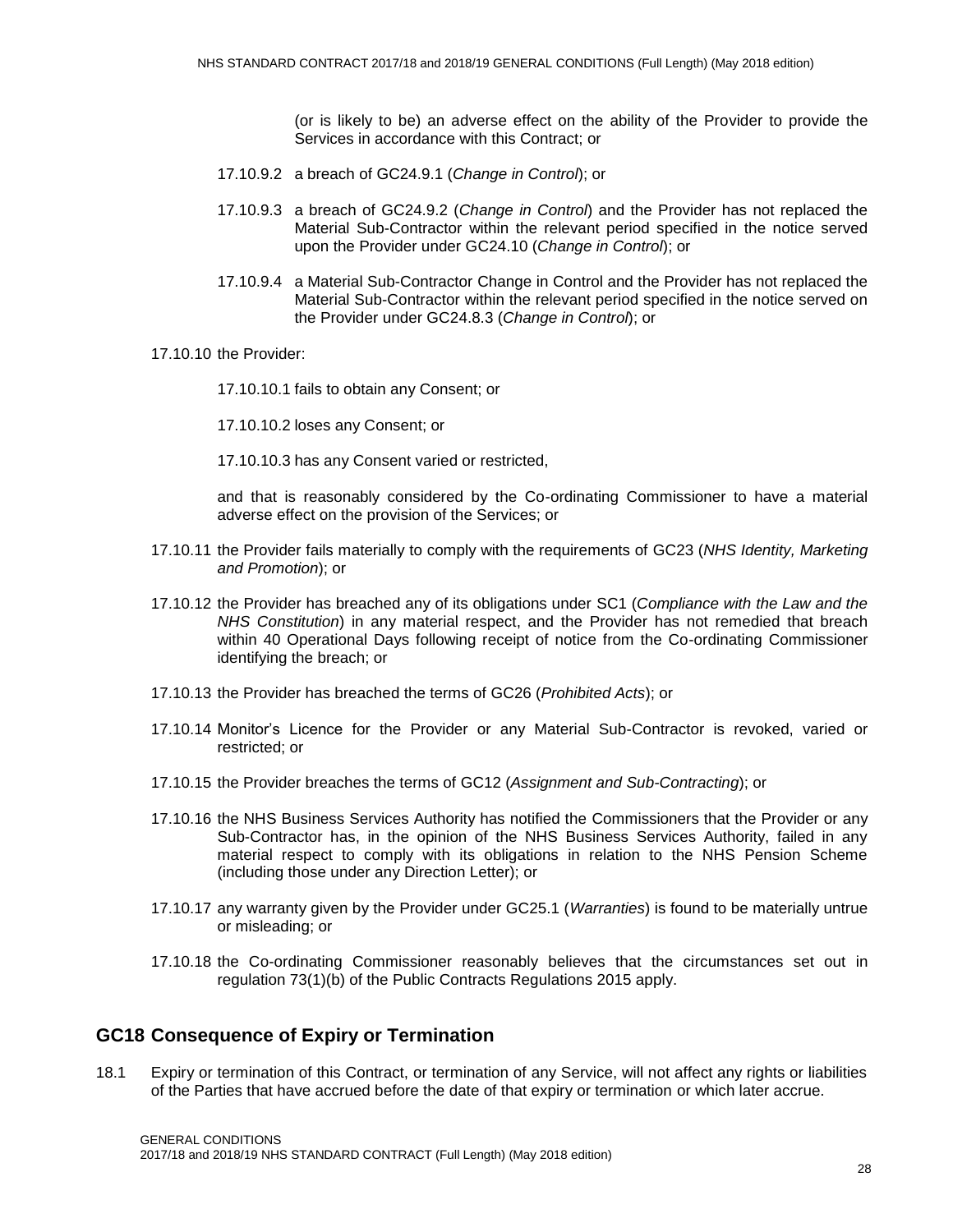- 18.2 If, as a result of termination of this Contract or of any Service following service of notice by the Coordinating Commissioner under GC17.4 or 17.10 (*Termination*), any Commissioner procures any terminated Service from an alternative provider, and the cost of doing so (to the extent reasonable) exceeds the amount that would have been payable to the Provider for providing the same Service, then that Commissioner, acting reasonably, will be entitled to recover from the Provider (in addition to any other sums payable by the Provider to the Co-ordinating Commissioner in respect of that termination) the excess cost and all reasonable related administration costs it incurs (in each case) in respect of the period of 6 months following termination.
- 18.3 On or pending expiry or termination of this Contract or termination of any Service the Co-ordinating Commissioner, the Provider, and if appropriate any successor provider, will agree a Succession Plan.
- 18.4 For a reasonable period before and after termination of this Contract or of any Service, and where reasonable and appropriate before and after the expiry of this Contract, the Provider must:
	- 18.4.1 co-operate fully with the Co-ordinating Commissioner and any successor provider of the terminated Services in order to ensure continuity and a smooth transfer of the expired or terminated Services, and to avoid any inconvenience or any risk to the health and safety of Service Users or employees of any Commissioner or members of the public; and
	- 18.4.2 at the reasonable cost and reasonable request of the Co-ordinating Commissioner:
		- 18.4.2.1 promptly provide all reasonable assistance and information to the extent necessary to effect an orderly assumption of the terminated Services by a successor provider;
		- 18.4.2.2 deliver to the Co-ordinating Commissioner all materials, papers, documents, and operating manuals owned by the Commissioners and used by the Provider in the provision of any terminated Services; and
		- 18.4.2.3 use all reasonable efforts to obtain the consent of third parties to the assignment, novation or termination of existing contracts between the Provider and any third party which relate to or are associated with the terminated Services.
- 18.5 On and pending expiry or termination of this Contract, or termination of any Service, the Parties must:
	- 18.5.1 implement and comply with their respective obligations under the Succession Plan; and
	- 18.5.2 use all reasonable endeavours to minimise any inconvenience caused or likely to be caused to Service Users or prospective service users as a result of the expiry or termination of this Contract or any Service.
- 18.6 Each Commissioner must pay the Provider pro rata in accordance with SC36 (*Payment Terms*) for any Services properly delivered by the Provider following expiry or termination of this Contract, or termination of any Service, until the Provider ceases to provide those Services.
- 18.7 On expiry or termination of this Contract or termination of any Service:
	- 18.7.1 the Commissioners must ensure that no further Service Users who require any expired or terminated Service are referred to the Provider;
	- 18.7.2 the Provider must stop accepting any Referrals that require any expired or terminated Service; and
	- 18.7.3 subject to any appropriate arrangements made under GC18.4 and 18.5, the Provider must immediately cease its treatment of Service Users requiring the expired or terminated Service, and/or arrange for their transfer or discharge as soon as is practicable.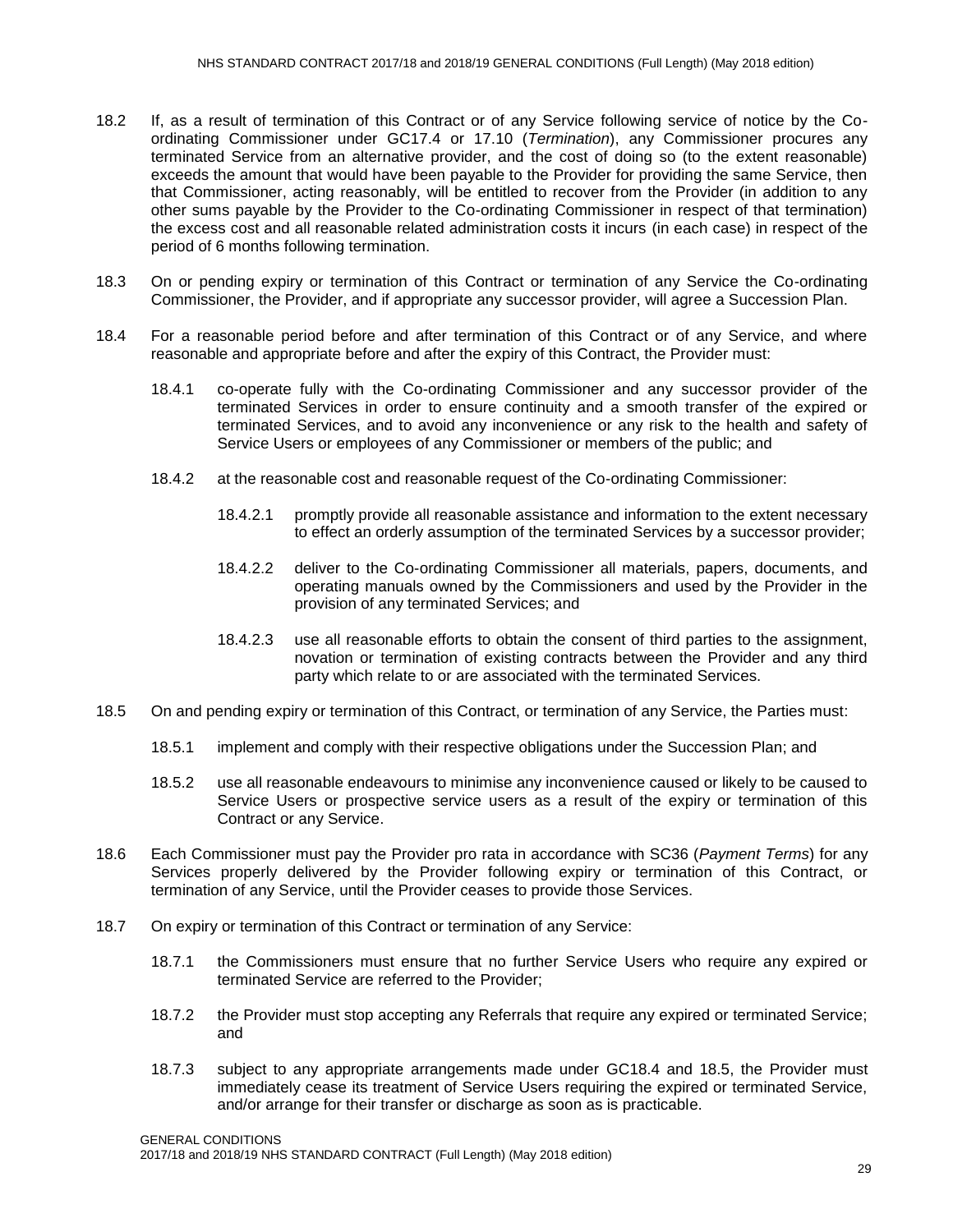- 18.7.4 in accordance with Good Practice and the Succession Plan.
- 18.8 If termination of this Contract or of any Service takes place with immediate effect in accordance with GC17 (*Termination*), and the Provider is unable or not permitted to continue to provide any affected Service under any Succession Plan, or implement arrangements for the transition to a successor provider, the Provider must co-operate fully with the Co-ordinating Commissioner and any relevant Commissioners to ensure that:
	- 18.8.1 any affected Service is commissioned without delay from an alternative provider; and
	- 18.8.2 there is no interruption in the availability to the relevant Commissioners of any CRS or Essential Services.
- 18.9 On and pending expiry or termination of this Contract, or termination of any Service, any arrangements set out in Schedule 2I (*Exit Arrangements*) will apply.

#### **GC19 Provisions Surviving Termination**

19.1 Any rights, duties or obligations of any of the Parties which are expressed to survive, or which otherwise by necessary implication survive the expiry or termination for any reason of this Contract, together with all indemnities, will continue after expiry or termination, subject to any limitations of time expressed in this Contract.

#### **GC20 Confidential Information of the Parties**

- 20.1 Except as this Contract otherwise provides Confidential Information is owned by the disclosing Party and the receiving Party has no right to use it.
- 20.2 Subject to GC20.3 and 20.4, the receiving Party agrees:
	- 20.2.1 to use the disclosing Party's Confidential Information only in connection with the receiving Party's performance under this Contract;
	- 20.2.2 not to disclose the disclosing Party's Confidential Information to any third party or to use it to the detriment of the disclosing Party; and
	- 20.2.3 to maintain the confidentiality of the disclosing Party's Confidential Information and to return it immediately on receipt of written demand from the disclosing Party.
- 20.3 The receiving Party may disclose the disclosing Party's Confidential Information:
	- 20.3.1 in connection with any Dispute Resolution;
	- 20.3.2 in connection with any litigation between the Parties;
	- 20.3.3 to comply with the Law;
	- 20.3.4 to any appropriate Regulatory or Supervisory Body;
	- 20.3.5 to its staff, who in respect of that Confidential Information will be under a duty no less onerous than the receiving Party's duty under GC20.2;
	- 20.3.6 to NHS Bodies for the purposes of carrying out their duties;
	- 20.3.7 as permitted under or as may be required to give effect to GC9 (*Contract Management*);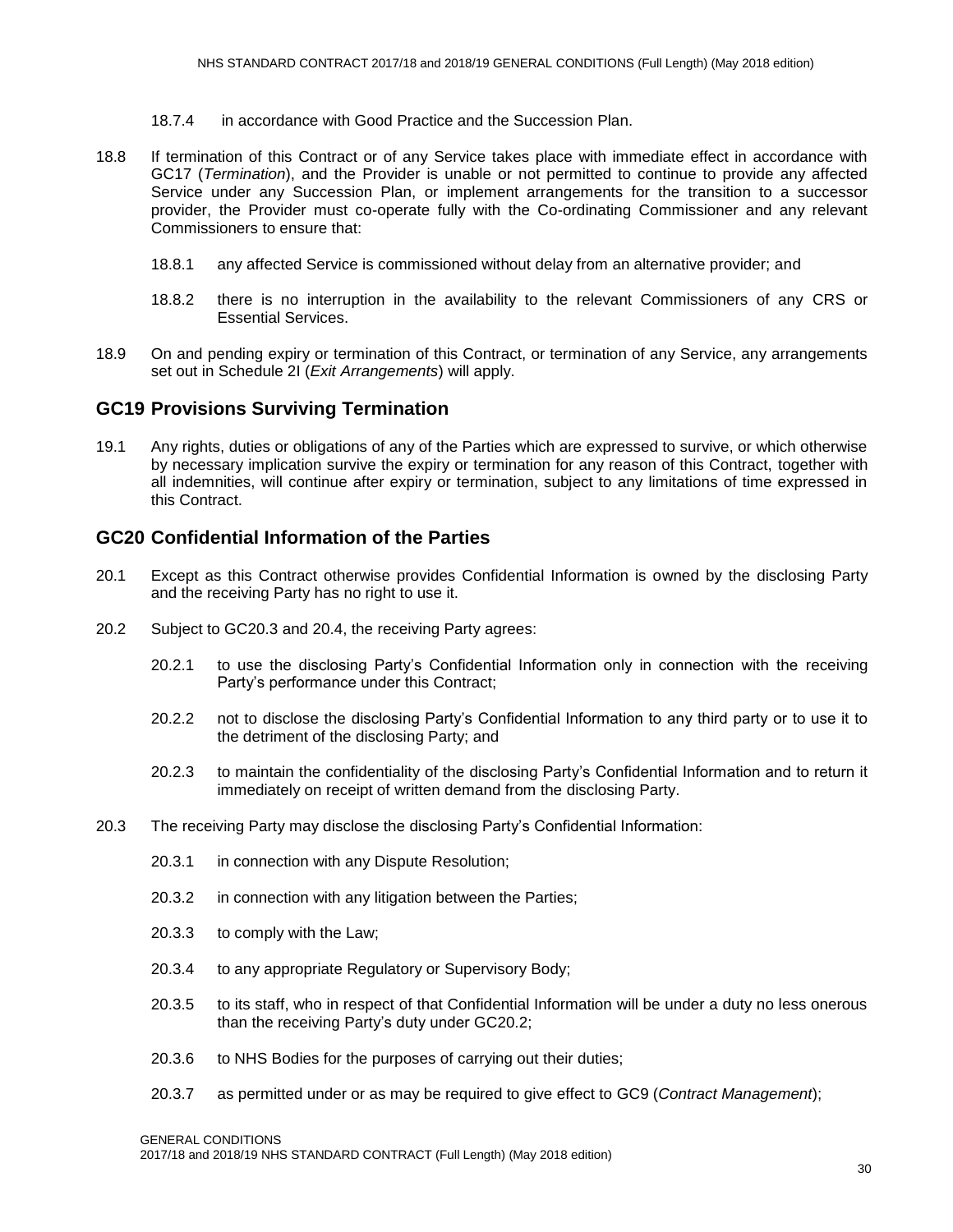- 20.3.8 as permitted under or as may be required to give effect to SC24 (*NHS Counter-Fraud and Security Management*); and
- 20.3.9 as permitted under any other express arrangement or other provision of this Contract.
- 20.4 The obligations in GC20.1 and 20.2 will not apply to any Confidential Information which:
	- 20.4.1 is in or comes into the public domain other than by breach of this Contract;
	- 20.4.2 the receiving Party can show by its records was in its possession before it received it from the disclosing Party; or
	- 20.4.3 the receiving Party can prove it obtained or was able to obtain from a source other than the disclosing Party without breaching any obligation of confidence.
- 20.5 Subject to GC25.1.3 and GC25.2.3 (*Warranties*), the disclosing Party does not warrant the accuracy or completeness of the Confidential Information.
- 20.6 The receiving Party must indemnify the disclosing Party and keep the disclosing Party indemnified against Losses and Indirect Losses suffered or incurred by the disclosing Party as a result of any breach of this GC20.
- 20.7 The Parties acknowledge that damages would not be an adequate remedy for any breach of this GC20 by the receiving Party, and in addition to any right to damages the disclosing Party will be entitled to the remedies of injunction, specific performance and other equitable relief for any threatened or actual breach of this GC20.
- 20.8 This GC20 will survive the expiry or the termination of this Contract for a period of 5 years.
- 20.9 This GC20 will not limit the Public Interest Disclosure Act 1998 in any way whatsoever.

#### **GC21 Patient Confidentiality, Data Protection, Freedom of Information and Transparency**

#### **Information Governance – General Responsibilities**

- 21.1 The Parties must comply with Data Protection Legislation, Data Guidance, the FOIA and the EIR, and must assist each other as necessary to enable each other to comply with these obligations.
- 21.2 The Provider must complete and publish an annual information governance assessment and must demonstrate satisfactory compliance as defined in the NHS Information Governance Toolkit (or any successor framework), as applicable to the Services and the Provider's organisation type.
- 21.3 The Provider must:
	- 21.3.1 nominate an Information Governance Lead;
	- 21.3.2 nominate a Caldicott Guardian and Senior Information Risk Owner, each of whom must be a member of the Provider's Governing Body;
	- 21.3.3 where required by Data Protection Legislation, nominate a Data Protection Officer;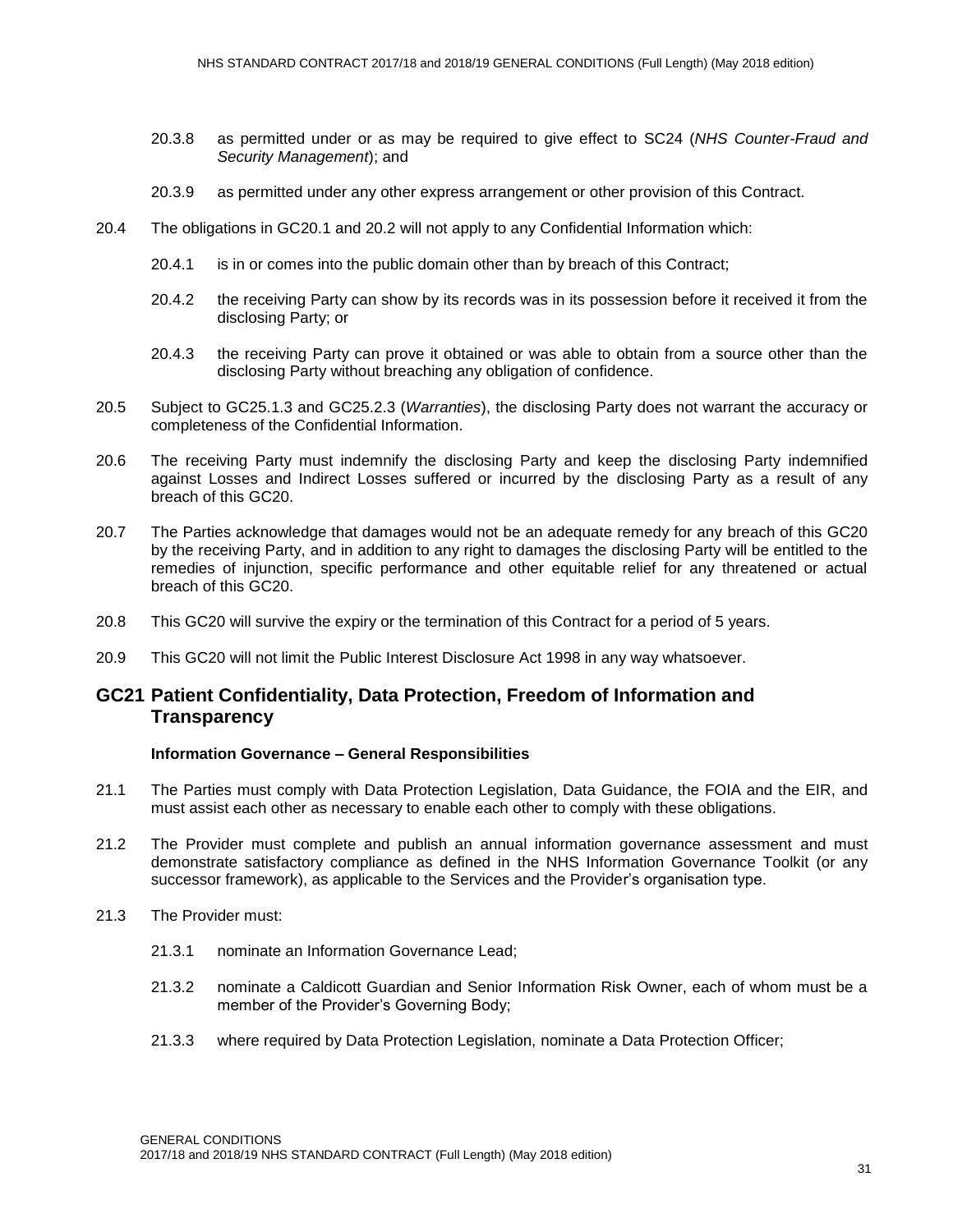- 21.3.4 ensure that the Co-ordinating Commissioner is kept informed at all times of the identities and contact details of the Information Governance Lead, Data Protection Officer, Caldicott Guardian and the Senior Information Risk Owner; and
- 21.3.5 ensure that NHS England and NHS Digital are kept informed at all times of the identities and contact details of the Information Governance Lead, Data Protection Officer, Caldicott Guardian and the Senior Information Risk Owner via the NHS Information Governance Toolkit (or any successor framework).
- 21.4 The Provider must adopt and implement the National Data Guardian's Data Security Standards and must comply with further Guidance issued by the Department of Health, NHS England and/or NHS Digital pursuant to or in connection with the Standards. The Provider must be able to demonstrate its compliance with those Standards in accordance with the requirements and timescales set out in such Guidance, including requirements for enabling patient choice.
- 21.5 The Provider must, at least once in each Contract Year, audit its practices against quality statements regarding data sharing set out in NICE Clinical Guideline 138.
- 21.6 The Provider must ensure that its NHS Information Governance Toolkit (or any successor framework) submission is audited in accordance with Information Governance Audit Guidance where applicable. The Provider must inform the Co-ordinating Commissioner of the results of each audit and publish the audit report both within the NHS Information Governance Toolkit (or any successor framework) and on its website.
- 21.7 The Provider must report and publish any Data Breach and any Information Governance Breach in accordance with IG Guidance for Serious Incidents. If the Provider is required under Data Protection Legislation to notify the Information Commissioner or a Data Subject of a Personal Data Breach then as soon as reasonably practical and in any event on or before the first such notification is made the Provider must inform the Co-ordinating Commissioner of the Personal Data Breach. This GC21.7 does not require the Provider to provide the Co-ordinating Commissioner with information which identifies any individual affected by the Personal Data Breach where doing so would breach Data Protection Legislation.

#### **Data Protection**

- 21.8 The Provider must have in place a communications strategy and implementation plan to ensure that Service Users are provided with, or have made readily available to them, Privacy Notices, and to disseminate nationally-produced patient information materials. Any failure by the Provider to inform Service Users as required by Data Protection Legislation or Data Guidance about the uses of Personal Data that may take place under this Contract cannot be relied on by the Provider as evidence that such use is unlawful and therefore not contractually required.
- 21.9 Whether or not a Party or Sub-Contractor is a Data Controller or Data Processor will be determined in accordance with Data Protection Legislation and the ICO Guidance on Data Controllers and Data Processors and any further Data Guidance from a Regulatory or Supervisory Body. The Parties acknowledge that a Party or Sub-Contractor may act as both a Data Controller and a Data Processor. The Parties have indicated in the Particulars whether they consider the Provider to be a Data Processor for the purposes of this Contract.
- 21.10 The Provider must ensure that all Personal Data processed by or on behalf of the Provider in the course of delivering the Services is processed in accordance with the relevant Parties' obligations under Data Protection Legislation and Data Guidance.
- 21.11 In relation to Personal Data processed by the Provider in the course of delivering the Services, the Provider must publish, maintain and operate: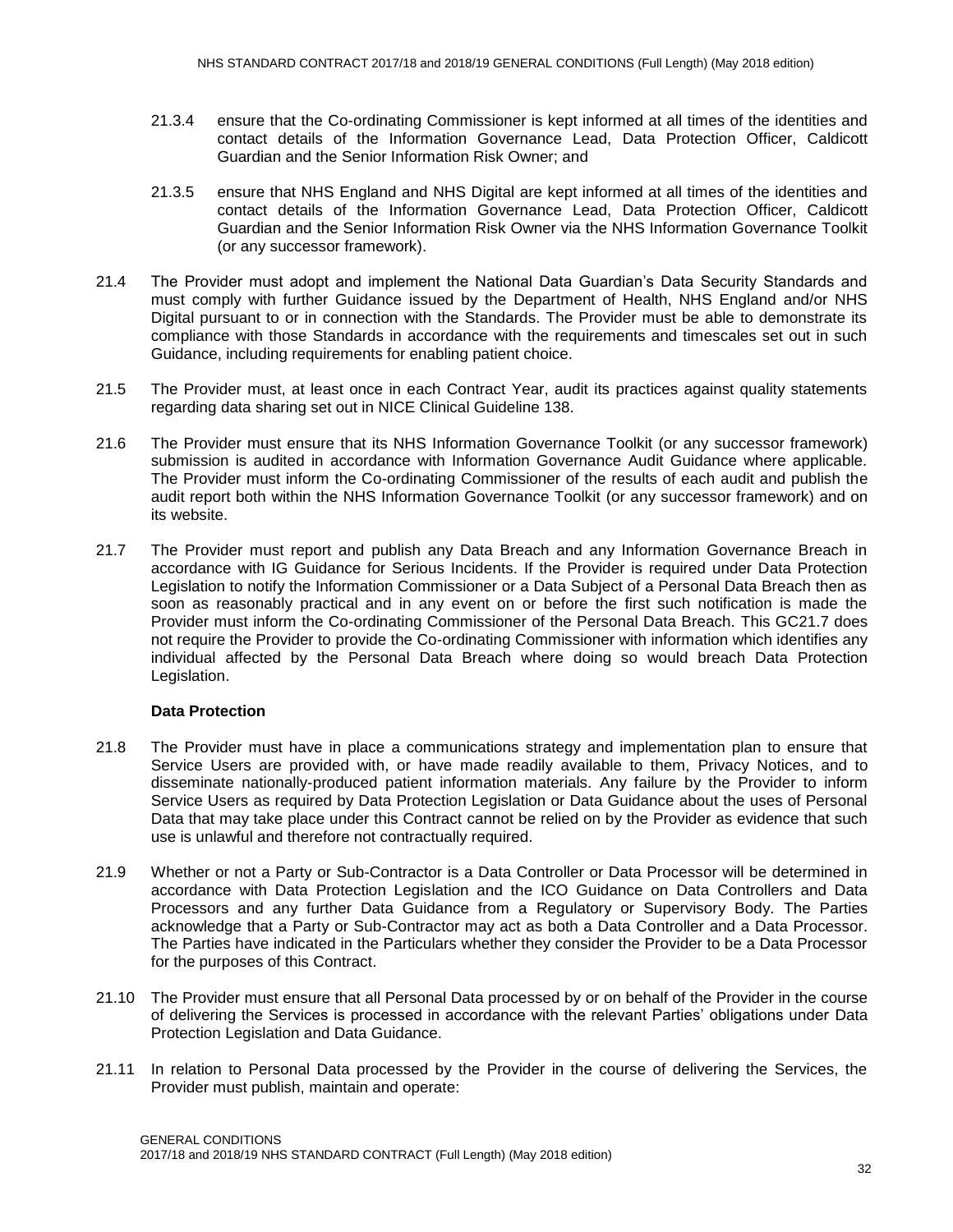- 21.11.1 policies relating to confidentiality, data protection and information disclosures that comply with the Law, the Caldicott Principles and Good Practice;
- 21.11.2 policies that describe the personal responsibilities of Staff for handling Personal Data;
- 21.11.3 a policy that supports the Provider's obligations under the NHS Care Records Guarantee;
- 21.11.4 agreed protocols to govern the sharing of Personal Data with partner organisations; and
- 21.11.5 where appropriate, a system and a policy in relation to the recording of any telephone calls or other telehealth consultations in relation to the Services, including the retention and disposal of those recordings,

and apply those policies and protocols conscientiously.

- 21.12 Where a Commissioner requires information for the purposes of quality management of care processes, the Provider must consider whether the Commissioner's request can be met by providing anonymised or aggregated data which does not contain Personal Data. Where Personal Data must be shared in order to meet the requirements of the Commissioner, the Provider must:
	- 21.12.1 provide such information in pseudonymised form where possible; and in any event
	- 21.12.2 ensure that there is a legal basis for the sharing of Personal Data.
- 21.13 Notwithstanding GC21.12, the Provider must (unless it can lawfully justify non-disclosure) disclose defined or specified confidential patient information to or at the request of the Co-ordinating Commissioner where support has been provided under the Section 251 Regulations, respecting any individual Service User's objections and complying with other conditions of the relevant approval.

#### **The Provider as a Data Processor**

21.14 Where the Provider, in the course of delivering the Services, acts as a Data Processor on behalf of a Commissioner, the provisions of Schedule 6F *(Provider Data Processing Agreement)* will apply.

#### **Responsibilities when engaging Sub-Contractors**

- 21.15 Subject always to GC12 (*Assignment and Sub-Contracting*), if the Provider is to engage any Sub-Contractor to deliver any part of the Services (other than as a Data Processor) and the Sub-Contractor is to access personal or confidential information or interact with Service Users, the Provider must impose on its Sub-Contractor obligations that are no less onerous than the obligations imposed on the Provider by this GC21.
- 21.16 Without prejudice to GC12 (*Assignment and Sub-Contracting*), if the Provider is to require any Sub-Contractor to act as a Data Processor on its behalf, the Provider must:
	- 21.16.1 require that Sub-Contractor to provide sufficient guarantees in respect of its technical and organisational security measures governing the data processing to be carried out, and take reasonable steps to ensure compliance with those measures;
	- 21.16.2 carry out and and record appropriate due diligence before the Sub-Contractor processes any Personal Data in order to demonstrate compliance with Data Protection Legislation; and
	- 21.16.3 as far as practicable include in the terms of the sub-contract terms equivalent to those set out in Schedule 6F *(Provider Data Processor Agreement)* and in any event ensure that the Sub-Contractor is engaged under the terms of a binding written agreement requiring the Sub-Contractor to: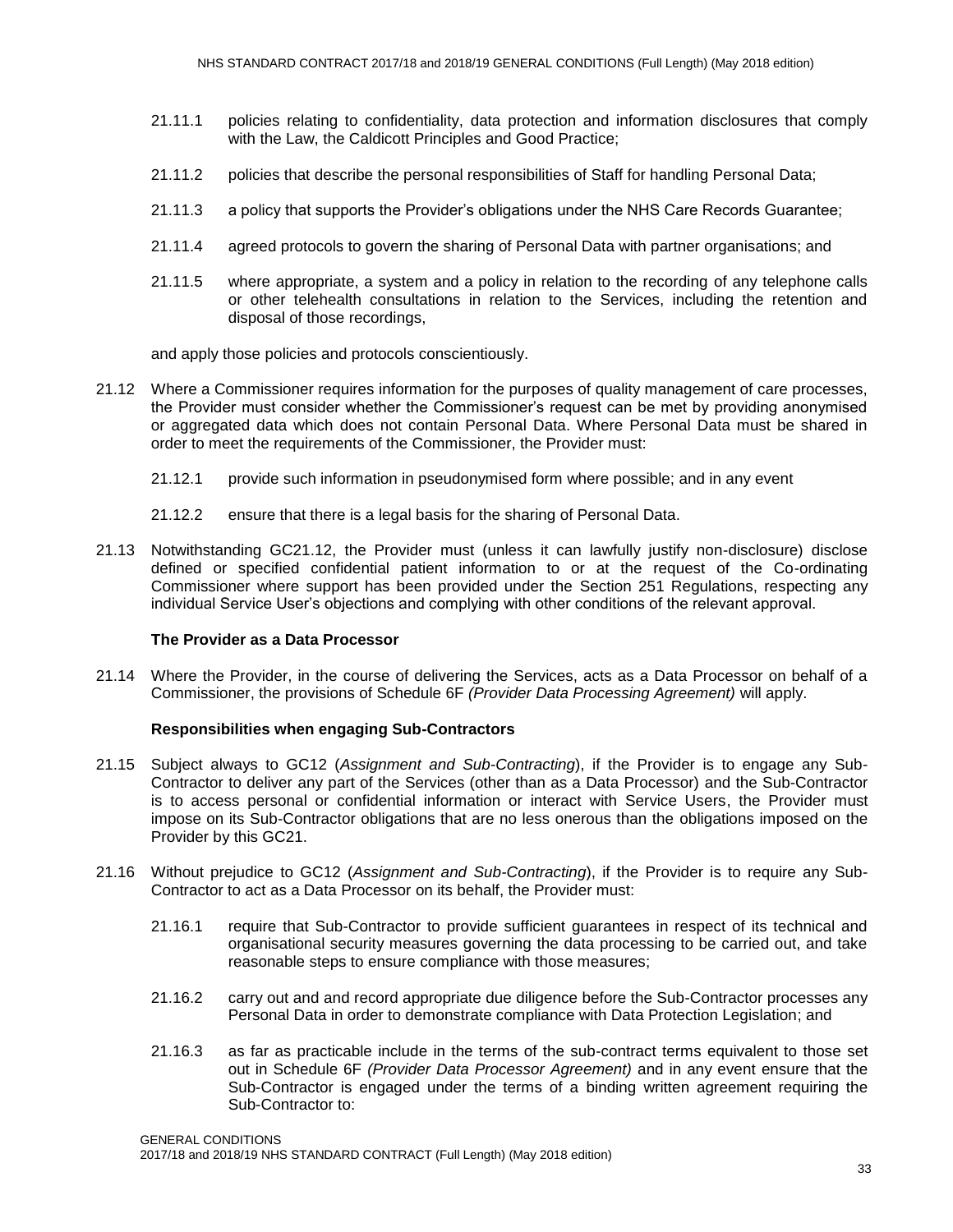- 21.16.3.1 process Personal Data only in accordance with the Provider's instructions as set out in the written agreement, including instructions regarding transfers of Personal Data outside the EU or to an international organisation unless such transfer is required by Law, in which case the Data Processor shall inform the Provider of that requirement before processing takes place, unless this is prohibited by law on the grounds of public interest;
- 21.16.3.2 ensure that persons authorised to process the Personal Data on behalf of the Sub-Contractor have committed themselves to confidentiality or are under appropriate statutory obligations of confidentiality;
- 21.16.3.3 comply at all times with obligations equivalent to those imposed on the Provider by virtue of the Seventh Data Protection Principle for so long as the DPA 1998 remains in force and after that time with those obligations set out at Article 32 of the GDPR and equivalent provisions implemented into Law by DPA 2018;
- 21.16.3.4 impose obligations as set out in this clause GC21.16.3 on any Sub-processor appointed by the Sub-Contractor;
- 21.16.3.5 taking into account the nature of the processing, assist the Provider by taking appropriate technical and organisational measures, insofar as this is possible, for the fulfilment of the Provider's obligation to respond to requests for exercising rights granted to individuals by Data Protection Legislation;
- 21.16.3.6 assist the Provider in ensuring compliance with the obligations set out at Article 32 to 36 of the GDPR and equivalent provisions implemented into Law, taking into account the nature of processing and the information available to the Sub-Contractor;
- 21.16.3.7 at the choice of the Provider, delete or return all Personal Data to the Provider after the end of the provision of services relating to processing, and delete existing copies unless the Law requires storage of the Personal Data;
- 21.16.3.8 create and maintain a record of all categories of data processing activities carried out under the Sub-Contract, containing:
	- 21.16.3.8.1 the name and contact details of the Data Protection Officer (where required by Data Protection Legislation to have one);
	- 21.16.3.8.2 the categories of processing carried out on behalf of the Provider;
	- 21.16.3.8.3 where applicable, transfers of Personal Data to a third country or an international organisation, including the identification of that third country or international organisation and, where relevant, the documentation of suitable safeguards;
	- 21.16.3.8.4 a general description of the technical and organisation security measures taken to ensure the security and integrity of the Personal Data processed under this Contract;
- 21.16.3.9 guarantee that it has technical and organisational measures in place that are sufficient to ensure that the processing complies with Data Protection Legislation and ensures that the rights of Data Subject are protected;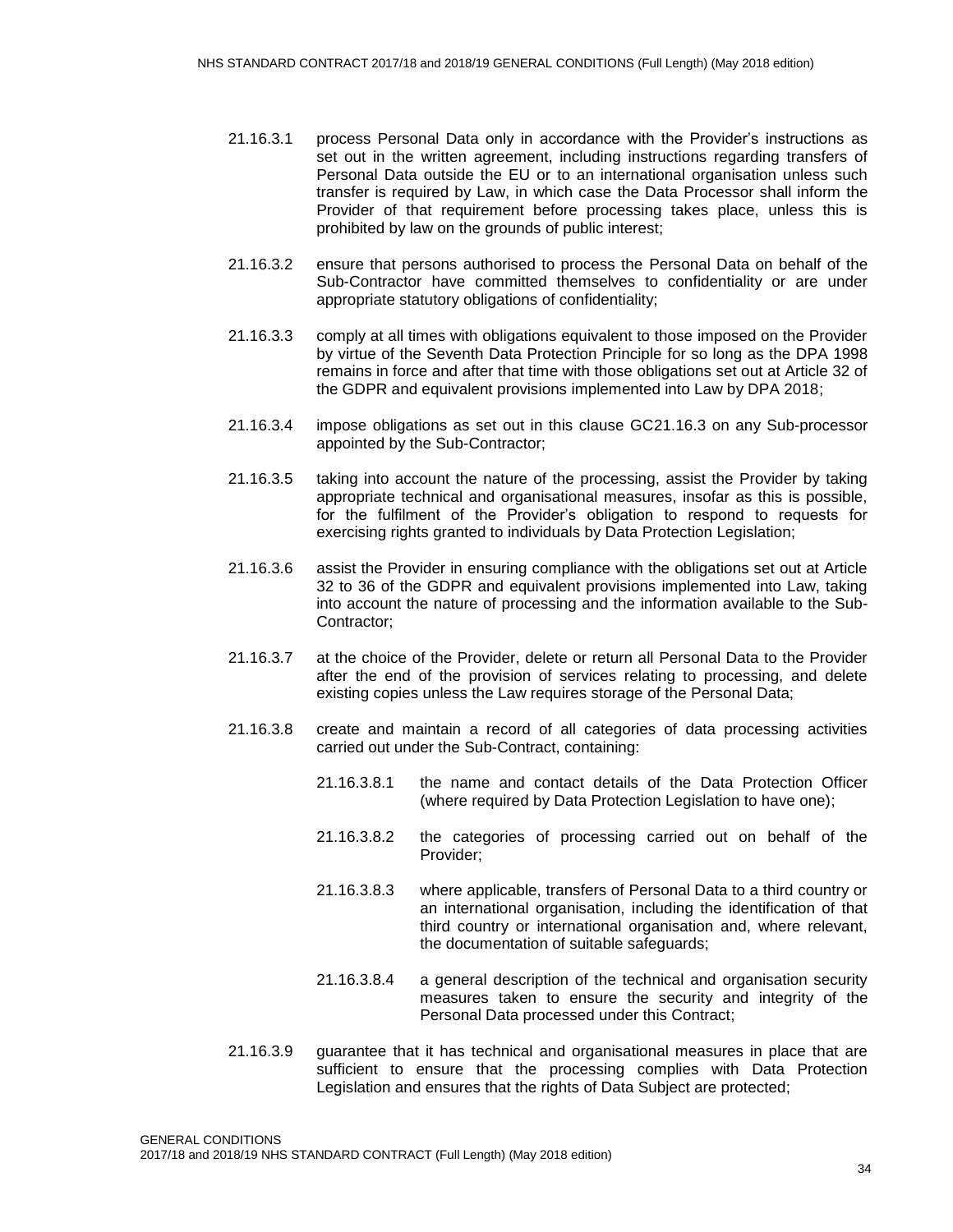- 21.16.3.10 allow rights of audit and inspection in respect of relevant data handling systems to the Provider or to the Co-ordinating Commissioner or to any person authorised by the Provider or by the Co-ordinating Commissioner to act on its behalf; and
- 21.16.3.11 impose on its own Sub-Contractors (in the event the Sub-Contractor further sub-contracts any of its obligations under the Sub-Contract) obligations that are substantially equivalent to the obligations imposed on the Sub-Contractor by this GC21.16.3.
- 21.17 The agreement required by GC21.16 must also set out:
	- 21.17.1 the subject matter of the processing;
	- 21.17.2 the duration of the processing;
	- 21.17.3 the nature and purposes of the processing;
	- 21.17.4 the type of personal data processed;
	- 21.17.5 the categories of data subjects; and
	- 21.17.6 the plan for return and destruction of the data once processing is complete unless the Law requires that the data is preserved.

#### **Freedom of Information and Transparency**

- 21.18 The Provider acknowledges that the Commissioners are subject to the requirements of FOIA and EIR. The Provider must assist and co-operate with each Commissioner to enable it to comply with its disclosure obligations under FOIA and EIR. The Provider agrees:
	- 21.18.1 that this Contract and any other recorded information held by the Provider on a Commissioner's behalf for the purposes of this Contract are subject to the obligations and commitments of the Commissioner under FOIA and EIR;
	- 21.18.2 that the decision on whether any exemption under FOIA or exception under EIR applies to any information is a decision solely for the Commissioner to whom a request for information is addressed;
	- 21.18.3 that where the Provider receives a request for information relating to the Services provided under this Contract and the Provider itself is subject to FOIA or EIR, it will liaise with the relevant Commissioner as to the contents of any response before a response to a request is issued and will promptly (and in any event within 2 Operational Days) provide a copy of the request and any response to the relevant Commissioner;
	- 21.18.4 that where the Provider receives a request for information and the Provider is not itself subject to FOIA or as applicable EIR, it will not respond to that request (unless directed to do so by the relevant Commissioner to whom the request relates) and will promptly (and in any event within 2 Operational Days) transfer the request to the relevant Commissioner;
	- 21.18.5 that any Commissioner, acting in accordance with the codes of practice issued and revised from time to time under both section 45 of FOIA and regulation 16 of EIR, may disclose information concerning the Provider and this Contract either without consulting with the Provider, or following consultation with the Provider and having taken its views into account; and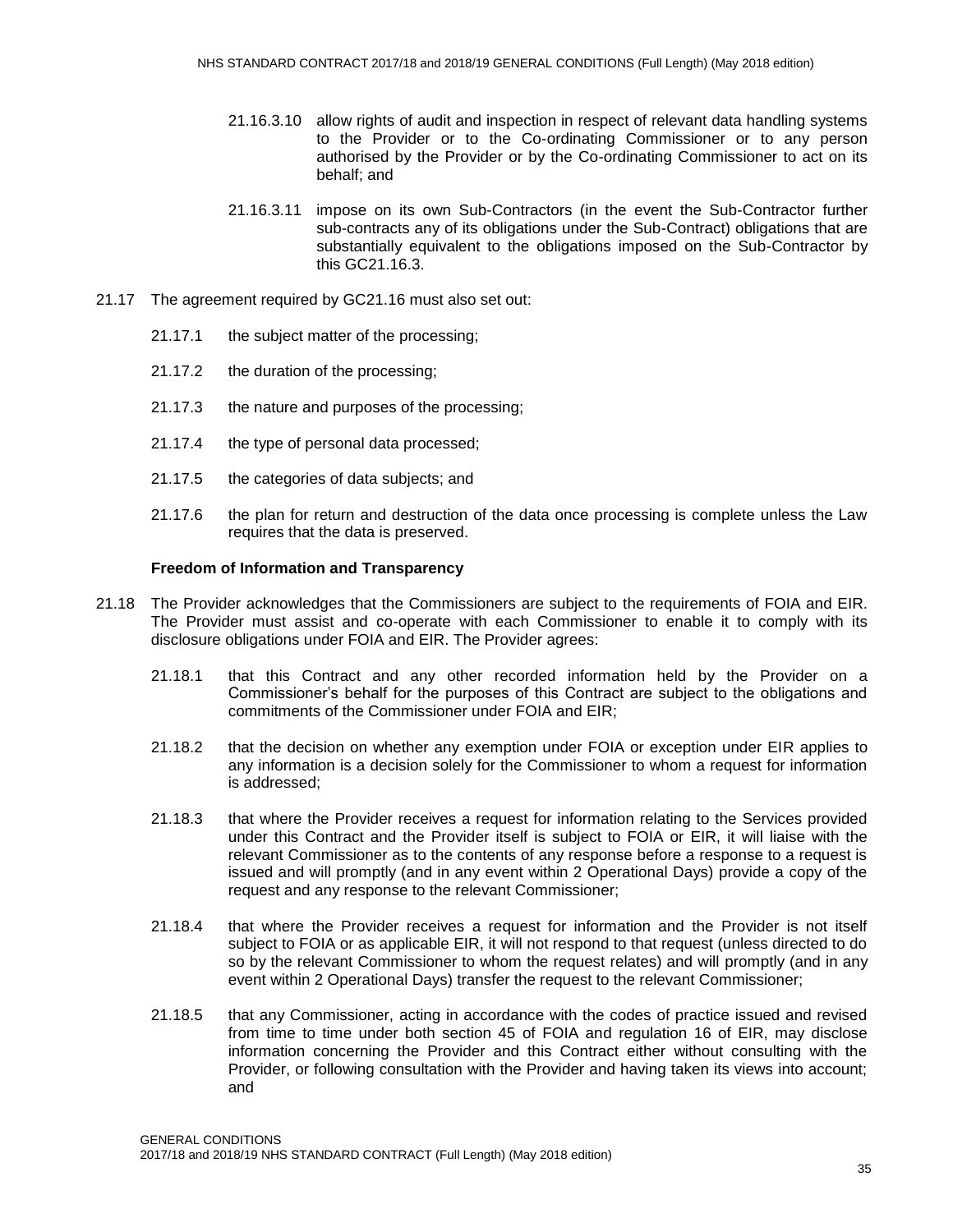- 21.18.6 to assist the Commissioners in responding to a request for information, by processing information or environmental information (as the same are defined in FOIA or EIR) in accordance with a records management system that complies with all applicable records management recommendations and codes of conduct issued under section 46 of FOIA, and providing copies of all information requested by that Commissioner within 5 Operational Days of that request and without charge.
- 21.19 The Parties acknowledge that, except for any information which is exempt from disclosure in accordance with the provisions of FOIA, or for which an exception applies under EIR, the content of this Contract is not Confidential Information.
- 21.20 Notwithstanding any other term of this Contract, the Provider consents to the publication of this Contract in its entirety (including variations), subject only to the redaction of information that is exempt from disclosure in accordance with the provisions of FOIA or for which an exception applies under EIR.
- 21.21 In preparing a copy of this Contract for publication under GC21.20 the Commissioners may consult with the Provider to inform decision-making regarding any redactions but the final decision in relation to the redaction of information will be at the Commissioners' absolute discretion.
- 21.22 The Provider must assist and cooperate with the Commissioners to enable the Commissioners to publish this Contract.

#### **GC22 Intellectual Property**

- 22.1 Except as set out expressly in this Contract no Party will acquire the IPR of any other Party.
- 22.2 The Provider grants the Commissioners a fully paid-up, non-exclusive, perpetual licence to use the Provider Deliverables for the purposes of the exercise of their statutory and contractual functions and obtaining the full benefit of the Services under this Contract.
- 22.3 The Commissioners grant the Provider a fully paid-up, non-exclusive licence:
	- 22.3.1 to use the Commissioner Deliverables: and
	- 22.3.2 to use the NHS Identity,

in each case for the sole purpose of providing the Services. The Provider may not grant any sub-licence of the NHS Identity without the express permission of NHS England's NHS Identity team.

22.4 The Provider must co-operate with the Commissioners to enable the Commissioners to understand and adopt Best Practice (including the dissemination of Best Practice to other commissioners or providers of NHS services), and must supply such materials and information in relation to Best Practice as the Commissioners may reasonably request, and (to the extent that any IPR attaches to Best Practice), grants the Commissioners a fully paid-up, non-exclusive, perpetual licence for the Commissioners to use Best Practice IPR for the commissioning of NHS services and to share any Best Practice IPR with other commissioners of NHS services (and other providers of NHS services) to enable those parties to adopt such Best Practice.

#### **GC23 NHS Identity, Marketing and Promotion**

- 23.1 The Provider must comply with NHS Identity Guidelines.
- 23.2 Goodwill in the Services, to the extent branded as NHS services, will belong separately to both the Secretary of State and the Provider. The Provider may enforce its rights in its own branding even if it includes the NHS Identity. The Provider must provide whatever assistance the Secretary of State may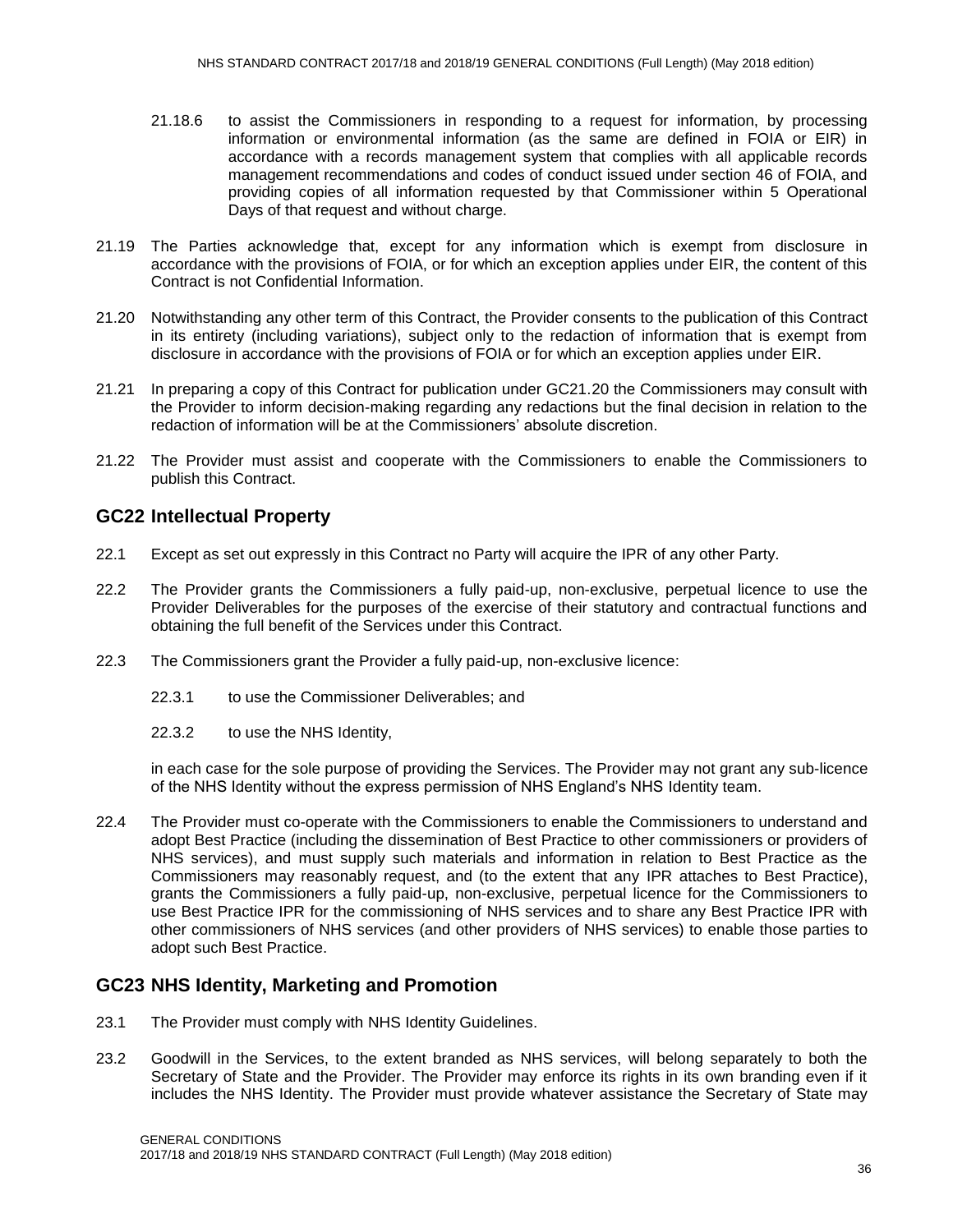reasonably require to allow the Secretary of State to maintain and enforce his rights in respect of the NHS Identity.

23.3 The Provider must indemnify the Secretary of State and the Commissioners for any Losses suffered in relation of any claim made against the Secretary of State or any Commissioner by virtue of section 2 of the Consumer Protection Act 1987 in respect of the use of any defective product by the Provider or any Staff or Sub-Contractor in the provision of the Services.

# **GC24 Change in Control**

- 24.1 This GC24 applies to any Provider Change in Control and/or any Material Sub-Contractor Change in Control, but not to a Change in Control of a company which is a Public Company.
- 24.2 The Provider must:
	- 24.2.1 as soon as possible on, and in any event within 5 Operational Days following, a Provider Change in Control; and/or
	- 24.2.2 immediately on becoming aware of a Material Sub-Contractor Change in Control,

notify the Co-ordinating Commissioner of that Change in Control and submit to the Co-ordinating Commissioner a completed Change in Control Notification.

- 24.3 If the Provider indicates in the Change in Control Notification an intention or proposal to make any consequential changes to its operations then, to the extent that those changes require a change to the terms of this Contract in order to be effective, they will only be effective when a Variation is made in accordance with GC13 (*Variations*). The Co-ordinating Commissioner will not and will not be deemed by a failure to respond or comment on the Change in Control Notification to have agreed to or otherwise to have waived its rights under to GC13 (*Variations*) in respect of that intended or proposed change.
- 24.4 The Provider must specify in the Change in Control Notification any intention or proposal to make a consequential change to its operations which would or would be likely to have an adverse effect on the Provider's ability to provide the Services in accordance with this Contract. If the Provider does not do so it will not be entitled to propose a Variation in respect of that for a period of 6 months following the date of that Change in Control Notification, unless the Co-ordinating Commissioner agrees otherwise.
- 24.5 If (and subject always to GC24.3) the Provider does not specify in the Change in Control Notification an intention or proposal to sell or otherwise dispose of any legal or beneficial interest in the Provider's Premises as a result of or in connection with the Change in Control then, unless the Co-ordinating Commissioner provides its written consent to the relevant action, the Provider must:
	- 24.5.1 ensure that there is no such sale or other disposal which would or would be likely to have an adverse effect on the Provider's ability to provide the Services in accordance with this Contract; and
	- 24.5.2 continue providing the Services from the Provider's Premises,

in each case for at least 12 months following the date of that Change in Control Notification. The provisions of this GC24.5 will not apply to an assignment by way of security or the grant of any other similar rights by the Provider consequent upon a financing or re-financing of the transaction resulting in Change of Control.

24.6 The Provider must supply (and must use its reasonable endeavours to procure that the relevant Material Sub-Contractor supplies) to the Co-ordinating Commissioner, whatever further information relating to the Change in Control the Co-ordinating Commissioner may, within 20 Operational Days after receiving the Change in Control Notification, reasonably request.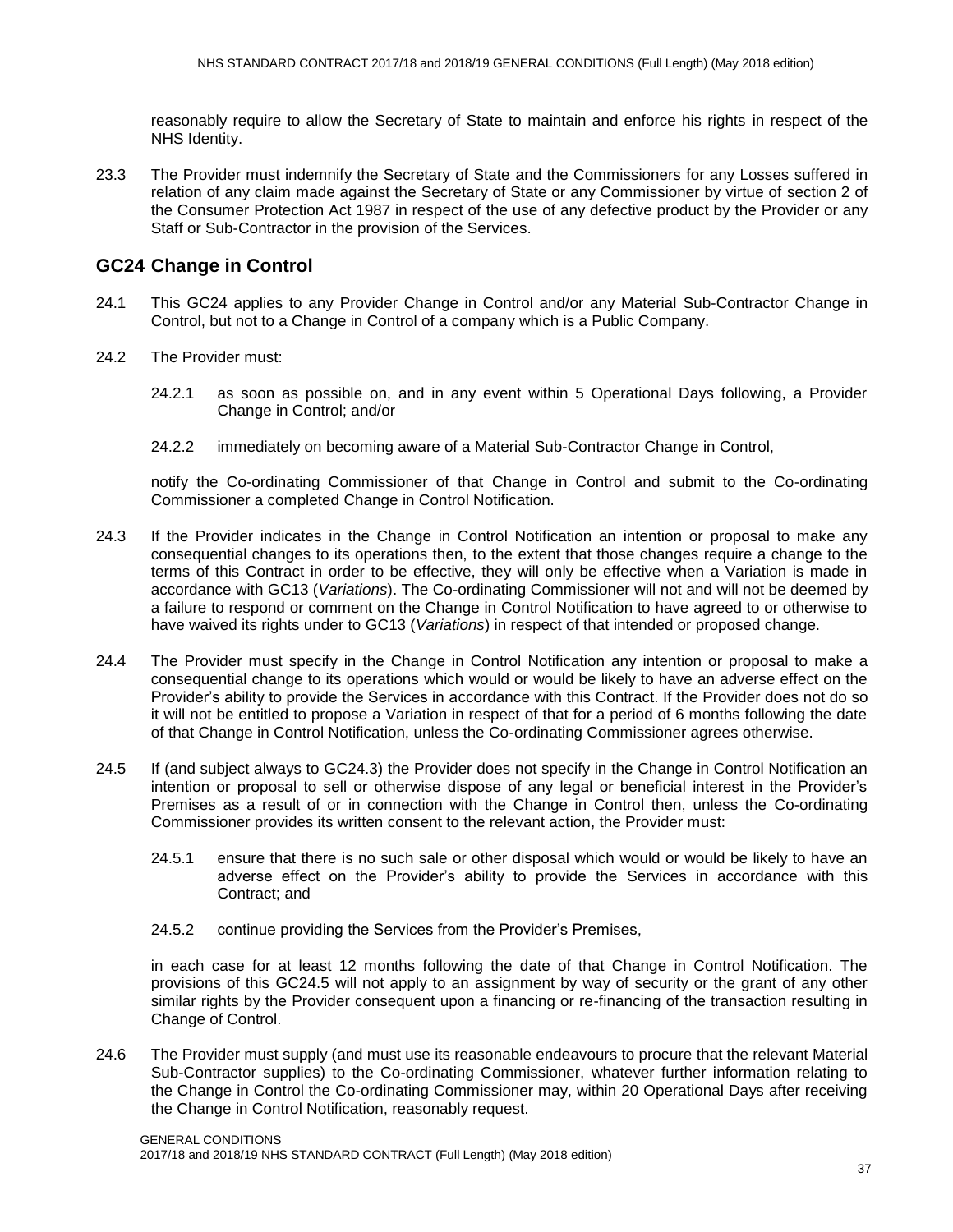- 24.7 The Provider must use its reasonable endeavours to ensure that the terms of its contract with any Material Sub-Contractor include a provision obliging the Material Sub-Contractor to inform the Provider in writing on, and in any event within 5 Operational Days following, a Material Sub-Contractor Change in Control in respect of that Material Sub-Contractor.
- 24.8 If:
	- 24.8.1 there is a Material Sub-contractor Change in Control; and
	- 24.8.2 following consideration of the information provided to the Co-ordinating Commissioner in the Change in Control Notification or under GC24.6, the Co-ordinating Commissioner reasonably concludes that, as a result of that Material Sub-Contractor Change in Control, there is (or is likely to be) an adverse effect on the ability of the Provider and/or the Material Sub-Contractor to provide Services in accordance with this Contract (and, in reaching that conclusion, the Coordinating Commissioner may consider any factor, in its absolute discretion, that it considers relevant to the provision of Services),

then:

- 24.8.3 the Co-ordinating Commissioner may, by serving a written notice upon the Provider, require the Provider to replace the relevant Material Sub-Contractor within 10 Operational Days (or other period reasonably specified by the Co-ordinating Commissioner taking into account the interests of Service Users and the need for the continuity of Services); and
- 24.8.4 the Provider must replace the relevant Material Sub-Contractor within the period specified under GC24.8.3; and
- 24.8.5 for the avoidance of doubt, the provisions of GC12 (*Assignment and Sub-Contracting*) will apply in relation to the replacement Material Sub-Contractor and, on the granting of the approval referred to in GC12 (*Assignment and Sub-Contracting*), the provisions of Schedules 5B1 (*Provider's Mandatory Material Sub-Contractors*) and 5B2 (*Provider's Permitted Material Sub-Contractors*) will be amended accordingly.
- 24.9 Notwithstanding any other provision of this Contract:
	- 24.9.1 a Restricted Person must not hold, and the Provider must not permit a Restricted Person to hold, at any time 5% or more of the total value of any Security in the Provider or in the Provider's Holding Company or any of the Provider's subsidiaries (as defined in the Companies Act 2006); and
	- 24.9.2 a Restricted Person must not hold, and the Provider must not permit (and must procure that a Material Sub-Contractor must not at any time permit) a Restricted Person to hold, at any time 5% or more of the total value of any Security in a Material Sub-Contractor or in any Holding Company or any of the subsidiaries (as defined in the Companies Act 2006) of a Material Sub-Contractor.
- 24.10 If the Provider breaches GC24.9.2, the Co-ordinating Commissioner may by serving written notice upon the Provider, require the Provider to replace the relevant Material Sub-Contractor within:
	- 24.10.1 5 Operational Days; or
	- 24.10.2 whatever period may be reasonably specified by the Co-ordinating Commissioner (taking into account any factors which the Co-ordinating Commissioner considers relevant in its absolute discretion, including the interests of Service Users and the need for the continuity of Services),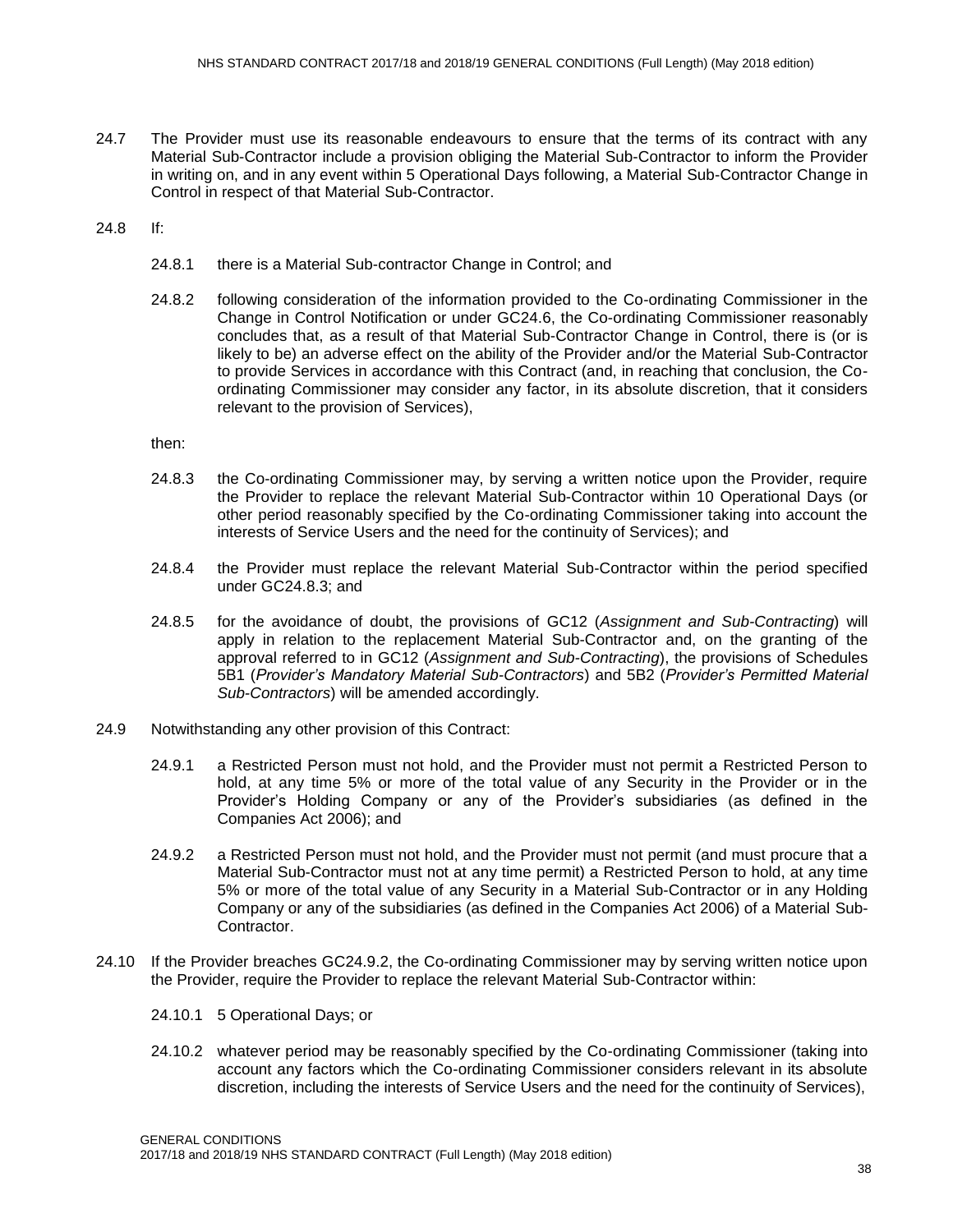and the Provider must replace the relevant Material Sub-Contractor within the period specified in that notice.

- 24.11 Nothing in this GC24 will prevent or restrict the Provider from discussing with the Co-ordinating Commissioner a proposed Change in Control before it occurs. In those circumstances, all and any information provided to or received by the Co-ordinating Commissioner in relation to that proposed Change in Control will be Confidential Information for the purposes of GC20 (*Confidential Information of the Parties*).
- 24.12 Subject to the Law and to the extent reasonable the Parties must co-operate in any public announcements arising out of a Change in Control.

# **GC25 Warranties**

- 25.1 The Provider warrants to each Commissioner that:
	- 25.1.1 it has full power and authority to enter into this Contract and all governmental or official approvals and consents and all necessary Consents have been obtained and are in full force and effect;
	- 25.1.2 its execution of this Contract does not and will not contravene or conflict with its constitution, Monitor's Licence, any Law, or any agreement to which it is a party or which is binding on it or any of its assets;
	- 25.1.3 the copies of all documents supplied to the Commissioners or any of their advisers by or on its behalf and listed in Schedule 5A (*Documents Relied On*) from time to time are complete and their contents are true;
	- 25.1.4 it has the right to permit disclosure and use of its Confidential Information for the purpose of this Contract;
	- 25.1.5 to the best of its knowledge, nothing will have, or is likely to have, a material adverse effect on its ability to perform its obligations under this Contract;
	- 25.1.6 any Material Sub-Contractor will have and maintain all Indemnity Arrangements and Consents and will deliver the subcontracted services in accordance with the Provider's obligations under this Contract;
	- 25.1.7 all information supplied by it to the Commissioners during the award procedure leading to the execution of this Contract is, to its reasonable knowledge and belief, true and accurate and it is not aware of any material facts or circumstances which have not been disclosed to the Commissioners which would, if disclosed, be likely to have an adverse effect on a reasonable public sector entity's decision whether or not to contract with the Provider substantially on the terms of this Contract; and
	- 25.1.8 it has notified the Co-ordinating Commissioner in writing of any Occasions of Tax Noncompliance or any litigation in which it is involved in connection with any Occasions of Tax Non-compliance.
- 25.2 Each Commissioner warrants to the Provider that:
	- 25.2.1 it has full power and authority to enter into this Contract and all necessary approvals and consents have been obtained and are in full force and effect;
	- 25.2.2 its execution of this Contract does not and will not contravene or conflict with its constitution, any Law, or any agreement to which it is a party or which is binding on it or any of its assets;

GENERAL CONDITIONS

2017/18 and 2018/19 NHS STANDARD CONTRACT (Full Length) (May 2018 edition)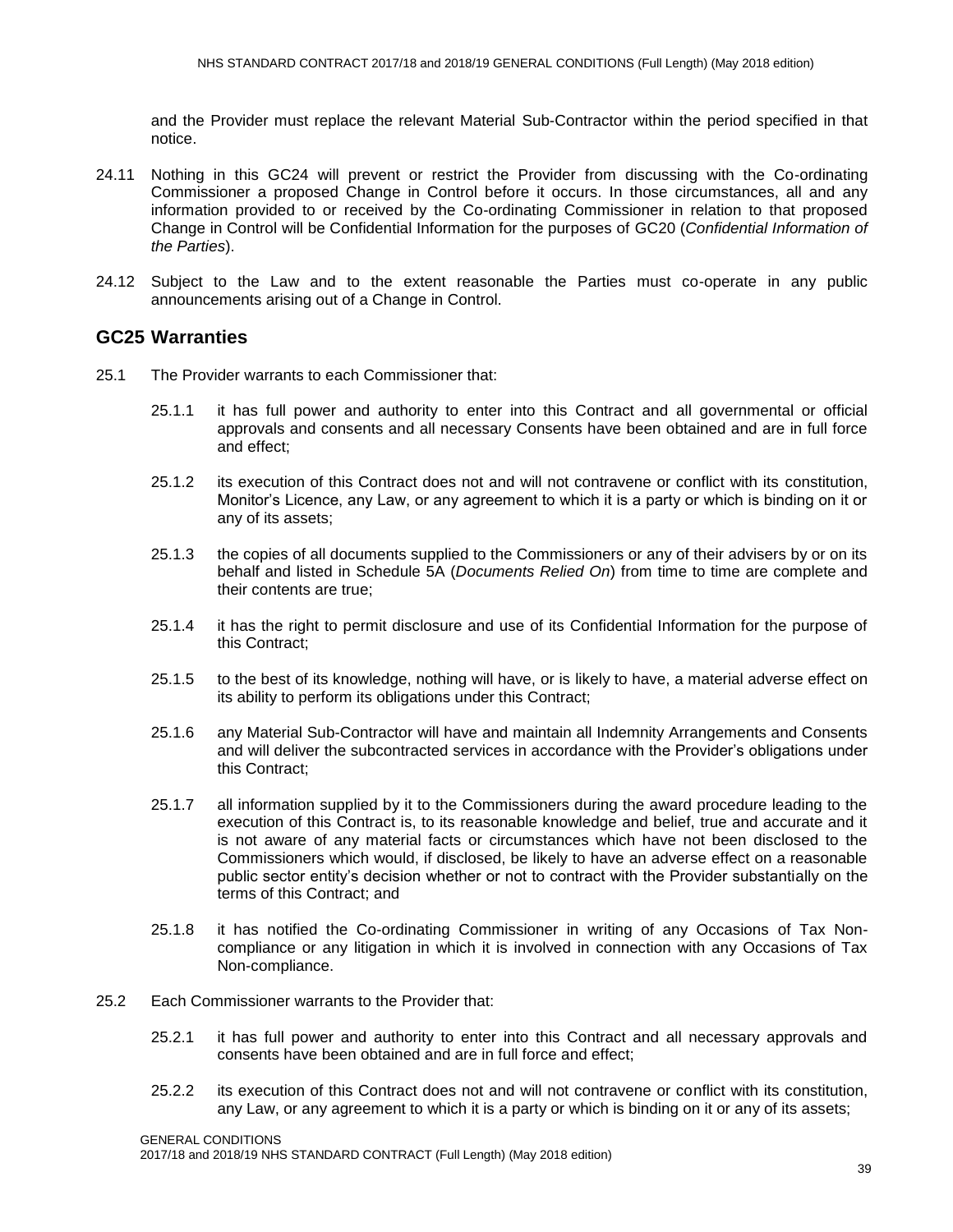- 25.2.3 the copies of all documents supplied to the Provider or any of its advisers by it or on its behalf and listed in Schedule 5A (*Documents Relied On*) from time to time are complete and their contents are true;
- 25.2.4 it has the right to permit disclosure and use of its Confidential Information for the purpose of this Contract; and
- 25.2.5 to the best of its knowledge, nothing will have, or is likely to have, a material adverse effect on its ability to perform its obligations under this Contract.
- 25.3 The warranties set out in this GC25 are given on the Effective Date and repeated on every day during the Contract Term.
- 25.4 Each Party must notify the others within 5 Operational Days following the occurrence of any event or circumstance which would or might render any warranty on its part untrue or misleading, providing full details as appropriate.

## **GC26 Prohibited Acts**

- 26.1 The Provider must not commit any Prohibited Act.
- 26.2 If the Provider or its employees or agents (or anyone acting on its or their behalf) commits any Prohibited Act in relation to this Contract with or without the knowledge of the Co-ordinating Commissioner, the Co-ordinating Commissioner will be entitled:
	- 26.2.1 to exercise its right to terminate under GC17.10.12 (*Termination*) and to recover from the Provider the amount of any loss resulting from the termination; and
	- 26.2.2 to recover from the Provider the amount or value of any gift, consideration or commission concerned; and
	- 26.2.3 to recover from the Provider any loss or expense sustained in consequence of the carrying out of the Prohibited Act or the commission of the offence.

# **GC27 Conflicts of Interest and Transparency on Gifts and Hospitality**

- 27.1 If a Party becomes aware of any actual, potential or perceived conflict of interest which is likely to affect another Party's decision (that Party acting reasonably) whether or not to contract or continue to contract substantially on the terms of this Contract, the Party aware of the conflict must immediately declare it to the other. The other Party may then, without affecting any other right it may have under Law, take whatever action under this Contract as it deems necessary.
- 27.2 The Provider must and must ensure that, in delivering the Services, all Staff comply with Law, with Managing Conflicts of Interest in the NHS and other Guidance, and with Good Practice, in relation to gifts, hospitality and other inducements and actual or potential conflicts of interest.

## **GC28 Force Majeure**

- 28.1 This GC28 must be read in conjunction with SC31 (*Force Majeure: Service-specific provisions*).
- 28.2 If an Event of Force Majeure occurs, the Affected Party must:
	- 28.2.1 take all reasonable steps to mitigate the consequences of that event;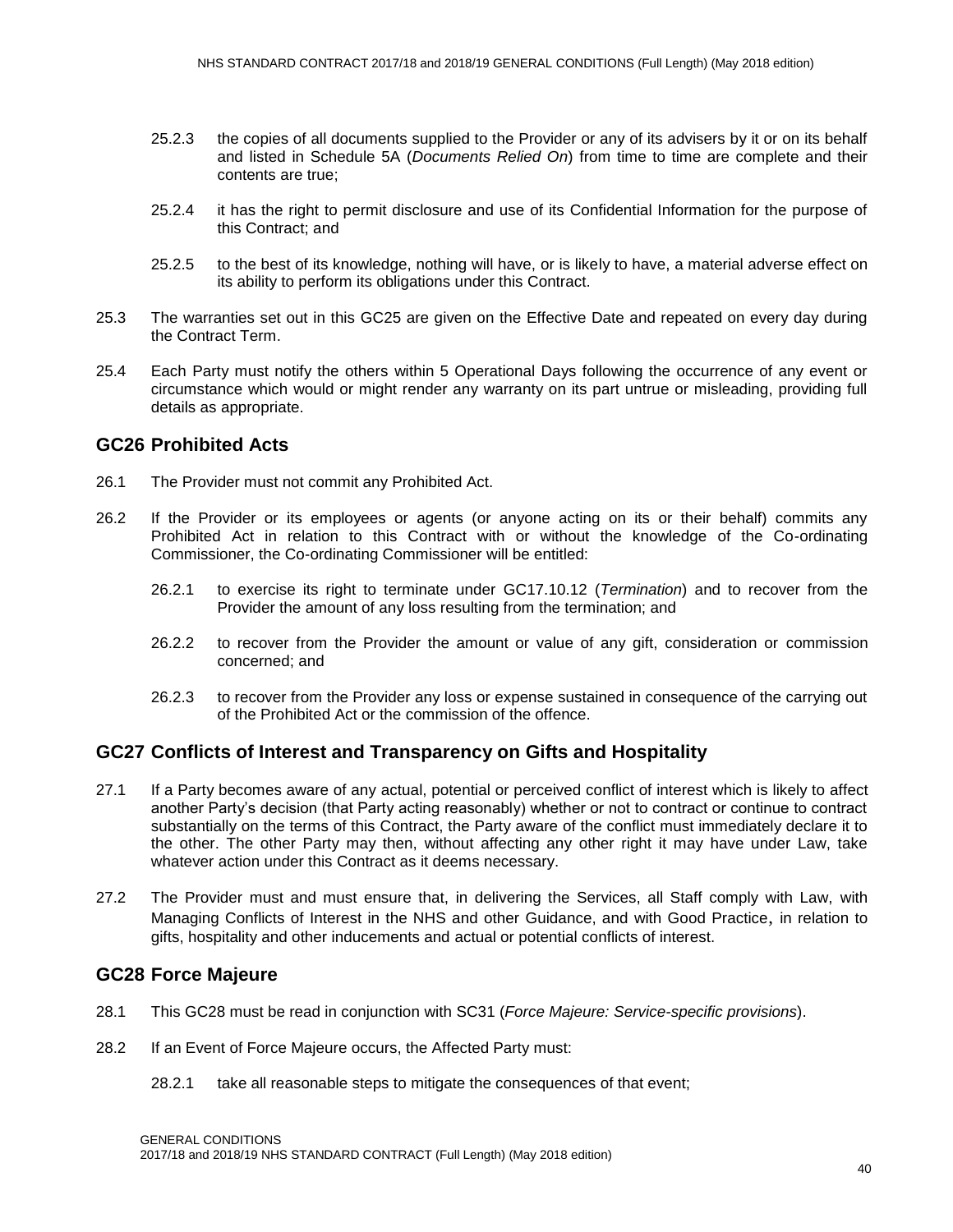- 28.2.2 resume performance of its obligations as soon as practicable; and
- 28.2.3 use all reasonable efforts to remedy its failure to perform its obligations under this Contract.
- 28.3 The Affected Party must serve an initial written notice on the other Parties immediately when it becomes aware of the Event of Force Majeure. This initial notice must give sufficient detail to identify the Event of Force Majeure and its likely impact. The Affected Party must then serve a more detailed written notice within a further 5 Operational Days. This more detailed notice must contain all relevant information as is available, including the effect of the Event of Force Majeure, the mitigating action being taken and an estimate of the period of time required to overcome the event and resume full delivery of Services.
- 28.4 If it has complied with its obligations under GC28.2 and 28.3, the Affected Party will be relieved from liability under this Contract if and to the extent that it is not able to perform its obligations under this Contract due to the Event of Force Majeure.
- 28.5 The Commissioners will not be entitled to exercise their rights under the Withholding and Retention of Payment Provisions to the extent that the circumstances giving rise to those rights arise as a result of an Event of Force Majeure.

# **GC29 Third Party Rights**

- 29.1 A person who is not a Party to this Contract has no right under the Contracts (Rights of Third Parties) Act 1999 to enforce or enjoy the benefit of this Contract, except that, to the extent that it applies in its or their favour, this Contract may be enforced by:
	- 29.1.1 a person who is the Provider's employee and is performing the Services for the Provider, if the matter to be enforced or the benefit to be enjoyed arises under GC5 (*Staff*), other than GC5.2, GC5.3.2 and GC5.15 to GC5.17 (*Staff*);
	- 29.1.2 the Secretary of State;
	- 29.1.3 a Regulatory or Supervisory Body
	- 29.1.4 any CCG or Local Authority;
	- 29.1.5 the NHS Business Services Authority;
	- 29.1.6 a previous provider of services equivalent to the Services or any of them before the Service Commencement Date, or a new provider of services equivalent to the Services or any of them after the expiry or termination of this Contract or any Service, if the matter to be enforced or the benefit to be enjoyed arises under GC5.11 to GC5.14 (*Staff*);
	- 29.1.7 the relevant NHS Employer, if the matter to be enforced or the benefit to be enjoyed arises under GC5.15 to GC5.17 (*Staff*).
- 29.2 Subject to GC13.2.2 (*Variations*), the rights of the Parties to terminate, rescind or agree any Variation, waiver or settlement under this Contract are not subject to the consent of any person who is not a party to this Contract.

# **GC30 Entire Contract**

30.1 This Contract constitutes the entire agreement and understanding of the Parties and supersedes any previous agreement between the Parties relating to the subject matter of this Contract, except for any contract entered into between the Commissioners and the Provider to the extent that it relates to the same or similar services and is designed to remain effective until the Service Commencement Date.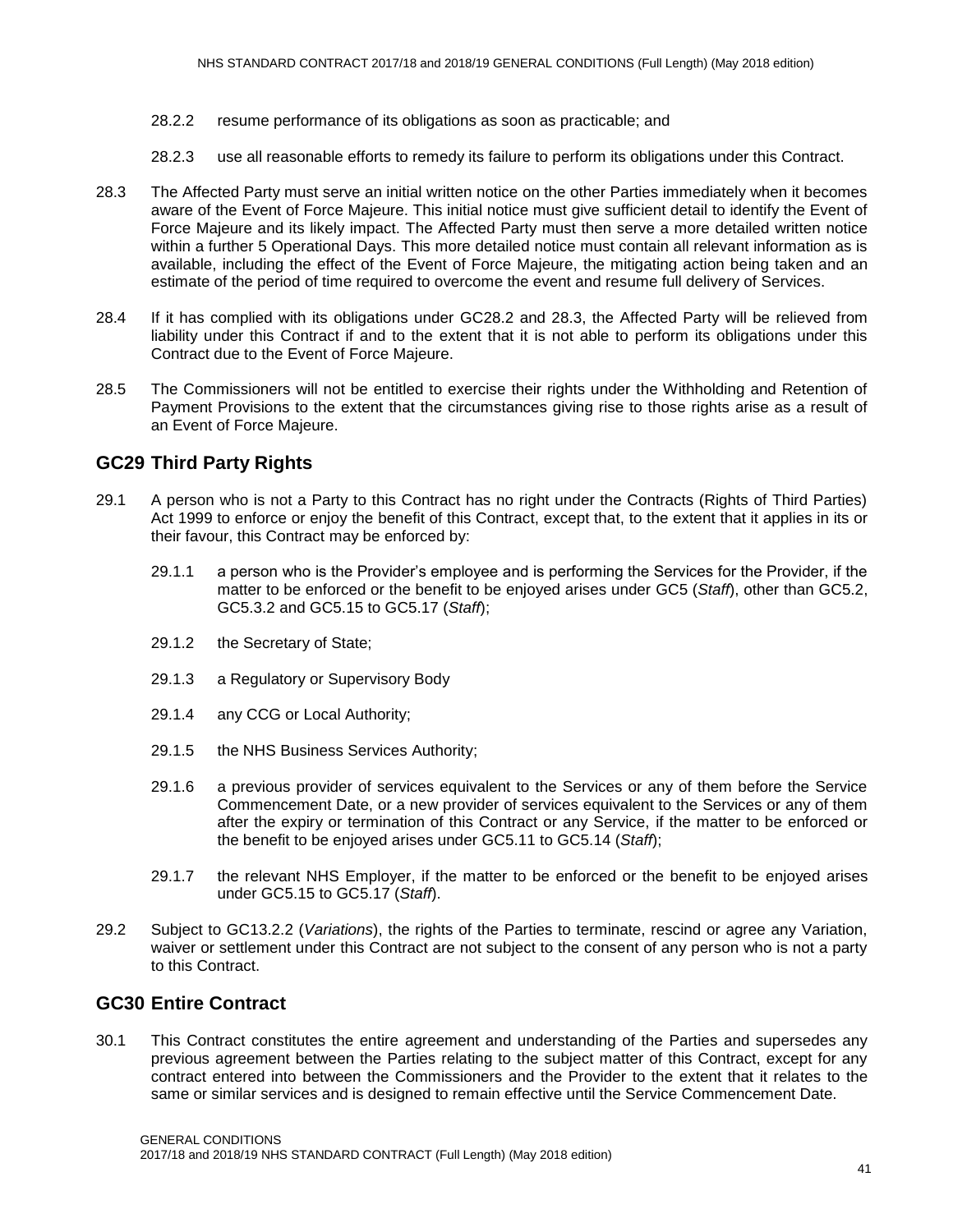- 30.2 Each of the Parties acknowledges and agrees that in entering into this Contract it does not rely on and has no remedy in respect of any statement, representation, warranty or undertaking (if negligently or innocently made) or any person (whether a party to this Contract or not) other than as expressly set out in this Contract as a warranty or in any document agreed by the Parties to be relied on and listed in Schedule 5A (*Documents Relied On*).
- 30.3 Nothing in this GC30 will exclude any liability for fraud or any fraudulent misrepresentation.

# **GC31 Severability**

31.1 If any provision or part of any provision of this Contract is declared invalid or otherwise unenforceable, that provision or part of the provision as applicable will be severed from this Contract. This will not affect the validity and/or enforceability of the remaining part of that provision or of other provisions.

# **GC32 Waiver**

32.1 Any relaxation of or delay by any Party in exercising any right under this Contract must not be taken as a waiver of that right and will not affect the ability of that Party subsequently to exercise that right.

# **GC33 Remedies**

33.1 Except as expressly set out in this Contract, no remedy conferred by any provision of this Contract is intended to be exclusive of any other remedy and each and every remedy will be cumulative and will be in addition to every other remedy given under this Contract or existing at law or in equity, by statute or otherwise.

## **GC34 Exclusion of Partnership**

34.1 Nothing in this Contract will create a partnership or joint venture or relationship of employer and employee or principal and agent between any Commissioner and the Provider.

# **GC35 Non-Solicitation**

- 35.1 During the life of this Contract neither the Provider nor any Commissioner is to solicit any medical, clinical or nursing staff engaged or employed by the other without the other's prior written consent.
- 35.2 Subject to Guidance, it will not be considered to be a breach of GC35.1 if:
	- 35.2.1 an individual becomes an employee of a Party as a result of a response by that individual to an advertisement placed by or on behalf of that Party for the recruitment of clinical or nursing staff or Consultants; and
	- 35.2.2 where it is apparent from the wording of the advertisement, the manner of its publication, or otherwise that the advertisement was equally likely to attract applications from individuals who were not employees of the other Party.

# **GC36 Notices**

36.1 Any notices given under this Contract must be in writing and must be served by hand, post, or e-mail to the address for service of notices for the relevant Party set out in the Particulars.

#### 36.2 Notices:

36.2.1 by post will be effective upon the earlier of actual receipt, or 5 Operational Days after mailing;

#### GENERAL CONDITIONS

2017/18 and 2018/19 NHS STANDARD CONTRACT (Full Length) (May 2018 edition)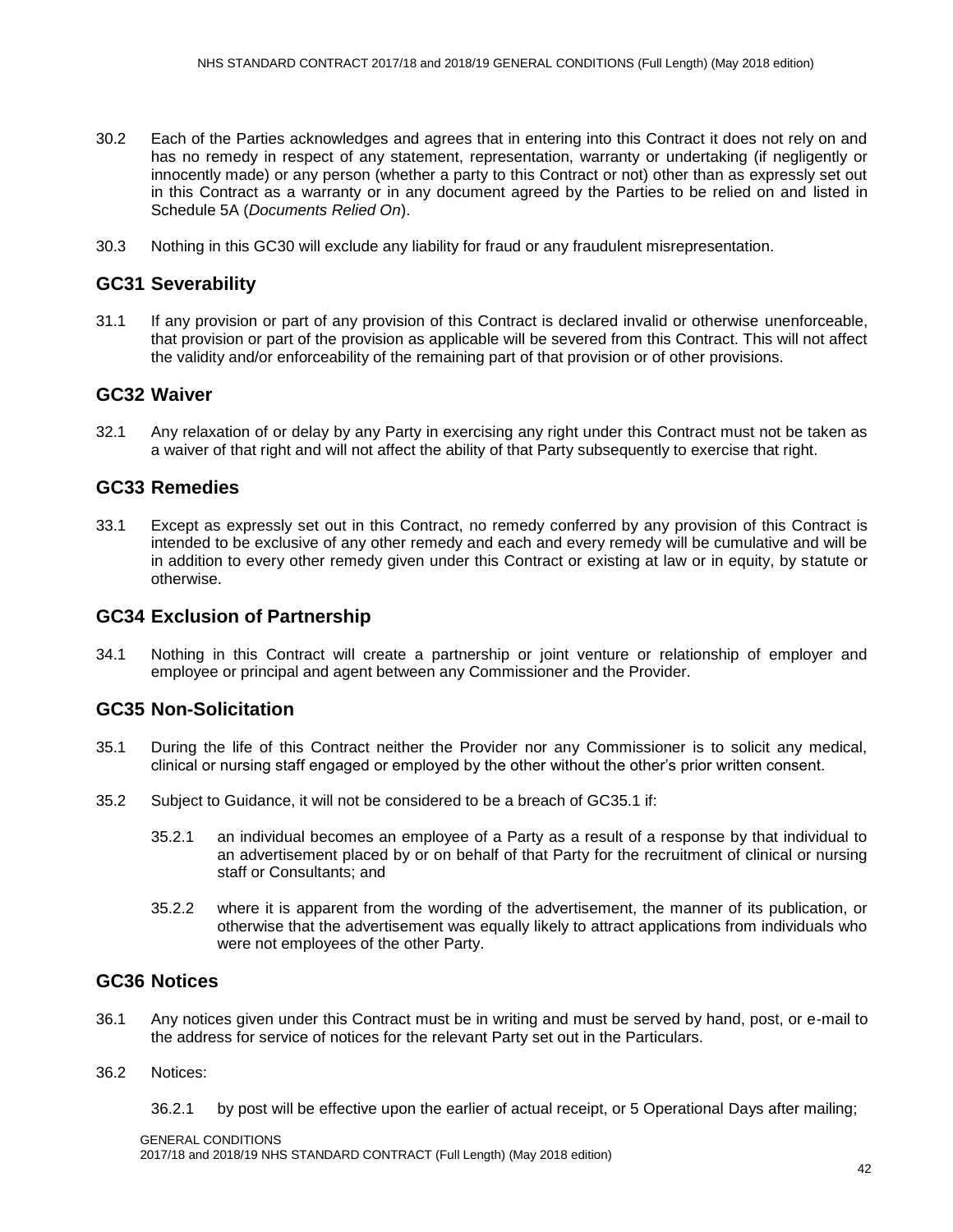- 36.2.2 by hand will be effective upon delivery; and
- 36.2.3 by e-mail will be effective when sent in legible form, but only if, following transmission, the sender does not receive a non-delivery message.

# **GC37 Costs and Expenses**

37.1 Each Party is responsible for paying its own costs and expenses incurred in connection with the negotiation, preparation and execution of this Contract.

# **GC38 Counterparts**

38.1 This Contract may be executed in any number of counterparts, each of which will be regarded as an original, but all of which together will constitute one agreement binding on all of the Parties, notwithstanding that all of the Parties are not signatories to the same counterpart.

# **GC39 Governing Law and Jurisdiction**

- 39.1 This Contract will be considered as a Contract made in England and will be subject to the laws of England.
- 39.2 Subject to the provisions of GC14 (*Dispute Resolution*), the Parties agree that the courts of England have exclusive jurisdiction to hear and settle any action, suit, proceedings or dispute in connection with this Contract (whether contractual or non-contractual in nature).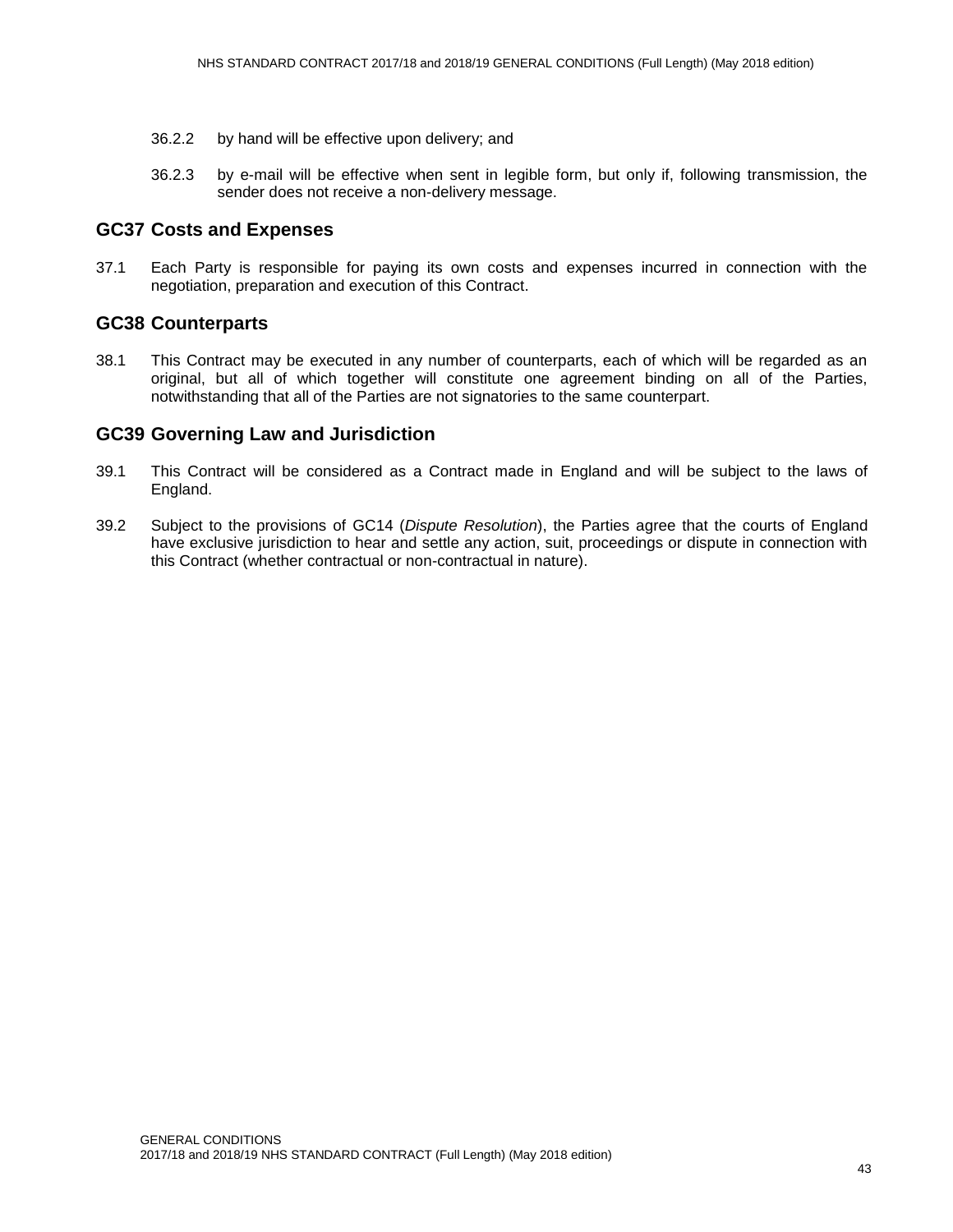# **DEFINITIONS AND INTERPRETATION**

- 1. The headings in this Contract will not affect its interpretation.
- 2. Reference to any statute or statutory provision, to Law, or to Guidance, includes a reference to that statute or statutory provision, Law or Guidance as from time to time updated, amended, extended, supplemented, re-enacted or replaced.
- 3. Reference to a statutory provision includes any subordinate legislation made from time to time under that provision.
- 4. References to Conditions and Schedules are to the Conditions and Schedules of this Contract, unless expressly stated otherwise.
- 5. References to any body, organisation or office include reference to its applicable successor from time to time.
- 6. Any references to this Contract or any other documents or resources includes reference to this Contract or those other documents or resources as varied, amended, supplemented, extended, restated and/or replaced from time to time and any reference to a website address for a resource includes reference to any replacement website address for that resource.
- 7. Use of the singular includes the plural and vice versa.
- 8. Use of the masculine includes the feminine and vice versa.
- 9. Use of the term "including" or "includes" will be interpreted as being without limitation.
- 10. The following words and phrases have the following meanings:

**18 Weeks Information** information as to the Service User's rights under the NHS Constitution to access the relevant Services within maximum waiting times, as further described and explained in the NHS Constitution Handbook and Guidance

**18 Weeks Referral-to-Treatment Standard** in relation to Consultant-led Services, the NHS's commitment that no-one should wait more than 18 weeks from the time they are referred to the start of their treatment unless it is clinically appropriate to do so, or they choose to wait longer, as set out in the Rules Suite published by the Department of Health [\(https://www.gov.uk/government/publications/right-to](https://www.gov.uk/government/publications/right-to-start-consultant-led-treatment-within-18-weeks)[start-consultant-led-treatment-within-18-weeks\)](https://www.gov.uk/government/publications/right-to-start-consultant-led-treatment-within-18-weeks) and in the recording and reporting guidance published by NHS England [\(https://www.england.nhs.uk/statistics/statistical-work-areas/rtt-waiting-times/rtt-guidance/\)](https://www.england.nhs.uk/statistics/statistical-work-areas/rtt-waiting-times/rtt-guidance/)

**1983 Act** the Mental Health Act 1983

**1983 Act Code** the 'code of practice' published by the Department of Health under section 118 of the 1983 Act

**2005 Act** the Mental Capacity Act 2005

**2006 Act** the National Health Service Act 2006

**2008 Act** the Health and Social Care Act 2008

**2012 Act** the Health and Social Care Act 2012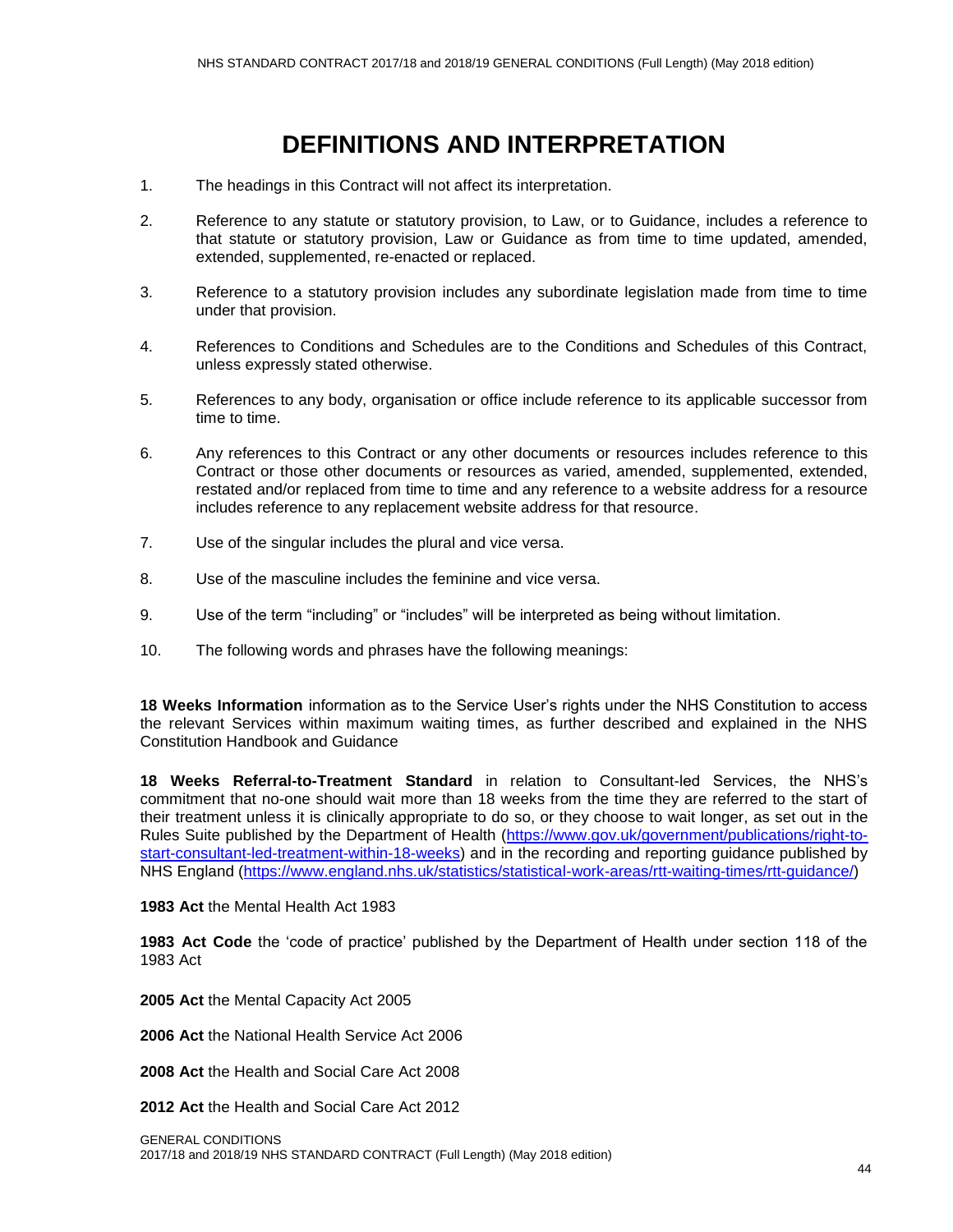**2014 Act** the Care Act 2014

**2014 Regulations** the Health and Social Care Act 2008 (Regulated Activities) Regulations 2014

**Accessible Information Standard** guidance aimed at ensuring that disabled people have access to information that they can understand and any communication support they might need, as set out at: <http://www.england.nhs.uk/ourwork/patients/accessibleinfo-2/>

**Accountable Emergency Officer** the individual appointed by the Provider as required by section 252A(9) of the 2006 Act

**Activity** Service User flows and clinical activity under this Contract

**Activity and Finance Report** a report showing actual Activity and the associated costs to Commissioners, in the format agreed and specified in Schedule 6A (*Reporting Requirements*)

**Activity Management Plan** a plan which, without limitation:

- (i) specifies any thresholds set out in any Activity Planning Assumptions which have been breached and/or otherwise identifies any unexpected or unusual patterns of Referrals and/or Activity in relation to the relevant Commissioners;
- (ii) includes the findings of any Joint Activity Review;
- (iii) includes an analysis of the causes and factors that contribute to the unexpected or unusual patterns of Referrals and/or Activity;
- (iv) includes specific locally agreed actions and timescales by which those actions must be met and completed by the Provider and/or the relevant Commissioners in order to restore levels of Referrals and/or Activity to within agreed thresholds;
- (v) (except in respect of unexpected or unusual patterns of Referrals and/or Activity caused wholly or mainly as a result of the exercise by Service Users of their legal rights to choice) includes the consequences for the Provider and/or the relevant Commissioners for breaching or failing to implement the Activity Management Plan; and
- (vi) (except in respect of unexpected or unusual patterns of Referrals and/or Activity caused wholly or mainly as a result of the exercise by Service Users of their legal rights to choice) may specify the immediate consequences (whether in relation to payment for Services delivered or to be delivered or otherwise) in relation to the identified unexpected or unusual patterns of Referrals and/or Activity

**Activity Planning Assumptions** the ratios and/or obligations to be met and satisfied by the Provider in relation to Service User flows and Activity following initial assessment regarding the Services as identified in Schedule 2C (*Activity Planning Assumptions*), as amended or updated for the relevant Contract Year or Contract Years

**Activity Query Notice** a notice setting out in reasonable detail a query on the part of the Co-ordinating Commissioner or the Provider in relation to levels of Referrals and/or Activity

**Actual Annual Value** for the relevant Contract Year the aggregate of all payments made to the Provider under this Contract in respect of all Services delivered in that Contract Year (excluding VAT and payments in relation to any CQUIN Indicator or Local Incentive Scheme and after any deductions, withholdings or set-off), as reconciled under SC36 (*Payment Terms*). For the purposes of Schedule 4 (*Quality Requirements*) and SC38 (*Commissioning for Quality and Innovation (CQUIN)*) only, the Actual Annual Value will exclude the value of any items or Activity on which CQUIN is not payable, as set out in CQUIN Guidance

**Actual Monthly Value** for the relevant month the aggregate of all payments made to the Provider under this Contract in respect of all Services delivered in that month (excluding VAT and payments in relation to any CQUIN Indicator or Local Incentive Scheme but before any deductions, withholdings or set-off), as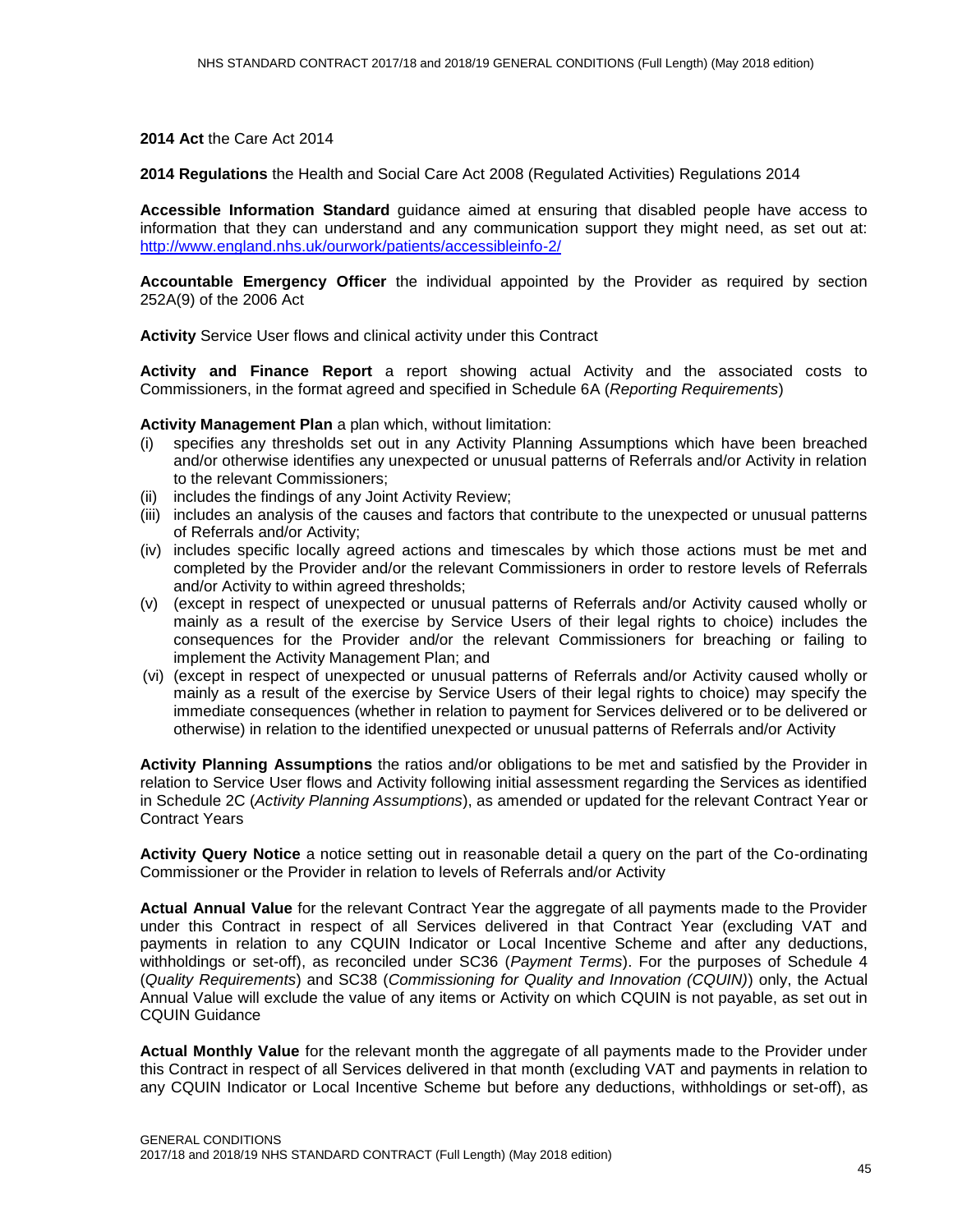reconciled under SC36 (*Payment Terms*), excluding the value of any items or Activity on which CQUIN is not payable, as set out in CQUIN Guidance

**Actual Quarterly Value** for the relevant Quarter the aggregate of all payments made to the Provider under this Contract in respect of all Services delivered in that Quarter (excluding VAT and payments in relation to any CQUIN Indicator or Local Incentive Scheme but before any deductions, withholdings or set-off), as reconciled under SC36 (Payment Terms), excluding the value of any items or Activity on which CQUIN is not payable, as set out in CQUIN guidance

**A-EQUIP Guidance** the model of clinical midwifery supervision published by NHS England and available at<https://www.england.nhs.uk/publication/a-equip-a-model-of-clinical-midwifery-supervision/>

**Affected Party** a party the performance of whose obligations under this Contract is affected by an Event of Force Majeure

**Agenda for Change** the single pay system in operation in the NHS, which applies to all directlyemployed NHS staff with the exception of doctors, dentists and some very senior managers

**Approved Research Study** a clinical research study:

- (i) which is of clear value to the NHS;
- (ii) which is subject to high quality peer review (commensurate with the size and complexity of the study);
- (iii) which is subject to NHS research ethics committee approval where relevant;
- (iv) which meets all the requirements of any relevant Regulatory or Supervisory Body; and
- (v) in respect of which research funding is in place compliant with NHS Treatment Costs Guidance

**Armed Forces Covenant** the armed forces covenant guidance document and the '*Armed forces covenant: today and tomorrow*' document outlining actions to be taken, available at: <https://www.gov.uk/government/publications/the-armed-forces-covenant>

**Auditor** an appropriately qualified, independent third party auditor appointed by the Co-ordinating Commissioner in accordance with GC15.8 (*Governance, Transaction Records and Audit*)

**Authorised Person** the Co-ordinating Commissioner and each Commissioner or their authorised representatives, any body or person concerned with the treatment or care of a Service User approved by the Co-ordinating Commissioner or the relevant Commissioner, and (for the purposes permitted by Law) any authorised representative of any Regulatory or Supervisory Body

**Best Practice** any methodologies, pathway designs and processes relating to the Services developed by the Provider or any Sub-Contractor (whether singly or jointly with any Commissioner or other provider) for the purposes of delivering the Services and which are capable of wider use in the delivery of healthcare services for the purposes of the NHS, but not including inventions that are capable of patent protection and for which patent protection is being sought or has been obtained, registered designs, or copyright in software

**Block Arrangement** an arrangement described in Schedule 3A (*Local Prices*), 3B (*Local Variations*) or 3C (*Local Modifications*) under which an overall fixed price is agreed which is not varied as a result of any changes in Activity levels

**Business Continuity Plan** the Provider's plan for continuity of all of the Services in adverse circumstances, in accordance with the NHS England Business Continuity Management Framework (Service Resilience) and the principles of PAS 2015 (British Standards Institution 21 October 2010) and ISO 22301)

**Caldicott Guardian** the senior health professional responsible for safeguarding the confidentiality of patient information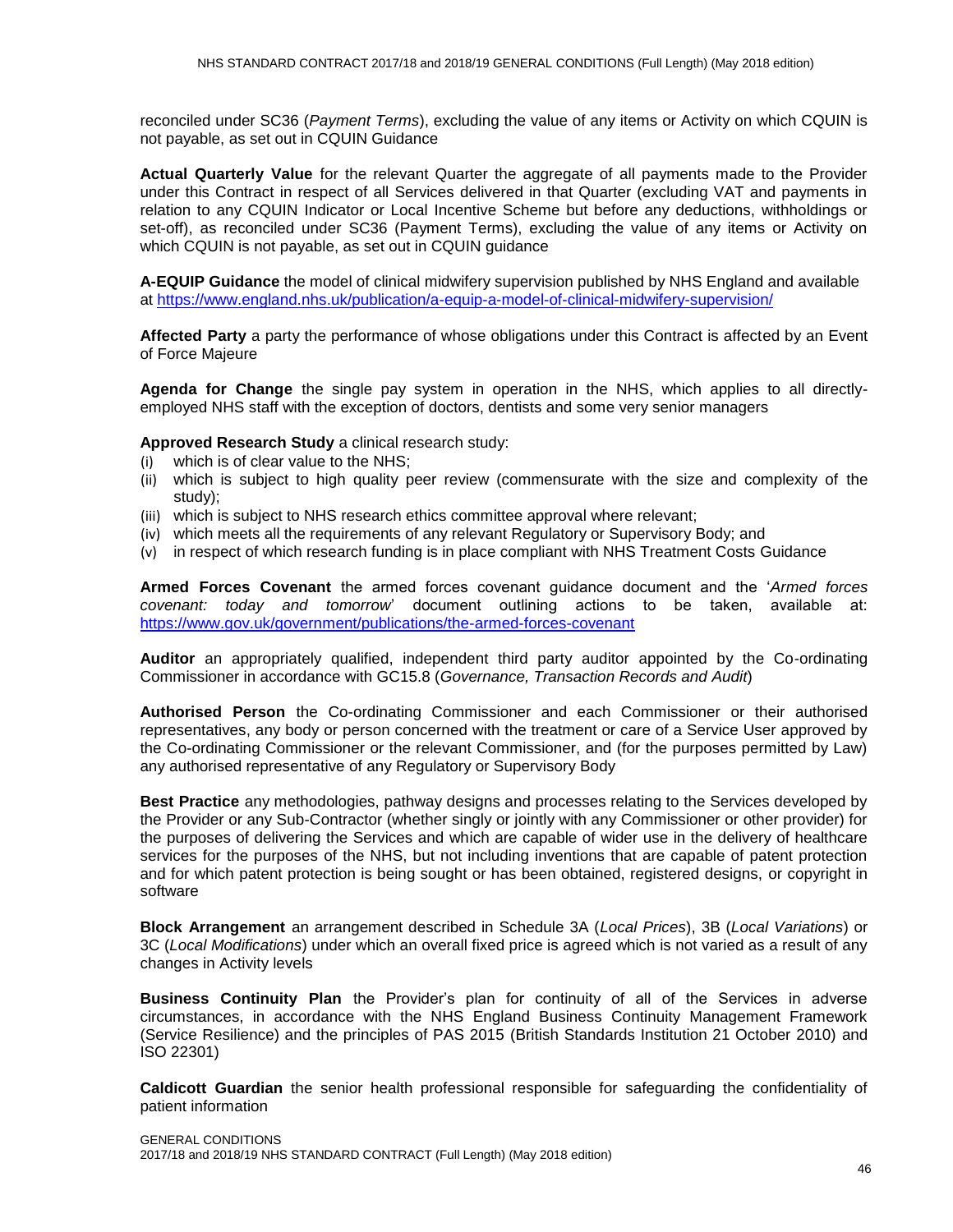**Caldicott Information Governance Review** the Information Governance Review (March 2013) also known as Caldicott 2, available at: [https://www.gov.uk/government/publications/the-information](https://www.gov.uk/government/publications/the-information-governance-review)[governance-review](https://www.gov.uk/government/publications/the-information-governance-review)

**Caldicott Principles** the principles applying to the handling of patient-identifiable information set out in the report of the Caldicott Committee (1 December 1997)

**Care Programme Approach** the framework introduced to deliver effective mental healthcare for people with severe mental health problems (as amended, revised, re-issued or replaced from time to time by the Department of Health), being the Care Programme Approach referred to in:

- (i) *Department of Health, Effective care co-ordination in mental health services; modernising the Care Programme Approach 1999* (a policy booklet);
- (ii) *Reviewing the Care Programme Approach* 2006 (a consultation document) Care Services Improvement Partnership Department of Health; and
- (iii) *Re-focusing the Care Programme Approach – Policy and Positive Practice Guidance* 2008, being the process used to assess the care needs of Service Users based on the Principles of HC 90(23)

**Care Transfer Plan** an appropriately detailed and comprehensive plan relating to the transfer of and/or discharge from care of a Service User, to ensure a consistently high standard of care for that Service User is at all times maintained

**Carer** a family member or friend of the Service User who provides day-to-day support to the Service User without which the Service User could not manage

**CEDR** the Centre for Effective Dispute Resolution

#### **Change in Control**

- (i) any sale or other disposal of any legal, beneficial or equitable interest in any or all of the equity share capital of a corporation (the effect of which is to confer on any person (when aggregated with any interest(s) already held or controlled) the ability to control the exercise of 50% or more of the total voting rights exercisable at general meetings of that corporation on all, or substantially all, matters), provided that a Change in Control will be deemed not to have occurred if after any such sale or disposal the same entities directly or indirectly exercise the same degree of control over the relevant corporation; or
- (ii) any change in the ability to control an NHS Foundation Trust, NHS Trust or NHS Body by virtue of the entering into of any franchise, management or other agreement or arrangement, under the terms of which the control over the management of the relevant NHS Foundation Trust, NHS Trust or NHS Body is conferred on another person without the Co-ordinating Commissioner's prior written consent

**Change in Control Notification** a notification in the form of the template to be found via <http://www.england.nhs.uk/nhs-standard-contract/> completed as appropriate

**Chargeable Overseas Visitor** a patient who is liable to pay charges for NHS services under the Overseas Visitor Charging Regulations

**Child Sexual Abuse and Exploitation Guidance** the *Child Sexual Exploitation: Health Working Group Report* and the Department of Health's response to its recommendations, available at: <https://www.gov.uk/government/publications/health-working-group-report-on-child-sexual-exploitation> and all Guidance issued pursuant to those recommendations

**Child Sexual Abuse and Exploitation Lead** the officer of the Provider responsible for implementation and dissemination of Child Sexual Abuse and Exploitation Guidance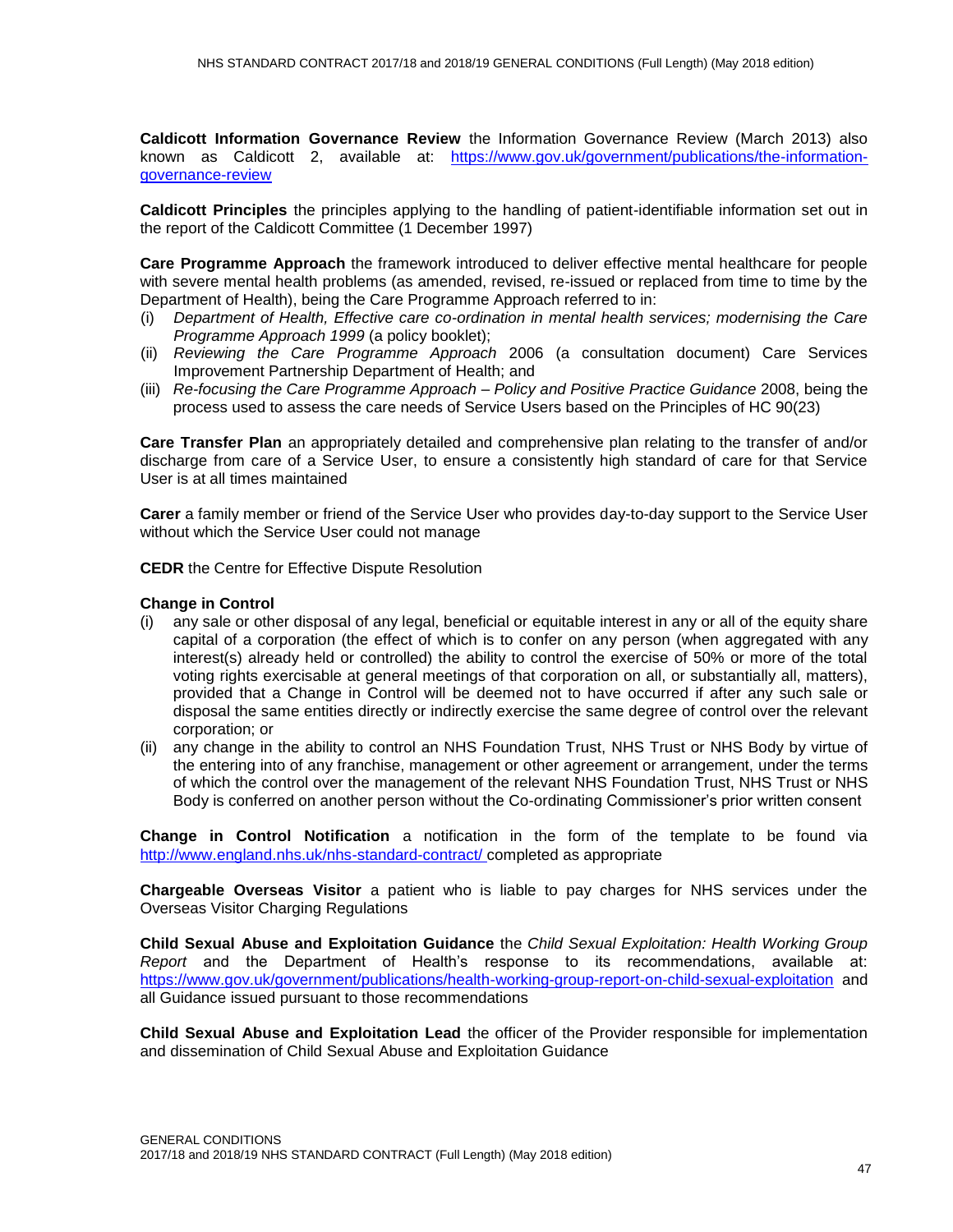**Child Protection Information Sharing Project** the 'Child Protection - Information Sharing' project, being a project to improve the way that health and social care services work together across England to protect vulnerable children: <https://www.england.nhs.uk/ourwork/safeguarding/our-work/cp-is/>

**Clinic Letter** a summary of information relevant to the Service User to be produced by the Provider following outpatient clinic attendance, which, with effect from 1 October 2018, must be a structured message capable of carrying both human readable narrative and coded (SNOMED CT) information, using or consistent with the Academy of Medical Colleges endorsed clinical headings once published

**Clinical Commissioning Group** or **CCG** a clinical commissioning group as defined in Section 1l of 2006 Act

**Clinical Networks** groups of commissioners and providers of health or social care concerned with the planning and/or delivery of integrated health or social care across organisational boundaries, whether on a national, regional or local basis

**Code of Practice on the Prevention and Control of Infections** the *Health and Social Care Act 2008: Code of Practice on the prevention and control of infections* and related guidance, available at[:https://www.gov.uk/government/publications/the-health-and-social-care-act-2008-code-of-practice-on](https://www.gov.uk/government/publications/the-health-and-social-care-act-2008-code-of-practice-on-the-prevention-and-control-of-infections-and-related-guidance)[the-prevention-and-control-of-infections-and-related-guidance](https://www.gov.uk/government/publications/the-health-and-social-care-act-2008-code-of-practice-on-the-prevention-and-control-of-infections-and-related-guidance)

**Commercial Contract Research Study** a research project that is fully sponsored and fully funded by a commercial company

**Commissioner** a party identified as such in the Particulars

**Commissioner Assignment Methodology Guidance** detailed technical guidance published by NHS England to enable Providers to allocate the correct commissioner code within specified commissioning data sets for the healthcare activities they provide, available at: <https://www.england.nhs.uk/ourwork/tsd/data-services/>

**Commissioner Documents** the documents listed in Schedule 1B (*Commissioner Documents*)

**Commissioner Deliverables** all documents, products and materials developed by the Commissioner in relation to the Services in any form and submitted by any Commissioner to the Provider under this Contract, including data, reports, policies, plans and specifications

**Commissioner Earliest Termination Date** the date referred to as such in the Particulars

**Commissioner Notice Period** the period specified as such in the Particulars

**Commissioner Representative** a person identified as such in the Particulars

**Conditions Precedent** the pre-conditions to commencement of service delivery set out in Schedule 1A (*Conditions Precedent*)

**Confidential Information** any information or data in whatever form disclosed, which by its nature is confidential or which the disclosing Party acting reasonably states in writing to the receiving Party is to be regarded as confidential, or which the disclosing Party acting reasonably has marked 'confidential' (including, financial information, or marketing or development or workforce plans and information, and information relating to services or products) but which is not Service User Health Records or information relating to a particular Service User, or Personal Data, or information which is disclosed in accordance with GC21 (*Patient Confidentiality, Data Protection, Freedom of Information and Transparency*), in response to an FOIA request, or information which is published as a result of government policy in relation to transparency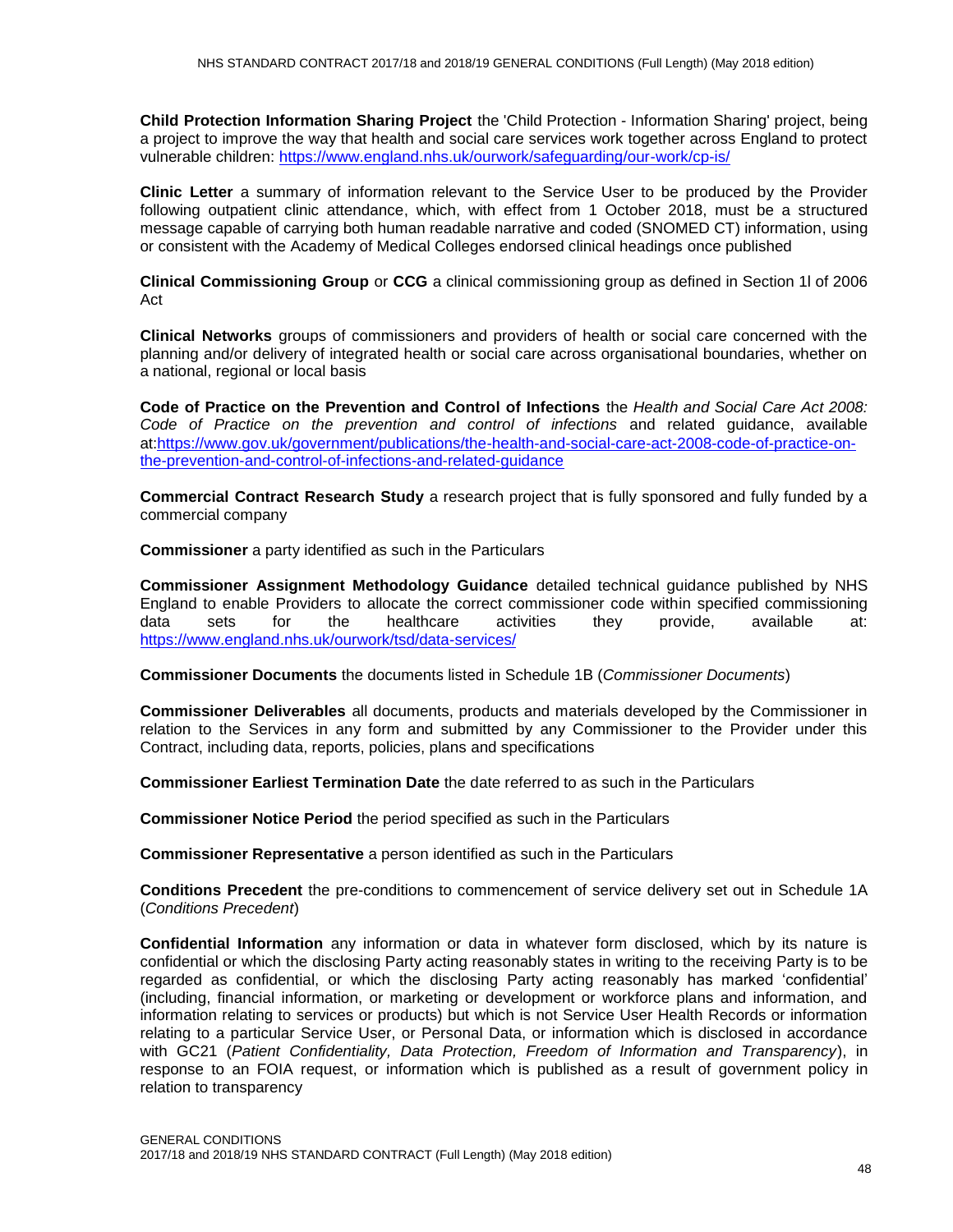### **Consent**

- (i) any permission, consent, approval, certificate, permit, licence, statutory agreement, authorisation, exception or declaration required by Law for or in connection with the performance of Services; and/or
- (ii) any necessary consent or agreement from any third party needed either for the performance of the Provider's obligations under this Contract or for the provision by the Provider of the Services in accordance with this Contract, including any registration with any relevant Regulatory or Supervisory Body

**Consultant** a person employed or engaged by the Provider of equivalent standing and skill as a person appointed by an NHS Body in accordance with the Law governing the appointment of consultants

**Consultant-led Service** a Service for which a Consultant retains overall clinical responsibility (without necessarily being present at each Service User appointment), and in respect of which Referrals of Service Users are made directly to a named Consultant

**Contract Management Meeting** a meeting of the Co-ordinating Commissioner and the Provider held in accordance with GC9.6 (*Contract Management*)

#### **Contract Performance Notice**

- (i) a notice given by the Co-ordinating Commissioner to the Provider under GC9.4 (*Contract Management*), alleging failure by the Provider to comply with any obligation on its part under this Contract; or
- (ii) a notice given by the Provider to the Co-ordinating Commissioner under GC9.5 (*Contract Management*) alleging failure by any Commissioner to comply with any obligation on its part under this Contract,

as appropriate

**Contract Technical Guidance** technical guidance in relation to the NHS Standard Contract, available at: <https://www.england.nhs.uk/nhs-standard-contract/17-18/>

**Contract Term** the period specified as such in the Particulars (or where applicable that period as extended in accordance with Schedule 1C (*Extension of Contract Term*))

**Contract Year** the period starting on the Service Commencement Date and ending on the following 31 March and each subsequent period of 12 calendar months starting on 1 April, provided that the final Contract Year will be the period starting on the relevant 1 April and ending on the Expiry Date or date of earlier termination

**Co-ordinating Commissioner** the party identified as such in the Particulars

**COSOP** the Cabinet Office Statement of Practice *Staff Transfers in the Public Sector* January 2000

**CQC** the Care Quality Commission established under section 1 of the 2008 Act

**CQC Regulations** the Care Quality Commission (Registration) Regulations 2009

**CQUIN** Commissioning for Quality and Innovation

**CQUIN Guidance** CQUIN guidance for the relevant Contract Year, as published by NHS England from time to time

**CQUIN Indicator** an indicator or measure of the Provider's performance as set out in CQUIN Table 1

**CQUIN Payment** a payment to be made to the Provider for having met the goals set out in the CQUIN Scheme as determined in accordance with CQUIN Table 1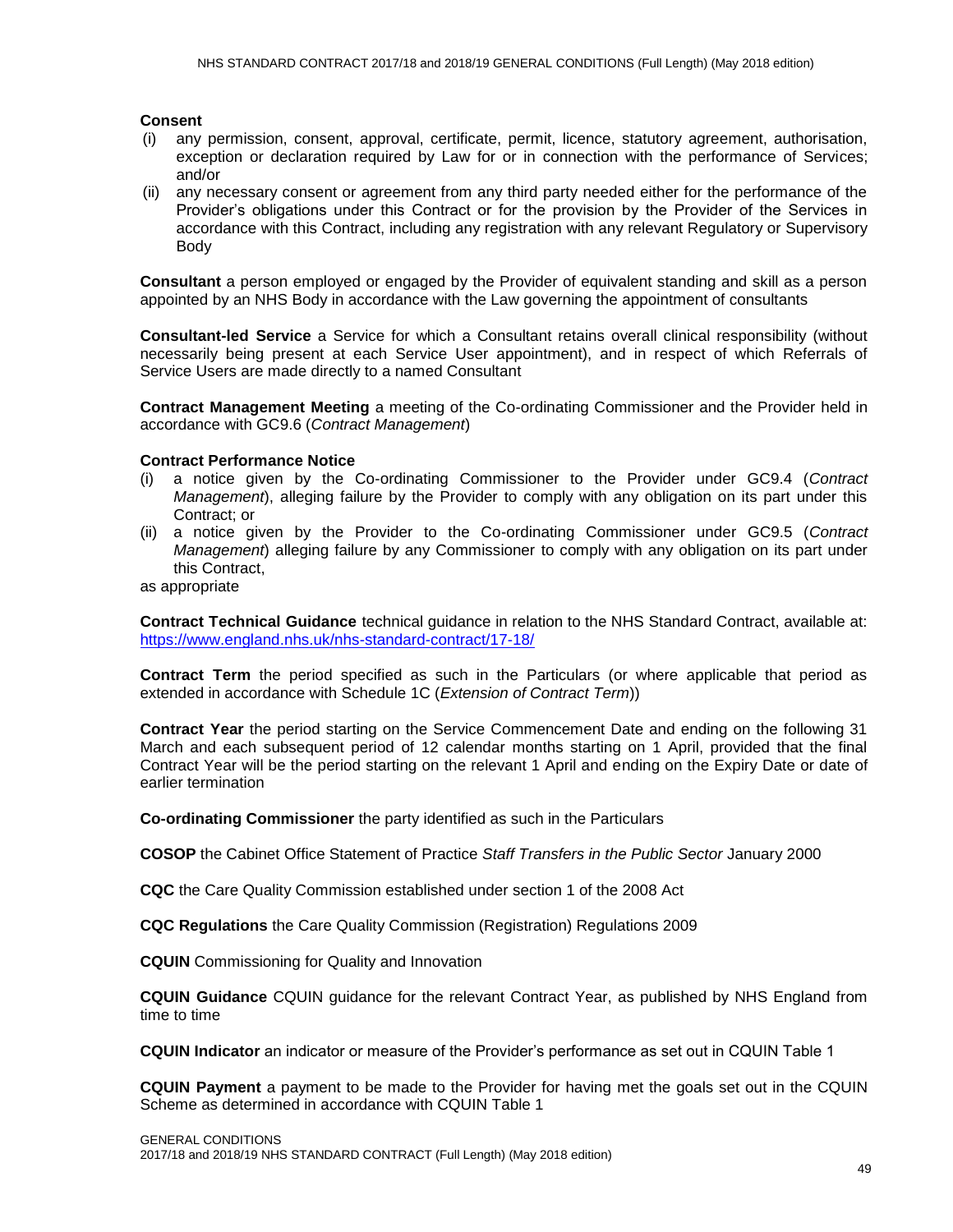**CQUIN Payments on Account** the payments to be made on account in respect of the relevant CQUIN Payments as set out in CQUIN Table 2 (and as adjusted from time to time in accordance with SC38.10 (*Commissioning for Quality and Innovation* (*CQUIN*))

**CQUIN Performance Report** a report prepared by the Provider detailing (with supporting clinical and other relevant evidence) the Provider's performance against and progress towards satisfying the CQUIN Indicators in each month to which the report relates, comprising part of the Service Quality Performance Report

**CQUIN Query Notice** a notice prepared by or on behalf of any Commissioner setting out in reasonable detail the reasons for challenging or querying a CQUIN Performance Report

**CQUIN Reconciliation Account** an account prepared by or on behalf of the Provider which:

- (i) identifies the CQUIN Payments to which the Provider is entitled, on the basis of the Provider's performance against the CQUIN Indicators during the relevant Contract Year;
- (ii) confirms the CQUIN Payments on Account already made to the Provider in respect of the relevant Contract Year;
- (iii) may correct the conclusions of any previous reconciliation account; and
- (iv) must identify any reconciliation payments now due from the Provider to any Commissioner, or from any Commissioner to the Provider

**CQUIN Table 1, CQUIN Table 2** the tables at Schedule 4D (*Commissioning for Quality and Innovation (CQUIN)*) under those headings

**Critical Care** healthcare or treatment at a higher level or more intensive level than is normally provided in an acute ward (often to support one or more of a patient's organs) and normally forming part of a comprehensive acute care pathway, but which may be required in other circumstances alone or together with Emergency Care

**CRS** commissioner requested services, as defined in CRS Guidance

**CRS Guidance** the Guidance published by NHS Improvement in relation to commissioner requested services, available at: [https://www.gov.uk/government/publications/guidance-for-commissioners-ensuring](https://www.gov.uk/government/publications/guidance-for-commissioners-ensuring-the-continuity-of-healthcare-services)[the-continuity-of-healthcare-services](https://www.gov.uk/government/publications/guidance-for-commissioners-ensuring-the-continuity-of-healthcare-services)

**Data Breach** has the meaning given to it in the Caldicott Information Governance Review

**Data Controller** has the meaning given to it in Data Protection Legislation

**Data Guidance** any applicable guidance, guidelines, direction or determination, framework, code of practice, standard or requirement regarding information governance, confidentiality, privacy or compliance with Data Protection Legislation (whether specifically mentioned in this Contract or not) to the extent published and publicly available or their existence or contents have been notified to the Provider by the Co-ordinating Commissioner and/or any relevant Regulatory or Supervisory Body. This includes but is not limited to guidance issued by NHS Digital, the National Data Guardian for Health & Care, the Department of Health, NHS England, the Health Research Authority, Public Health England, the European Data Protection Board and the Information Commissioner

**Data Loss Event** any event that results, or may result, in unauthorised processing of Personal Data held by the Provider under this Contract or Personal Data for which the Provider has responsibility under this Contract including without limitation actual or potential loss, destruction, corruption or inaccessibility of Personal Data, including any Personal Data Breach

**Data Processing Services** the data processing services described in the Annex to Schedule 6F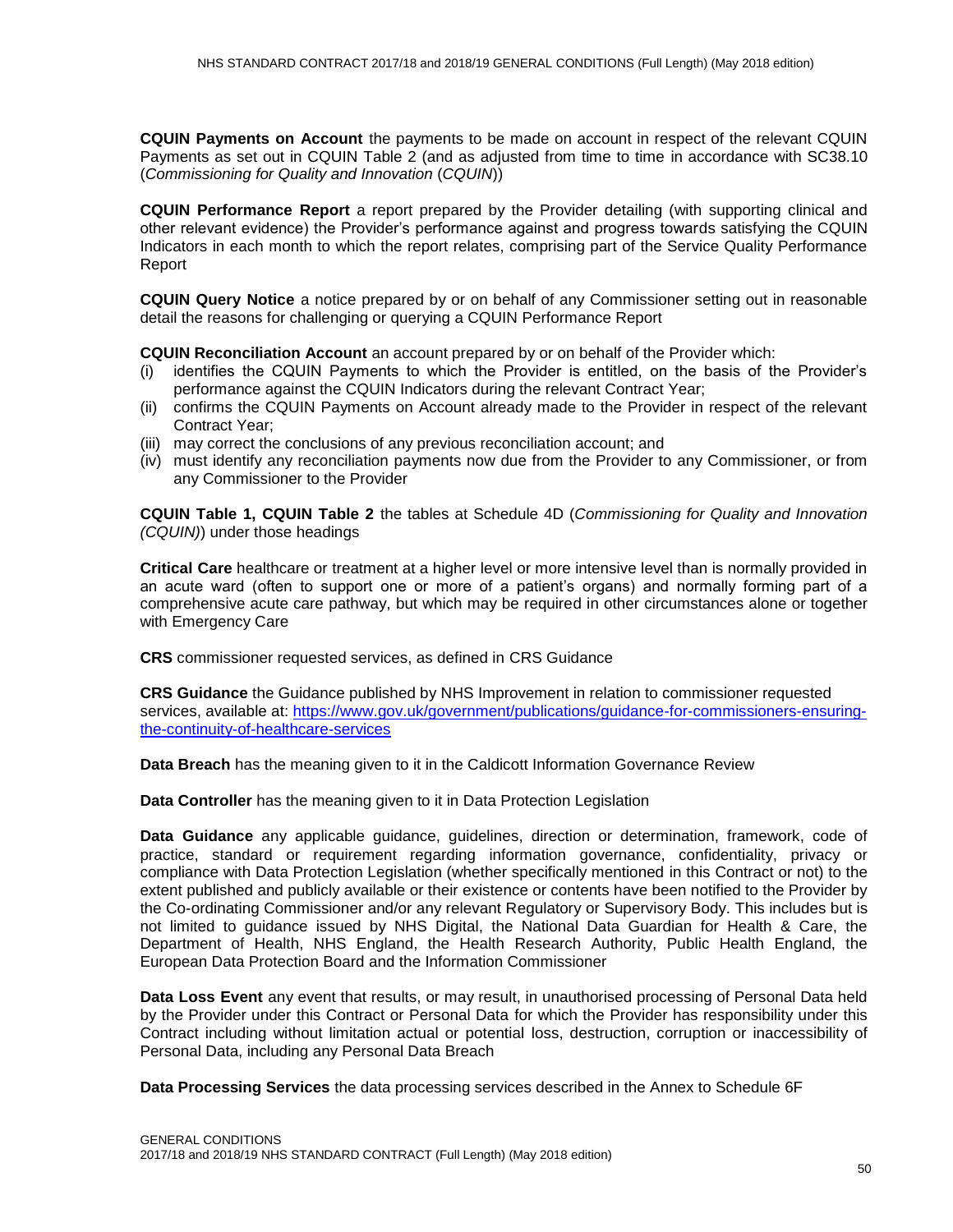**Data Processor** has the meaning given to it in Data Protection Legislation

**Data Protection Impact Assessment** an assessment by the Controller of the impact of the envisaged processing on the protection of Personal Data

**Data Protection Legislation** (i) the DPA 1998 (ii) the GDPR, the LED and any applicable national Laws implementing them as amended from time to time (iii) the DPA 2018 (iv) all applicable Law concerning privacy, confidentiality or the processing of personal data including but not limited to the Human Rights Act 1998, the Health and Social Care (Safety and Quality) Act 2015, the common law duty of confidentiality and the Privacy and Electronic Communications (EC Directive) Regulations

**Data Protection Officer** has the meaning given to it in Data Protection Legislation

**Data Quality Improvement Plan** or **DQIP** an agreed plan setting out specific data and information improvements to be achieved by the Provider in accordance with the timescales set out in that plan (which may comprise or include any DQIP agreed in relation to a Previous Contract) as appended at Schedule 6B (*Data Quality Improvement Plan*)

**Data Subject** has the meaning given to it in Data Protection Legislation

**Data Subject Access Request** a request made by, or on behalf of, a Data Subject in accordance with rights granted pursuant to Data Protection Legislation to access their Personal Data

**DBS** the Disclosure and Barring Service established under section 87 of the Protection of Freedoms Act 2012

**Death of a Service User Policy** a policy that complies with Good Practice and the Law, and which details the procedures which the Provider is to follow in the event of the death of a Service User while in the Provider's care

**Debt Securities** debentures, debenture or loan stock, bonds and notes, whether secured or unsecured

**Definitions and Interpretation** the section of the General Conditions under that heading

#### **Delivery Method**

- (i) direct automatic transfer onto the GP practice electronic patient record system through a suitable secure interface; or
- (ii) (until 30 September 2018) secure email using an NHS Net secure account or equivalent, as required or permitted by the relevant Transfer of and Discharge from Care Protocol

**Department of Health** the Department of Health in England of HM Government or other relevant body, or such other body superseding or replacing it from time to time and/or the Secretary of State

**Derogation** agreement by NHS England that specified provisions within a National Service Specification do not apply to the Provider on a time-limited basis, pending action being taken by that Provider to ensure that, from an agreed date, it can meet all of the requirements of the National Service Specification on an ongoing basis

**Direction Letter** a letter issued by the NHS Business Services Authority (on behalf of the Secretary of State pursuant to Section 7(2) of the Superannuation (Miscellaneous Provisions) Act 1967) to the Provider or a Sub-Contractor, setting out the terms on which the Provider or Sub-Contractor (as appropriate) is to be granted access to the NHS Pension Scheme in connection with this Contract or the relevant Sub-Contract (as appropriate)

**Directly Bookable** in relation to any Service, the Provider's patient administration system being compliant with and able to communicate with the NHS e-Referral Service enabling available appointment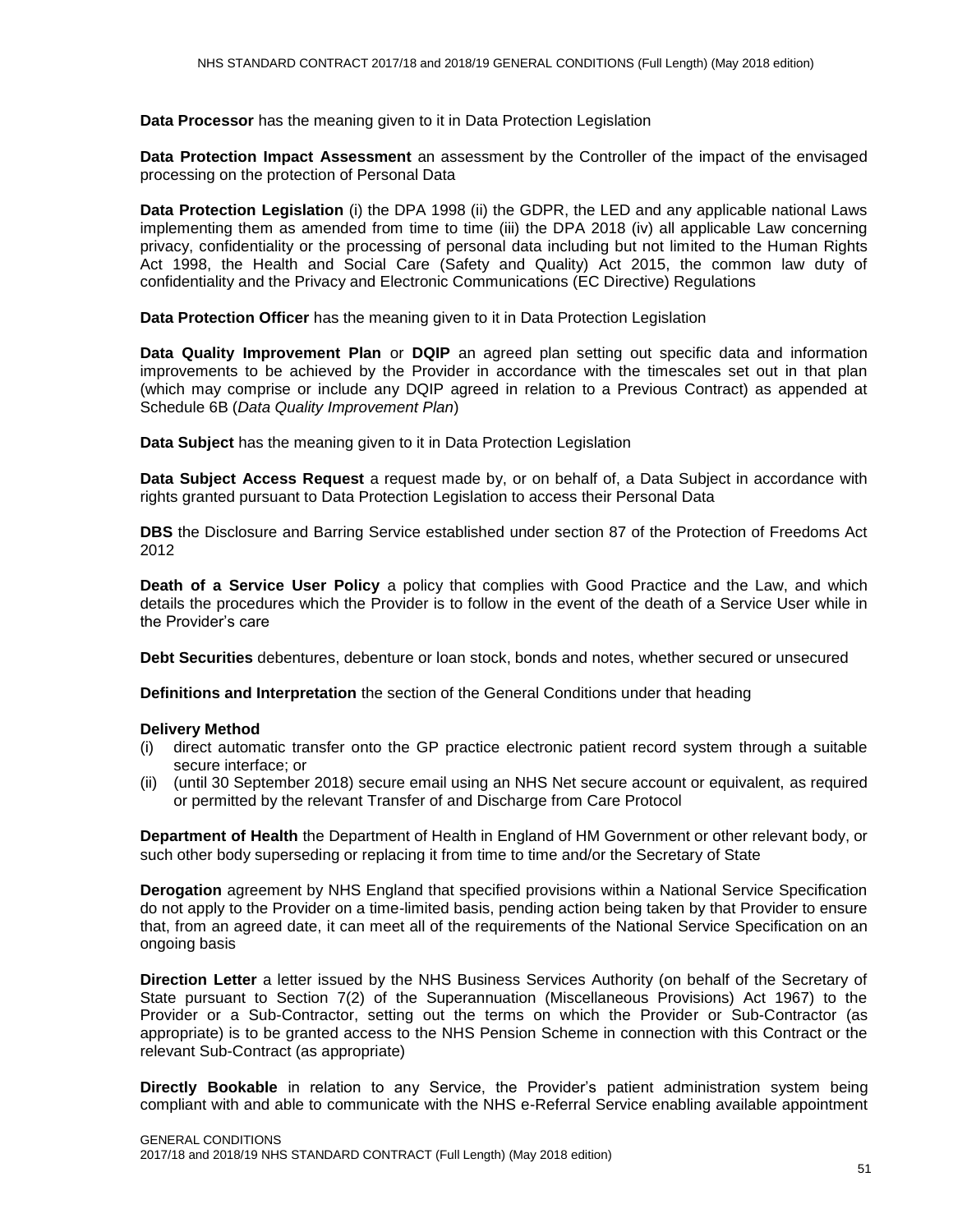slots to show on the NHS e-Referral Service, thereby enabling a Referrer or Service User to book a Service User appointment directly onto the Provider's patient administration system

**Directory of Service** a directory of information that describes the services that organisations offer, provides a window through which providers can display their services and enables referring clinicians to search for clinically appropriate services to which they can refer service users

**Discharge Summary** a summary of information relevant to the Service User to be produced by the Provider in accordance with the relevant Transfer of and Discharge from Care Protocol which:

- (i) for discharges from inpatient or day case Services, must be a structured message capable of carrying both human readable narrative and coded (SNOMED CT) information, using or consistent with the Academy of Medical Colleges endorsed clinical headings [\(https://www.rcplondon.ac.uk/resources/standards-clinical-structure-and-content-patient-records\)](https://www.rcplondon.ac.uk/resources/standards-clinical-structure-and-content-patient-records); and
- (ii) for discharges from A&E Services must, from 1 October 2018, be a structured message capable of carrying both human readable narrative and coded (SNOMED CT) information, using or consistent with the Academy of Medical Colleges endorsed clinical headings once published

**Dispute** a dispute, conflict or other disagreement between the Parties arising out of or in connection with this Contract

**Dispute Resolution** the procedure for resolution of disputes set out in GC14 (*Dispute Resolution*)

**DOTAS** the Disclosure of Tax Avoidance Schemes rules, requiring a promoter of tax schemes to tell HM Revenue & Customs of any specified notifiable arrangements or proposals and to provide prescribed information on those arrangements or proposals within set time limits as contained in Part 7 of the Finance Act 2004 and in secondary legislation pursuant to Part 7 of the Finance Act 2004 and as extended to National Insurance Contributions by the National Insurance Contributions (Application of Part 7 of the Finance Act 2004) Regulations 2012, SI 2012/1868 made under section 132A of the Social Security Administration Act 1992

**DPA 1998** the Data Protection Act 1998

**DPA 2018** the Data Protection Act 2018

**EDS2** the *Equality Delivery System for the NHS – EDS2*, being a tool designed to help NHS organisations, in discussion with local stakeholders, to review and improve their equality performance for people with characteristics protected by the Equality Act 2010, and to support them in meeting their duties under section 1 of the Equality Act 2010, available at:

<http://www.england.nhs.uk/wp-content/uploads/2013/11/eds-nov131.pdf>

**Education, Health and Care Needs Assessment** a joint assessment by the relevant professionals of the healthcare and social care needs of a child or young person, required under the Special Educational Needs and Disability Regulations 2014

**Effective Date** the date referred to as such in the Particulars

**e-Invoicing Guidance** guidance relating to the application and use of the NHS Shared Business Services e-Invoicing Platform, available at: https://networkgrowth.s3.amazonaws.com/Tradeshift%20Supplier%20Training%20Guide.pdf

**e-Invoicing Platform** the NHS Shared Business Services e-invoicing platform provided by Tradeshift

**EIR** the Environmental Information Regulations 2004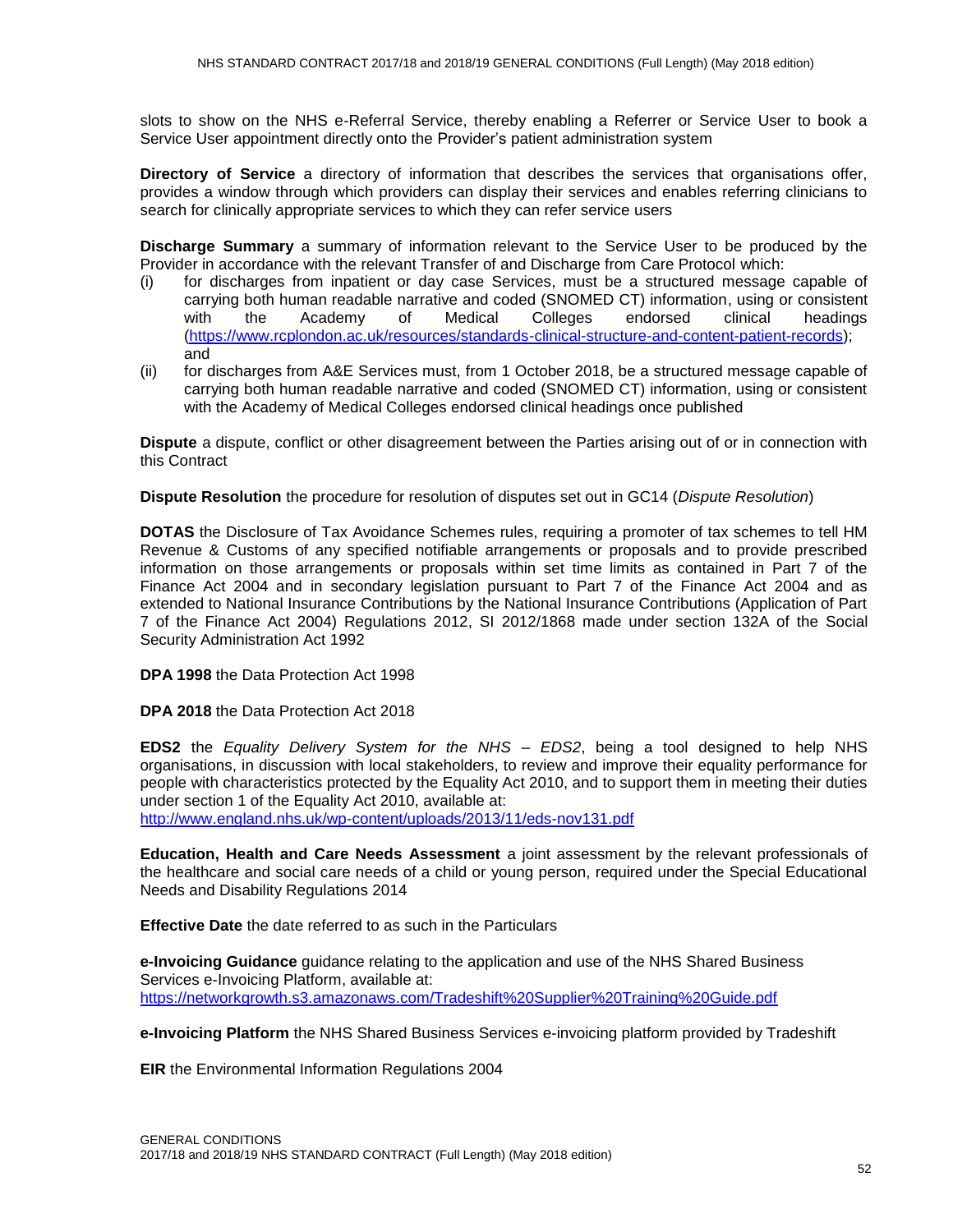**Elective Care** pre-arranged, non-emergency care including scheduled operations provided by medical specialists (and unexpected returns to theatre and/or admissions to Critical Care units) in a hospital or other secondary care setting

**Emergency Care** healthcare or treatment for which a Service User has an urgent clinical need (assessed in accordance with Good Practice and which is in the Service User's best interests)

**Enhanced DBS & Barred List Check** a disclosure of information comprised in an Enhanced DBS Check together with information from the DBS children's barred list, adults' barred list and children's and adults' barred list

**Enhanced DBS Check** a disclosure of information comprised in a Standard DBS Check together with any information held locally by police forces that it is reasonably considered might be relevant to the post applied for

**Enhanced DBS Position** any position listed in the Rehabilitation of Offenders Act 1974 (Exceptions) Order 1975 (as amended), which also meets the criteria set out in the Police Act 1997 (Criminal Records) Regulations 2002 (as amended), and in relation to which an Enhanced DBS Check or an Enhanced DBS & Barred List Check (as appropriate) is permitted

**EPACCS IT System Requirements** guidance on the implementation of Electronic Palliative Care Coordination Systems available at: <http://systems.digital.nhs.uk/qipp/library/epaccsreq.pdf>

**e-Prescribing** use of electronic systems to facilitate and enhance the communication of a prescription or medicine order, aiding the choice, administration and supply of a medicine through knowledge and decision support and providing a robust audit trail for the entire medicines use processes

**e-Procurement Guidance** Department of Health guidance in *NHS E-Procurement Strategy* available via: <http://www.gov.uk/government/collections/nhs-procurement>

**EPRR Guidance** the emergency preparedness, resilience and response guidance published by the Department of Health and NHS England from time to time, including:

- (i) *NHS England Emergency Preparedness, Resilience and Response Framework;*
- (ii) *NHS England Core Standards for Emergency Preparedness, Resilience and Response (EPRR); and*
- (iii) *NHS England Business Continuity Management Framework (Service Resilience),*

all available via: <http://www.england.nhs.uk/ourwork/eprr/>

**Equipment** any medical or non-medical equipment that the Provider may use in the delivery of the Services (including Vehicles)

**Essential Services** the Services identified as such listed in Schedule 2D (*Essential Services),* being those Services for which sufficient capacity does not exist at appropriate alternative providers or potential alternative providers and/or which cannot be provided in a different way and/or where vulnerable groups may have particular problems accessing alternative providers and/or where the Provider ceasing to provide the Service would render other Services unviable

**Essential Services Continuity Plan** a plan agreed with the Co-ordinating Commissioner to ensure the continual availability of the Essential Services in the event of an interruption or suspension of the Provider's ability to provide any Essential Services and/or on any termination of this Contract or of any Service, as appended at Schedule 2E (*Essential Services Continuity Plan*) and updated from time to time

**European Data Protection Board** has the meaning given to it in Data Protection Legislation

**Event of Force Majeure** an event or circumstance which is beyond the reasonable control of the Party claiming relief under GC28 (*Force Majeure*), including war, civil war, armed conflict or terrorism, strikes or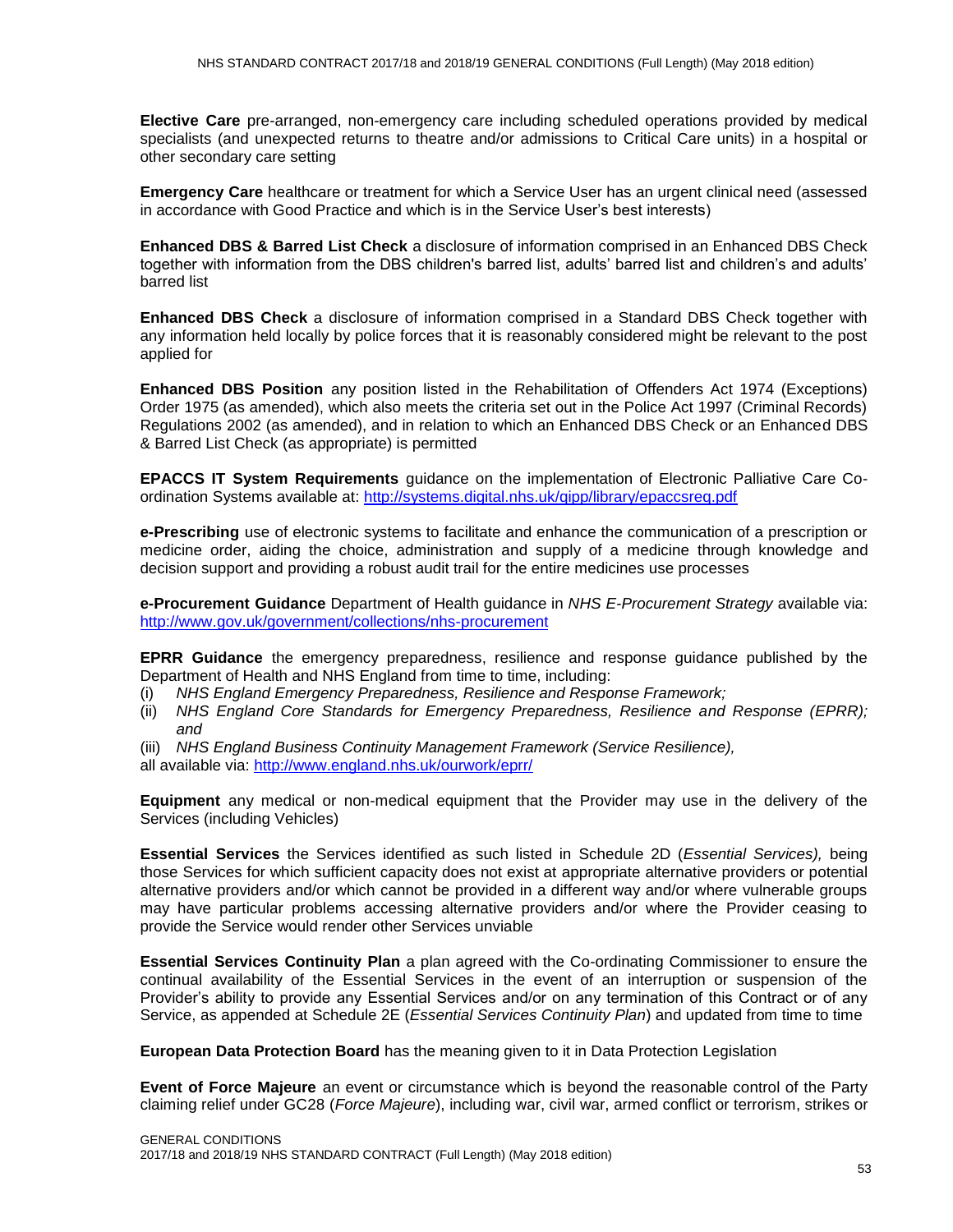lock outs, riot, fire, flood or earthquake, and which directly causes that Party to be unable to comply with all or a material part of its obligations under this Contract in relation to any Service

**Exception Report** a report issued in accordance with GC9.20 (*Contract Management*) notifying the relevant Party's Governing Body of that Party's breach of a Remedial Action Plan and failure to remedy that breach

**Expected Annual Contract Value** the sum (if any) set out in Schedule 3F (*Expected Annual Contract Values*) for each Commissioner in respect of each relevant Service for the Contract Year

**Expected Service Commencement Date** the date referred to as such in the Particulars

**Expert** the person designated to determine a Dispute in accordance with GC14.8 or 14.9 (*Dispute Resolution*)

**Expert Determination Notice** notice in writing showing an intention to refer a Dispute for expert determination

**Expiry Date** the last day of the Contract Term

**FFT Guidance** the NHS Friends and Family Test Implementation Guidance available at: [http://www.England.nhs.uk/ourwork/pe/fft/](http://www.england.nhs.uk/ourwork/pe/fft/)

**Final Reconciliation Date** the date when the final SUS reconciliation report for the relevant month is available for the Commissioners to view and use to validate reconciliation accounts received from the Provider, as advised by NHS Digital from time to time

**First Reconciliation Date** the date when the first SUS reconciliation report on Activity for the relevant month is available for the Commissioners to view to facilitate reconciliation between the Provider and Commissioners, as advised by NHS Digital from time to time

**Fit Note Guidance** the guidance relating to the issue of fit notes, available at: <https://www.gov.uk/government/collections/fit-note>

**FOIA** the Freedom of Information Act 2000

**Food Standards Guidance** the following publications:

- (i) For patient catering*: 10 key characteristics of good nutritional and hydration care (NHS England)*  [https://www.england.nhs.uk/commissioning/nut-hyd/10-key-characteristics/;](https://www.england.nhs.uk/commissioning/nut-hyd/10-key-characteristics/) *Nutrition and Hydration Digest (British Dietetic Association)* [http://www.bda.uk.com/publications/professional/NutritionHydrationDigest.pdf;](http://www.bda.uk.com/publications/professional/NutritionHydrationDigest.pdf) *Malnutrition Universal Screening Tool or equivalent (British Association of Parenteral and Enteral Nutrition)* [http://www.bapen.org.uk/pdfs/must/must\\_full.pdf;](http://www.bapen.org.uk/pdfs/must/must_full.pdf)
- (ii) For all catering: Government Buying Standards
- (iii) For staff and visitor catering *Healthier and more sustainable catering guidance – nutrition principles (Public Health England)* [https://www.gov.uk/government/publications/healthier-and-more-sustainable](https://www.gov.uk/government/publications/healthier-and-more-sustainable-catering-a-toolkit-for-serving-food-to-adults)[catering-a-toolkit-for-serving-food-to-adults](https://www.gov.uk/government/publications/healthier-and-more-sustainable-catering-a-toolkit-for-serving-food-to-adults)

More detail can be found at: [https://www.gov.uk/government/publications/establishing-food-standards-for](https://www.gov.uk/government/publications/establishing-food-standards-for-nhs-hospitals)[nhs-hospitals](https://www.gov.uk/government/publications/establishing-food-standards-for-nhs-hospitals)

**Formulary** a list of medications that are approved by the Provider on the basis of their proven efficacy, safety and cost-effectiveness to be prescribed for Service Users by the Provider's clinical Staff

**Freedom To Speak Up Guardian** the individual appointed by the Provider in accordance with the Department of Health publication *[Learning Not Blaming](https://www.gov.uk/government/publications/learning-not-blaming-response-to-3-reports-on-patient-safety)* available at: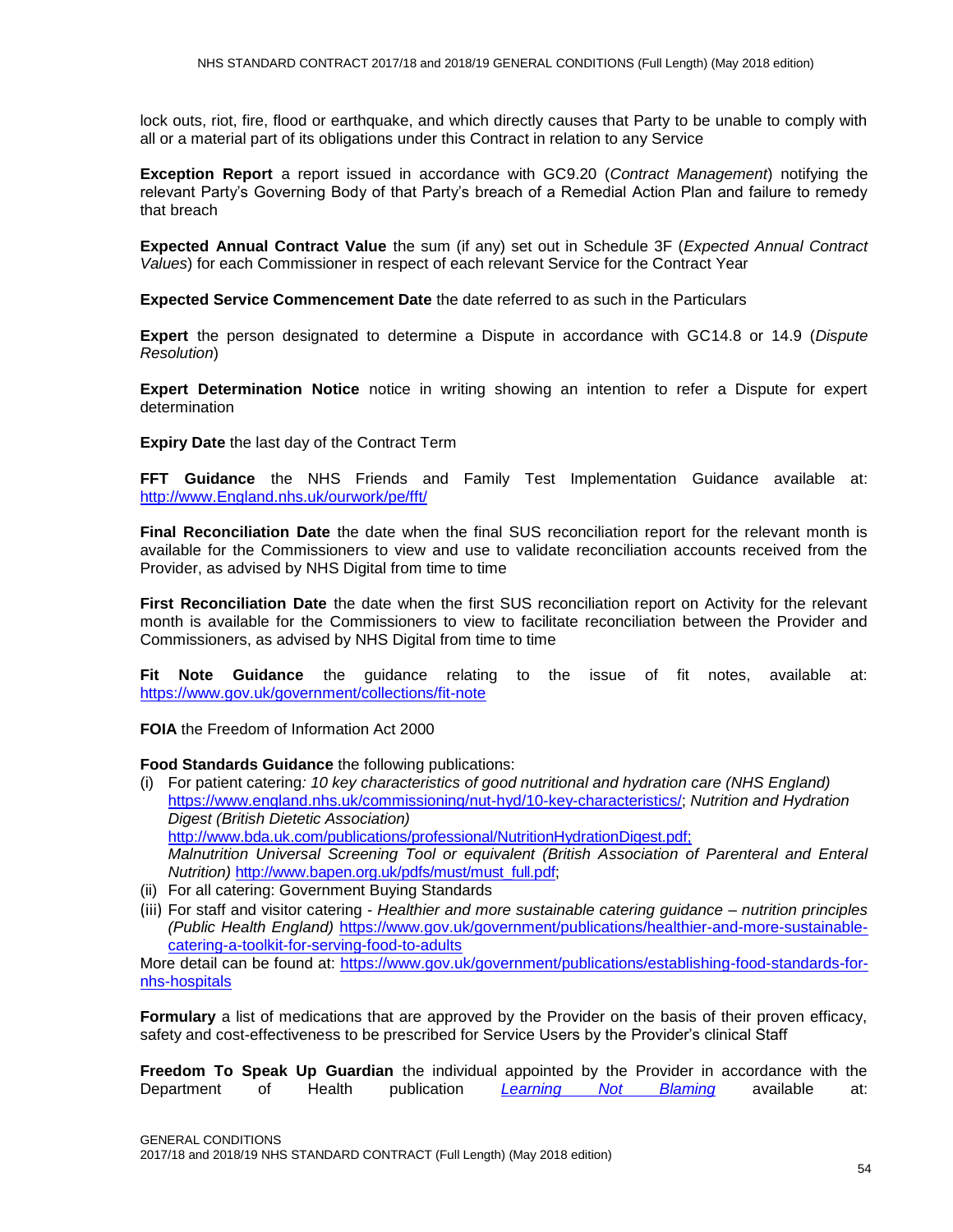<https://www.gov.uk/government/publications/learning-not-blaming-response-to-3-reports-on-patient-safety> and identified as such in the Particulars

**Friends and Family Test** the Friends and Family Test as defined in FFT Guidance

**Fundamental Standards of Care** the requirements set out in regulations 9 to 19 of the 2014 Regulations

**GDPR** the General Data Protection Regulation *(Regulation (EU) 2016/679)*

**Genomic Laboratory Hub** an organisation which holds a contract with NHS England to arrange and/or perform genomic laboratory services for a defined geographical population (details of each Genomic Laboratory Hub and the catchment it will serve will be published by NHS England from time to time, together with the sub-contracted organisations that are designated within the GLH to provide any of the services within the hub catchment area)

**General Anti-abuse Rule** the legislation in Part 5 of the Finance Act 2013

**General Condition** or **GC** any of these General Conditions forming part of the Contract

**Good Practice** using standards, practices, methods and procedures conforming to the Law and reflecting up-to-date published evidence and using that degree of skill and care, diligence, prudence and foresight which would reasonably and ordinarily be expected from a skilled, efficient and experienced clinical services provider and a person providing services the same as or similar to the Services at the time the Services are provided, including (where appropriate) assigning a Consultant to each Service User who will be clinically responsible for that Service User at all times during the Service User's care by the Provider

**Governing Body** in respect of any Party, the board of directors, governing body, executive team or other body having overall responsibility for the actions of that Party

**Government Buying Standards** Government Buying Standards for Food and Catering Services (Department of Environment, Food and Rural Affairs)

[https://www.gov.uk/government/publications/sustainable-procurement-the-gbs-for-food-and-catering](https://www.gov.uk/government/publications/sustainable-procurement-the-gbs-for-food-and-catering-services)[services](https://www.gov.uk/government/publications/sustainable-procurement-the-gbs-for-food-and-catering-services)

**Government Prevent Strategy** the policy forming part of HM Government's counter-terrorism strategy, available at:

[http://www.homeoffice.gov.uk/publications/counter-terrorism/prevent/prevent-strategy/prevent-strategy](http://www.homeoffice.gov.uk/publications/counter-terrorism/prevent/prevent-strategy/prevent-strategy-review?view=Binary)[review?view=Binary](http://www.homeoffice.gov.uk/publications/counter-terrorism/prevent/prevent-strategy/prevent-strategy-review?view=Binary)

**GP** a general medical practitioner or general dental practitioner registered on the performers list prepared, maintained and published in accordance with regulations made under sections 91 and 106 of the 2006 Act

**Guidance** any applicable health or social care guidance, guidelines, direction or determination, framework, code of practice, standard or requirement to which the Commissioners and/or the Provider have a duty to have regard (and whether specifically mentioned in this Contract or not), to the extent that the same are published and publicly available or the existence or contents of them have been notified to the Provider by the Co-ordinating Commissioner and/or any relevant Regulatory or Supervisory Body

**Guidance on Care of Dying People** *One chance to get it right: Improving people's experience of care in the last few days and hours of life,* published by the Leadership Alliance for the Care of Dying People, available at:

[https://www.gov.uk/government/uploads/system/uploads/attachment\\_data/file/323188/One\\_chance\\_to\\_g](https://www.gov.uk/government/uploads/system/uploads/attachment_data/file/323188/One_chance_to_get_it_right.pdf) et it right.pdf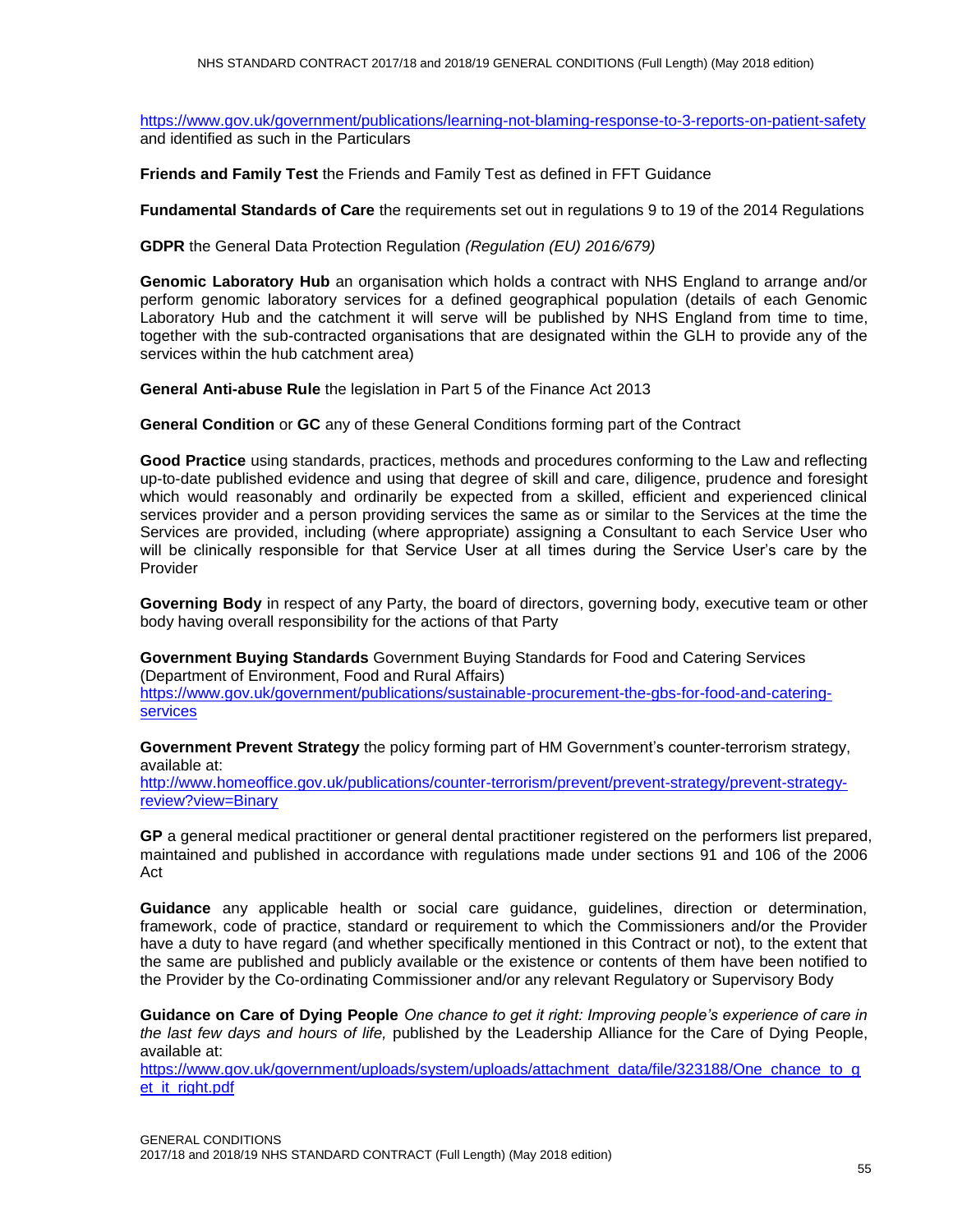and, for providers of acute services, *Transforming end of life care in acute hospitals*, available at: <https://www.england.nhs.uk/wp-content/uploads/2016/01/transforming-end-of-life-care-acute-hospitals.pdf>

**Halifax Abuse Principle** the principle explained in the CJEU Case C-255/02 Halifax and others

**HCAI** healthcare associated infections, as defined in sections 20(6) and 20(7) of the 2008 Act

**HCAI Reduction Plan** the plan for the Contract Year agreed between the Provider and the Commissioner which sets out obligations for the management and reduction of HCAI

**Health and Social Care Network** the [national programme](http://systems.digital.nhs.uk/hscn) to manage the exit from existing N3 network arrangements (through which providers access national services such as the NHS e-Referral Service and the NHS Care Records Service) and to provide successor network services capable of supporting the health and social care system

**Healthcare Professional** a person qualified in a healthcare-related profession

**Healthcare Safety Investigation Branch** the body established to provide support and guidance on investigations, and to carry out its own investigations, into patient safety incidents: [https://www.gov.uk/government/groups/independent-patient-safety-investigation-service-ipsis-expert](https://www.gov.uk/government/groups/independent-patient-safety-investigation-service-ipsis-expert-advisory-group)[advisory-group](https://www.gov.uk/government/groups/independent-patient-safety-investigation-service-ipsis-expert-advisory-group)

**Health Education England** the non-departmental public body supporting delivery of excellent healthcare and health improvement in England by ensuring that the workforce has the right numbers, skills, values and behaviours, in the right time and in the right place

**Health Research Authority** the executive non-departmental public body sponsored by the Department of Health which protects and promotes the interests of patients and the public in health and social care research

**Health Service Ombudsman** the Parliamentary and Health Service Ombudsman, the independent body the role of which is to investigate complaints that individuals have been treated unfairly or have received poor service from government departments and other public organisations and the NHS: <http://www.ombudsman.org.uk/>

**Healthwatch England** the independent consumer champion for health and social care in England

**HEE Quality Framework** the Health Education England Quality Framework, available at: <https://hee.nhs.uk/our-work/quality>

**HM Government** the government of the United Kingdom of Great Britain and Northern Ireland

**Holding Company** has the definition given to it in section 1159 of the Companies Act 2006

**Hospital Food Standards Report** the Hospital Food Standards Panel's report on standards for food and drink in NHS hospitals: <https://www.gov.uk/government/publications/establishing-food-standards-for-nhs-hospitals>

**HQIP Guidance** guidance issued by the Healthcare Quality Improvement Partnership, available at: <http://www.hqip.org.uk/>

**HRA** the Human Rights Act 1998

**HRA/NIHR Research Reporting Guidance** the guidance published by the Health Research Authority and the National Institute for Health Research regarding publication by any Provider of data showing the progress of research studies in which that Provider is participating, available at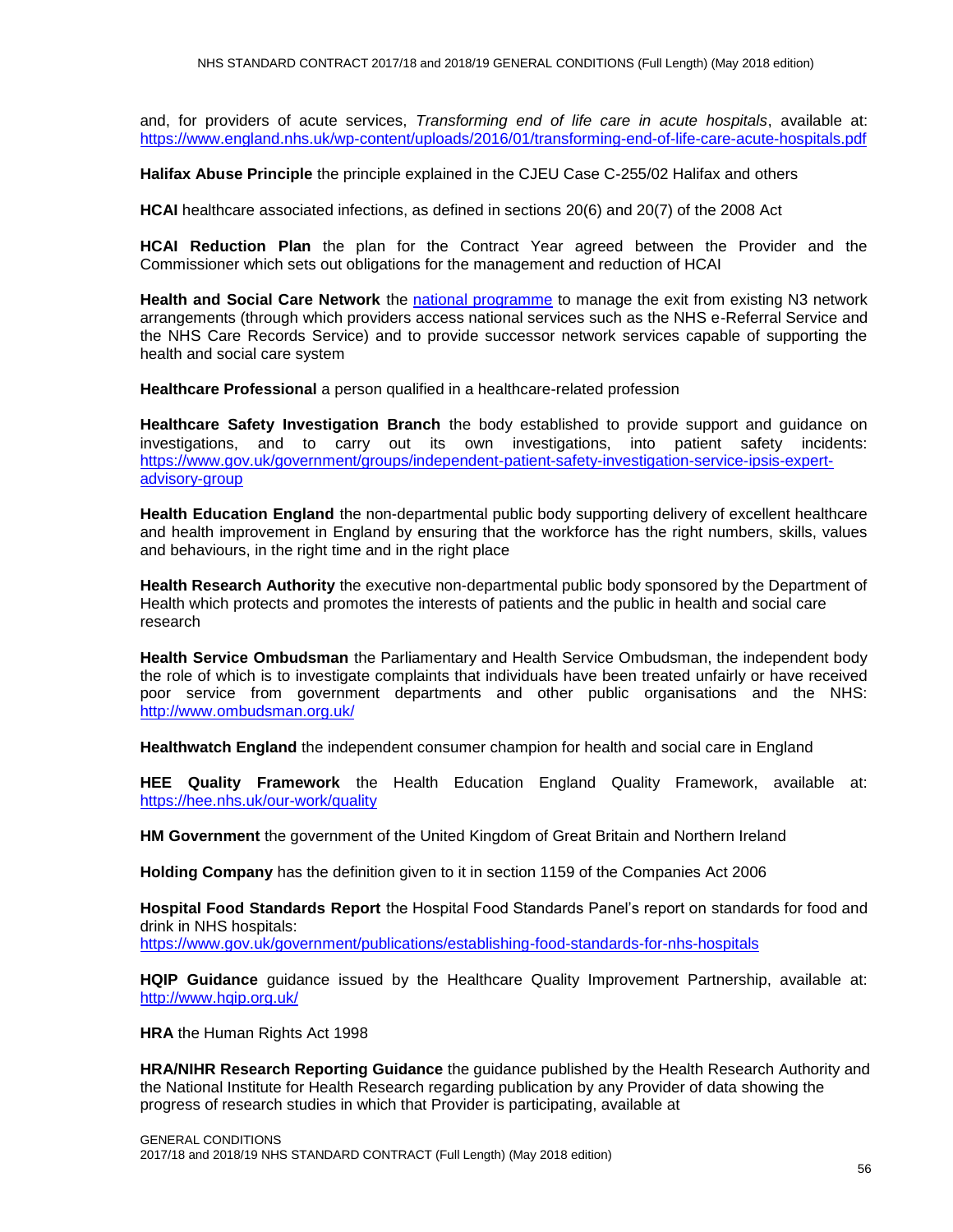[https://www.nihr.ac.uk/research-and-impact/nhs-research-performance/hra-approvals-and-nihr](https://www.nihr.ac.uk/research-and-impact/nhs-research-performance/hra-approvals-and-nihr-metrics.htm)[metrics.htm](https://www.nihr.ac.uk/research-and-impact/nhs-research-performance/hra-approvals-and-nihr-metrics.htm)

**IG Guidance for Serious Incidents** NHS Digital's *Checklist Guidance for Information Governance Serious Incidents Requiring Investigation* June 2013, available at:

[https://www.igt.hscic.gov.uk/KnowledgeBaseNew/HSCIC%20IG%20SIRI%20%20Checklist%20Guidance](https://www.igt.hscic.gov.uk/KnowledgeBaseNew/HSCIC%20IG%20SIRI%20%20Checklist%20Guidance%20V2%200%201st%20June%202013.pdf) [%20V2%200%201st%20June%202013.pdf](https://www.igt.hscic.gov.uk/KnowledgeBaseNew/HSCIC%20IG%20SIRI%20%20Checklist%20Guidance%20V2%200%201st%20June%202013.pdf)

**Immediate Action Plan** a plan setting out immediate actions to be undertaken by the Provider to protect the safety of Services to Service Users, the public and/or Staff

**Incident or Emergency** an event or occurrence which:

- (i) constitutes an emergency for the purposes of the Civil Contingencies Act 2004; and/or
- (ii) is defined as an incident in the NHS England Emergency Preparedness, Resilience and Response Framework; and/or
- (iii) constitutes an emergency under local and community risk registers; and/or
- (iv) is designated as an incident under the Incident Response Plan

**Incident Response Plan** means each Party's operational plan for response to and recovery from Incidents or Emergencies as identified in national, local and community risk registers and in accordance with the requirements of the NHS England Emergency Preparedness, Resilience and Response Framework and the Civil Contingencies Act 2004

#### **Indemnity Arrangements** either:

- (i) a policy of insurance;
- (ii) an arrangement made for the purposes of indemnifying a person or organisation; or
- (iii) a combination of (i) and (ii)

**Indicative Activity Plan** a plan identifying the anticipated indicative Activity and specifying the threshold for each Activity (which may be zero) for one or more Contract Years, set out in Schedule 2B (*Indicative Activity Plan*)

**Indirect Losses** loss of profits (other than profits directly and solely attributable to provision of the Services), loss of use, loss of production, increased operating costs, loss of business, loss of business opportunity, loss of reputation or goodwill or any other consequential or indirect loss of any nature, whether arising in tort or on any other basis but, for the avoidance of doubt, excluding any costs incurred in remedying any breach of Data Protection Legislation

**Information Breach** any material failure on the part of the Provider to comply with its obligations under SC23.4 (*Service User Health* Records), SC28 (*Information Requirements*) and Schedule 6A (*Reporting Requirements*)

**Information Commissioner** the independent authority established to uphold information rights in the public interest, promoting openness by public bodies and data privacy for individuals ico.org.uk and any other relevant data protection or supervisory authority recognised pursuant to Data Protection Legislation

**Information Governance Alliance Guidance** guidance on management and retention of records available at:<http://systems.digital.nhs.uk/infogov/iga/rmcop16718.pdf>

**Information Governance Audit Guidance** guidance issued by the Department of Health and/or NHS England available at:

[http://www.gov.uk/government/publications/a-question-of-balance-independent-assurance-of-information](http://www.gov.uk/government/publications/a-question-of-balance-independent-assurance-of-information-governance-returns)[governance-returns](http://www.gov.uk/government/publications/a-question-of-balance-independent-assurance-of-information-governance-returns)

**Information Governance Breach** an information governance serious incident requiring investigation, as defined in IG Guidance for Serious Incidents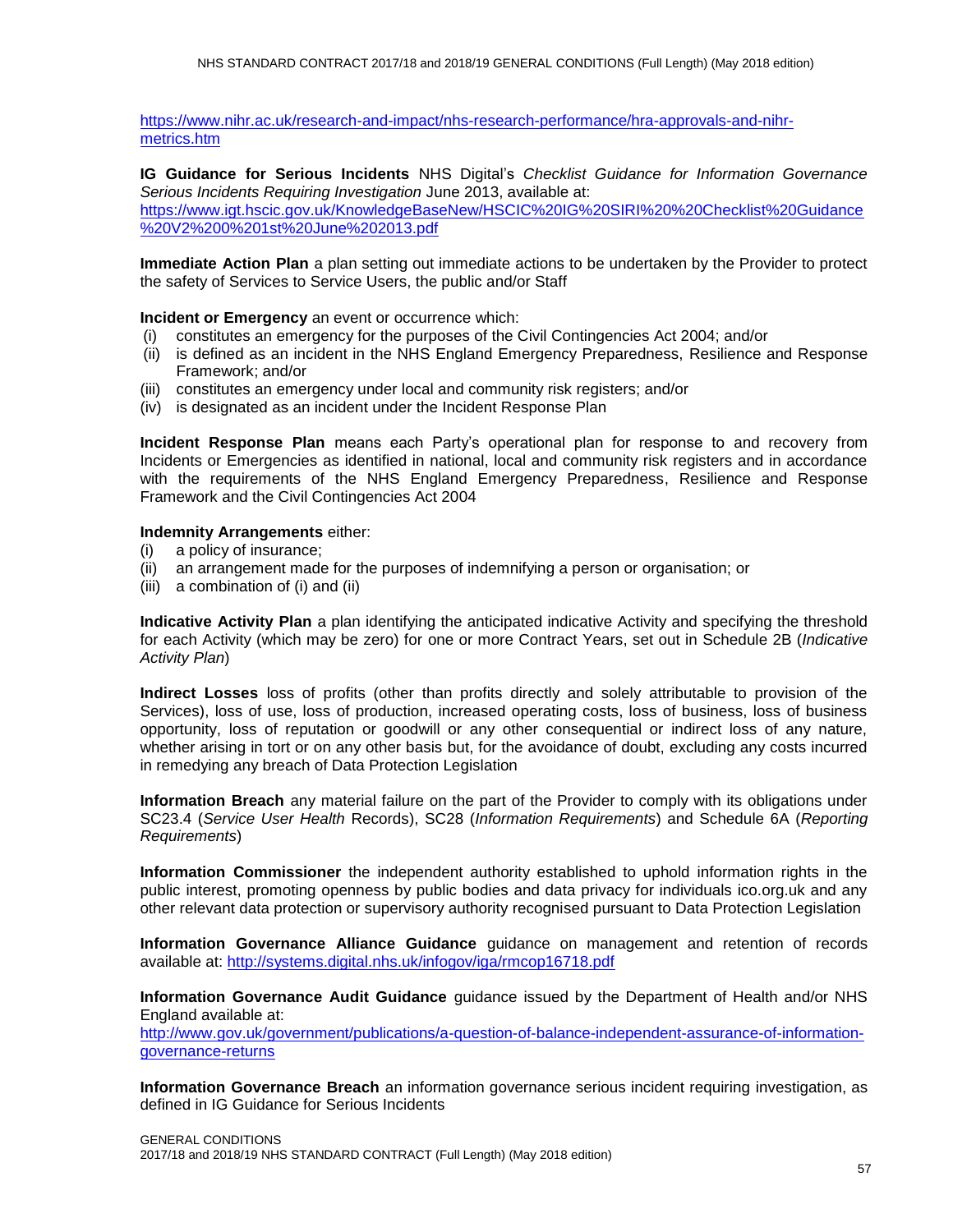**Information Governance Lead** the individual responsible for information governance and for providing the Provider's Governing Body with regular reports on information governance matters, including details of all incidents of data loss and breach of confidence

**Invoice Validation Guidance** the NHS England publication *Who Pays? Information Governance Advice for Invoice Validation* December 2013, available at: <http://www.england.nhs.uk/ourwork/tsd/data-info/ig/in-val/>

**IPR** inventions, copyright, patents, database right, trademarks, designs and confidential know-how and any similar rights anywhere in the world whether registered or not, including applications and the right to apply for any such rights

**ISB0160** the standard defined in *Clinical Risk Management: its Application in the Deployment and Use of Health IT Systems*, available at: <http://systems.digital.nhs.uk/clinsafety/dscn>

**ISO 22301** the systems standard defining the requirements for a management systems approach to business continuity management

**JI Report** a report detailing the findings and outcomes of a Joint Investigation

**Joint Activity Review** a joint review of Activity by the Co-ordinating Commissioner and the Provider held in accordance with SC29.16 (*Managing Activity and Referrals*)

**Joint Investigation** an investigation into the matters referred to in a Contract Performance Notice in accordance with GC9.8

**Key Clinical Data Fields** structured clinical information relating to significant aspects of a Service User's health, care or treatment, held by the Provider within Service User Health Records and identified in Guidance published by NHS Digital and/or NHS England from time to time as information to be made available, as appropriate, through open interfaces to other providers of health and social care

**Knowledge and Skills Framework** an element of the career and pay progressions strand of Agenda for Change

#### **Law**

- (i) any applicable statute or proclamation or any delegated or subordinate legislation or regulation;
- (ii) any enforceable EU right within the meaning of section 2(1) European Communities Act 1972;
- (iii) any applicable judgment of a relevant court of law which is a binding precedent in England and Wales:
- (iv) Guidance; and
- (v) any applicable code,

in each case in force in England and Wales

**LD Guidance** the model of care set out in the Department of Health publication *Transforming care: a national response to Winterbourne View hospital* (December 2012), and guidance issued by NHS England from time to time in relation to or pursuant to it available via: <http://www.england.nhs.uk/ourwork/qual-clin-lead/ld/transform-care/>

#### **LED** Law Enforcement Directive *(Directive (EU) 2016/680)*

**Legal Guardian** an individual who, by legal appointment or by the effect of a written law, is given custody of both the property and the person of one who is unable to manage their own affairs

**Legal Services Provider** a solicitor or firm of solicitors, claims management organisation or other provider, promoter or arranger of legal services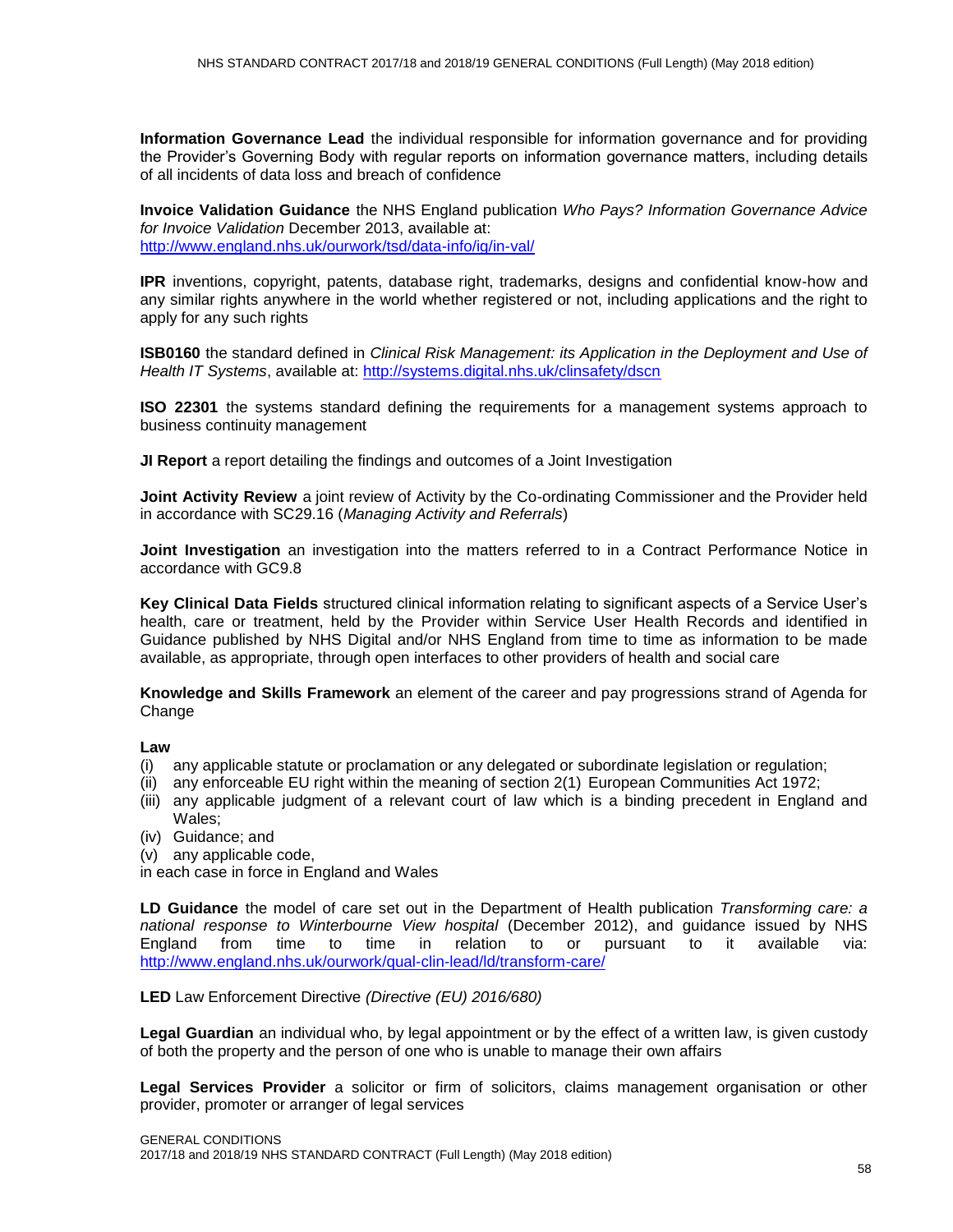**Lessons Learned** experience derived from provision of the Services or otherwise, the sharing and implementation of which would be reasonably likely to lead to an improvement in the quality of the Provider's provision of the Services

**LETB** the local education and training board for each area in which the Provider provides the Services and any local education and training board which represents the Provider by virtue of arrangements made by Health Education England under paragraph 2(4)(c) of Schedule 6 to the Care Act 2014

**Local Access Policy** a policy, consistent with the 18 Weeks Referral-to-Treatment Standard, setting out the application of waiting time rules, the role and the rights and responsibilities of the Provider and of Service Users and describing how the Provider will manage situations where a Service User does not attend an appointment or chooses to delay an appointment or treatment, ensuring that any decisions to discharge patients after non-attendance are made by clinicians in the light of the circumstances of individual Service Users and avoiding blanket policies which require automatic discharge to the GP following a non-attendance

**Local Auditor** a local auditor appointed by a relevant authority in accordance with the Local Audit and Accountancy Act 2014

**Local Authority** a county council in England, a district council in England or a London borough council

**Local Counter Fraud Specialist** the accredited local counter fraud specialist appointed by the Commissioner or the Provider (as appropriate)

**Local Healthwatch** an organisation established under section 222 of the Local Government and Public Involvement in Health Act 2007

**Local Incentive Scheme** the locally agreed incentive scheme or schemes set out in Schedule 4E (*Local Incentive Scheme*) from time to time

**Local Modification** a modification to a National Price where provision of a Service by the Provider at the National Price would be uneconomic, as approved or granted by NHS Improvement in accordance with the National Tariff

**Local Price** the price agreed by the Co-ordinating Commissioner and the Provider or determined as payable for a health care service for which no National Price is specified by the National Tariff

**Local Quality Requirements** the requirements set out in Schedule 4C (*Local Quality Requirements*) as may be amended by the Parties in accordance with this Contract or with the recommendations or requirements of NICE

**Local Security Management Specialist** the accredited local security management specialist appointed by the Commissioner or the Provider (as appropriate)

**Local Variation** a variation to a National Price or the currency for a Service subject to a National Price agreed by the Co-ordinating Commissioner and the Provider in accordance with the National Tariff

**Longstop Date** each date referred to as such in the Particulars

**Losses** all damage, loss, liabilities, claims, actions, costs, expenses (including the cost of legal and/or professional services) proceedings, demands and charges whether arising under statute, contract or at common law but, to avoid doubt, excluding Indirect Losses

**Making Every Contact Count Guidance** the guidance and tools issued by NHS England, Public Health England and Health Education England, available via: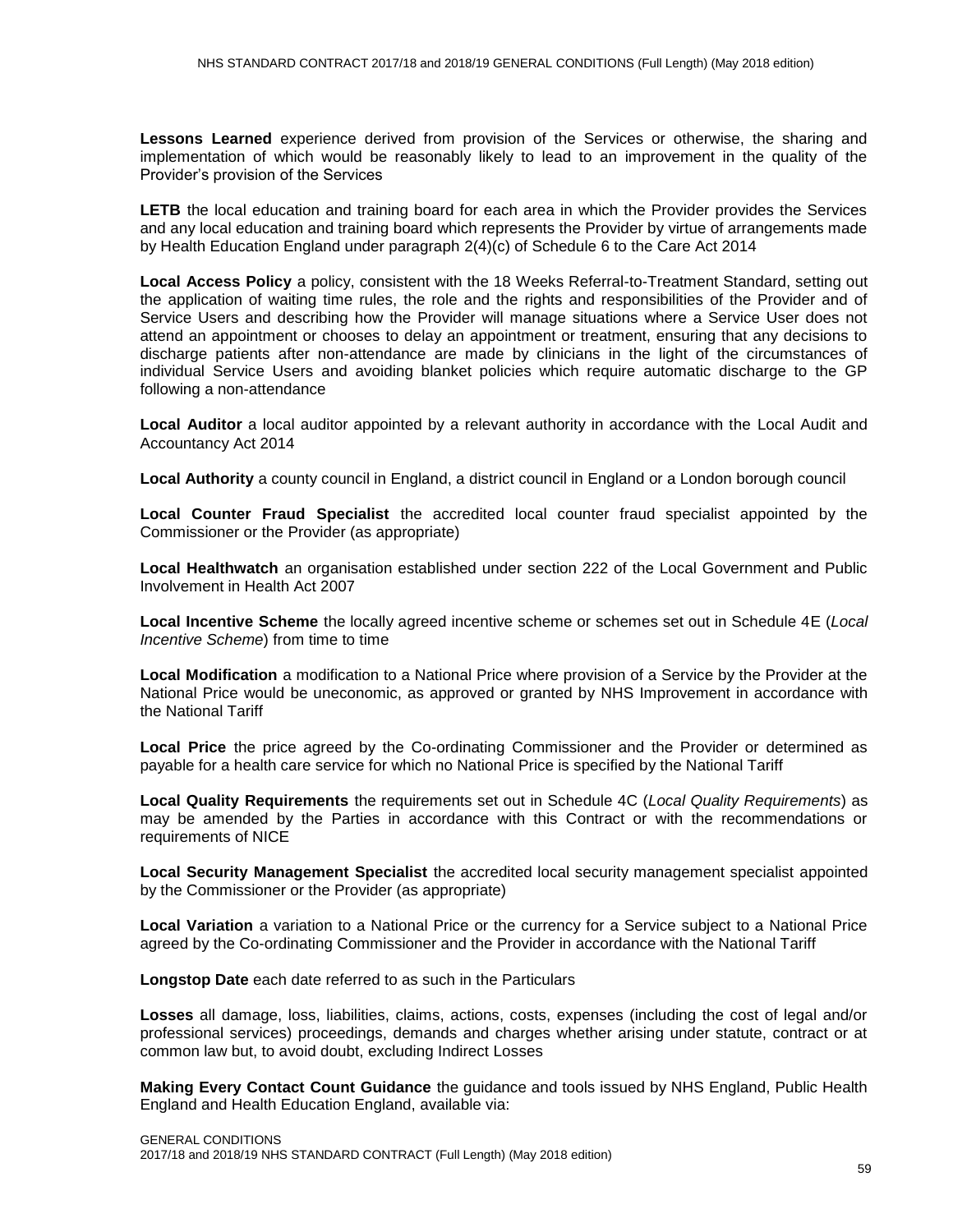<https://www.gov.uk/government/publications/making-every-contact-count-mecc-practical-resources>

**Managing Conflicts of Interest in the NHS** the NHS publication by that name available at <https://www.england.nhs.uk/about/board-meetings/committees/coi/>

**Mandatory Material Sub-Contract** a Material Sub-Contract without which the Provider would be unable to deliver, or seriously hampered in delivering, the Services in accordance with this Contract, as designated by the Co-ordinating Commissioner and listed at Schedule 5B1 (*Provider's Mandatory Material Sub-Contracts*) from time to time

**Mandatory Material Sub-Contractor** a Sub-Contractor under any Mandatory Material Sub-Contract

**Material Sub-Contract** a Sub-Contract for the delivery of any clinical or clinical support service which comprises (irrespective of financial value) all of any Service, or a significant and necessary element of any Service, or a significant and necessary contribution towards the delivery of any Service, being a Mandatory Material Sub-Contract or a Permitted Material Sub-Contract

**Material Sub-Contractor** a Sub-Contractor under any Material Sub-Contract, being a Mandatory Material Sub-Contractor or a Permitted Material Sub-Contractor

**Material Sub-Contractor Change in Control** any Change in Control of a Material Sub-Contractor or any of its Holding Companies

**MCA Policies** the Provider's written policies for compliance with the 2005 Act and the Deprivation of Liberty Safeguards, as appended in Schedule 2K (*Safeguarding Policies and Mental Capacity Act Policies*) and updated from time to time in accordance with SC32 (*Safeguarding, Mental Capacity and Prevent*)

**Mental Capacity and Deprivation of Liberty Lead** the officer of the Provider responsible for advice, support, training and audit to ensure compliance with the 2005 Act, the Deprivation of Liberty Safeguards (where appropriate) and associated codes of practice, identified as such in the Particulars

**Mental Health Crisis Care Concordat** a national agreement between services and agencies involved in the care and support of people in crisis, setting out how organisations will work together better to make sure that people get the help they need when they are having a mental health crisis: <http://www.crisiscareconcordat.org.uk/>

**Monitor** the corporate body known as Monitor provided by section 61 of the 2012 Act

**Monitor's Licence** a licence granted by Monitor under section 87 of the 2012 Act

**National Audit Office** the independent office established under section 3 of the National Audit Act 1983 which conducts financial audits and reports to Parliament on the spending of public money (and any successor body or bodies from time to time)

**National Clinical Audit and Patient Outcomes Programme** a set of centrally commissioned national clinical audits that measure Provider performance against national quality standards or evidence-based best practice, and allows comparisons to be made between provider organisations to improve the quality and outcomes of care https://www.hqip.org.uk/national-programmes/#.WuoR4U9lJMw

**National Data Guardian** the body which advises and challenges the health and care system to help ensure that citizens' confidential information is safeguarded securely and used properly: [https://www.gov.uk/government/organisations/national-data-guardian,](https://www.gov.uk/government/organisations/national-data-guardian) and its predecessor body the Independent Information Governance Oversight Panel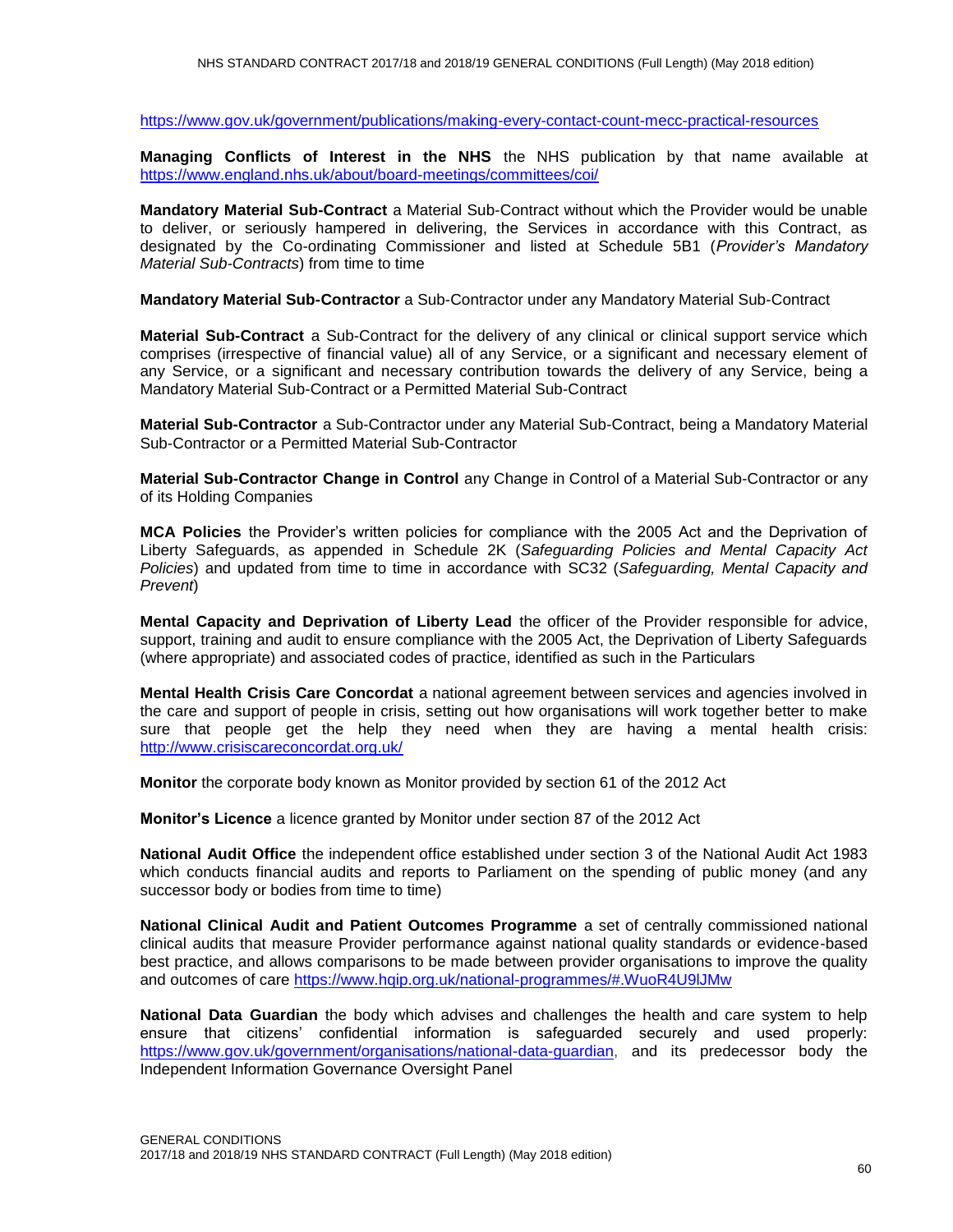**National Data Guardian's Data Security Standards** the standards recommended by the National Data Guardian and approved by the Department of Health, as set out in Annex D of *Your Data: Better Security, Better Choice, Better Care*, available at [https://www.gov.uk/government/consultations/new-data-security](https://www.gov.uk/government/consultations/new-data-security-standards-for-health-and-social-care)[standards-for-health-and-social-care](https://www.gov.uk/government/consultations/new-data-security-standards-for-health-and-social-care)

**National Directive on Commercial Contract Research Studies** the mandatory requirements governing participation by Providers in Commercial Research Studies, published jointly by NHS England, the National Institute for Health Research and the Health Research Authority from time to time, including:

- (i) a methodology for setting prices payable by research sponsors to Providers for their participation; and
- (ii) other contractual terms and conditions to apply to Provider participation

**National Genomic Test Directory** the document published from time to time by NHS England listing all of the commissioned and provided genomic tests. The Directory includes genetic testing for rare and more common inherited disorders where constitutional genomic testing directs clinical care, and for cancer covers somatic genomic testing where findings are actionable in clinical care or as part of conferring eligibility to clinical trials

**National Guardian's Office** the office of the National Guardian, which provides advice on the freedom to speak up guardian role and supports the freedom to speak up guardian network: <http://www.cqc.org.uk/national-guardians-office/content/national-guardians-office>

**National Guardian's Office Guidance** the example job description for a freedom to speak up guardian and other guidance published by the National Guardian's Office, available at <http://www.cqc.org.uk/national-guardians-office/content/publications>

**National Guidance on Learning from Deaths** guidance published by the National Quality Board to help standardise and improve the way acute, mental health and community NHS Trusts and Foundation Trusts identify, report, review, investigate and learn from deaths, and engage with bereaved families and carers, available at<https://www.england.nhs.uk/publication/national-guidance-on-learning-from-deaths/>

**National Institute for Health Research** the organisation established by the Department of Health to transform research in the NHS

**National Price** the national price for a health care service specified by the National Tariff, as may be adjusted by applicable national variation specified in the National Tariff under section 116(4)(a) of the 2012 Act

**National Quality Requirements** the requirements set out in Schedule 4B (*National Quality Requirements*)

**National Requirements Reported Centrally** the requirements set out under that heading in Schedule 6A (*Reporting Requirements*)

**National Requirements Reported Locally** the requirements set out under that heading in Schedule 6A (*Reporting Requirements*)

**National Service Specifications** the Service Specifications published by NHS England for prescribed specialised services, available via: <https://www.england.nhs.uk/commissioning/spec-services/npc-crg/>

**National Tariff** the national tariff, as published by Monitor under section 116 of the 2012 Act (including any rules included under section 116(4)(b) of the 2012 Act), as applicable at the time at which the relevant Service is provided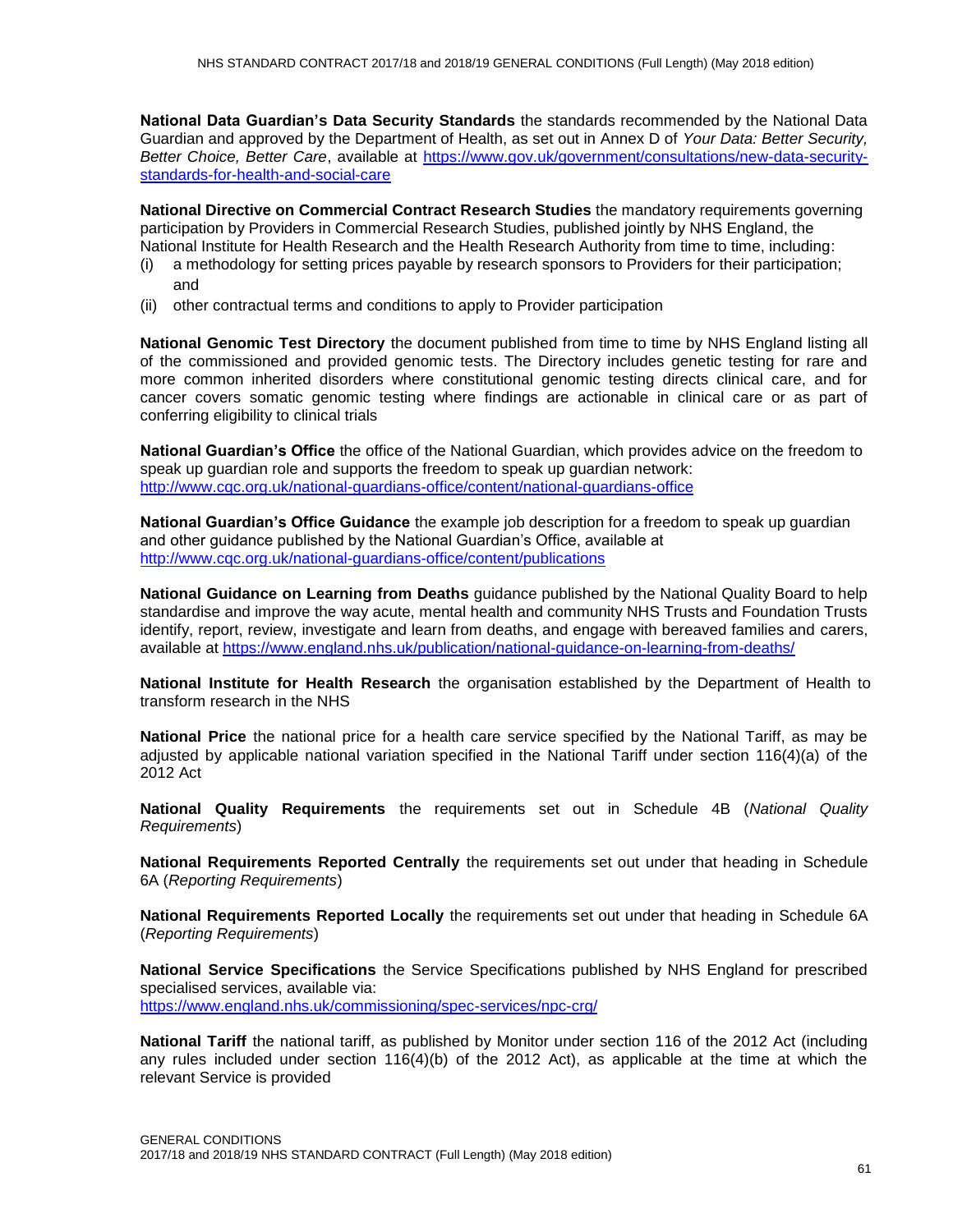**National Telephony Service** the technology procured by NHS England which links a caller dialing 111 to the telephone number of either the Provider or another 111 provider

**National Variation** a Variation mandated by NHS England to reflect changes to the NHS Standard Contract and notified to the Parties by whatever means NHS England may consider appropriate

**National Workforce Disability Equality Standard** the workforce disability equality standard for the NHS, being a set of eleven metrics designed to assist NHS organisations to meet their duties under the Equality Act 2010 in respect of the protected characteristic of disability, as defined by section 6 of that Act, by improving the experience, treatment, positive value and career progression of disabled staff, closing any inequality gaps and ensuring that the leadership and workforce of NHS organisations better reflects the communities they serve, including through a strengths-based approach to disability so disabled staff, patients and the whole workforce look to 'disability as an asset' in improving health and well-being in the NHS. Further information is available at:<https://www.england.nhs.uk/about/gov/equality-hub/wdes/>

**National Workforce Race Equality Standard** the workforce race equality standard for the NHS, being a set of eight metrics designed to assist NHS organisations to meet their duties under the Equality Act 2010 in respect of the protected characteristic of race, as defined by section 9 of that Act, by improving the experience, treatment and career progression of black and minority ethnic staff, closing any inequality gaps and ensuring that the leadership of NHS organisations better reflects the communities they serve. Further information is available at: <http://www.england.nhs.uk/ourwork/gov/equality-hub/equality-standard/>

**Nationally Contracted Products Programme** the procurement programme operated by NHS Improvement and NHS Supply Chain which aims to consolidate purchasing power in order to purchase products on a better-value basis for NHS Trusts and Foundation Trusts, as described at <https://improvement.nhs.uk/resources/core-set-nhs-products-be-used-all-nhs-providers/>

**Negotiation Period** the period of 15 Operational Days following receipt of the first offer to negotiate

**Never Event** an event or occurrence in relation to a Service User as so defined in the Never Events Policy Framework from time to time

**Never Events Policy Framework** the *Never Events Policy Framework*, available at: <https://improvement.nhs.uk/resources/never-events-policy-and-framework/>

**NHS** the National Health Service in England

**NHS Body** has the meaning given to it in section 275 of the 2006 Act

**NHS Business Services Authority** the Special Health Authority established under the NHS Business Services Authority (Establishment and Constitution Order) 2005 SI 2005/2414

**NHS Care Records Guarantee** the publication setting out the rules that govern how patient information is used in the NHS and what control the patient can have over this, available here: <http://systems.digital.nhs.uk/rasmartcards/strategy/nhscrg>

**NHSCFA** the NHS Counter Fraud Authority, the special health authority charged with identifying, investigating and preventing fraud and other economic crime within the NHS and the wider health group

**NHSCFA Standards** the counter-fraud standards and guidance issued from time to time by the NHSCFA, available at<https://cfa.nhs.uk/counter-fraud-standards>

**NHS Chaplaincy Guidelines** *NHS England – NHS Chaplaincy Guidelines 2015: Promoting Excellence in Pastoral, Spiritual & Religious Care*, available at: <https://www.england.nhs.uk/wp-content/uploads/2015/03/nhs-chaplaincy-guidelines-2015.pdf>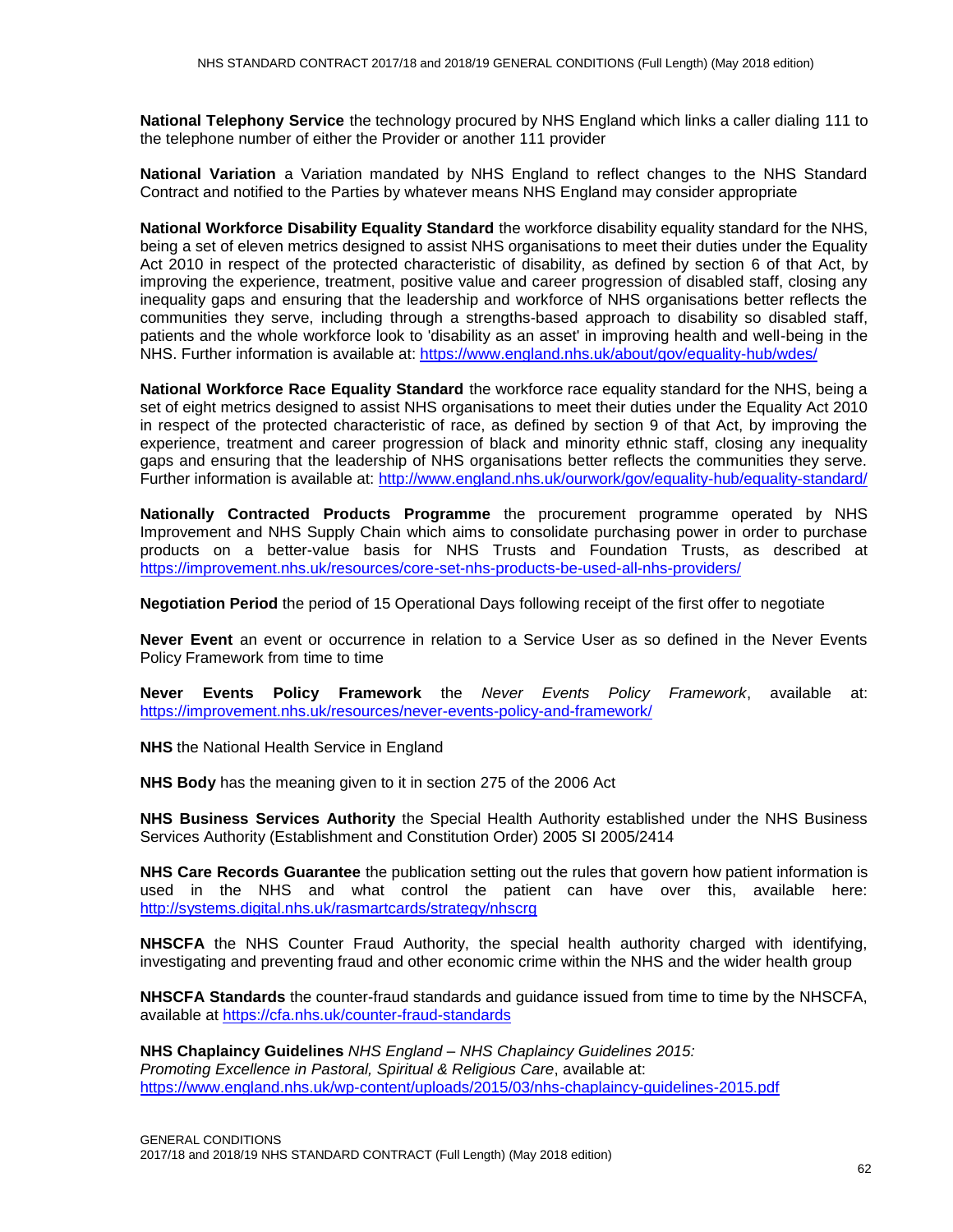**NHS Choice Framework** the framework providing information about patients' rights to choice in the NHS: https://www.gov.uk/government/publications/the-nhs-choice-framework/the-nhs-choice-framework-whatchoices-are-available-to-me-in-the-nhs

**NHS Choices Website** <http://www.nhs.uk/pages/homepage.aspx> or the website of the successor to NHS Choices

**NHS Clinical Classifications Service** the NHS resource responsible for the delivery of national clinical classifications standards and guidance for the NHS clinical coding profession: https://isd.digital.nhs.uk/trud3/user/guest/group/61/home

**NHS Constitution** the constitution for the NHS in England which establishes the principles and values of the NHS in England and sets out the rights, pledges and responsibilities for patients, the public and staff (and including the *Handbook To The NHS Constitution,* available at <https://www.gov.uk/government/publications/supplements-to-the-nhs-constitution-for-england>*)*

**NHS Data Model and Dictionary** the reference source for information standards to support healthcare activities within the NHS in England

**NHS Digital** the Health and Social Care Information Centre<https://digital.nhs.uk/>

**NHS Employer** has the meaning given to it in Annex A to the NHS Terms and Conditions of Service Handbook

**NHS Employment Check Standards** the pre-appointment checks that are required by Law, those that are mandated by any Regulatory Body policy, and those that are required for access to Service User Health Records:<http://www.nhsemployers.org/your-workforce/recruit/employment-checks>

**NHS England** the National Health Service Commissioning Board established by section 1H of the 2006 Act, also known as NHS England

**NHS England Prevent Training and Competencies Framework** the framework available at: <https://www.england.nhs.uk/ourwork/safeguarding/our-work/prevent/>

**NHS e-Referral Guidance** guidance in relation to best practice use of the NHS e-Referral Service, available at: [eRS Best-Practice-Guidelines,](http://www.hscic.gov.uk/media/18859/Best-Practice-Guidelines/pdf/Best_Practice_Guidelines_all_102015.pdf) and on management of referrals (e-Referral Service: guidance for managing referrals), available at [https://www.england.nhs.uk/digitaltechnology/nhs-e](https://www.england.nhs.uk/digitaltechnology/nhs-e-referral-service/)[referral-service/](https://www.england.nhs.uk/digitaltechnology/nhs-e-referral-service/)

**NHS e-Referral Service** the national electronic booking service that gives patients a choice of place, date and time for first hospital or clinic appointments

**NHS Foundation Trust** a body as defined in section 30 of the 2006 Act

**NHS Identity** the name and logo of the NHS and any other names, logos and graphical presentations as held by the Secretary of State required to be used in connection with the provision of the Services

**NHS Identity Guidelines** NHS Identity policy and guidelines, available at [https://www.england.nhs.uk/nhsidentity/,](https://www.england.nhs.uk/nhsidentity/) and any other Guidance issued from time to time in relation to the NHS Identity

**NHS Information Governance Toolkit** an online system which allows NHS organisations and partners to assess themselves against Department of Health Information governance policies and standards: <https://nww.igt.hscic.gov.uk/>

**NHS Improvement** the combined organisation comprising Monitor and NHSTDA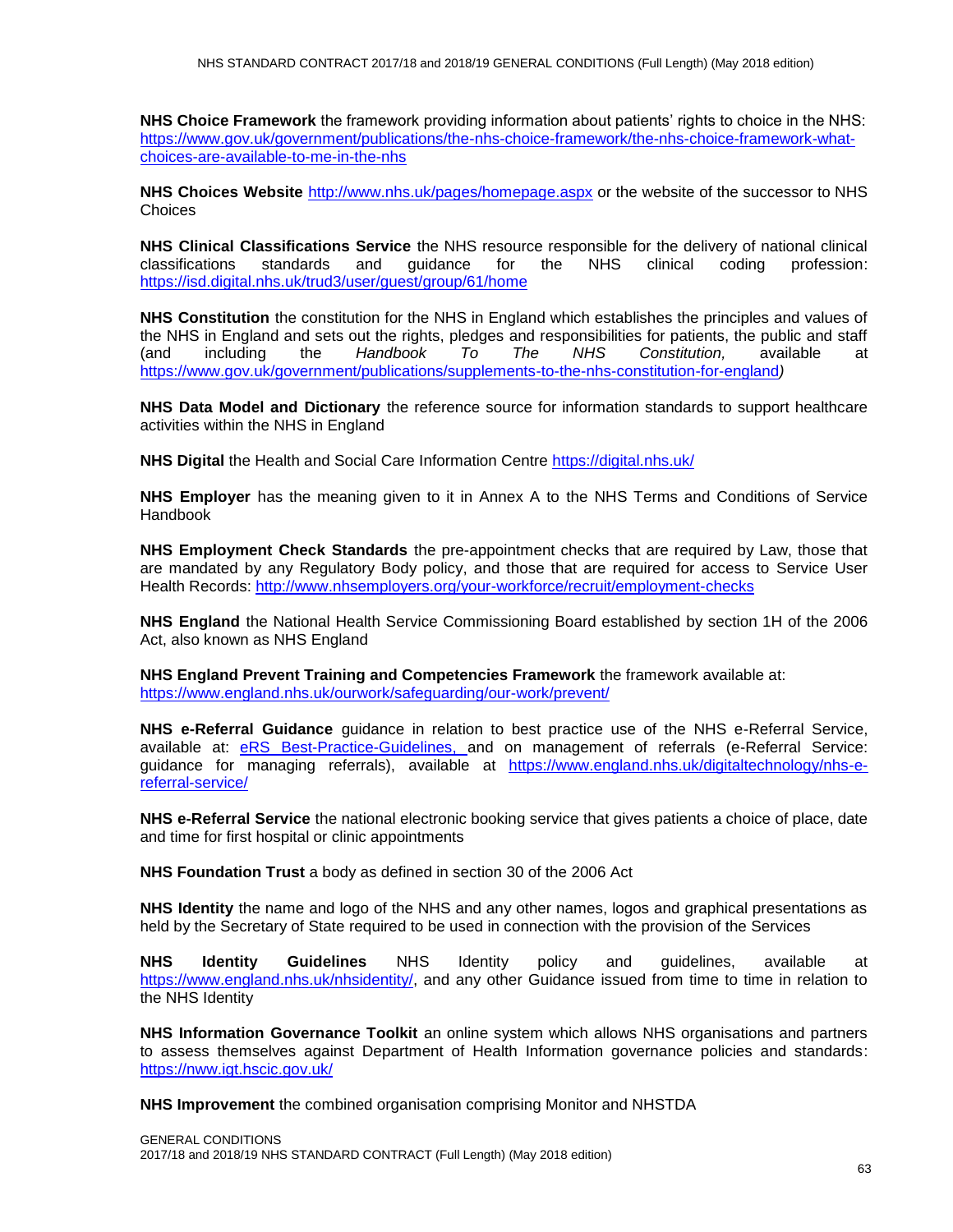**NHS Number** the national unique patient identifier given to each person registered with the NHS in England and Wales. Further information is available at:<https://digital.nhs.uk/NHS-Number>

**NHS Pension Scheme** the National Health Service Pension Scheme for England and Wales, established under the Superannuation Act 1972, governed by subsequent regulations under that Act including the National Health Service Pension Scheme Regulations 1995 (SI 1995/300) and the National Health Service Pension Scheme Regulations 2008 (SI 2008/653)

**NHS Safety Thermometer** one of a suite of joint prevalence survey tools for local point of care use and particularly for measuring, monitoring and analysing patient harms for the purposes of improving patient safety, available from time to time at:<http://www.safetythermometer.nhs.uk/>

**NHS Security Management Standards** the standards and guidance on security management made available to commissioners and providers at [http://www.nahs.org.uk/,](http://www.nahs.org.uk/) previously published by NHS Protect (a division of the NHS Business Services Authority abolished with effect from 1 November 2017)

**NHS Serious Incident Framework** NHS England's serious incident framework, available at: [http://www.England.nhs.uk/ourwork/patientsafety/](http://www.england.nhs.uk/ourwork/patientsafety/)

**NHS Standard Contract** the model commissioning contract or contracts published by NHS England from time to time pursuant to its powers under regulation 17 of the National Health Service Commissioning Board and Clinical Commissioning Groups (*Responsibilities and Standing Rules*) Regulations 2012

**NHS Supply Chain** the organisation run by DHL Supply Chain on behalf of the NHS Business Services Authority, providing a dedicated supply chain to the NHS in England

**NHS Sustainable Development Guidance** the guidance in relation to sustainable development and adaptation to climate change published by the Sustainable Development Unit, available at: <http://www.sduhealth.org.uk/delivery/plan.aspx>

**NHSTDA** the Special Health Authority known as the National Health Service Trust Development Authority established under the NHS Trust Development Authority (Establishment and Constitution) Order 2012 SI 901/2012

**NHS Terms and Conditions of Service Handbook** the handbook of NHS terms and conditions of service, available at: [http://www.nhsemployers.org/your-workforce/pay-and-reward/nhs-terms-and](http://www.nhsemployers.org/your-workforce/pay-and-reward/nhs-terms-and-conditions/nhs-terms-and-conditions-of-service-handbook)[conditions/nhs-terms-and-conditions-of-service-handbook](http://www.nhsemployers.org/your-workforce/pay-and-reward/nhs-terms-and-conditions/nhs-terms-and-conditions-of-service-handbook)

**NHS Treatment Costs Guidance** *Attributing the costs of health and social care Research & Development* (AcoRD), available at

[https://www.gov.uk/government/uploads/system/uploads/attachment\\_data/file/140054/dh\\_133883.pdf](https://www.gov.uk/government/uploads/system/uploads/attachment_data/file/140054/dh_133883.pdf) and HSG (97) 32, available at

[http://webarchive.nationalarchives.gov.uk/+/http://www.dh.gov.uk/en/Publicationsandstatistics/Lettersandc](http://webarchive.nationalarchives.gov.uk/+/http:/www.dh.gov.uk/en/Publicationsandstatistics/Lettersandcirculars/Healthserviceguidelines/DH_4018353) [irculars/Healthserviceguidelines/DH\\_4018353](http://webarchive.nationalarchives.gov.uk/+/http:/www.dh.gov.uk/en/Publicationsandstatistics/Lettersandcirculars/Healthserviceguidelines/DH_4018353) and

*Guidance on excess treatment costs*, available at [https://www.england.nhs.uk/wp](https://www.england.nhs.uk/wp-content/uploads/2015/11/etc-guidance.pdf)[content/uploads/2015/11/etc-guidance.pdf](https://www.england.nhs.uk/wp-content/uploads/2015/11/etc-guidance.pdf)

and any subsequent guidance to be published by NHS England and/or the Department of Health

**NHS Trust** a body established under section 25 of the 2006 Act

**NICE** the National Institute for Health and Care Excellence, the special health authority responsible for providing national guidance on the promotion of good health and the prevention and treatment of ill health

**NICE Technology Appraisals** technology appraisals conducted by NICE in order to make recommendations on the use of drugs and other health technologies within the NHS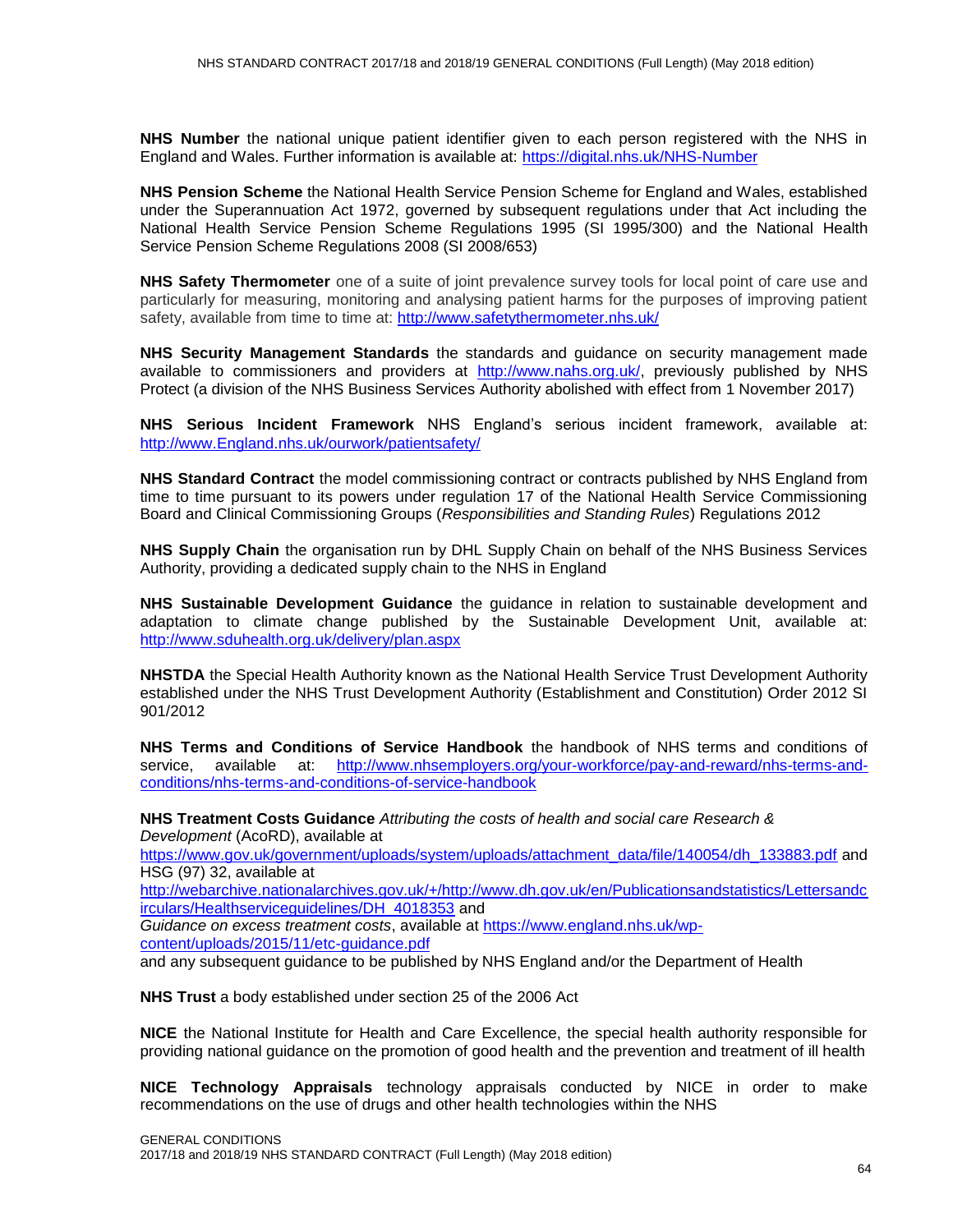#### **Nominated Individual**

- (i) where the Provider is an individual, that individual; and
- (ii) where the Provider is not an individual, an individual who is employed (within the meaning of the 2014 Regulations) as a director, manager or the company secretary of the Provider, (and who will, where appropriate, be the nominated individual notified to CQC in accordance with regulation 6 of the 2014 Regulations)

**Non-elective Care** care which is unplanned and which may include:

- (i) Critical Care, whether or not provided with Emergency Care;
- (ii) Emergency Care; and
- (iii) healthcare or treatment provided to a Service User without prior schedule or referral, whether or not it is also Emergency Care

**Notifiable Safety Incident** has the definition given to it in the 2014 Regulations

#### **Occasion of Tax Non-compliance**

- (i) any tax return of the Provider submitted to a Relevant Tax Authority on or after 1 October 2012 being found on or after 1 April 2013 to be incorrect as a result of either a Relevant Tax Authority successfully challenging the Provider under the General Anti-abuse Rule or the Halifax Abuse Principle or under any tax rules or legislation that have an effect equivalent or similar to either, or the failure of an avoidance scheme in which the Provider was involved and which was or should have been notified to a Relevant Tax Authority under the DOTAS or any equivalent or similar regime; or
- (ii) any tax return of the Provider submitted to a Relevant Tax Authority on or after 1 October 2012 giving rise, on or after 1 April 2013, to a criminal conviction in any jurisdiction for tax-related offences which is not spent at the Effective Date or to a civil penalty for fraud or evasion

**ODS** the NHS organisation data service that is responsible for:

- (i) the publication of all organisation and practitioner codes;
- (ii) the development of national policy and standards relating to organisation and practitioner codes; and
- (iii) the development of national reference organisation data

#### **Open API Policy** the guidance available at:

<https://www.england.nhs.uk/digitaltechnology/info-revolution/interoperability/open-api/>

**Operational Day** a day other than a Saturday, Sunday or bank holiday in England

**Operational Standards** the standards set out in Schedule 4A (*Operational Standards*)

**Other Local Agreements, Policies and Procedures** the agreements, policies and procedures details of which are set out in Schedule 2G (*Other Local Agreements, Policies and Procedures*) or otherwise agreed between the Parties from time to time

**Overseas Visitor Charging Guidance** any guidance issued from time to time by the Secretary of State or by NHS England on the making and recovery of charges under the Overseas Visitor Charging Regulations, including that available via:

[https://www.gov.uk/government/uploads/system/uploads/attachment\\_data/file/666031/UPDATED\\_Guidan](https://www.gov.uk/government/uploads/system/uploads/attachment_data/file/666031/UPDATED_Guidance_to_Charging_Regulations_post_23_October.pdf) [ce\\_to\\_Charging\\_Regulations\\_post\\_23\\_October.pdf](https://www.gov.uk/government/uploads/system/uploads/attachment_data/file/666031/UPDATED_Guidance_to_Charging_Regulations_post_23_October.pdf) and

https://www.england.nhs.uk/publication/improving-systems-for-cost-recovery-for-overseas-visitors/

**Overseas Visitor Charging Regulations** the regulations made by the Secretary of State under section 175 of the National Health Service Act 2006, available via: <http://www.legislation.gov.uk/uksi/2015/238/contents/made> and <http://www.legislation.gov.uk/uksi/2017/756/contents/made>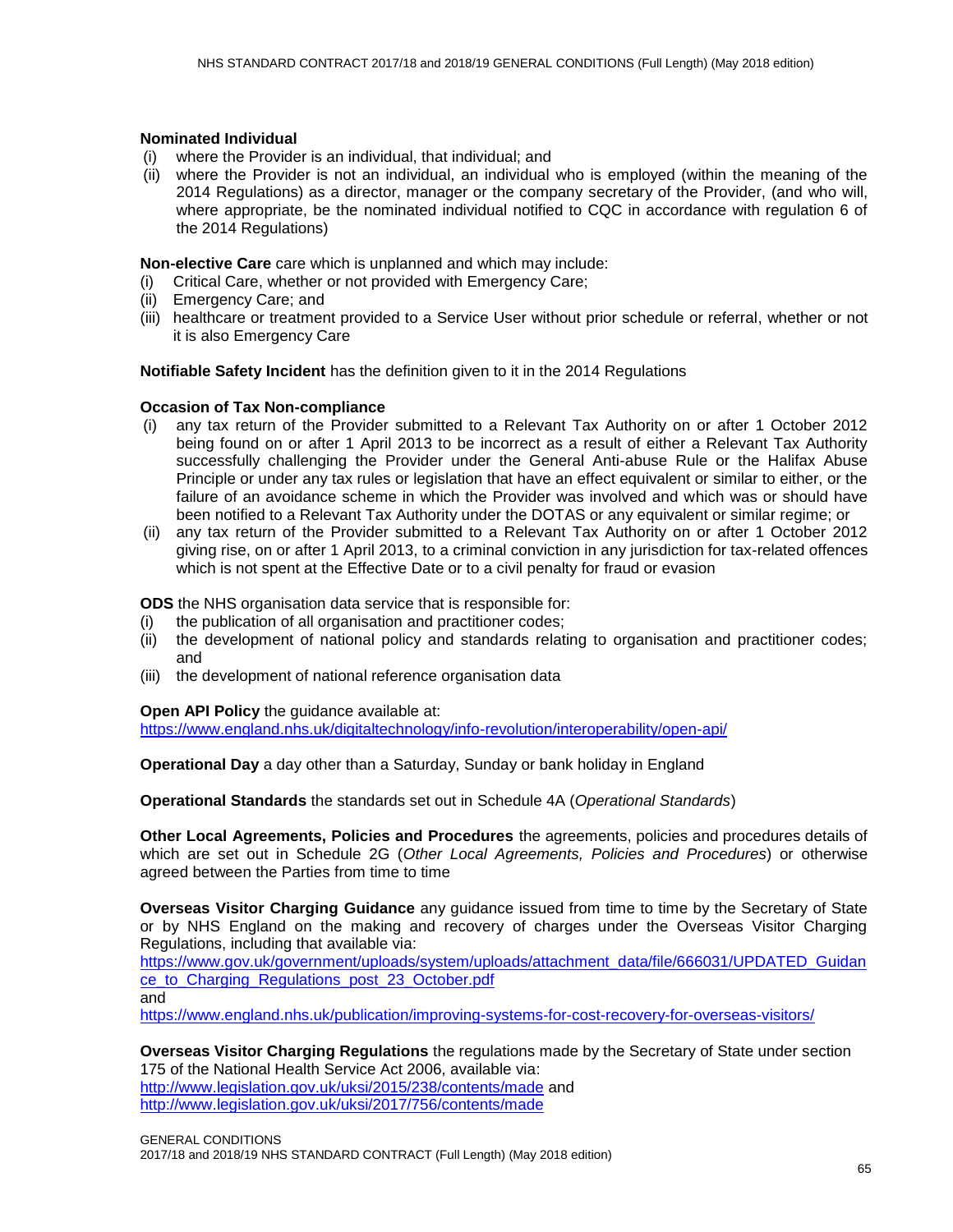#### **Particulars** the Particulars to this Contract

**Parties** the Commissioners (or such of them as the context requires) and the Provider and "Party" means any one of them

**Parties in Dispute** the Co-ordinating Commissioner and/or other Commissioners directly concerned in the Dispute, as one Party in Dispute, and the Provider, as the other

**Partnership Agreement** an arrangement between a Local Authority and an NHS Body made under section 75 of the 2006 Act for the provision of combined health or social services and/or under section 10 of the Children Act 2004 to promote co-operation with a view to improving the well-being of children

**Patient Pocket Money** monies that the Provider and the Co-ordinating Commissioner agree from time to time may be paid by the Provider to a Service User to purchase sundry items and services

**Patient Safety Incident** any unintended or unexpected incident that occurs in respect of a Service User, during and as a result of the provision of the Services, that could have led, or did lead to, harm to that Service User

**PEPPOL** Pan-European Public Procurement Online. See: <https://www.gov.uk/government/publications/nhs-e-procurement-strategy>

**Permitted Material Sub-Contract** a Material Sub-Contract without which the Provider would nevertheless be able to deliver, without being seriously hampered, the Services in accordance with this Contract (whether by means of its own performance and/or that of another Sub-Contractor), as designated by the Co-ordinating Commissioner and listed at Schedule 5B2 (*Provider's Permitted Material Sub-Contracts*) from time to time

**Permitted Material Sub-Contractor** any Sub-Contractor under any Permitted Material Sub-Contract

**Personal Data** has the meaning given to it in Data Protection Legislation

**Personal Data Breach** has the meaning given to it in Data Protection Legislation

**Personalised Care Plan** a plan developed by the Provider, in association with other relevant providers of health and social care and in partnership with a Service User and/or their Carer or Legal Guardian (as appropriate), to deliver Services appropriate to the Service User's needs, which:

- (i) reflects the Service User's goals;
- (ii) helps the Service User to manage their physical and mental health and wellbeing, including access to support for self-management;
- (iii) pays proper attention to the Service User's preferences, culture, ethnicity, gender, age and sexuality; and
- (iv) takes account of the needs of any children and Carers

NHS England, in partnership with The Coalition for Collaborative Care, has published a handbook which provides information on care and support, which is available at:

<http://www.england.nhs.uk/resources/resources-for-ccgs/out-frwrk/dom-2/ltc-care/>

**Place of Safety** a safe place where a mental health assessment can be carried out; this may be a hospital, care home, or any other suitable place where the occupier is willing to receive the person while the assessment is completed. Police stations should be only be used in exceptional circumstances

**Post Event Message** a message summarising the Provider's contact with a Service User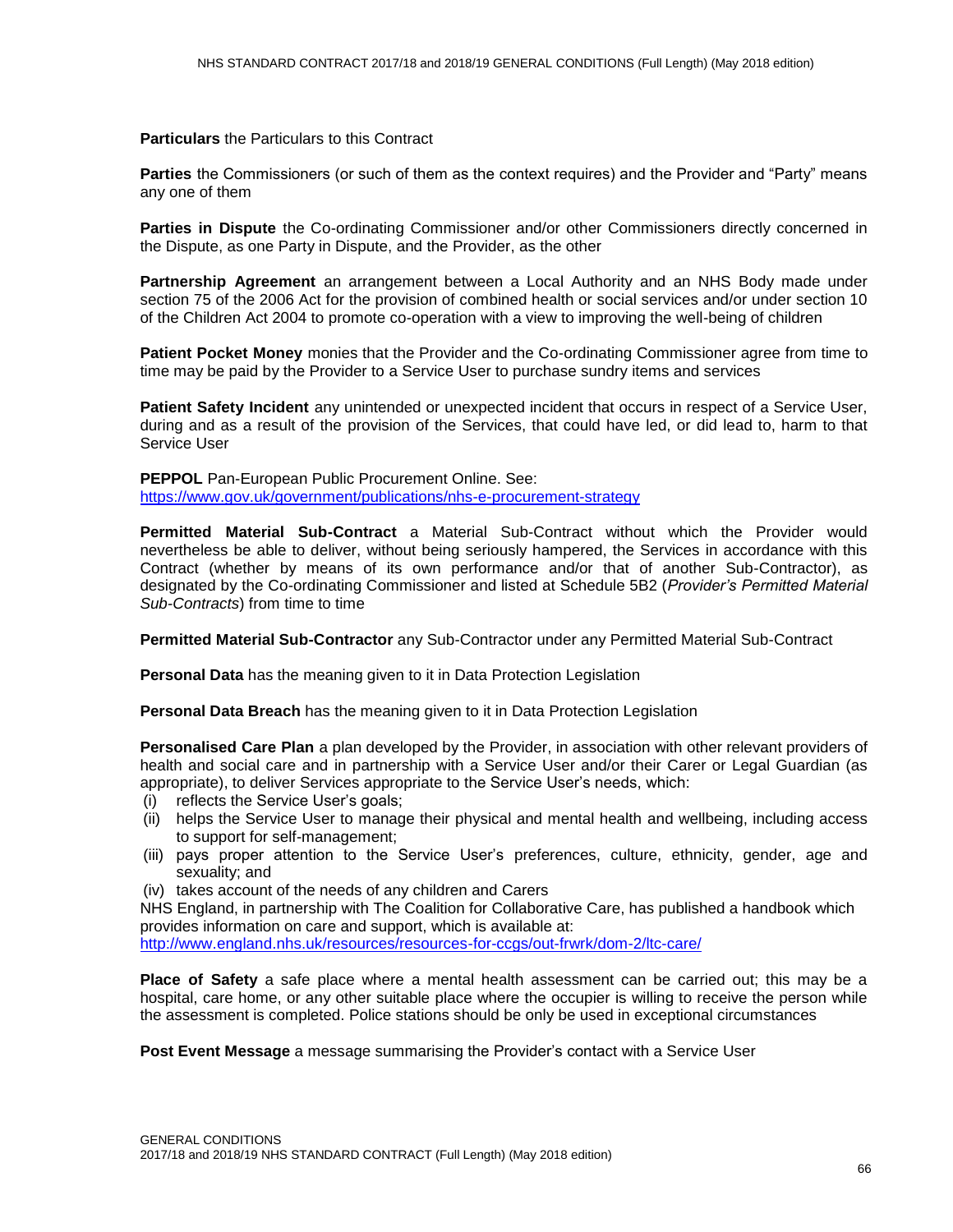**Post Reconciliation Inclusion Date** the date by which the Provider must submit to SUS all of the final activity data on which it believes payment for the month in question should be based, as advised by NHS Digital from time to time

**Prevent Guidance and Toolkit** the *Building Partnerships, Staying Safe* guidance and toolkit for healthcare organisations and healthcare workers, available at: [http://www.dh.gov.uk/prod\\_consum\\_dh/groups/dh\\_digitalassets/documents/digitalasset/dh\\_131934.pdf](http://www.dh.gov.uk/prod_consum_dh/groups/dh_digitalassets/documents/digitalasset/dh_131934.pdf) and

[http://www.dh.gov.uk/prod\\_consum\\_dh/groups/dh\\_digitalassets/documents/digitalasset/dh\\_131912.pdf](http://www.dh.gov.uk/prod_consum_dh/groups/dh_digitalassets/documents/digitalasset/dh_131912.pdf)

**Previous Contract** a contract between one or more of the Commissioners and the Provider for the delivery of services the same or substantially the same as the Services, the term of which immediately precedes the Contract Term

**Prevent Lead** the officer of the Provider responsible for implementation and dissemination of the Government Prevent Strategy, identified as such in the Particulars

**Price** a National Price, or a National Price adjusted by a Local Variation or Local Modification, or a Local Price, as appropriate

**Primary Care Services** the primary care services described in Schedule 2L (*Provisions Applicable to Primary Care Services*), to which the provisions of that Schedule apply

**Primary Care Referred Service** a Service which accepts Referrals from GPs and/or other primary care Referrers (as set out in NHS e-Referral Service guidance)

**Principles of Good Employment Practice** the guidance note issued by the Cabinet Office in December 2010 titled *Supplier Information Note: Withdrawal of Two-Tier Code* available at: [https://www.gov.uk/government/uploads/system/uploads/attachment\\_data/file/62091/two-tier-code.pdf](https://www.gov.uk/government/uploads/system/uploads/attachment_data/file/62091/two-tier-code.pdf) including Annex A of that guidance note setting out a set of voluntary principles of good employment practice

**Prior Approval** the approval by the Responsible Commissioner of care or treatment, including diagnostics, to an individual Service User or a group of Service Users prior to referral or following initial assessment

**Prior Approval Response Time Standard** the timescale, set out in the Particulars, within which the relevant Commissioner must respond to a requirement for approval for treatment of an individual Service User under a Prior Approval Scheme

**Prior Approval Scheme** a scheme under which one or more Commissioners give Prior Approval for treatments and services prior to referral or following initial assessment that may form part of the Services required by the Service User following referral

**Privacy Notice** the information that must be provided to a Data Subject under whichever of the following Laws is in force at the relevant time:

- (i) paragraph 2(3) of Part II of Schedule 1 DPA 1998
- (ii) Article 13 and Article 14 of the GDPR; or
- (iii) DPA 2018

**Processor Data** is any data processed by the Provider in connection with the Data Processing Services

#### **Prohibited Act** the Provider:

(i) offering, giving, or agreeing to give the Commissioners (or an of their officers, employees or agents) any gift or consideration of any kind as an inducement or reward for doing or not doing or for having done or not having done any act in relation to the obtaining of performance of this Contract or any

GENERAL CONDITIONS

2017/18 and 2018/19 NHS STANDARD CONTRACT (Full Length) (May 2018 edition)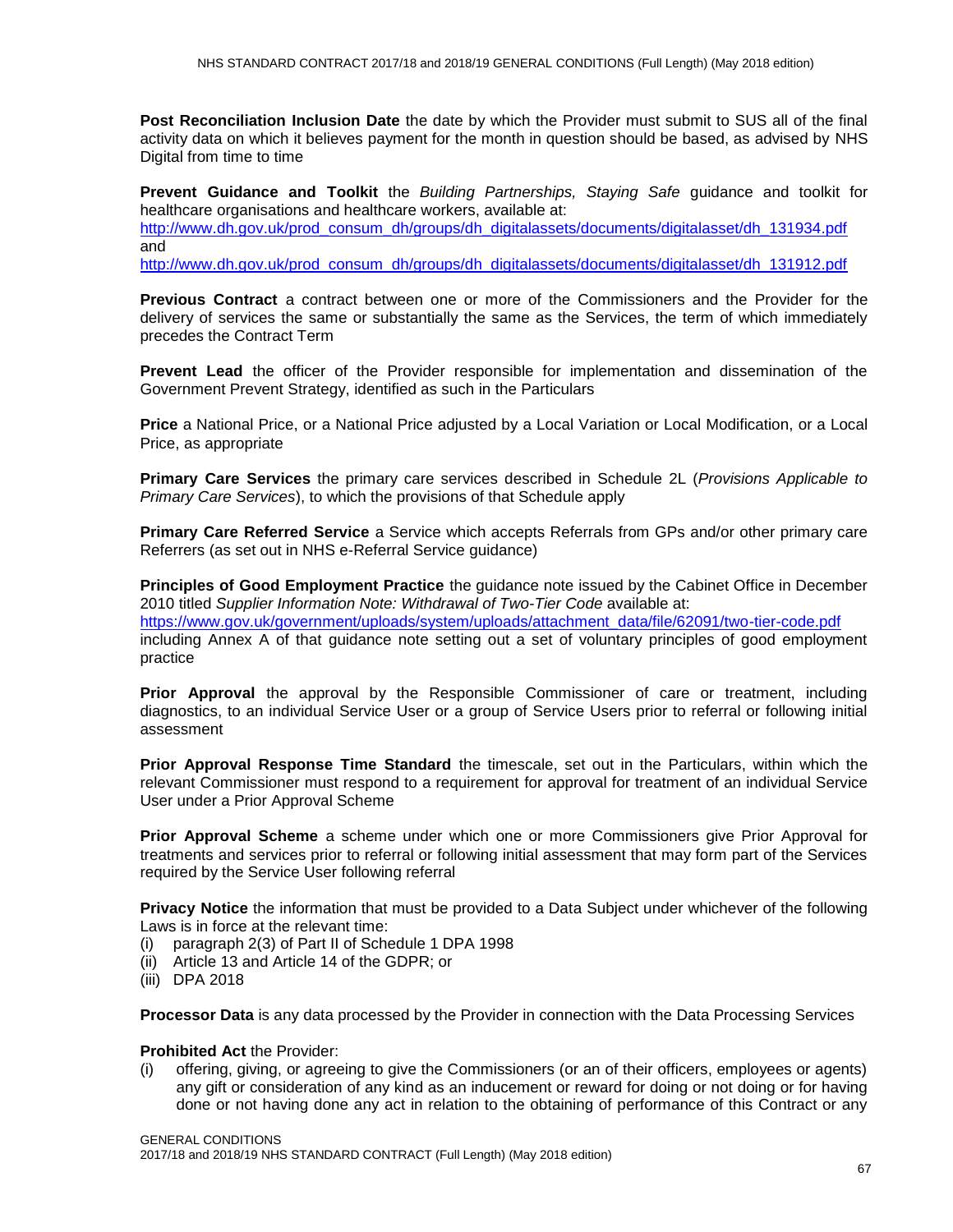other contract with the Provider, or for showing or not showing favour or disfavour to any person in relation to this Contract or any other contract with the Provider; and

- (ii) in connection with this Contract, paying or agreeing to pay any commission, other than a payment, particulars of which (including the terms and conditions of the agreement for its payment) have been disclosed in writing to the Co-ordinating Commissioner; or
- (iii) committing an offence under the Bribery Act 2010

#### **Proposer** Party proposing a Variation

**Protective Measures** appropriate technical and organisational measures which may include: pseudonymising and encrypting Personal Data, ensuring confidentiality, integrity, availability and resilience of systems and services, ensuring that availability of and access to Personal Data can be restored in a timely manner after an incident, and regularly assessing and evaluating the effectiveness of such measures

**Provider** the party identified as such in the Particulars

**Provider Change in Control** means any Change in Control of the Provider or any of its Holding **Companies** 

**Provider Deliverables** all documents, products and materials developed by the Provider or its agents, subcontractors, consultants and employees in relation to the Services in any form and required to be submitted to any Commissioner under this Contract, including data, reports, policies, plans and specifications

#### **Provider Earliest Termination Date** the date referred to as such in the Particulars

**Provider Insolvency Event** the occurrence of any of the following events in respect of the Provider:

- (i) the Provider being, or being deemed for the purposes of any Law to be, unable to pay its debts or insolvent;
- (ii) the Provider admitting its inability to pay its debts as they fall due;
- (iii) the value of the Provider's assets being less than its liabilities taking into account contingent and prospective liabilities;
- (iv) the Provider suspending payments on any of its debts or announces an intention to do so;
- (v) by reason of actual or anticipated financial difficulties, the Provider commencing negotiations with creditors generally with a view to rescheduling any of its indebtedness;
- (vi) a moratorium is declared in respect of any of the Provider's indebtedness;
- (vii) the suspension of payments, a moratorium of any indebtedness, winding-up, dissolution, administration, (whether out of court or otherwise) or reorganisation (by way of voluntary arrangement, scheme of arrangement or otherwise) of the Provider;
- (viii) a composition, assignment or arrangement with any creditor of any member of the Provider;
- (ix) the appointment of a liquidator, trustee in bankruptcy, judicial custodian, compulsory manager, receiver, administrative receiver, administrator or similar officer (in each case, whether out of court or otherwise) in respect of the Provider or any of its assets;
- (x) a resolution of the Provider or its directors is passed to petition or apply for the Provider's winding-up or administration;
- (xi) the Provider's directors giving written notice of their intention to appoint a liquidator, trustee in bankruptcy, judicial custodian, compulsory manager, receiver, administrative receiver, or administrator (whether out of court of otherwise); or
- (xii) if the Provider suffers any event analogous to the events set out in (i) to (xi) of this definition in any jurisdiction in which it is incorporated or resident

**Provider Notice Period** the period specified as such in the Particulars

**Provider Representative** the person identified as such in the Particulars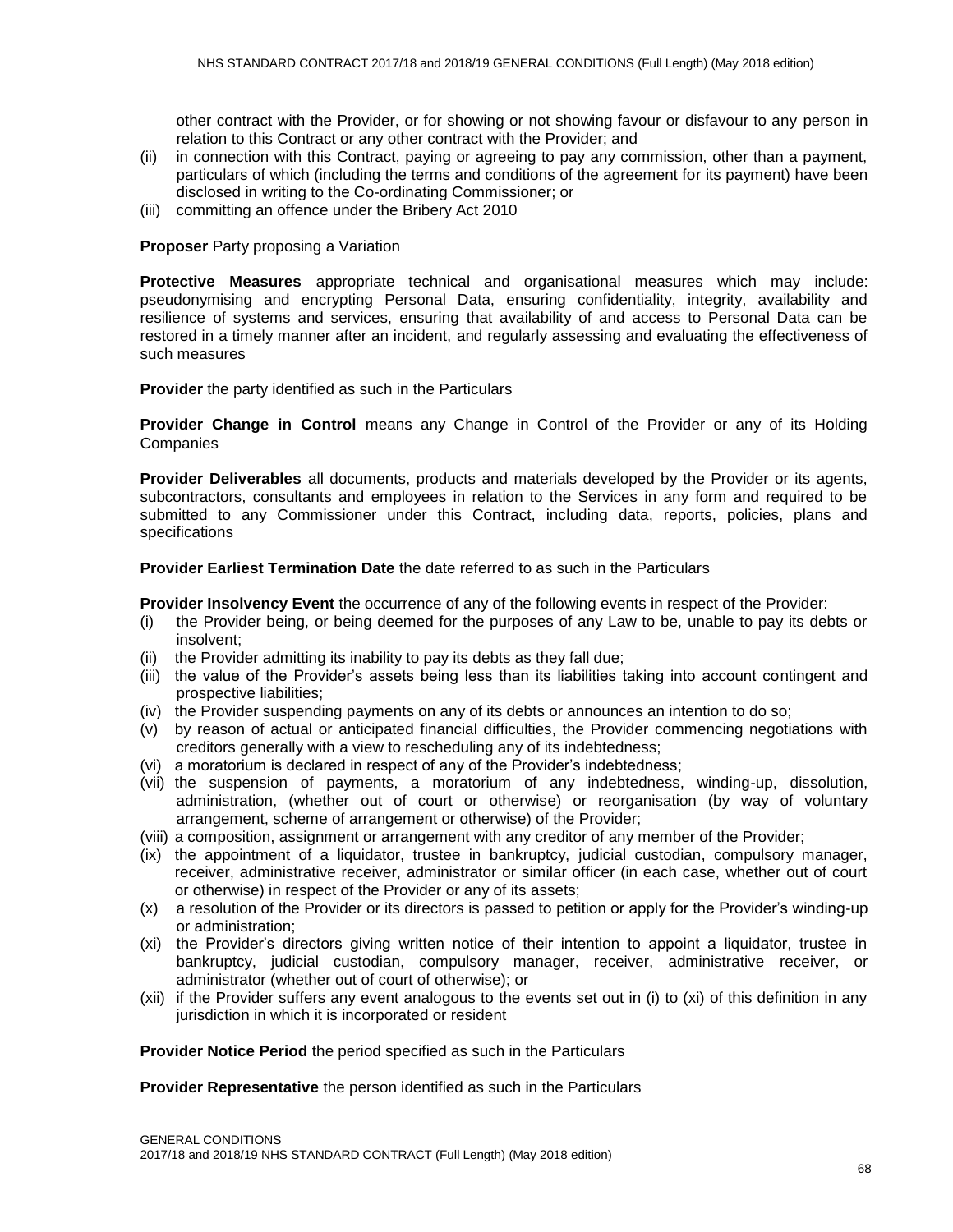**Provider's Premises** premises controlled or used by the Provider for any purposes connected with the provision of the Services which may be set out or identified in a Service Specification

**Provider Sustainability Fund** the arrangement described in *Refreshing NHS Plans for 2018/19* [\(https://www.england.nhs.uk/wp-content/uploads/2018/02/planning-guidance-18-19.pdf\)](https://www.england.nhs.uk/wp-content/uploads/2018/02/planning-guidance-18-19.pdf) through which NHS Trusts and Foundation Trusts can access non-recurrent funding

## **Public Company** a company which:

- (i) has shares that can be purchased by the public; and
- (ii) has an authorised share capital of at least  $£50,000$  with each of the company's shares being paid up at least as to one quarter of the nominal value of the share and the whole of any premium on it; and
- (iii) has securities listed on a stock exchange in any jurisdiction

**Public Health England** an executive agency of the Department of Health established under the 2012 Act

**Quality Accounts** has the meaning set out in section 8 of the Health Act 2009

**Quality Incentive Scheme Indicator** an indicator or measure of the Provider's performance in relation a CQUIN Scheme or a Local Incentive Scheme

**Quality Requirements** the Operational Standards, the National Quality Requirements, the Local Quality Requirements and the Never Events

**Quarter** each 3 month period commencing on the Services Commencement Date and "Quarterly" will be construed accordingly

**Raising Concerns Policy for the NHS** the model whistleblowing policy for NHS organisations, published by NHS Improvement and NHS England, available at [https://improvement.nhs.uk/resources/freedom-to](https://improvement.nhs.uk/resources/freedom-to-speak-up-whistleblowing-policy-for-the-nhs/)[speak-up-whistleblowing-policy-for-the-nhs/](https://improvement.nhs.uk/resources/freedom-to-speak-up-whistleblowing-policy-for-the-nhs/)

**Recipient** a Party receiving a draft Variation Agreement

**Redundancy Repayment** the sum £R, calculated as follows:

$$
ER = (S \times (A - B)) - (C + D),
$$

where:

S is the lesser of (a) the amount of a month's pay used to calculate your contractual redundancy payment, or (b) the amount of any maximum monthly sum for the purposes of that calculation applicable at the date of the redundancy, as determined by Agenda for Change

**A** is the number of years used in the calculation of the contractual redundancy payment;

**B** is the number of complete calendar months between the date of termination of the individual's employment by the NHS Employer and the date of commencement of their employment or engagement with the Provider or Sub-Contractor;

**C** is the total statutory redundancy payment that the individual was were entitled to receive on redundancy from the NHS Employer; and

**D** is the amount of any income tax deducted by that NHS Employer from the contractual redundancy payment,

**But** for the avoidance of doubt the individual will have no liability to repay any sum if **B** is greater than or equal to **A**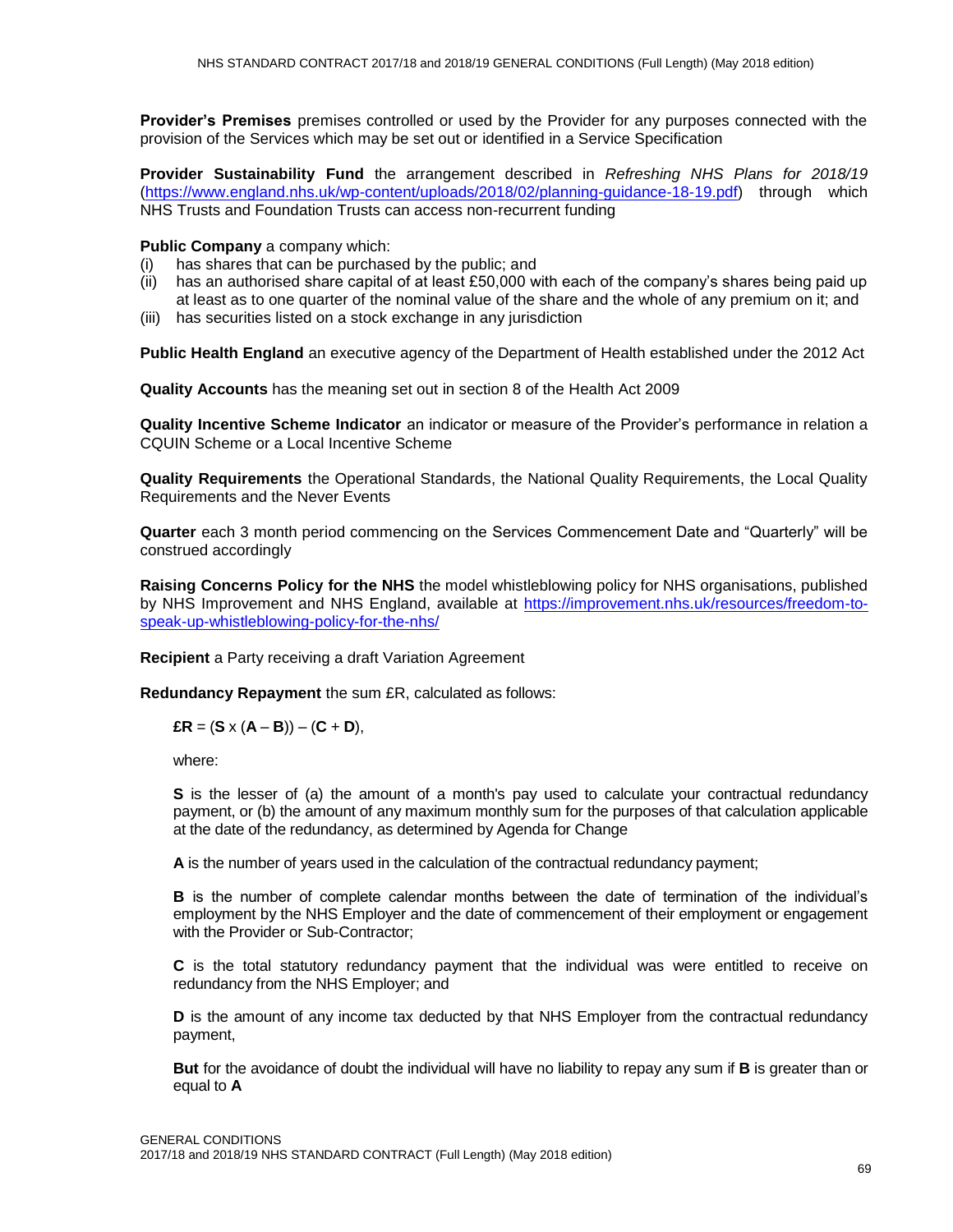**Referral** the referral of any Service User to the Provider by a Referrer or (for a Service for which a Service User may present or self-refer for assessment and/or treatment in accordance with this Contract and/or Guidance) presentation or self-referral by a Service User

## **Referrer**

- (i) the authorised Healthcare Professional who is responsible for the referral of a Service User to the Provider; and
- (ii) any organisation, legal person or other entity which is permitted or appropriately authorised in accordance with the Law to refer the Service User for assessment and/or treatment by the Provider

**Regulatory or Supervisory Body** any statutory or other body having authority to issue guidance, standards or recommendations with which the relevant Party and/or Staff must comply or to which it or they must have regard, including:

- (i) CQC;
- (ii) NHS Improvement;
- (iii) NHS England;
- (iv) the Department of Health;
- (v) NICE;
- (vi) Healthwatch England and Local Healthwatch;
- (vii) Public Health England;
- (viii) the General Pharmaceutical Council;
- (ix) the Healthcare Safety Investigation Branch;
- (x) the Information Commissioner; and
- (xi) the European Data Protection Board

**Relevant Person** has the meaning given to it in the 2014 Regulations

**Relevant Tax Authority** HM Revenue & Customs or, if applicable, a tax authority in the jurisdiction in which the supplier is established

**Remedial Action Plan** or **RAP** a plan to rectify a breach of or performance failure under this Contract (or, where appropriate, a Previous Contract), specifying actions and improvements required, dates by which they must be achieved and consequences for failure to do so, as further described in GC9.12 (*Contract Management*)

**Responsible Commissioner** the Service User's responsible commissioner as determined in accordance with the Law and applicable Guidance (including Who Pays? Guidance)

#### **Restricted Person**

- (i) any person, other than an organisation whose primary purpose is to invest its own assets or those held in trust by it for others, including a bank, mutual fund, pension fund, private equity firm, venture capitalist, insurance company or investment trust, who has a material interest in the production of tobacco products or alcoholic beverages; or
- (ii) any person who the Co-ordinating Commissioner otherwise reasonably believes is inappropriate for public policy reasons to have a controlling interest in the Provider or in a Material Sub-Contractor

**Review Meeting** a meeting to be held in accordance with GC8.1 (*Review*) at the intervals set out in the Particulars or as otherwise requested in accordance with GC8.4 (*Review*)

**Review Record** a written record of a Review Meeting as described in GC8.2 (*Review*)

**Root Cause Analysis** a systematic process whereby the factors that contributed to an incident are identified. As an investigation technique for Patient Safety Incidents, it looks beyond the individuals concerned and seeks to understand the underlying causes and environmental context in which an incident happened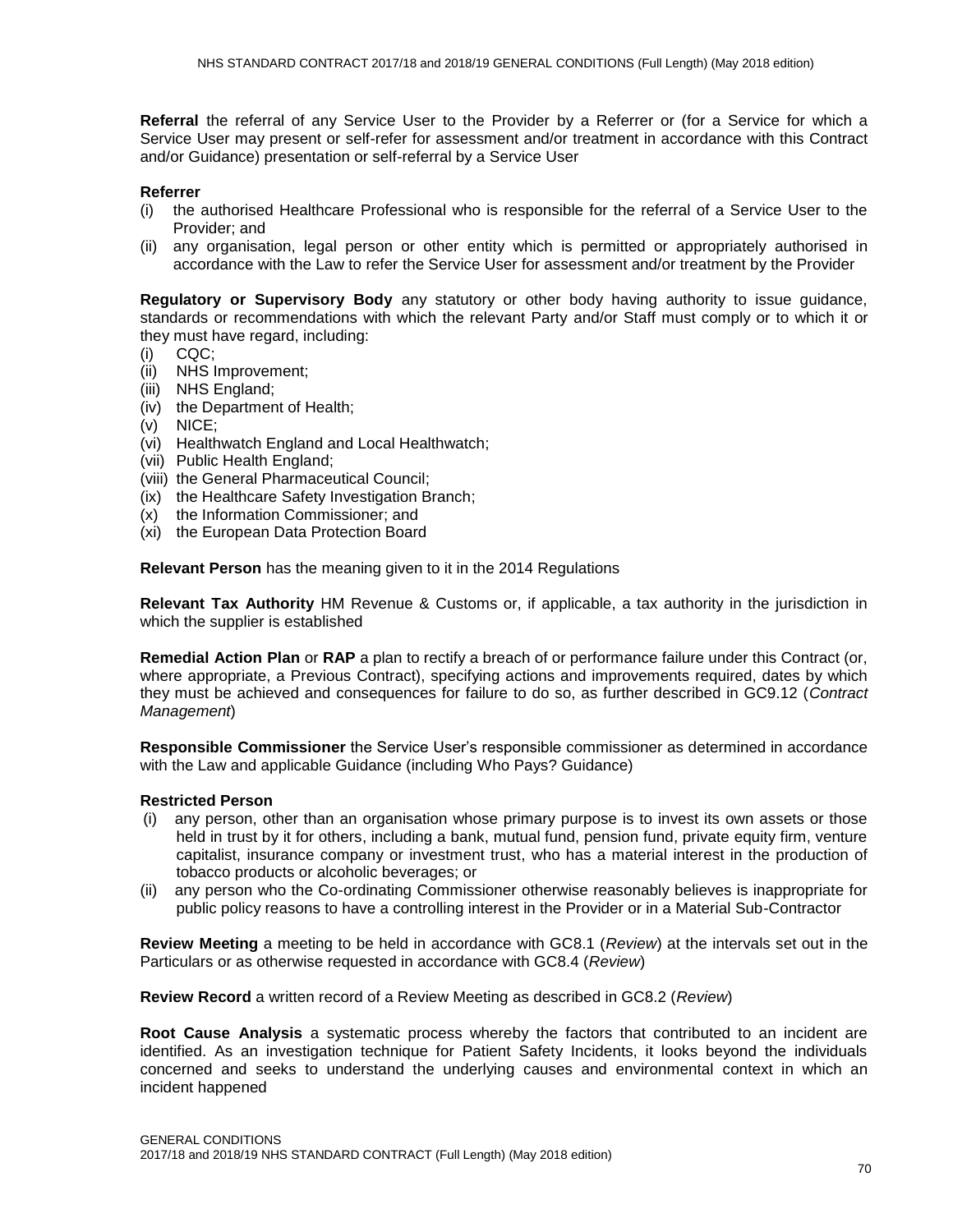**Royal College of Psychiatrists Standards** standards on the application of section 136 of the Mental Health Act 1983 (England and Wales), published by the Royal College of Psychiatrists (*<http://www.rcpsych.ac.uk/usefulresources/publications/collegereports/cr/cr159.aspx>*)

**Safeguarding Lead** the officer of the Provider responsible for implementation and dissemination of Safeguarding Policies, identified as such in the Particulars

**Safeguarding Guidance** *Working Together to Safeguard Children - A guide to inter-agency working to safeguard and promote the welfare of children – statutory guidance* <https://www.gov.uk/government/publications/working-together-to-safeguard-children--2> *Care and Support Statutory Guidance issued under the Care Act* [https://www.gov.uk/government/uploads/system/uploads/attachment\\_data/file/315993/Care-Act-](https://www.gov.uk/government/uploads/system/uploads/attachment_data/file/315993/Care-Act-Guidance.pdf)[Guidance.pdf](https://www.gov.uk/government/uploads/system/uploads/attachment_data/file/315993/Care-Act-Guidance.pdf)

**Safeguarding Policies** the Provider's written policies for safeguarding children, young people and adults, as appended in Schedule 2K (*Safeguarding Policies and MCA Policies*) and updated from time to time in accordance with SC32 (*Safeguarding, Mental Capacity and Prevent*)

**Safeguarding Training Guidance** guidance in relation to safeguarding published by the Department for Education, including *Safeguarding children and young people: roles and competencies for health care staff*, available at:

[https://www.rcpch.ac.uk/resources/safeguarding-children-young-people-roles-competences-healthcare](https://www.rcpch.ac.uk/resources/safeguarding-children-young-people-roles-competences-healthcare-staff)[staff](https://www.rcpch.ac.uk/resources/safeguarding-children-young-people-roles-competences-healthcare-staff)

**SCCI** the Standardisation Committee for Care Information, the body with delegated responsibility for appropriate information standards for the health and social care system (or that body's predecessor): [https://digital.nhs.uk/data-and-information/information-standards/information-standards-and-data](https://digital.nhs.uk/data-and-information/information-standards/information-standards-and-data-collections-including-extractions)[collections-including-extractions](https://digital.nhs.uk/data-and-information/information-standards/information-standards-and-data-collections-including-extractions)

**Secretary of State** the Secretary of State for Health and/or the Department of Health

**Section 251 Regulations** the Health Service (Control of Patient Information) Regulations 2002, made pursuant to section 251 of the 2006 Act

**Security** Shares, Debt Securities, unit trust schemes (as defined in the Financial Services and Markets Act 2000), miscellaneous warrants, certificates representing Debt Securities, warrants or options to subscribe or purchase securities, other securities of any description and any other type of proprietary or beneficial interest in a limited company

**Senior Information Risk Owner** the Provider's nominated person, being an executive or senior manager on the Governing Body of the Provider, whose role it is to take ownership of the organisation's information risk policy, act as champion for information risk on the Governing Body of the Provider and provide written advice to the accounting officer on the content of the organisation's statement of internal control in regard to information risk

**Serious Incident** has the meaning given to it in the NHS Serious Incident Framework

**Service Commencement Date** the date the Services actually commence which will be either the Expected Service Commencement Date or a later date being the day after the date on which all Conditions Precedent are satisfied, as applicable

**Service Condition** or **SC** any Service Condition forming part of this Contract

**Service Development and Improvement Plan** or **SDIP** an agreed plan setting out improvements to be made by the Provider to the Services and/or Services Environment (which may comprise or include any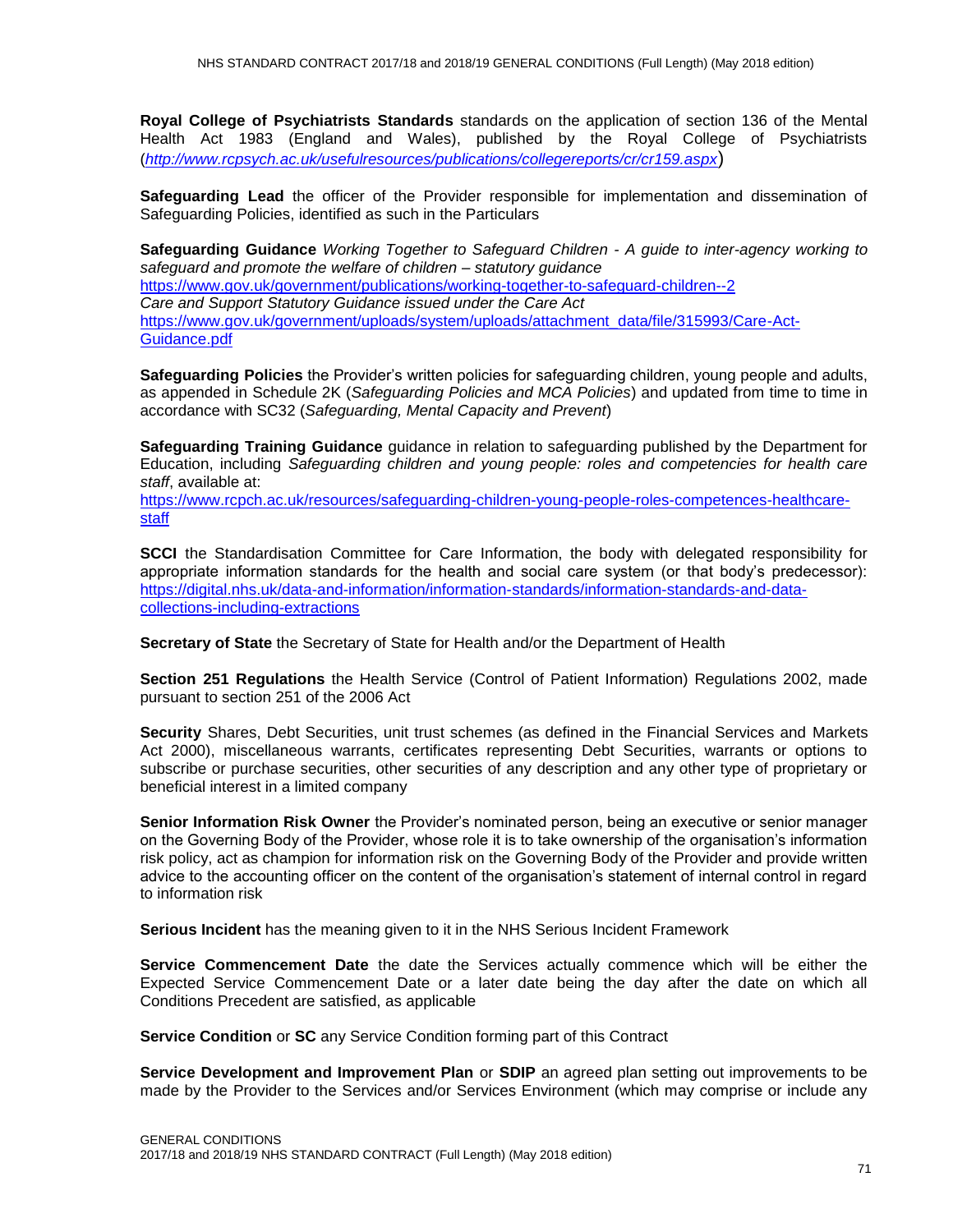Remedial Action Plan agreed in relation to a Previous Contract), as appended at Schedule 6D (*Service Development and Improvement Plan*)

**Service Quality Performance Report** the report required by Schedule 6A (*Reporting Requirements*)

**Service Specifications** each of (i) the service specifications defined by the Commissioners and set out in Schedule 2A (*Service Specifications*); and(ii) in the case of any Specialised Services each of the National Service Specifications listed and/or set out in Schedule 2A (*Service Specifications*) subject to any Derogations agreed by NHS England and set out in Schedule 2A1 (*Specialised Services – Derogations From National Service Specifications*); and (iii) where appropriate, the provisions of Schedule 2L (*Provisions Applicable to Primary Care Services*)

**Service User** a patient or service user for whom a Commissioner has statutory responsibility and who receives Services under this Contract

**Service User Health Record** a record which consists of information and correspondence relating to the particular physical or mental health or condition of a Service User (whether in electronic form or otherwise), including any such record generated by a previous provider of services to the Service User which is required to be retained by the Provider for medico-legal purposes

**Service Variation** a Variation proposed by the Co-ordinating Commissioner which relates to a Service and reflects:

- (i) the assessment by Commissioners of pathway needs, the availability of alternative providers and demand for any Service; and/or
- (ii) the joint assessment of the Provider and Commissioners of the quality and clinical viability of the relevant Service and the Services Environment; and/or
- (iii) the likely impact of any transformational need and/or reconfiguration of a care pathway that might affect the Service

**Services** the services (and any part or parts of those services) described in each of, or, as the context admits, all of the Service Specifications, and/or as otherwise provided or to be provided by the Provider under and in accordance with this Contract

**Services Environment** the rooms, theatres, wards, treatment bays, clinics or other physical location, space, area, accommodation or other place as may be used or controlled by the Provider from time to time in which the Services are provided, excluding Service Users' private residences, Local Authority premises, schools and premises controlled by the Responsible Commissioner

**Seven Day Service Hospital Priority Clinical Standards** standards 2, 5, 6 and 8 of the standards for seven day services, available via: https://improvement.nhs.uk/resources/seven-day-services/

**Seven Day Service Self-Assessment** the self-assessment tool (7DSAT): <http://www.7daysat.nhs.uk/>

**Seventh Data Protection Principle** the seventh principle set out in paragraphs 9-12 of Part II of Schedule 1 to the DPA 1998

<http://www.legislation.gov.uk/ukpga/1998/29/schedule/1/part/II/crossheading/the-seventh-principle>

**Shared Care Protocols** shared care arrangements that are agreed at a regional or local level to enable the combination of primary and secondary care for the benefit of Service Users. They will, for example, support the seamless transfer of treatment from the tertiary to the secondary care sector and/or general practice

**Shared Decision-Making** the process of discussing options and the risks and benefits of various actions and courses of care or treatment based on the needs, goals and personal circumstances of the Service User, with a Service User and/or their Carer or Legal Guardian (as appropriate).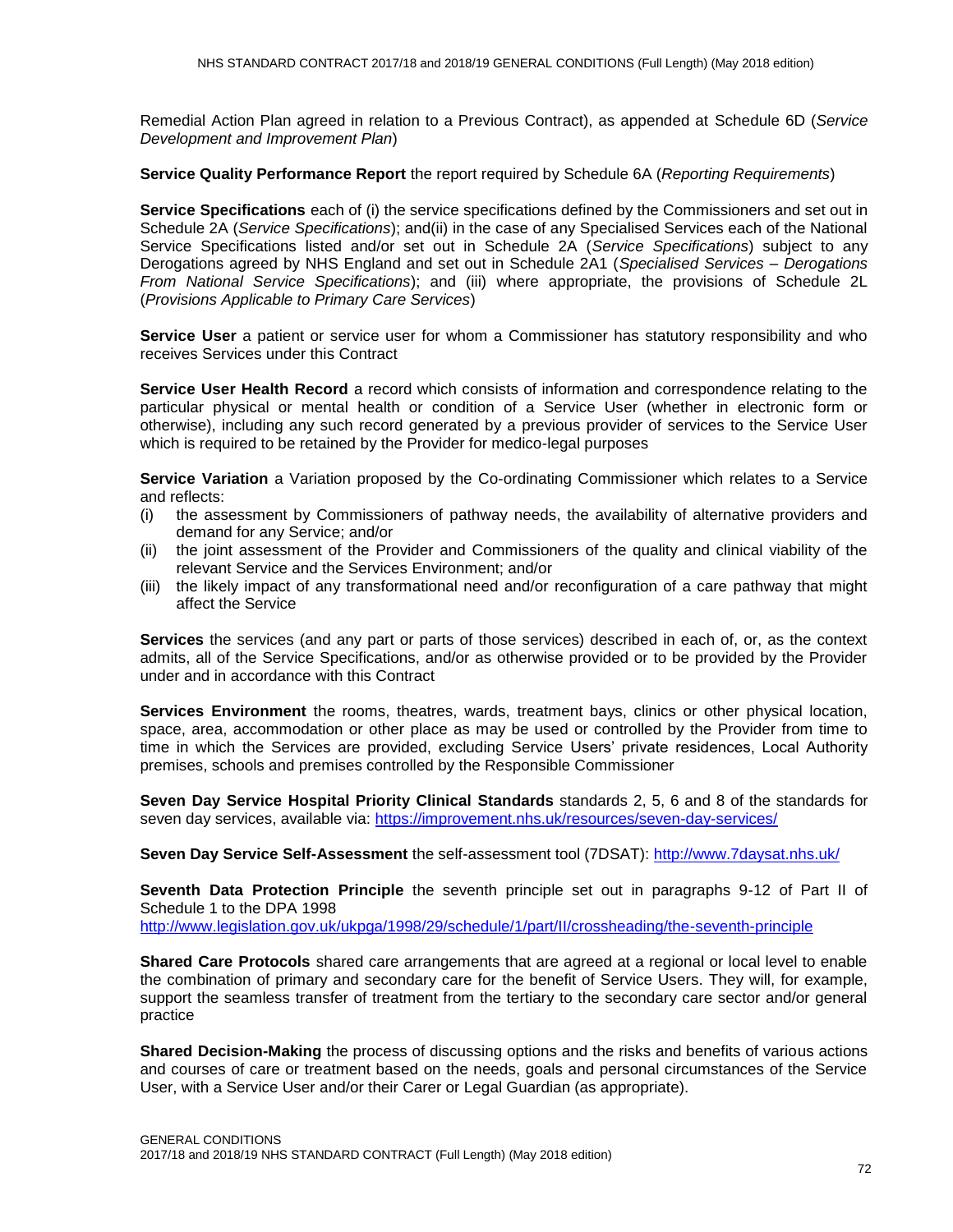**Shares** has the meaning given in section 540 of the Companies Act 2006, including preference shares

**Specialised Services** the prescribed specialised services commissioned by NHS England as specified in the identification rules available at: <https://www.england.nhs.uk/commissioning/spec-services/key-docs/>

**Staff** all persons (whether clinical or non-clinical) employed or engaged by the Provider or by any Sub-Contractor (including volunteers, agency, locums, casual or seconded personnel) in the provision of the Services or any activity related to or connected with the provision of the Services, including Consultants

**Staffing Guidance** any Guidance applicable to the Services in relation to Staff numbers or skill-mix, including the National Quality Board publication *Supporting NHS providers to deliver the right staff, with the right skills, in the right place at the right time*, available at [https://www.england.nhs.uk/wp](https://www.england.nhs.uk/wp-content/uploads/2013/04/nqb-guidance.pdf)[content/uploads/2013/04/nqb-guidance.pdf](https://www.england.nhs.uk/wp-content/uploads/2013/04/nqb-guidance.pdf)

**Staff Survey Guidance** guidance on the implementation of the NHS staff surveys and their applicability to different providers, available at: [http://www.nhsstaffsurveys.com/Page/1056/Home/NHS-Staff-Survey-](http://www.nhsstaffsurveys.com/Page/1056/Home/NHS-Staff-Survey-2016/)[2016/](http://www.nhsstaffsurveys.com/Page/1056/Home/NHS-Staff-Survey-2016/)

**Standard DBS Check** a disclosure of information which contains details of an individual's convictions, cautions, reprimands or warnings recorded on police central records and includes both 'spent' and 'unspent' convictions

**Standard DBS Position** any position listed in the Rehabilitation of Offenders Act 1974 (Exceptions) Order 1975 (as amended) and in relation to which a Standard DBS Check is permitted: https://www.gov.uk/government/publications/dbs-check-eligible-positions-guidance

**Sub-Contract** any sub-contract entered into by the Provider or by any Sub-Contractor of any level for the purpose of the performance of any obligation on the part of the Provider under this Contract

**Sub-Contractor** any sub-contractor, whether of the Provider itself or at any further level of subcontracting, under any Sub-Contract

**Sub-processor** any Sub-Contractor appointed by a Data Processor to process Personal Data on behalf of the Commissioners pursuant to this Contract

**Succession Plan** a plan for the transition of any affected Service on the expiry or termination of this Contract or of that Service (as appropriate), to include:

- (i) details of the affected Service;
- (ii) details of Service Users and/or user groups affected;
- (iii) the date on which the successor provider will take responsibility for providing the affected Service

## **Sugar-Sweetened Beverage**

any drink, hot or cold, carbonated or non-carbonated, containing 5 grams or more of added sugar per 100ml. For the purposes of this definition, added sugars:

- (i) include sugars added to pre-packaged drinks or added to made-to-order drinks (including without limitation sugar syrup, hot chocolate powder, sweetened milk alternatives and whipped cream);
- (ii) do not include sugars naturally occurring in fruit juices and fruit nectars. Where products described in the Fruit Juices and Fruit Nectars (England) Regulations 2013 (S.I. 2013/2775) are used to sweeten drinks, such products do not constitute added sugar for the purposes of this definition;
- (iii) do not include sugars naturally occurring in milk. A drink which contains 95-100% milk is not considered a sugar-sweetened beverage for the purpose of this definition. A drink which contains either between 0% and 49.9% of milk and more than 5g/100ml of total sugars or between 50% and 94.9% milk and more than 10g/100ml of total sugars is considered a sugar-sweetened beverage for the purpose of this definition;
- (iv) do not include sugar added by the customer after the point of sale.

GENERAL CONDITIONS

2017/18 and 2018/19 NHS STANDARD CONTRACT (Full Length) (May 2018 edition)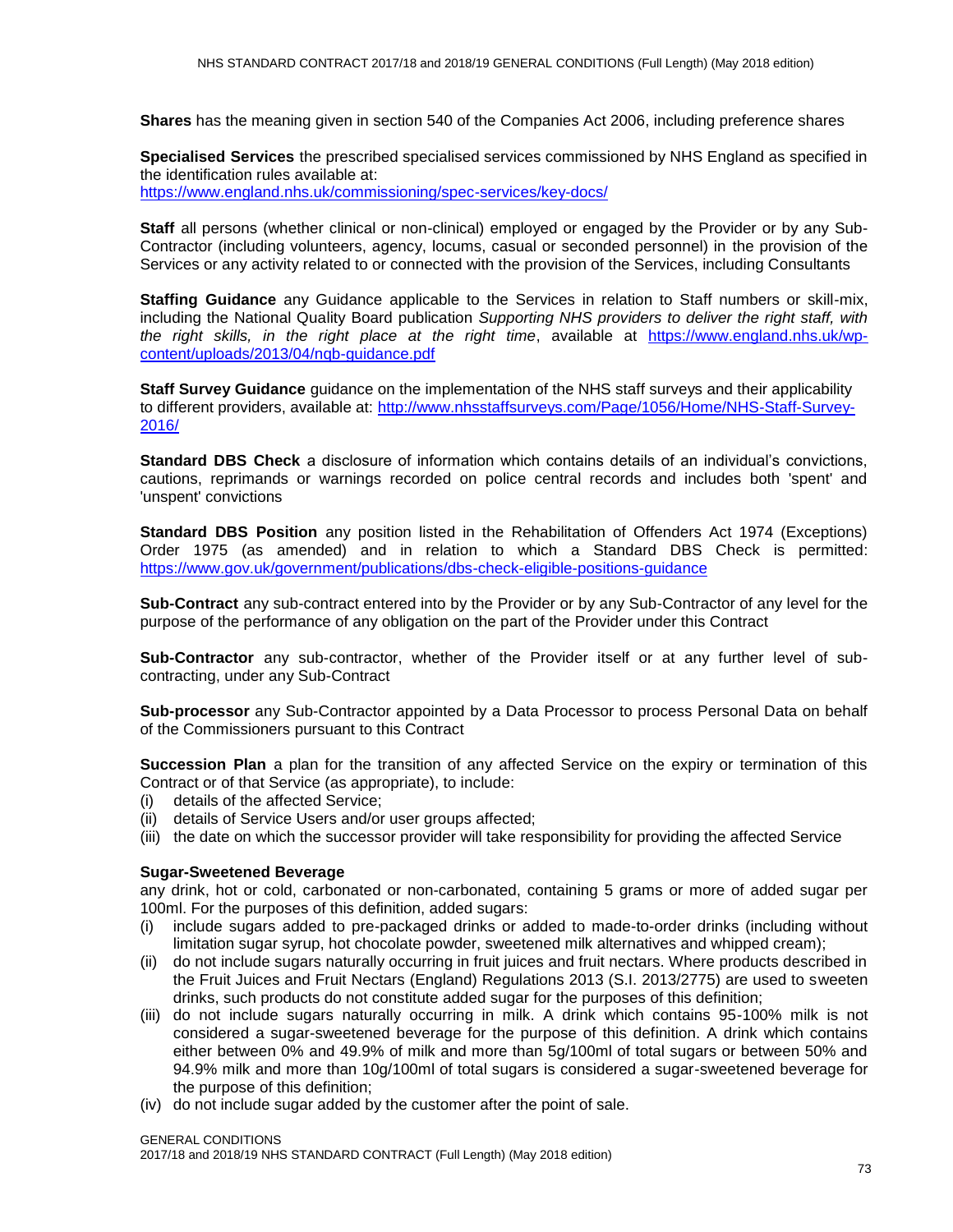For further information see Annex B of Action to reduce sales of sugar-sweetened drinks on NHS premises: Consultation response and next steps, published by NHS England at [https://www.england.nhs.uk/publication/sugar-action.](https://www.england.nhs.uk/publication/sugar-action)

**Summary Care Records Service** the national system providing those treating Service Users in any emergency or out-of-hours with fast access to key clinical information, as described at: <https://digital.nhs.uk/summary-care-records>

**Surveys** the Friends and Family Test, Service User surveys, Carer surveys, Staff Surveys and any other surveys reasonably required by the Commissioners in relation to the Services

**SUS** the Secondary Uses Services

**SUS Guidance** guidance in relation to the use of SUS (available at: [http://www.hscic.gov.uk/susguidance\)](http://www.hscic.gov.uk/susguidance), including ISB 0092 Amd 16/2010 which mandates the use of CDS v6.2 (available at: [http://content.digital.nhs.uk/isce/publication/isb0092?tabid=2\)](http://content.digital.nhs.uk/isce/publication/isb0092?tabid=2)

**Suspension Event** the occurrence of any of the following:

- (i) any Commissioner and/or any Regulatory or Supervisory Body having reasonable grounds to believe that the Provider is or may be in breach of the Law, or in material breach of the Quality Requirements or regulatory compliance Standards issued by a Regulatory or Statutory Body; or
- (ii) any Commissioner and/or any Regulatory or Supervisory Body having reasonable and material concerns as to the continuity, quality or outcomes of any Service, or for the health and safety of any Service User; or
- (iii) the Provider receiving a Contract Performance Notice in respect of a Service within 12 months after having agreed to implement a Remedial Action Plan in respect of the same issue with that Service; or
- (iv) the Co-ordinating Commissioner, acting reasonably, considering that the circumstances constitute an emergency (which may include an Event of Force Majeure affecting provision of a Service or Services); or
- (v) an Exception Report being issued under GC9.20 (*Contract Management*) and the Provider's Governing Body failing to procure the rectification of the relevant breach of the Remedial Action Plan within the timescales indicated in that Exception Report; or
- (vi) the Provider or any Sub-Contractor being prevented from providing a Service due to the termination, suspension, restriction or variation of any Consent or Monitor's Licence

**Transaction Records** the accounts and transaction records of all payments, receipts and financial and other information relevant to the provision of the Services

## **Transfer and Discharge Guidance and Standards**

- (i) *Transition between inpatient hospital settings and community or care home settings for adults with social care needs* (NICE guideline NG27) [\(https://www.nice.org.uk/guidance/ng27\)](https://www.nice.org.uk/guidance/ng27)
- (ii) *Transition between inpatient mental health settings and community or care home settings* (NICE guideline NG53) [\(https://www.nice.org.uk/guidance/ng53\)](https://www.nice.org.uk/guidance/ng53)
- (iii) Care and support statutory guidance *(*[https://www.gov.uk/government/publications/care-act](https://www.gov.uk/government/publications/care-act-statutory-guidance/care-and-support-statutory-guidance)[statutory-guidance/care-and-support-statutory-guidance\)](https://www.gov.uk/government/publications/care-act-statutory-guidance/care-and-support-statutory-guidance)
- (iv) *the Assessment, Discharge and Withdrawal Notices between Hospitals and Social Services Information Standard (SCCI2075)*

**Transfer of and Discharge from Care Protocols** the protocols (to include all locally-agreed requirements in respect of information to be provided to the Service User and/or Referrer relating to updates on progress through the care episode, transfer and discharge) set out at Schedule 2J (*Transfer of and Discharge from Care Protocols*) and which must include content based on the national template policy, *Supporting Patients' Choices to Avoid Long Hospitals Stays* [\(www.nhs.uk/NHSEngland/keogh](http://www.nhs.uk/NHSEngland/keogh-review/Documents/quick-guides/background-docs/TEMPLATE-POLICY.docx)[review/Documents/quick-guides/background-docs/TEMPLATE-POLICY.docx\)](http://www.nhs.uk/NHSEngland/keogh-review/Documents/quick-guides/background-docs/TEMPLATE-POLICY.docx)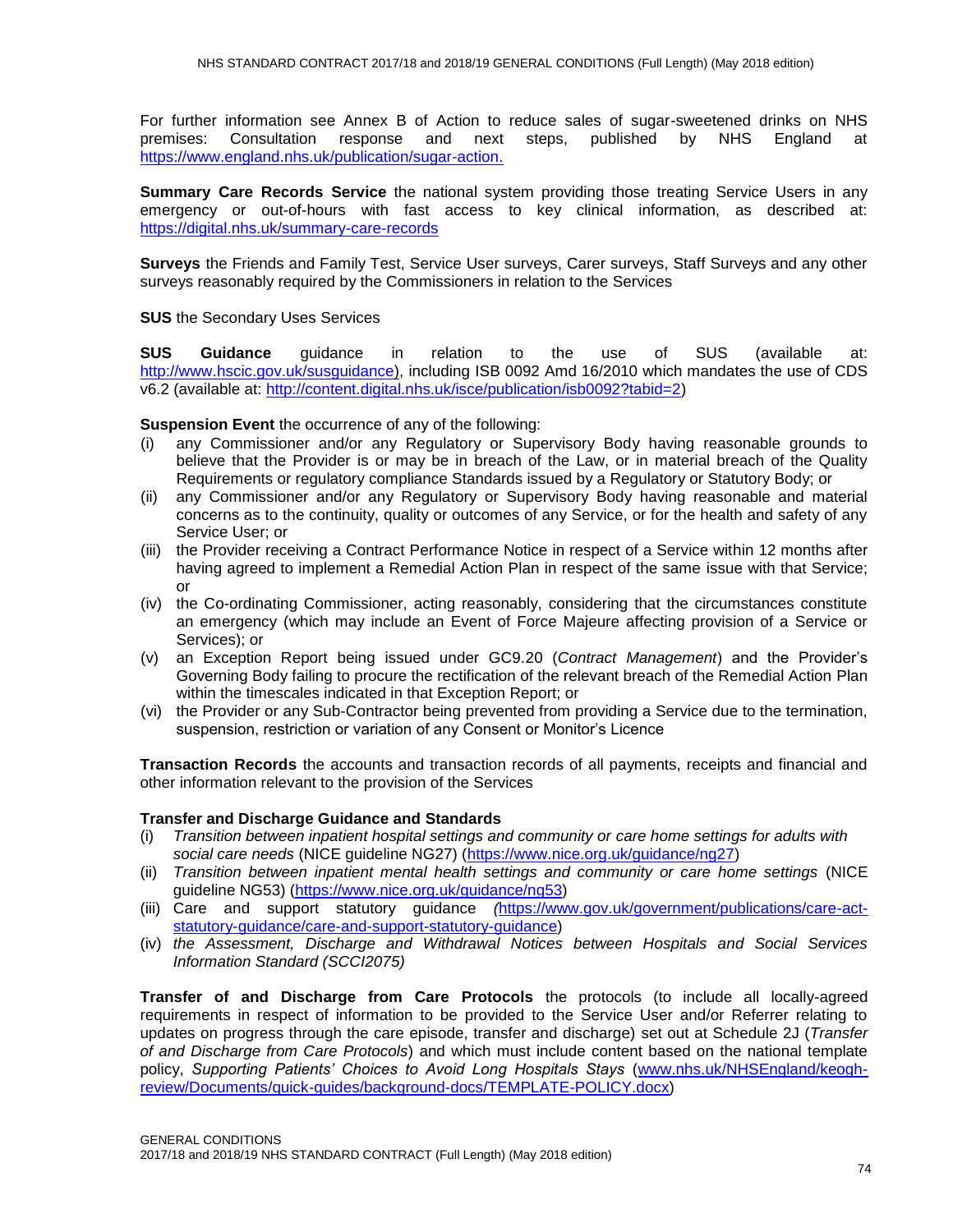**Transfer of Care** the transfer of primary responsibility for a Service User's care from the Provider to another unit, hospital, responsible clinician or service provider within the pathway

**Transition Arrangements** the transition arrangements agreed between the Parties (and, where appropriate, with any previous provider of the Services) for transition of provision of the Services to the Provider, set out in Schedule 2H (*Transition Arrangements*)

**Transparency Guidance** the guidance in relation to the publication of tender documentation and the publication of contracts, available via:

<https://www.gov.uk/government/collections/nhs-procurement>

**TUPE** the Transfer of Undertakings (Protection of Employment) Regulations 2006 and EC Council Directive 77/187

**UK Standard Methods for Investigation** a comprehensive referenced collection of recommended algorithms and procedures for clinical microbiology: <https://www.gov.uk/government/collections/standards-for-microbiology-investigations-smi>

**Urgent and Emergency Mental Health Care Pathways** the evidence-based treatment pathways for urgent and emergency mental health care, developed by NHS England, NICE and the National Collaborating Centre for Mental Health and published at [https://www.england.nhs.uk/mental](https://www.england.nhs.uk/mental-health/adults/crisis-and-acute-care/)[health/adults/crisis-and-acute-care/](https://www.england.nhs.uk/mental-health/adults/crisis-and-acute-care/)

**Urgent and Emergency Mental Health Care Pathway for Children and Young People** the evidencebased treatment pathway for urgent and emergency mental health care for children and young people, developed by NHS England, NICE and the National Collaborating Centre for Mental Health and available at<https://www.england.nhs.uk/mental-health/adults/crisis-and-acute-care/>

**Urgent Care Data Sharing Agreement** an agreement providing for the sharing of certain clinical data between commissioners and providers of urgent and emergency care services in accordance with *Data Sharing Requirements to support Development of Urgent and Emergency Care Dashboards – Guidance for Data Providers* available at<https://www.england.nhs.uk/nhs-standard-contract/>

**Utilisation** the Provider's capacity and use of resources in relation to both anticipated and accepted numbers of Referrals

## **Variable Elements**

- (i) Particulars local insertions and selections only: refer to Contract Technical Guidance
- (ii) Service Conditions application only: refer to Contract Technical Guidance

**Variation** a variation to the provisions of this Contract agreed to be made by the Parties in accordance with GC13 (*Variations*) which may be a Service Variation, a National Variation, or any other variation

**Variation Agreement** an agreement in writing in the form available at: [https://www.england.nhs.uk/nhs](https://www.england.nhs.uk/nhs-standard-contract/)[standard-contract/](https://www.england.nhs.uk/nhs-standard-contract/)

**VAT** value added tax at the rate prevailing at the time of the relevant supply charged in accordance with the provisions of the Value Added Tax Act 1994

**Vehicle** any transport vehicle or aircraft, whether emergency or otherwise, to be used by the Provider in providing the Services

**Very Senior Manager** whether or not the relevant NHS Employer operates the *Pay Framework for Very Senior Managers in Strategic and Special Health Authorities, Primary Care Trusts and Ambulance Trusts*, an individual as described in paragraph 4 of that framework, whether that individual is engaged under a contract of employment or a contract for services